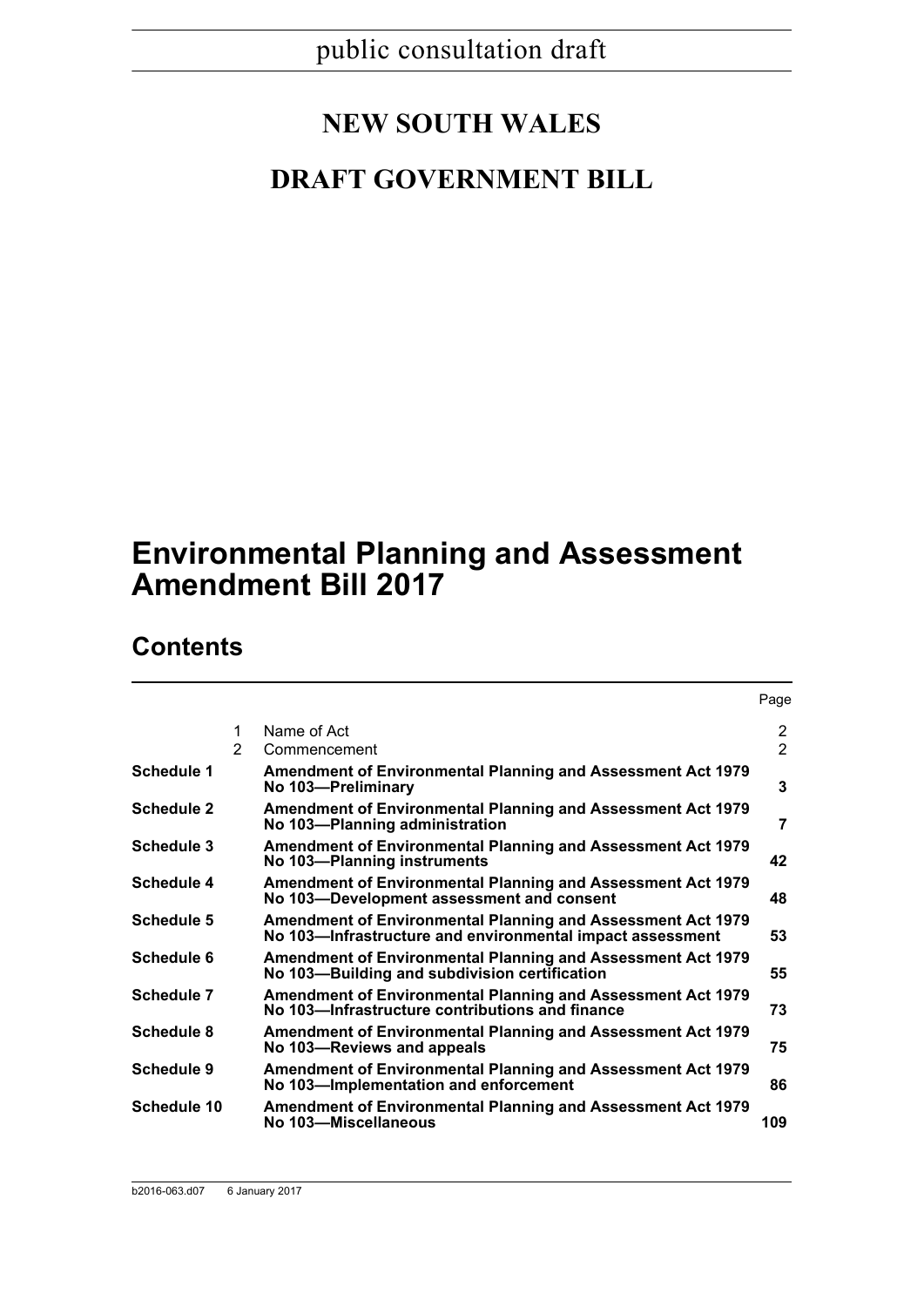Environmental Planning and Assessment Amendment Bill 2017 [NSW] **Contents** 

| Schedule 11 | <b>Consequential amendments of other Acts and instruments</b> | 111 |
|-------------|---------------------------------------------------------------|-----|
| Schedule 12 | <b>Repeal of Acts</b>                                         | 113 |

Page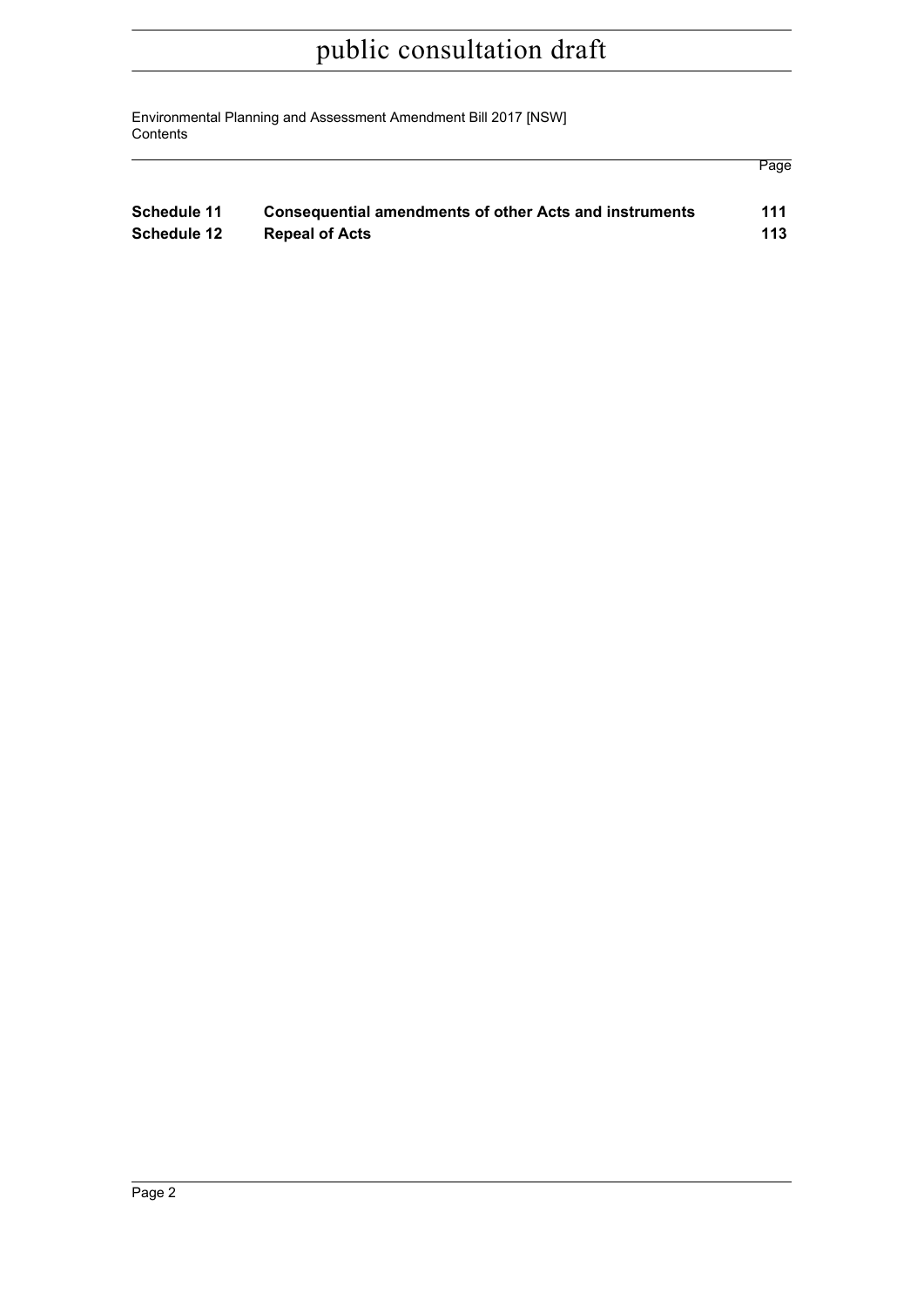# **NEW SOUTH WALES**

# **DRAFT GOVERNMENT BILL**

# **Environmental Planning and Assessment Amendment Bill 2017**

No , 2017

# **A Bill for**

An Act to amend the *Environmental Planning and Assessment Act 1979*.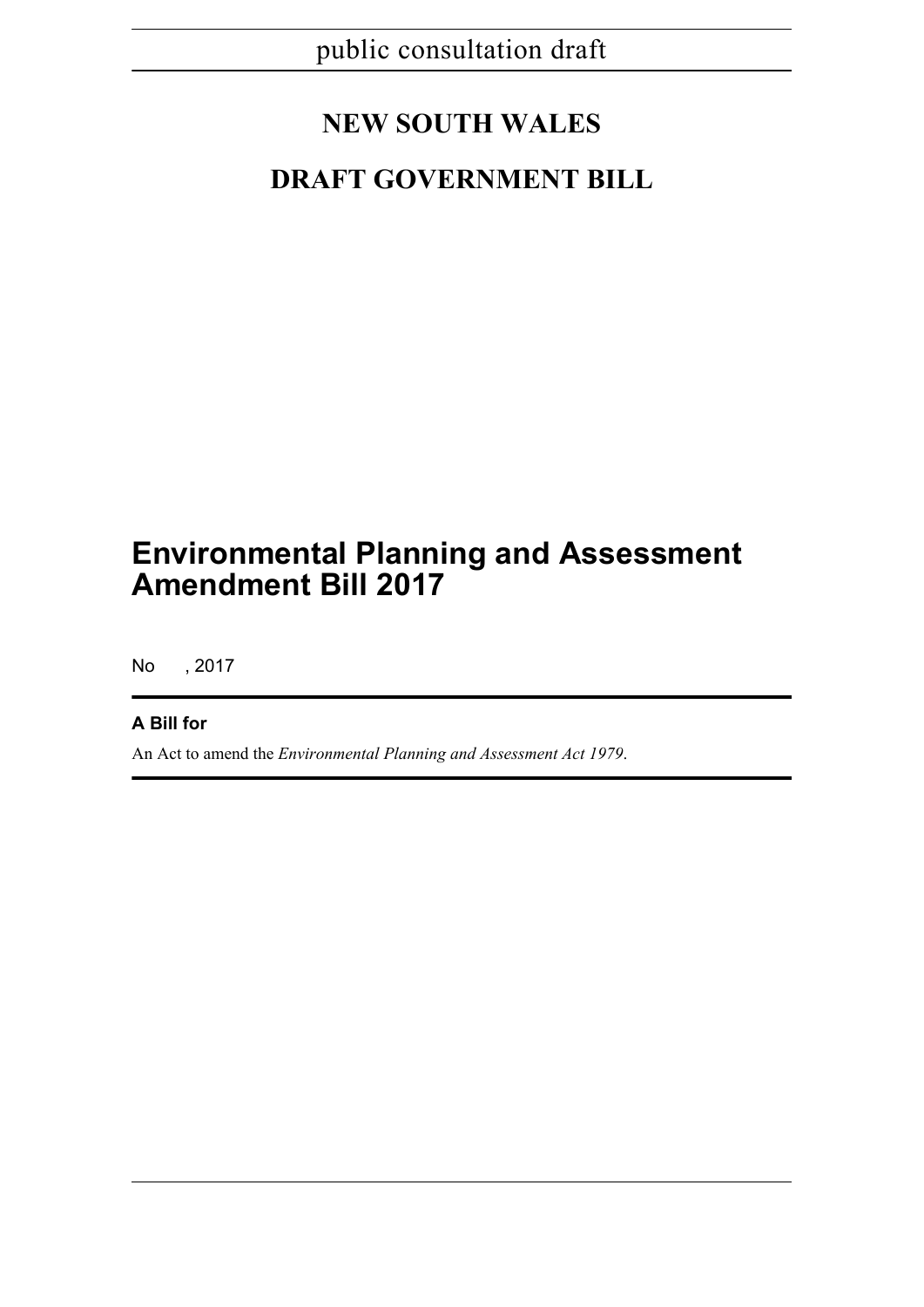Environmental Planning and Assessment Amendment Bill 2017 [NSW]

# <span id="page-3-0"></span>**The Legislature of New South Wales enacts:**

### **1 Name of Act**

This Act is the *Environmental Planning and Assessment Amendment Act 2017*.

# <span id="page-3-1"></span>**2 Commencement**

This Act commences on a day or days to be appointed by proclamation.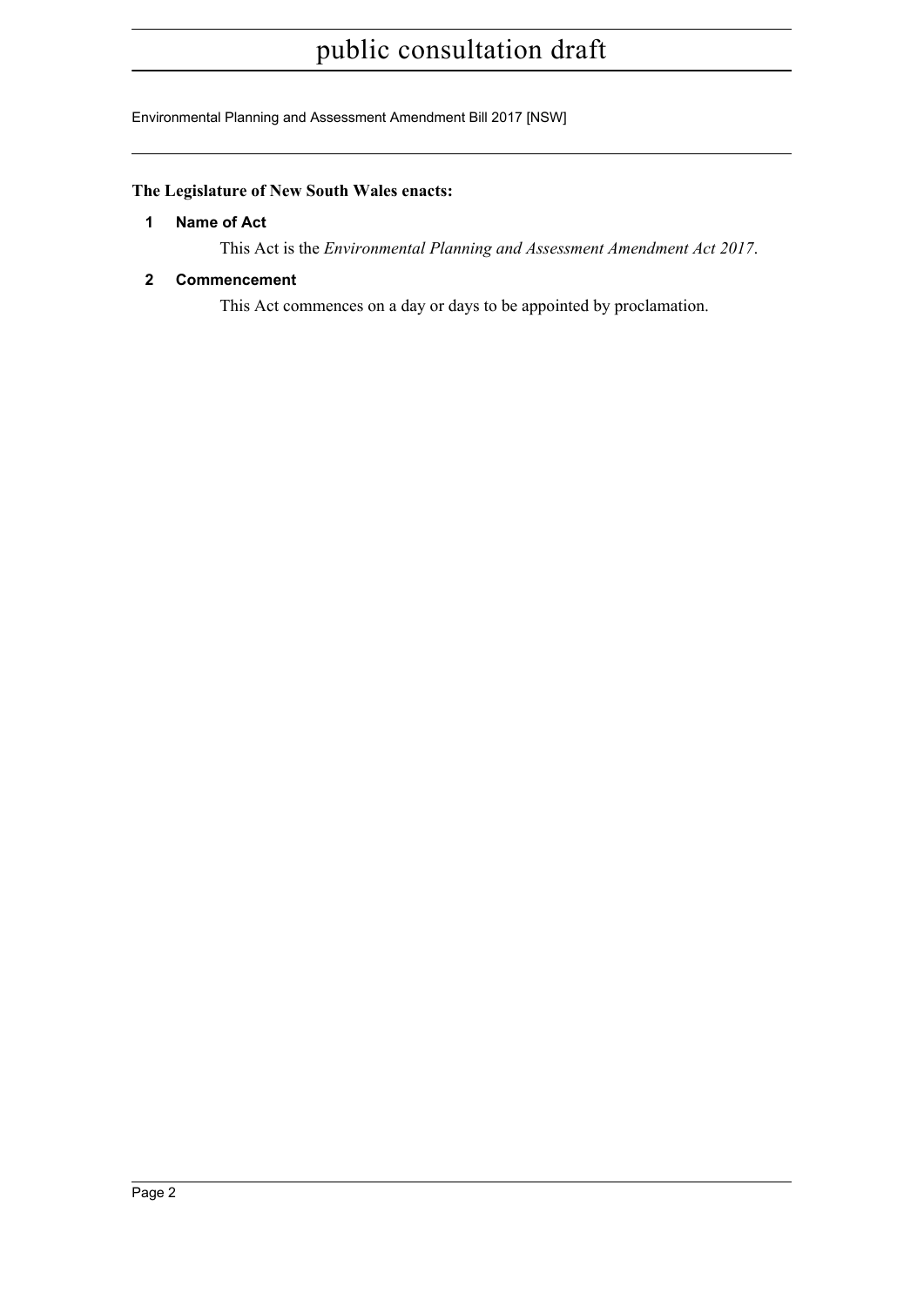Environmental Planning and Assessment Amendment Bill 2017 [NSW] Schedule 1 Amendment of Environmental Planning and Assessment Act 1979 No 103—Preliminary

# <span id="page-4-0"></span>**Schedule 1 Amendment of Environmental Planning and Assessment Act 1979 No 103—Preliminary**

# **1.1 Principal amendments**

### **Section 5**

Omit the section. Insert instead:

# **1.4 Objects of Act**

The objects of this Act are as follows:

- (a) to promote the social and economic welfare of the community and a better environment by the proper management, development and conservation of the State's natural and other resources,
- (b) to facilitate ecologically sustainable development by integrating relevant economic, environmental and social considerations in decision-making about environmental planning and assessment,
- (c) to promote the timely delivery of business, employment and housing opportunities (including for housing choice and affordable housing),
- (d) to protect the environment, including the conservation of threatened and other species of native animals and plants,
- (e) to promote the sustainable management of built and cultural heritage (including Aboriginal cultural heritage),
- (f) to promote good design in the built environment,
- (g) to promote the sharing of the responsibility for environmental planning and assessment between the different levels of government in the State,
- (h) to provide increased opportunity for community participation in environmental planning and assessment.

# **1.2 Consequential and statutory revision amendments**

### **[1] Part 1, section numbering**

Renumber the sections in the Part with decimal numbering commencing with section 1.1.

### **[2] Section 2 Commencement**

Omit subsections (1) and (2). Insert instead:

This Act commenced on 1 September 1980.

**Note.** The Historical notes set out at the end of the Act on the NSW legislation website sets out the various Acts and instruments that have amended this Act and the dates on which each commenced.

### **[3] Section 4 Definitions**

Omit the following definitions:

*alignment bush fire prone land bush fire prone land map development exempt development functions*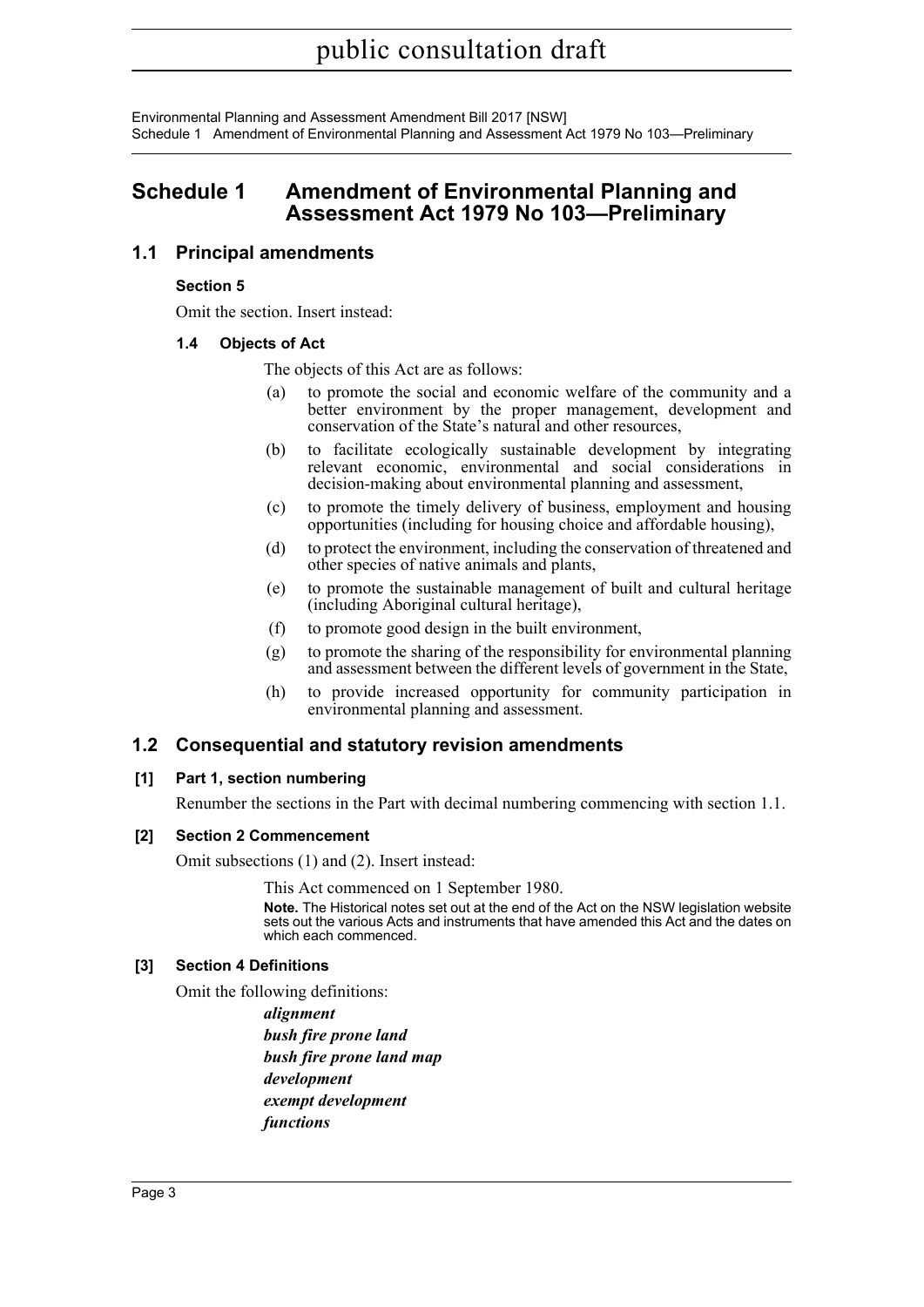Environmental Planning and Assessment Amendment Bill 2017 [NSW] Schedule 1 Amendment of Environmental Planning and Assessment Act 1979 No 103—Preliminary

#### **[4] Section 4 Definitions**

Insert the following definitions in alphabetical order:

*amend* includes alter, vary or substitute (and amend provisions or a document includes amend a map or spatial dataset adopted by or under the provisions or document).

*demolition* of a building or work includes enclosing a public place in connection with the demolition of a building or work.

*development* - see section 1.5

*erection* of a building includes:

- (a) the rebuilding of, the making of alterations to, or the enlargement or extension of, a building, or
- (b) the placing or relocating of a building on land, or
- (c) enclosing a public place in connection with the construction of a building, or
- (e) erecting an advertising structure over a public road, or
- (f) extending a balcony, awning, sunshade or similar structure or an essential service pipe beyond the alignment of a public road,

but does not include any act, matter or thing excluded by the regulations (either generally for the purposes of this Act or only for the purposes of specified provisions of this Act).

#### *exempt development* - see section 1.6

*function* includes a power, authority or duty, and *exercise* a function includes perform a duty.

*use* of land includes a change of building use.

*work* includes any physical activity in relation to land that is specified by a regulation to be a work for the purposes of this Act, but does not include a reference to any activity that is specified by a regulation not to be a work for the purposes of this Act.

The *carrying out* of a work includes:

- (a) the renewal of, the making of alterations to, or the enlargement or extension of, a work, or
- (b) enclosing a public place in connection with the carrying out of a work.

### **[5] Section 4 (2), (4), (6), (7A), (8A) and (9)**

Omit the subsections.

### **[6] Section 4 (8)**

Omit the subsection. Insert instead:

(8) A power, express or implied, to make or give an order, direction, declaration, determination or other instrument under this Act or under an instrument made under this Act includes a power to revoke or amend the order, direction, declaration, determination or other instrument.

### **[7] Section 1.5**

Insert after section 4:

#### **1.5 Meaning of "development"**

(1) For the purposes of this Act, *development* is any of the following: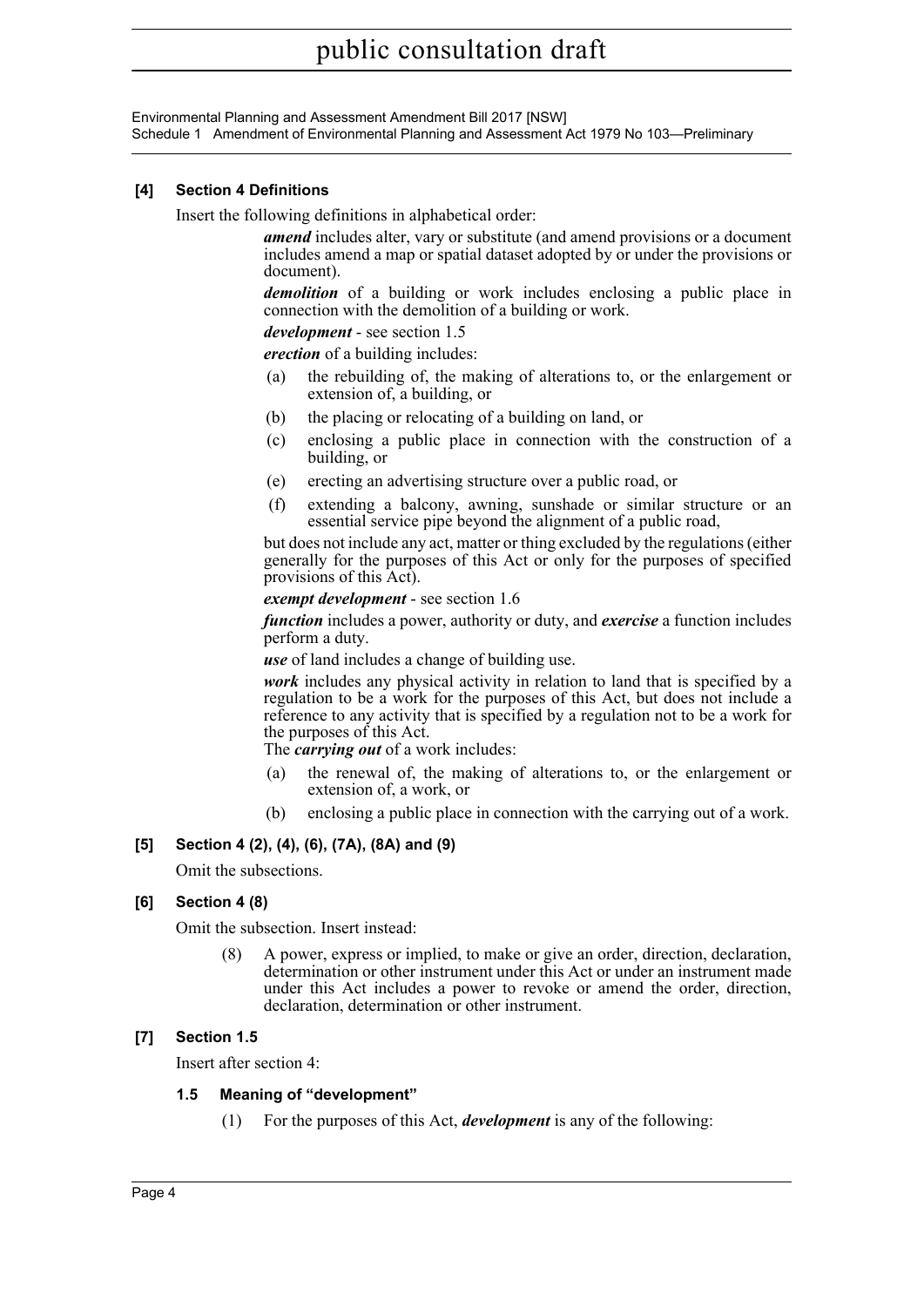#### Environmental Planning and Assessment Amendment Bill 2017 [NSW] Schedule 1 Amendment of Environmental Planning and Assessment Act 1979 No 103—Preliminary

- (a) the use of land,
- (b) the subdivision of land,
- (c) the erection of a building,
- (d) the carrying out of a work,
- (e) the demolition of a building or work,
- (f) any other act, matter or thing that may be controlled by an environmental planning instrument.
- (2) However, development does not include any act, matter or thing excluded by the regulations (either generally for the purposes of this Act or only for the purposes of specified provisions of this Act).
- (3) For the purposes of this Act, the *carrying out of development* is the doing of the acts, matters or things referred to in subsection (1).

**Note.** There are the following categories of development under this Act:

- (a) exempt development (development that is exempt from the assessment and consent or approval requirements of this Act),
- (b) development requiring development consent under Part 4, including:
	- (i) complying development (development that complies with pre-determined development standards and requires consent in the form of a complying development certificate by a consent authority or accredited certifier),
	- (ii) development that requires consent by a council or other public authority specified as the consent authority (including by a local planning panel or delegated council staff on behalf of a council),
	- (iii) regionally significant development (development that requires consent by a Sydney district or regional planning panel),
	- (iv) State significant development (development that requires consent by the Independent Planning Commission or the Minister),
	- (v) designated development (development, other than State significant development, that requires an environment impact statement for an application for consent),
	- (vi) integrated development (development that also requires approvals under other legislation that are integrated under general terms of approval),
- (c) development that is an activity requiring environmental assessment under Part 5.1 before it is carried out by a public authority or before a public authority gives approval for the carrying out of the activity,
- (d) State significant infrastructure (including critical State significant infrastructure) requiring approval under Part 5.2 by the Minister.

### **1.6 Exempt development**

- (1) The carrying out of exempt development does not require:
	- (a) development consent under Part 4, or
	- (b) environmental impact assessment under Division 5.1 of Part 5, or
	- (c) State significant infrastructure approval under Division 5.2 of Part 5, or
	- (d) a certificate under Part 6 (Building and subdivision certification).
- (2) Exempt development is development that is declared to be exempt development by an environmental planning instrument because of its minor impact.

**Consultation note.** Existing exclusions from exempt development of land that is critical habitat (or areas of outstanding biodiversity value on the commencement of the Biodiversity Conservation Act 2016) or that is wilderness will be continued in the environmental planning instrument that declares exempt development.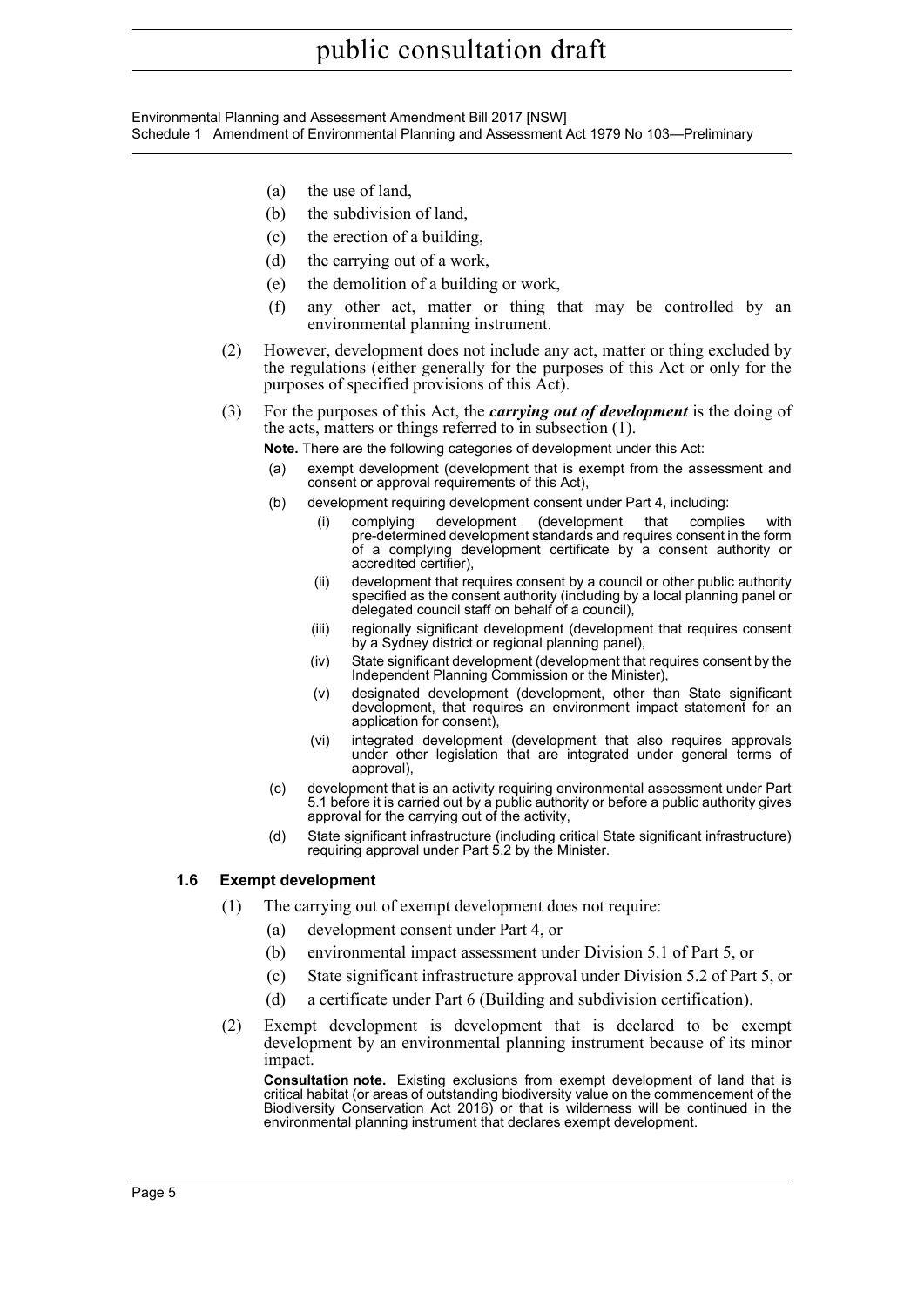Environmental Planning and Assessment Amendment Bill 2017 [NSW] Schedule 1 Amendment of Environmental Planning and Assessment Act 1979 No 103—Preliminary

**[8] Section 6 Act to bind the Crown**

Transfer to the beginning of Part 8 Miscellaneous renumbered as section 10.1.

- **[9] Section 33A Standardisation of environmental planning instruments** Omit the definition of *amend* in section 33A (10).
- **[10] Section 76 Development that does not need consent** Omit section 76 (2) and (3).
- **[11] Section 79BA Consultation and development consent—certain bush fire prone land** Insert "(being land being for the time being recorded as bush fire prone land on a relevant map certified under section 146 (2))" after "bushfire prone land" in section 79BA (1).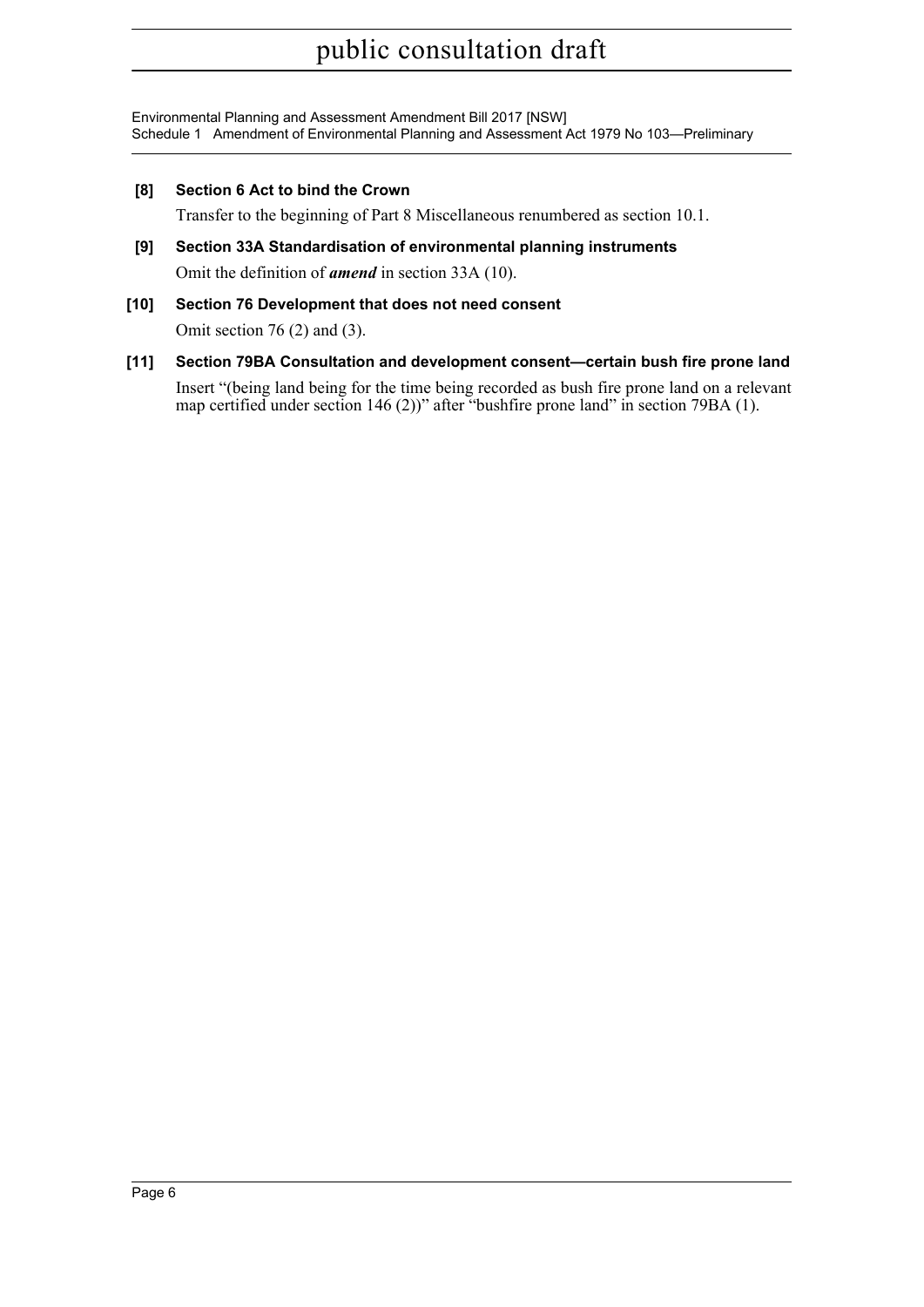Environmental Planning and Assessment Amendment Bill 2017 [NSW] Schedule 2 Amendment of Environmental Planning and Assessment Act 1979 No 103—Planning administration

# <span id="page-8-0"></span>**Schedule 2 Amendment of Environmental Planning and Assessment Act 1979 No 103—Planning administration**

# **2.1 Principal amendments**

**[1] Part 2**

Omit Parts 2 and 2A. Insert instead:

# **Part 2 Planning administration**

# **Division 2.1 Minister and Planning Secretary**

### **2.1 The Minister**

- (1) The Minister has portfolio responsibility for planning and for the administration of the provisions of this Act allocated to the Minister by an administrative arrangements order under the *Constitution Act 1902*.
- (2) The Minister has the functions conferred or imposed on the Minister under this Act.

# **2.2 The Planning Secretary**

- (1) The Planning Secretary has departmental responsibility for planning and for the administration of the provisions of this Act allocated to the Minister by an administrative arrangements order under the *Constitution Act 1902*.
- (2) The Planning Secretary has the functions conferred or imposed on the Planning Secretary under this Act.
- (3) The Planning Secretary may provide advice, recommendations and reports to the Minister in connection with the administration of this Act (whether on the Planning Secretary's own initiative or as required by the Minister).
- (4) The Planning Secretary is, in the exercise of any function under this Act, subject to the control and direction of the Minister (except in relation to the contents of any advice, recommendation or report provided to the Minister by the Planning Secretary).

### **2.3 Panels established by Minister or Planning Secretary**

- (1) The Minister or the Planning Secretary may, by order published on the NSW legislation website, establish panels for the purposes of this Act.
- (2) The chairperson and other members of any such panel are to be appointed by the Minister or the Planning Secretary (as the case requires).
- (3) The functions of any such panel are to be as specified in the order by which it is established, and (without limitation) may include:
	- (a) the investigation of any matter relevant to the administration of this Act, or
	- (b) the provision of advice, recommendations or reports with respect to any such matter for the Minister, the Planning Secretary or other person or body engaged in the administration of this Act.

This subsection does not limit any functions conferred on any such panel by this or any other Act.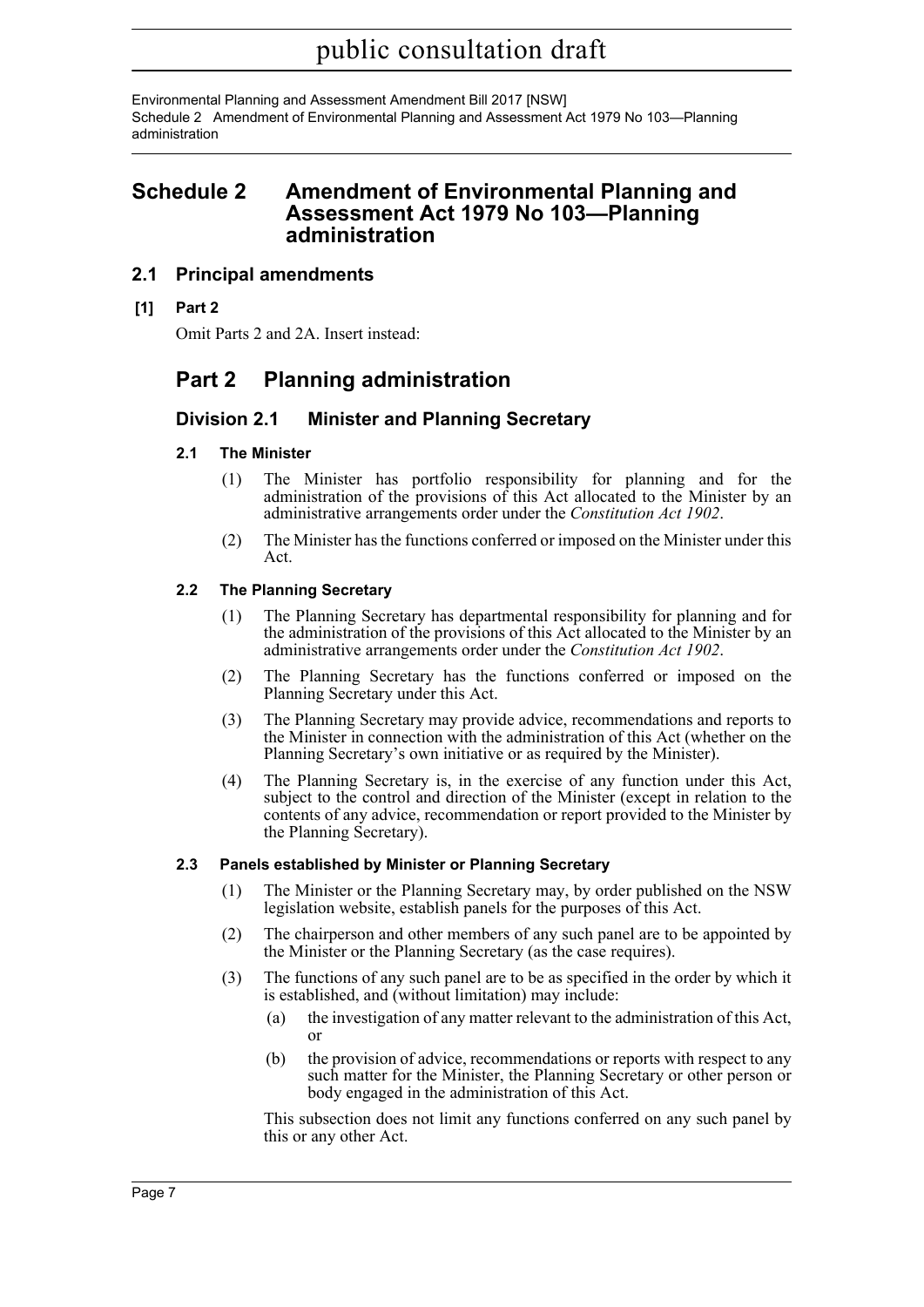Environmental Planning and Assessment Amendment Bill 2017 [NSW] Schedule 2 Amendment of Environmental Planning and Assessment Act 1979 No 103—Planning administration

- (4) Any such panel is not subject to the direction or control of the Minister or the Planning Secretary (except in relation to the procedure of the panel and any directions under section [117].
- (5) The order establishing any such panel is to specify the name of the panel. The word "panel" is not required to be included in the name of the panel.
- (6) Schedule 2 contains provisions with respect to the members and procedure of any such panel.
- (7) The regulations may make provision for or with respect to the functions, members and procedure of any such panel.
- (8) Any such panel is a NSW Government agency, unless the order by which it is established provides that it is not a NSW Government agency. **Note.** By virtue of section 13A of the *Interpretation Act 1987*, a NSW Government agency has the status, privileges and immunities of the Crown.

# **2.4 Delegation by Minister, Planning Ministerial Corporation or Planning Secretary**

- (1) The Minister, the Planning Ministerial Corporation or the Planning Secretary may delegate any of their functions under this Act to:
	- (a) a person employed in the Department of Planning and Environment, or
	- (b) the Greater Sydney Commission, or
	- (c) the Independent Planning Commission, or
	- (d) a Sydney district planning panel, or
	- (e) a regional planning panel, or
	- (f) a public authority or member of staff of a public authority, or
	- (g) a council or member of staff of a council, or
	- (h) a person, or person of a class, authorised for the purposes of this section by the regulations.
- (2) A reference in this section to a function under this Act includes a reference to:
	- (a) a function of the Minister under any other Act that is conferred or imposed on the Minister in his or her capacity as the Minister administering this Act or in connection with the administration of this Act, or
	- (b) a function of the Planning Ministerial Corporation under any other Act, or
	- (c) a function of the Planning Secretary under any other Act that is conferred or imposed on the Planning Secretary in connection with the administration of this Act.
- (3) This section does not authorise the delegation of:
	- (a) the power of delegation conferred by this section, or
	- (b) the function of the Minister under Division 5.2 of determining an application for approval to carry out critical State significant infrastructure, or
	- (c) any function of the Minister conferred by section [117, 118 or 130 (4)].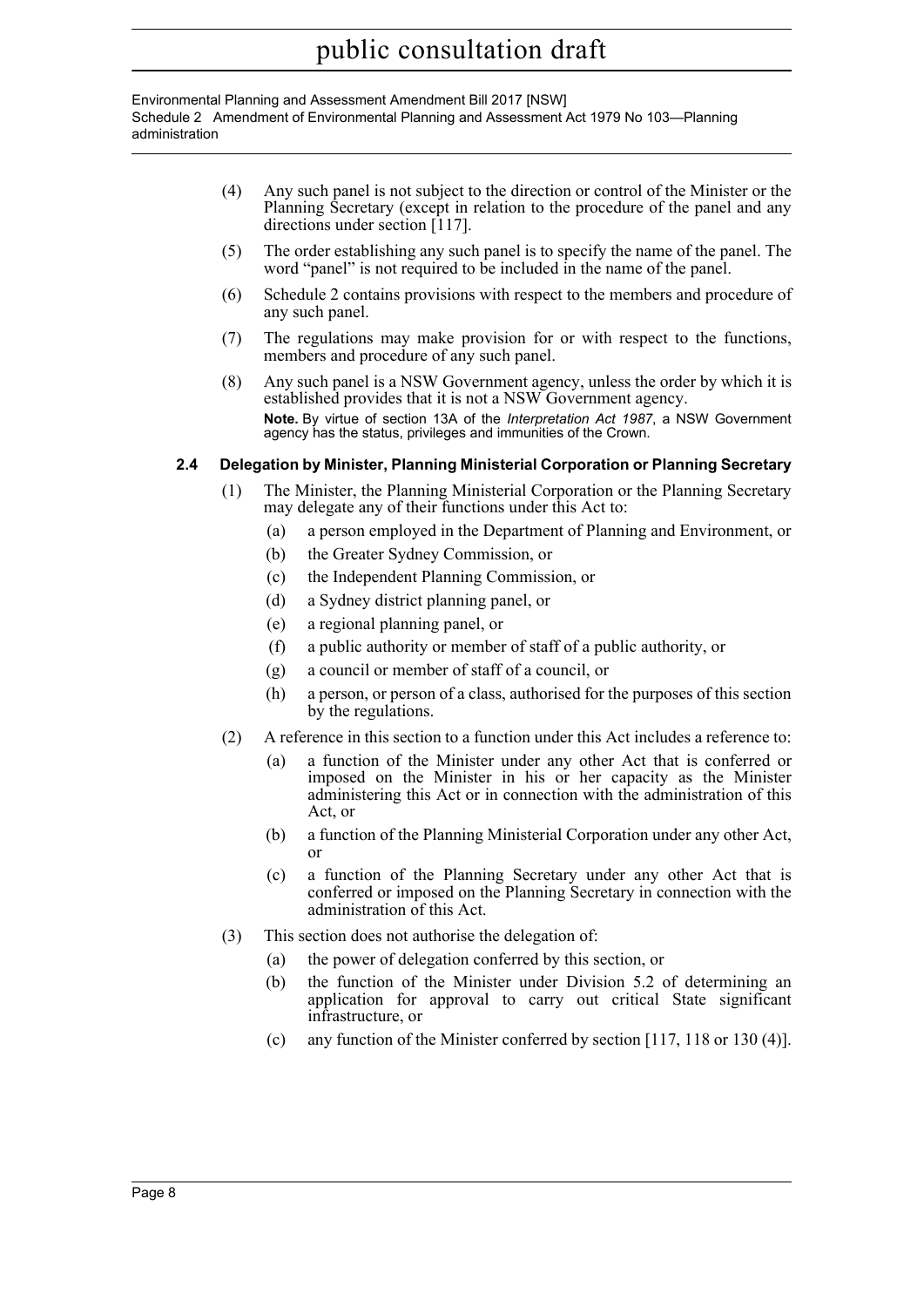Environmental Planning and Assessment Amendment Bill 2017 [NSW] Schedule 2 Amendment of Environmental Planning and Assessment Act 1979 No 103—Planning administration

# **Division 2.2 Planning Ministerial Corporation**

### **2.5 Constitution and functions of Corporation**

- (1) There is constituted by this Act a corporation with the corporate name of the Planning Ministerial Corporation.
- (2) The Planning Ministerial Corporation has such functions as are conferred or imposed on it under this or any other Act.
- (3) The Planning Ministerial Corporation is a NSW Government agency.

### **2.6 Management of Corporation**

- (1) The affairs of the Planning Ministerial Corporation are to be managed by the Planning Secretary in accordance with any directions of the Minister.
- (2) Any act, matter or thing done in the name of, or on behalf of, the Planning Ministerial Corporation by the Planning Secretary, or with the authority of the Planning Secretary, is taken to have been done by the Corporation.
- (3) The regulations may make provision with respect to the seal of the Planning Ministerial Corporation.
- (4) The annual report of the Planning Ministerial Corporation is to be published as part of the annual report of the Department of Planning and Environment. **Note.** Schedule 2 contains property provisions relating to the Planning Ministerial Corporation and Division 7.3 contains financial provisions relating to the Corporation.

# **Division 2.3 Independent Planning Commission**

### **2.7 Independent Planning Commission**

- (1) There is constituted by this Act a corporation with the corporate name of the Independent Planning Commission of New South Wales.
- (2) The Commission is not subject to the direction or control of the Minister (except in relation to the procedure of the Commission and any directions authorised to be given to the Commission under section [117] or other provision of this Act).
- (3) The Commission is a NSW Government agency.

### **2.8 Members of Commission**

- (1) The Independent Planning Commission is to consist of such members as are appointed by the Minister.
- (2) One member of the Commission is, in the instrument of appointment, to be appointed as chairperson of the Commission.
- (3) Each member is to have expertise in at least one area of planning, architecture, heritage, the environment, urban design, land economics, soil or agricultural science, hydro-geology, mining or petroleum development, traffic and transport, law, engineering, tourism or government and public administration.
- (4) In appointing a member of the Commission, the Minister is to have regard to the need to have a range of expertise represented among the Commission's members.
- (5) The Minister may appoint additional members of the Commission for the purposes of exercising specific functions of the Commission. An additional member is not required to have expertise in an area referred to in this section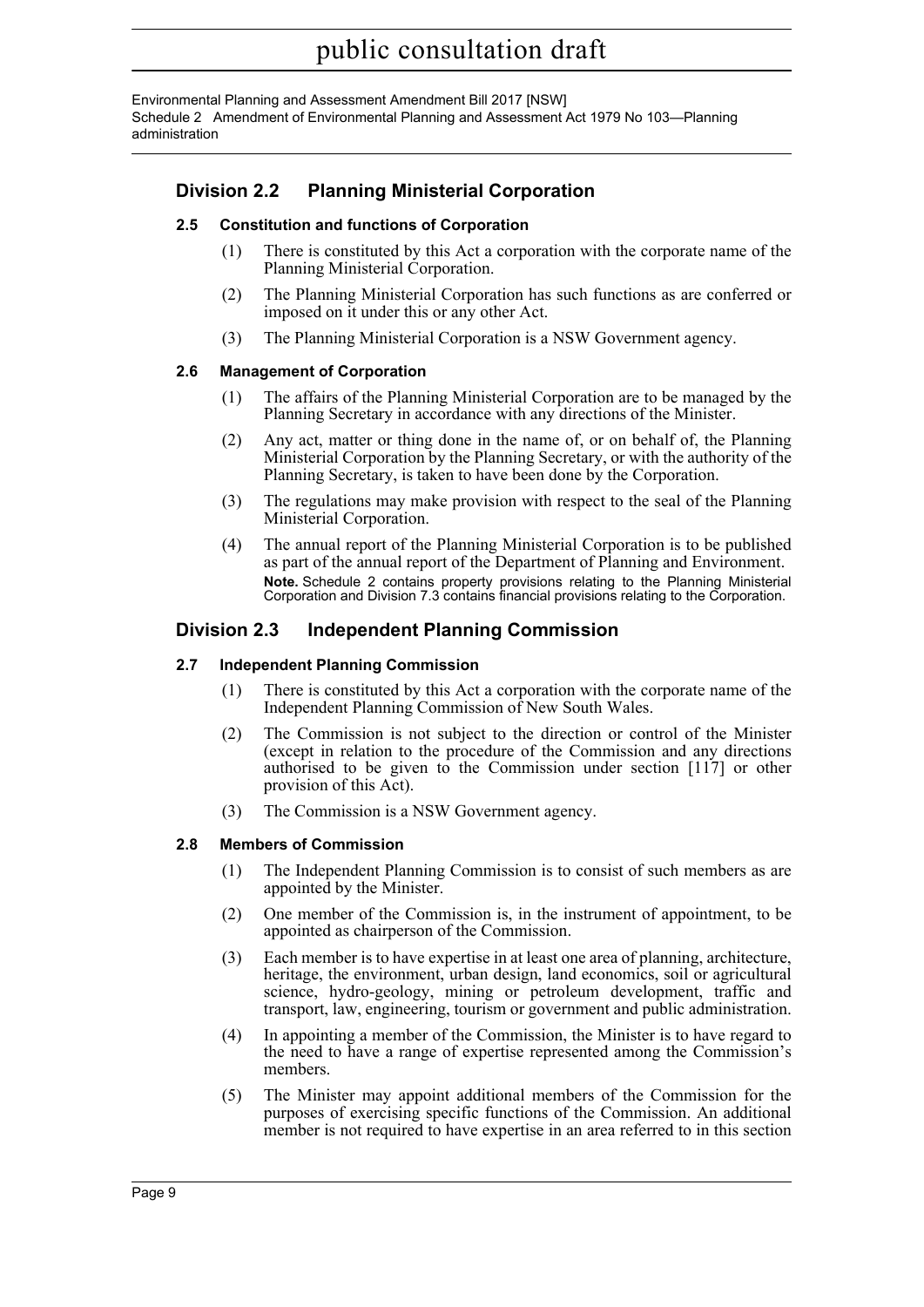Environmental Planning and Assessment Amendment Bill 2017 [NSW] Schedule 2 Amendment of Environmental Planning and Assessment Act 1979 No 103—Planning administration

> but is required to have expertise in an area relevant to the functions the member is to exercise.

# **2.9 Functions of Commission**

- (1) The Independent Planning Commission has the following functions:
	- the functions of the consent authority under Part 4 for State significant or other development that are (subject to this section) conferred on it under this Act,
	- (b) any functions under this Act that are delegated to the Commission,
	- (c) to advise the Minister or the Planning Secretary on any matter on which the Minister or the Planning Secretary requests advice from the Commission,
	- (d) to hold a public hearing into any matter into which the Minister requests the Commission to hold a public hearing,
	- (e) any function of a Sydney district or regional planning panel or a local planning panel in respect of a particular matter that the Minister requests the Commission to exercise (to the exclusion of the panel),
	- (f) if a Sydney district or regional planning panel has not been appointed for any part of the State, any function that is conferred on any such panel under an environmental planning instrument applicable to that part or that is otherwise conferred on any such panel under this Act,
	- (g) any other function conferred or imposed on it under this or any other Act.

**Note.** Division 5 of Part 4AA of *State Environmental Planning Policy (Mining, Petroleum Production and Extractive Industries) 2007* provides that a subcommittee appointed by the Independent Planning Commission exercises the gateway functions of the Mining and Petroleum Gateway Panel under that Policy.

- (2) The matters on which advice may be provided under subsection  $(1)$  (c), or into which a public hearing may be held under subsection (1) (d), include any general or particular planning or development matter, the administration of this Act or any related matter.
- (3) The following consent authority functions of the Commission under Part 4 are to be exercised by the Planning Secretary on behalf of the Commission:
	- (a) receiving development applications and determining and receiving fees for the applications,
	- (b) undertaking assessments of the proposed development and providing them to the Commission (but without limiting the assessments that the Commission may undertake),
	- (c) obtaining any concurrence, and undertaking any consultation, that the consent authority is required to obtain or undertake,
	- (d) carrying out the community consultation requirements of Division 2.6,
	- (e) notifying or registering the determinations of the Commission,
	- (f) the functions under section [80A] in relation to the provision of security,
	- (g) the determination of applications to extend the period before consents lapse,
	- (h) any other function prescribed by the regulations.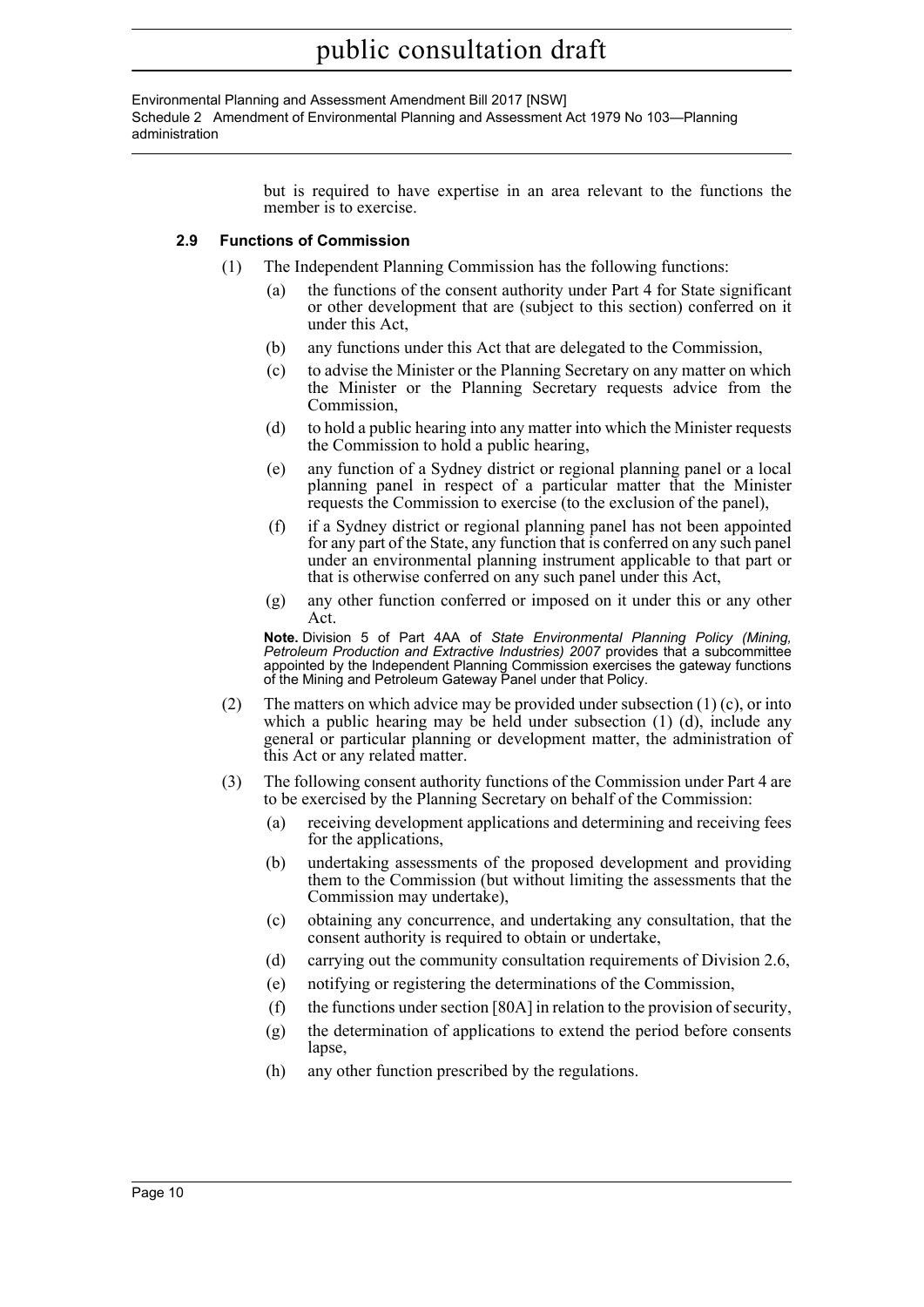Environmental Planning and Assessment Amendment Bill 2017 [NSW] Schedule 2 Amendment of Environmental Planning and Assessment Act 1979 No 103—Planning administration

# **2.10 Constitution of Commission for particular matters**

- (1) For the purpose of carrying out any of its functions, the Independent Planning Commission is to be constituted by 3 members.
- (2) The Commission is to be constituted by more than 3 members or less than 3 members if directed to be so constituted by the Minister.
- (3) The members for the purpose of exercising a function of the Commission are, subject to any directions of the Minister, to be determined by the chairperson.
- (4) The Commission may, at any time, exercise by the same or different members, one or more of its functions.
- (5) For the purpose of exercising any of its functions, the Commission is to be constituted by specified members, or members with specified qualifications or expertise, if directed to be so constituted by the Minister.

### **2.11 Miscellaneous provisions relating to Commission**

- (1) Schedule 2 contains provisions with respect to the Independent Planning Commission (including with respect to public hearings by, and to the members and procedures of, the Commission).
- (2) The work of the Independent Planning Commission is, subject to this Act, to be allocated by the chairperson of the Commission. The chairperson may nominate another member to allocate the work of the Commission during any period the chairperson is unavailable.
- (3) The Independent Planning Commission may:
	- (a) arrange for the use of the services of any staff or facilities of the Department of Planning and Environment or other public authority, and
	- (b) engage such consultants as it requires to exercise its functions.
- (4) The Independent Planning Commission may, with the approval of the Minister, delegate any function of the Commission under this or any other Act (other than this power of delegation) to any person or body specified in the Minister's approval.

# **Division 2.4 Sydney district and regional planning panels**

### **2.12 Constitution of Sydney district and regional planning panels** (cf previous s 23G)

- (1) The Sydney district planning panels specified in Part 3 of Schedule 2 are constituted for the particular parts of the Greater Sydney Region so specified in relation to each such panel.
- (2) The regional planning panels specified in Part 3 of Schedule 2 are constituted for the particular parts of the State (other than the Greater Sydney Region) so specified in relation to each such panel.
- (3) A Sydney district or regional planning panel is not subject to the direction or control of the Minister (except in relation to the procedure of the panel and any directions authorised to be given to the panel under section [117] or other provision of this Act).
- (4) A Sydney district or regional planning panel is a NSW Government agency.
- (5) The Minister may, by order published on the NSW legislation website, amend Part 3 of Schedule 2 for any of the following purposes: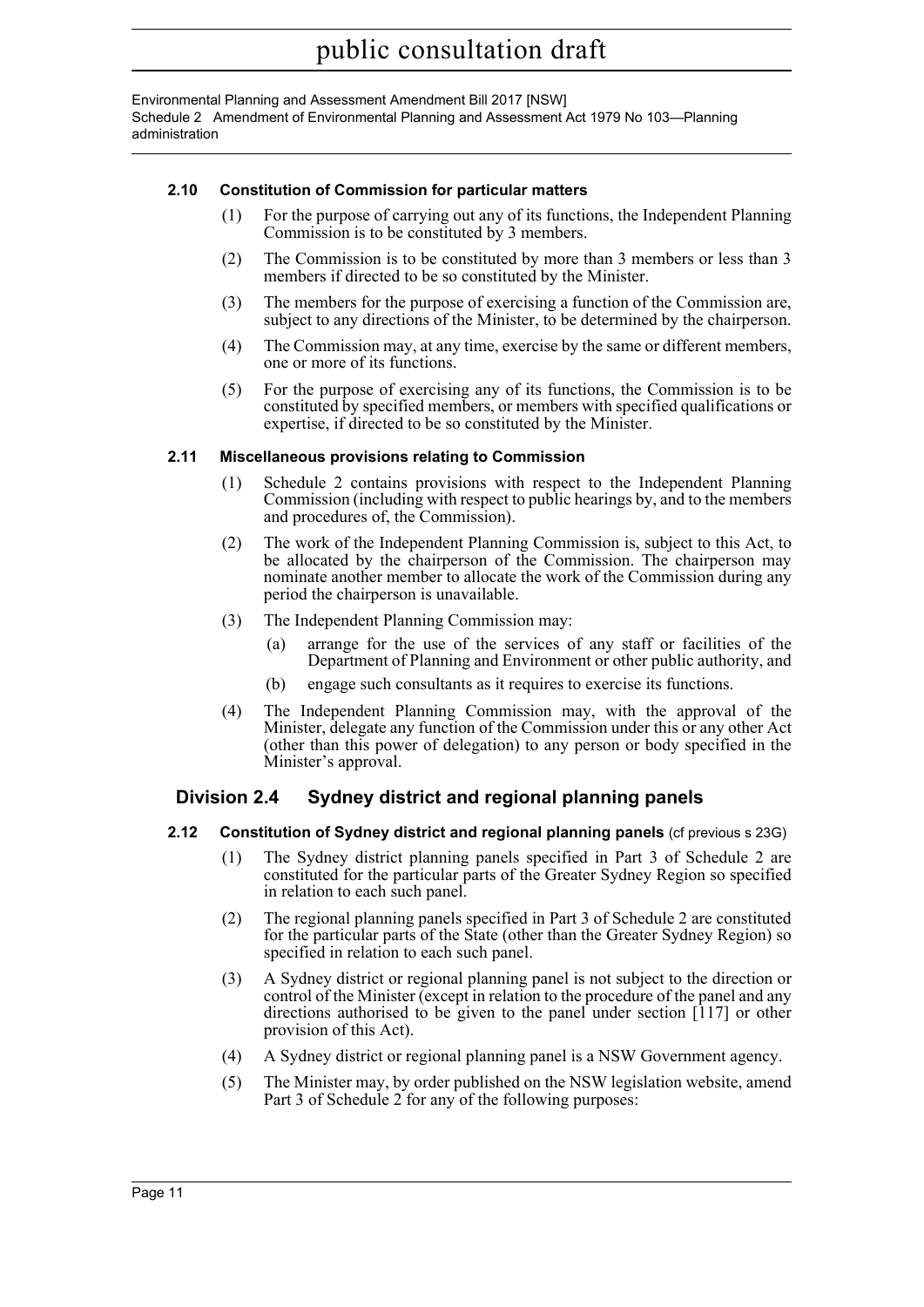Environmental Planning and Assessment Amendment Bill 2017 [NSW] Schedule 2 Amendment of Environmental Planning and Assessment Act 1979 No 103—Planning administration

- (a) to constitute a Sydney district planning panel and to specify the part of the Greater Sydney Region for which it is constituted (including by constituting a single panel for the whole of the Region),
- (b) to constitute a regional planning panel and to specify the part of the State (other than the Greater Sydney Region) for which it is constituted,
- (c) to abolish a Sydney district or regional planning panel,
- (d) to change the name of a Sydney district or regional planning panel or to change the part of the Greater Sydney Region or State for which it is constituted,
- (e) to make savings and transitional provisions consequent on any of the above.

# **2.13 Members of Sydney district and regional planning panels**

- (1) A Sydney district planning panel is to consist of the following 5 members:
	- (a) 3 members appointed by the Minister (the *State members*), one of whom is to be a District Commissioner under the *Greater Sydney Commission Act 2015*,
	- (b) 2 nominees of an applicable council (the *council nominees*) who are councillors, members of council staff or other persons nominated by the council.
- (2) A regional planning panel is to consist of the following 5 members:
	- (a) 3 members appointed by the Minister (the *State members*),
	- (b) 2 nominees of an applicable council (the *council nominees*) who are councillors, members of council staff or other persons nominated by the council.
- (3) The State members of a Sydney district or regional planning panel are to be persons who have expertise in at least one area of planning, architecture, heritage, the environment, urban design, land economics, traffic and transport, law, engineering, tourism or government and public administration. In appointing State members, the Minister is to have regard to the need to have a range of expertise represented among the panel's members.
- (4) At least one of the council nominees of a Sydney district or regional planning panel is to be a person who has expertise in at least one area of planning, architecture, heritage, the environment, urban design, land economics, traffic and transport, law, engineering or tourism.
- (5) Each applicable council is to nominate 2 persons as council nominees for the purposes of a Sydney district or regional planning panel. If an applicable council fails to nominate one or more council nominees, a Sydney district or regional planning panel is not required to include 2 council nominees for the purposes of exercising its functions in relation to the area of the council concerned.
- (6) For the purposes of exercising the functions of a Sydney district or regional planning panel in relation to a matter, the council nominees on the panel are to be those nominated by the applicable council for the land to which the matter relates.
- (7) In this section:

*applicable council* means the council of an area that is situated (wholly or partly) in a part of the State for which a Sydney district or regional planning panel is constituted.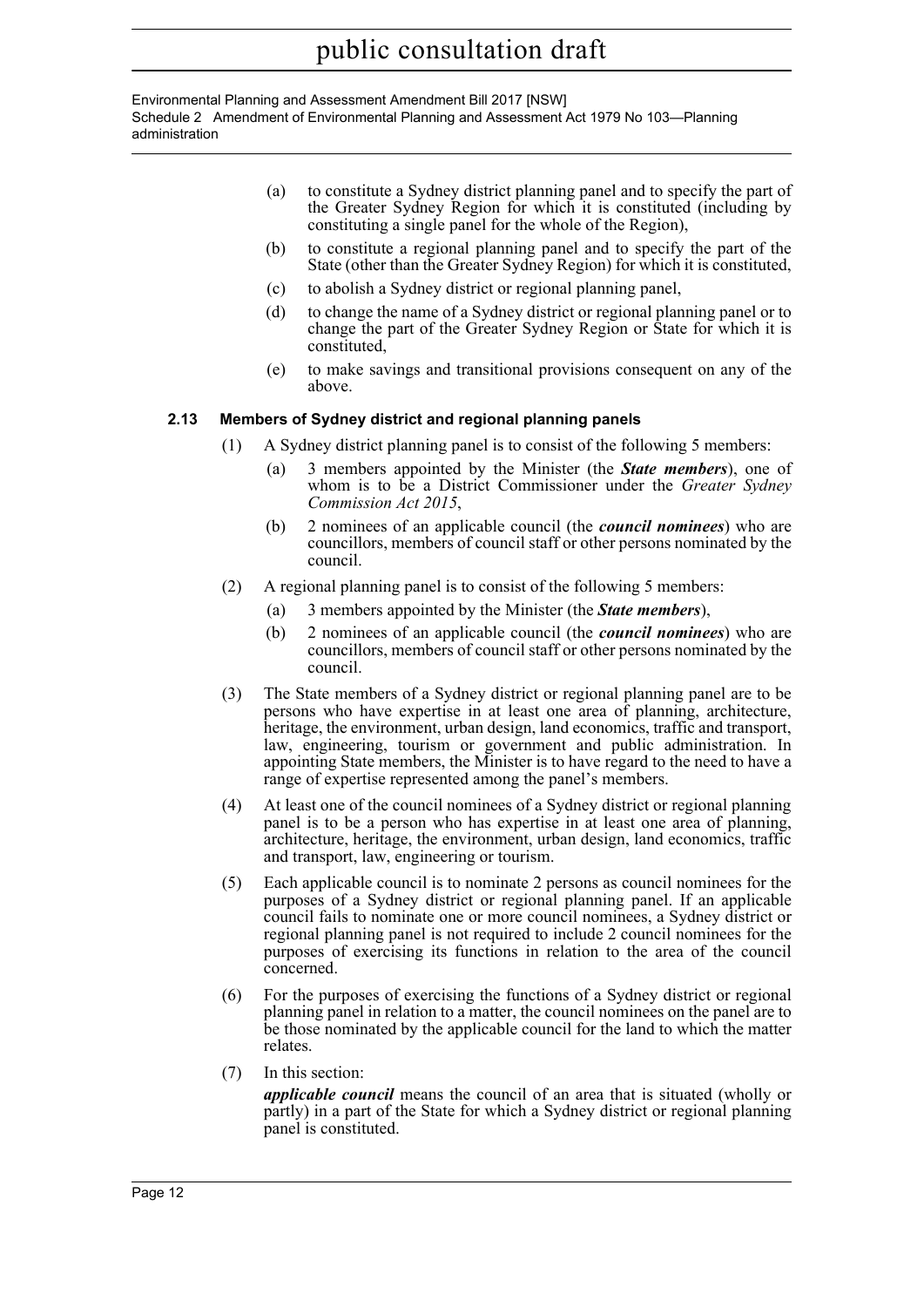Environmental Planning and Assessment Amendment Bill 2017 [NSW] Schedule 2 Amendment of Environmental Planning and Assessment Act 1979 No 103—Planning administration

# **2.14 Chairperson of Sydney district and regional planning panel**

- (1) In the case of a Sydney district planning panel, the State member who is a District Commissioner is to be appointed by the Minister as chairperson of the panel.
- (2) In the case of a regional planning panel, one of the State members is to be appointed by the Minister as chairperson of the panel. The Minister is required to obtain the concurrence of Local Government NSW to the appointment unless Local Government NSW:
	- (a) fails to notify its concurrence or refusal to concur within 21 days of being requested to do so by the Minister, or
	- (b) refuses to concur in the appointment of 2 different persons proposed by the Minister.

# **2.15 Functions of Sydney district and regional planning panels**

- (1) A Sydney district or regional planning panel has the following functions:
	- (a) the functions of the consent authority under Part 4 for development that are (subject to this section) conferred on it under this Act,
	- (b) any functions under this Act of a council within its area that are conferred on it under section [118],
	- (c) to advise the Minister or the Planning Secretary as to planning or development matters relating to the part of the State for which it is constituted (or any related matters) if requested to do so by the Minister or the Planning Secretary,
	- (d) any other function conferred or imposed on it under this or any other Act.

**Note.** Under section [118AB], a panel (or the Independent Planning Commission if acting in place of the panel) is, in the exercise of a function referred to in paragraph (b), taken to be the council and is to exercise the function to the exclusion of the council.

- (2) The following consent authority functions of a Sydney district or regional planning panel under Part 4 are to be exercised on behalf of the panel by the council of the area in which the proposed development is to be carried out:
	- (a) receiving development applications and determining and receiving fees for the applications,
	- (b) undertaking assessments of the proposed development and providing them to the panel (but without limiting the assessments that the panel may undertake),
	- (c) obtaining any concurrence, and undertaking any consultation, that the consent authority is required to obtain or undertake,
	- (d) carrying out the community consultation requirements of Division 2.6,
	- (e) notifying or registering the determinations of the panel,
	- (f) the functions under section [80A] in relation to the provision of security,
	- (g) the determination of applications to extend the period before consents lapse,
	- (h) any other function prescribed by the regulations.

#### **2.16 Miscellaneous provisions relating to Sydney district and regional planning panels**

(1) Schedule 2 contains provisions with respect to the members and procedure of Sydney district or regional planning panels.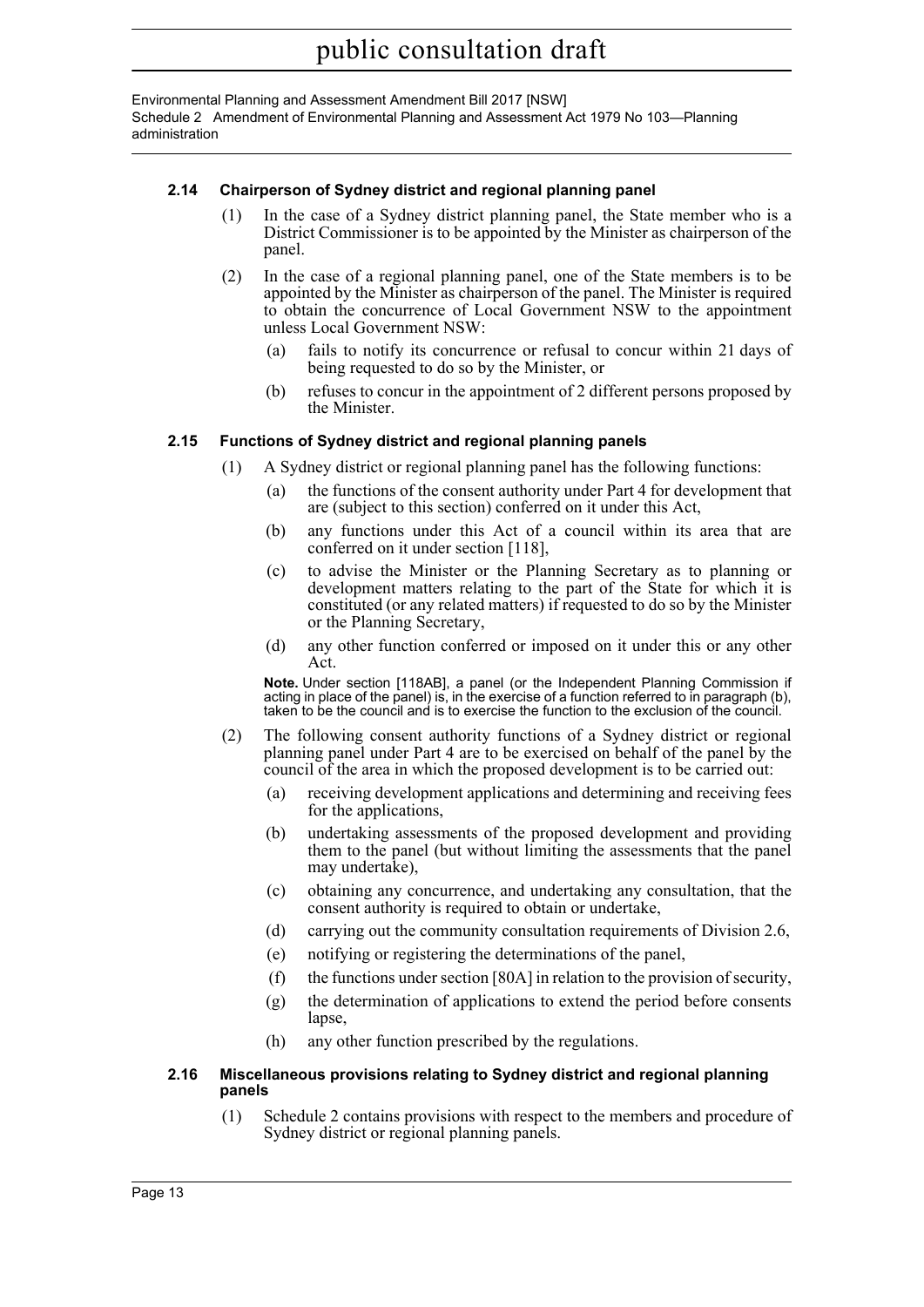Environmental Planning and Assessment Amendment Bill 2017 [NSW] Schedule 2 Amendment of Environmental Planning and Assessment Act 1979 No 103—Planning administration

- (2) The regulations may make provision for or with respect to the following:
	- (a) the functions conferred under this Act on a Sydney district or regional planning panel, including its procedures in exercising its functions,
	- (b) without limiting paragraph (a), providing that parties to matters being determined by a Sydney district or regional planning panel are not to be represented (whether by an Australian legal practitioner or any other person) or are only to be represented in specified circumstances,
	- (c) the provision of information and reports by Sydney district or regional planning panels.
- (3) The Planning Secretary is, in the annual report of the Department of Planning and Environment, to report on the activities of Sydney district or regional planning panels during the reporting year under section # [current section 118].
- (4) Legal proceedings by or against a Sydney district or regional planning panel are to be taken in the name of the panel and not by or against the members of the panel.
- (5) A Sydney district or regional planning panel may, with the approval of the Minister, delegate any function of the panel under this or any other Act (other than this power of delegation) to:
	- (a) a council, or
	- (b) a local planning panel of a council, or
	- (c) the general manager or other staff of a council,

for any area or part of any area for which the Sydney district or regional planning panel is constituted.

# **Division 2.5 Local planning panels**

# **2.17 Constitution of local planning panels**

- (1) A council may constitute one or more local planning panels for the whole or any part of the area of the council.
- (2) The regulations may require a council to establish local planning panels.
- (3) A local planning panel is not subject to the direction or control of the Minister (except in relation to any directions under section  $#$  [current section 117]) or of the council (except in relation to the procedure of the panel and the time within which it is to deal with any matter).

# **2.18 Members of local planning panels**

- (1) The members of a local planning panel are to be appointed by the council.
- (2) Each local planning panel is to comprise 3 members, being:
	- (a) an independent person with relevant expertise appointed as the chairperson of the panel, and
	- (b) another independent person with relevant expertise, and
	- (c) a community representative.
- (3) Relevant expertise for the purposes of this section is expertise in at least one area of planning, architecture, heritage, the environment, urban design, economics, traffic and transport, law, engineering, tourism or government and public administration.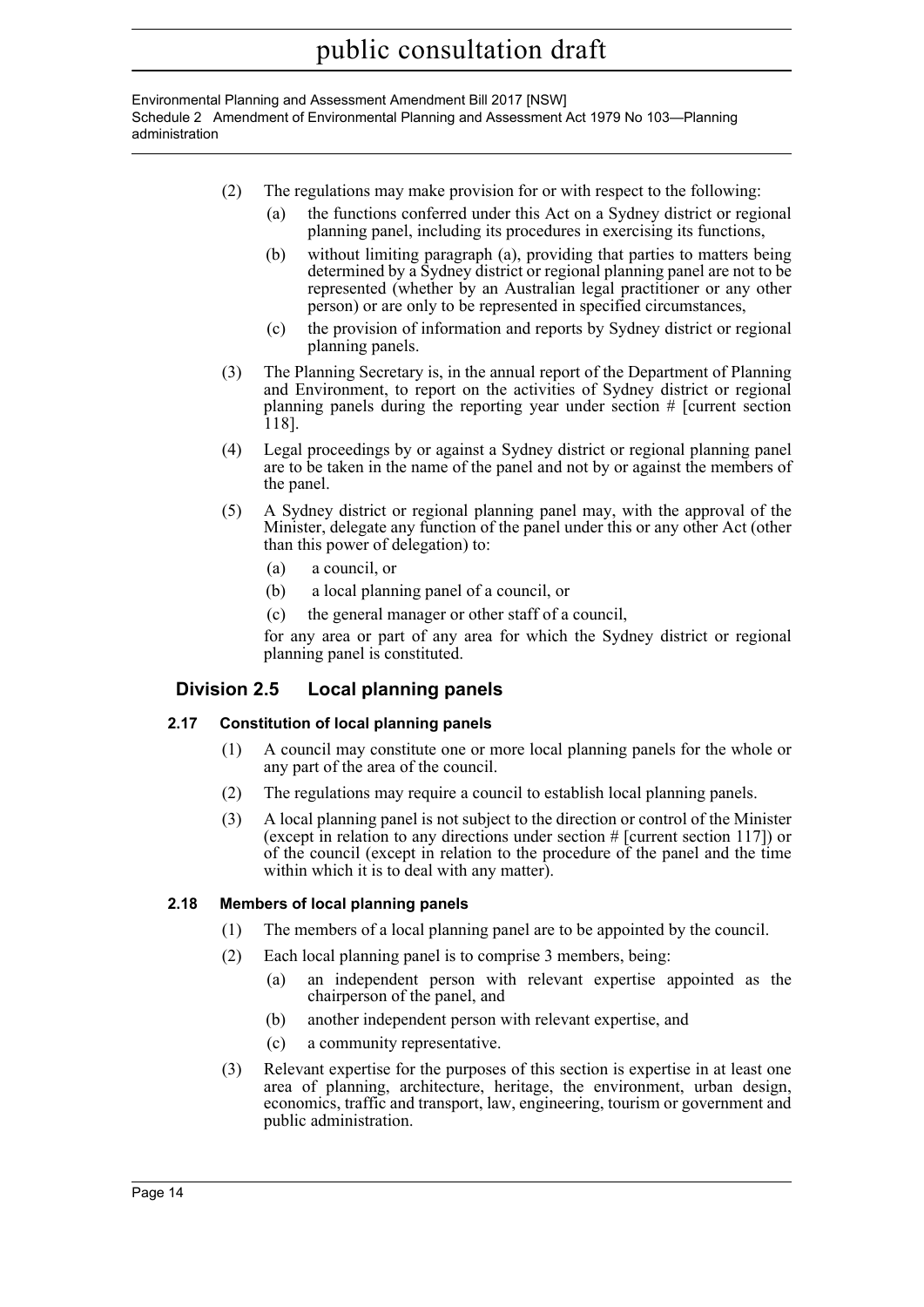Environmental Planning and Assessment Amendment Bill 2017 [NSW] Schedule 2 Amendment of Environmental Planning and Assessment Act 1979 No 103—Planning administration

# **2.19 Functions of local planning panels**

- (1) A local planning panel has the following functions:
	- (a) the specified functions of a council as a consent authority under Part 4 that are conferred on it under this Act,
	- (b) to assess any aspect of a development application or planning matter that is to be determined by the council (or its delegate) and is referred to the panel by the council.
- (2) This section does not limit the functions that may be exercised by a local planning panel under this Act.

### **2.20 Miscellaneous provisions relating to local planning panels**

- (1) Schedule 2 contains provisions with respect to the members and procedure of local planning panels.
- (2) The regulations may make provision for or with respect to the following:
	- (a) the functions conferred under this Act on local planning panels, including the procedures of panels in exercising their functions,
	- (b) without limiting paragraph (a), providing that parties are not to be represented (whether by an Australian legal practitioner or any other person) or are only to be represented in specified circumstances,
	- (c) the provision of information or reports by councils with respect to the exercise of functions by local planning panels.
- (3) The council is to provide staff and facilities for the purpose of enabling a local planning panel to exercise its functions.
- (4) The council is to monitor the performance of local planning panels appointed by the council.
- (5) A council must provide an annual report to the Planning Secretary as to the following:
	- (a) the number of local planning panels constituted by the council in the preceding year,
	- (b) the matters referred to the panels in the preceding year,
	- (c) the persons appointed to the panels,
	- (d) any other matters relating to the exercise of functions by panels as directed by the Planning Secretary.
- (6) Legal proceedings by or against a local planning panel are to be taken in the name of the panel and not by or against the members of the panel.
- (7) A local planning panel may delegate any function of the panel under this or any other Act (other than this power of delegation) to the general manager or other staff of the council.

# **Division 2.6 Community participation**

#### **2.21 Planning authorities and functions subject to community participation requirements**

- (1) This Division applies to the following planning authorities:
	- (a) the Minister,
	- (b) the Planning Secretary,
	- (c) the Greater Sydney Commission,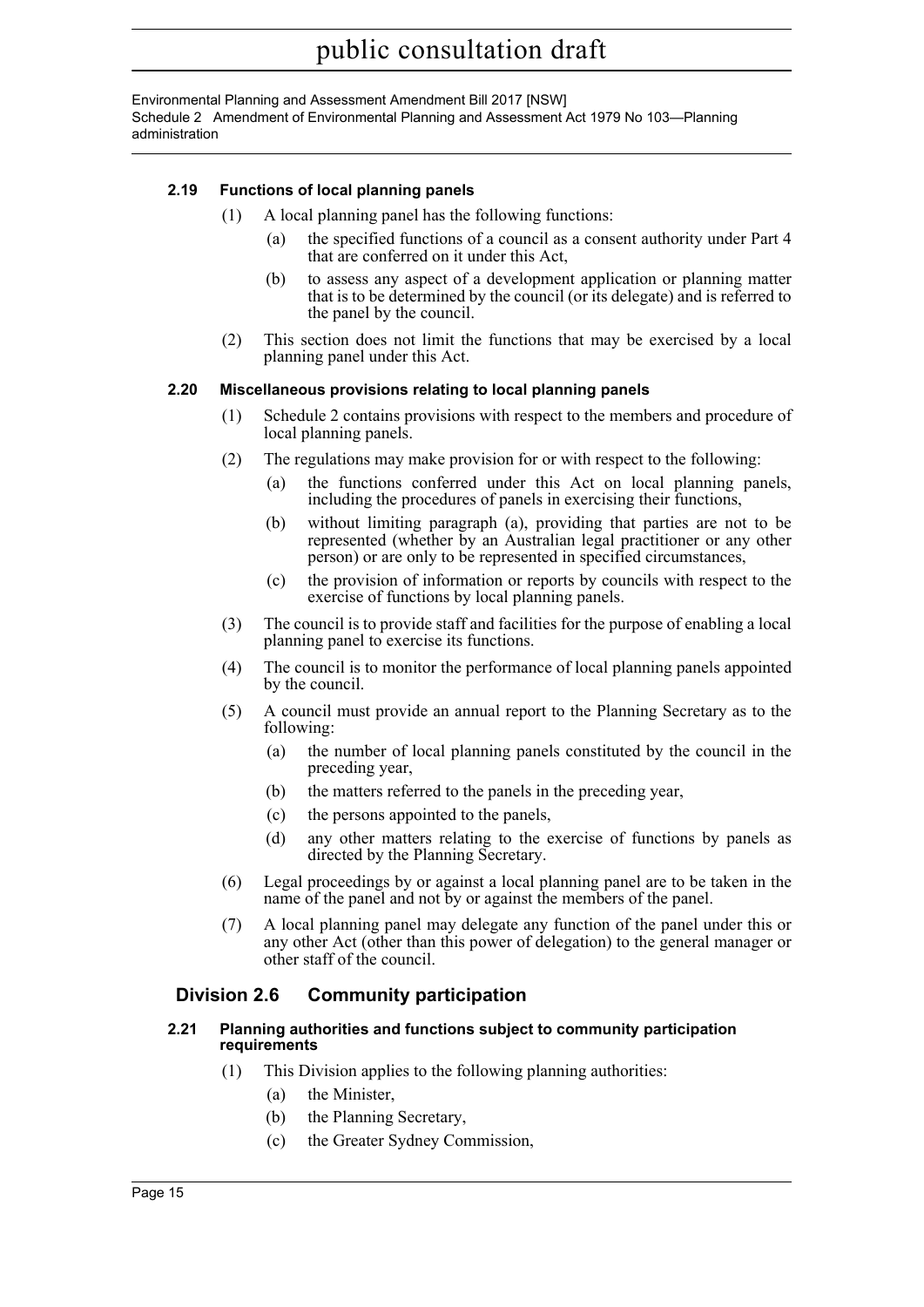Environmental Planning and Assessment Amendment Bill 2017 [NSW] Schedule 2 Amendment of Environmental Planning and Assessment Act 1979 No 103—Planning administration

- (d) the Independent Planning Commission,
- (e) a Sydney district or regional planning panel,
- (f) a council,
- (g) a local planning panel,
- (h) a determining authority under Part 5,
- (i) a public authority prescribed by the regulations.
- (2) This Division applies to the exercise of the following planning functions by any such planning authority (*relevant planning functions*):
	- (a) planning instrument functions under Part 3,
	- (b) development consent functions under Part 4,
	- (c) environmental impact assessment functions under Division 5.1 if an environmental impact statement is required,
	- (d) State significant infrastructure approval functions under Division 5.2,
	- (e) contribution plan functions under Part 7,
	- (f) any other function under this Act prescribed by the regulations.

### **2.22 Mandatory community participation requirements**

(1) Part 1 of Schedule 1 sets out the mandatory requirements for community participation by planning authorities with respect to the exercise of relevant planning functions.

**Note.** The mandatory requirements include public exhibition for a minimum period, public notification requirements and the giving of reasons for decisions by planning authorities. The regulations under that Schedule may also require community consultation by applicants for consents or other approvals.

(2) Those mandatory requirements for community participation include any other forms of community participation that are set out in a community participation plan under this Division and that are identified in that plan as mandatory requirements.

### **2.23 Community participation plans—preparation**

(1) A planning authority to which this Division applies is required to prepare a community participation plan about how and when it will undertake community participation when exercising relevant planning functions (subject to this section).

**Note.** Schedule 1 requires a proposed plan to be publicly exhibited for at least 28 days.

- (2) A planning authority is to have regard to the following when preparing a community participation plan:
	- (a) The community has a right to be informed about planning matters that affect it.
	- (b) Planning authorities should encourage effective and on-going partnerships with the community to provide meaningful opportunities for community participation in planning.
	- (c) Planning information should be in plain language, easily accessible and in a form that facilitates community participation in planning.
	- (d) The community should be given opportunities to participate in strategic planning as early as possible to enable community views to be genuinely considered.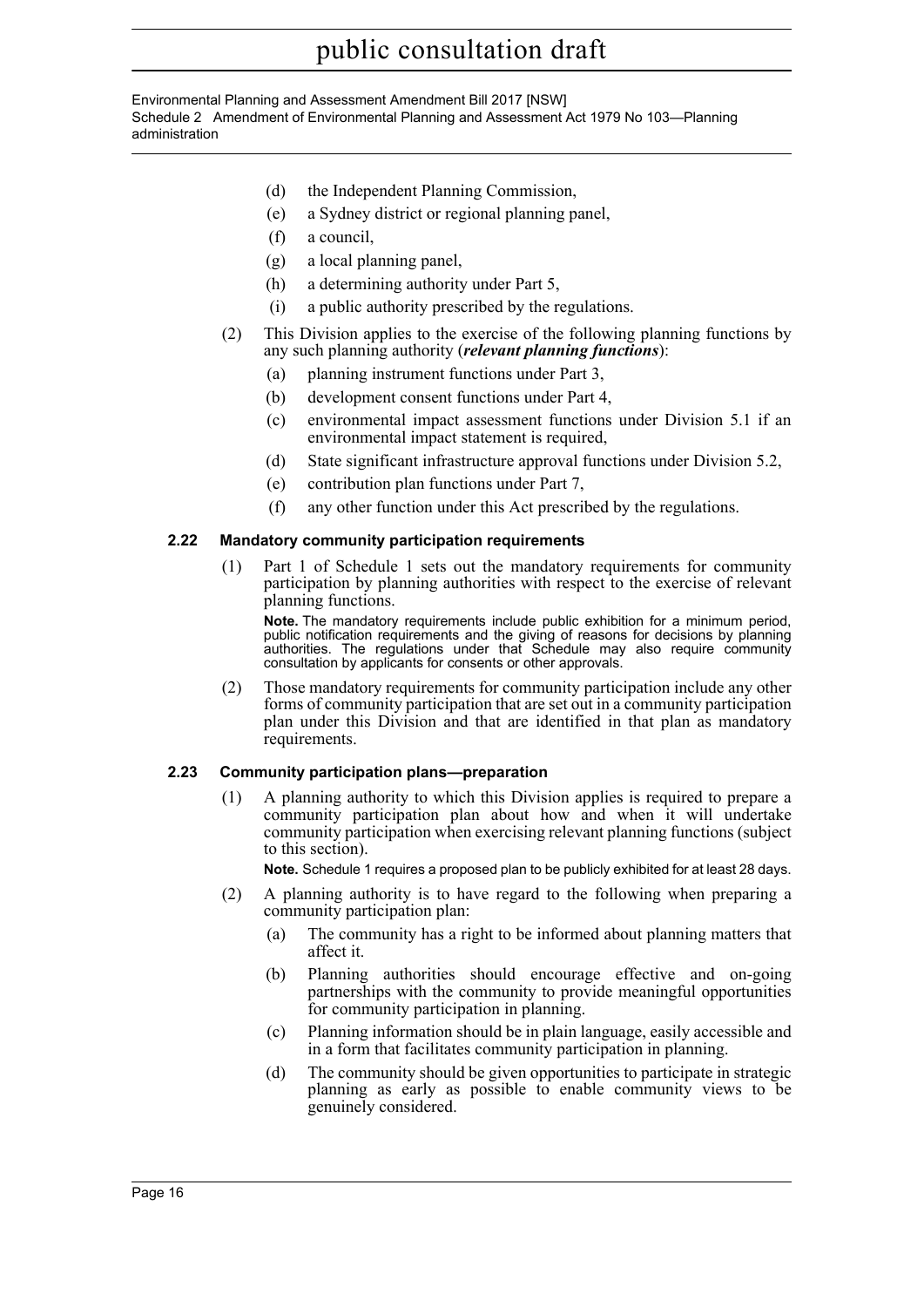Environmental Planning and Assessment Amendment Bill 2017 [NSW] Schedule 2 Amendment of Environmental Planning and Assessment Act 1979 No 103—Planning administration

- (e) Community participation should be inclusive and planning authorities should actively seek views that are representative of the community.
- (f) Members of the community who are affected by proposed major development should be consulted by the proponent before an application for planning approval is made.
- (g) Planning decisions should be made in an open and transparent way and the community should be provided with reasons for those decisions (including how community views have been taken into account).
- (h) Community participation methods (and the reasons given for planning decisions) should be appropriate having regard to the significance and likely impact of the proposed development.
- (3) For the purposes of this Division:
	- (a) a community participation plan prepared by the Planning Secretary applies to the exercise of relevant planning functions by the Minister, and
	- (b) a general community participation plan prepared by the Planning Secretary applies to the exercise of relevant planning functions by determining authorities under Division 5.1 (other than councils or prescribed public authorities), and
	- (c) the regulations may provide that the community participation plan of a planning authority applies to the exercise of relevant planning functions by another planning authority and that the other planning authority is not required to prepare its own community participation plan.
- (4) A council need not prepare a separate community participation plan if it includes all the matters required under this section in its plan and strategies under section 402 of the *Local Government Act 1993*.

# **2.24 Community participation plans—miscellaneous provisions**

- (1) Community participation plans are to be published on the NSW planning portal.
- (2) If the validity of a community participation plan has not been challenged in proceedings commenced in the Court within 3 months after the plan is published, the plan is taken to have been validly made under this Division.
- (3) Community participation plans are to be reviewed periodically.
- (4) The regulations may make provision for or with respect to:
	- (a) the form, content and procedures for making and publishing community participation plans (or any amendment of those plans), and
	- (b) reports on the implementation of community participation plans.

# **Division 2.7 Miscellaneous**

### **2.25 NSW planning portal and other online services and information**

- (1) The Planning Secretary is to establish and facilitate the online delivery of planning services and information (including the NSW planning portal).
- (2) Schedule 3 contains provisions relating to the NSW planning portal and the online delivery of those services and information.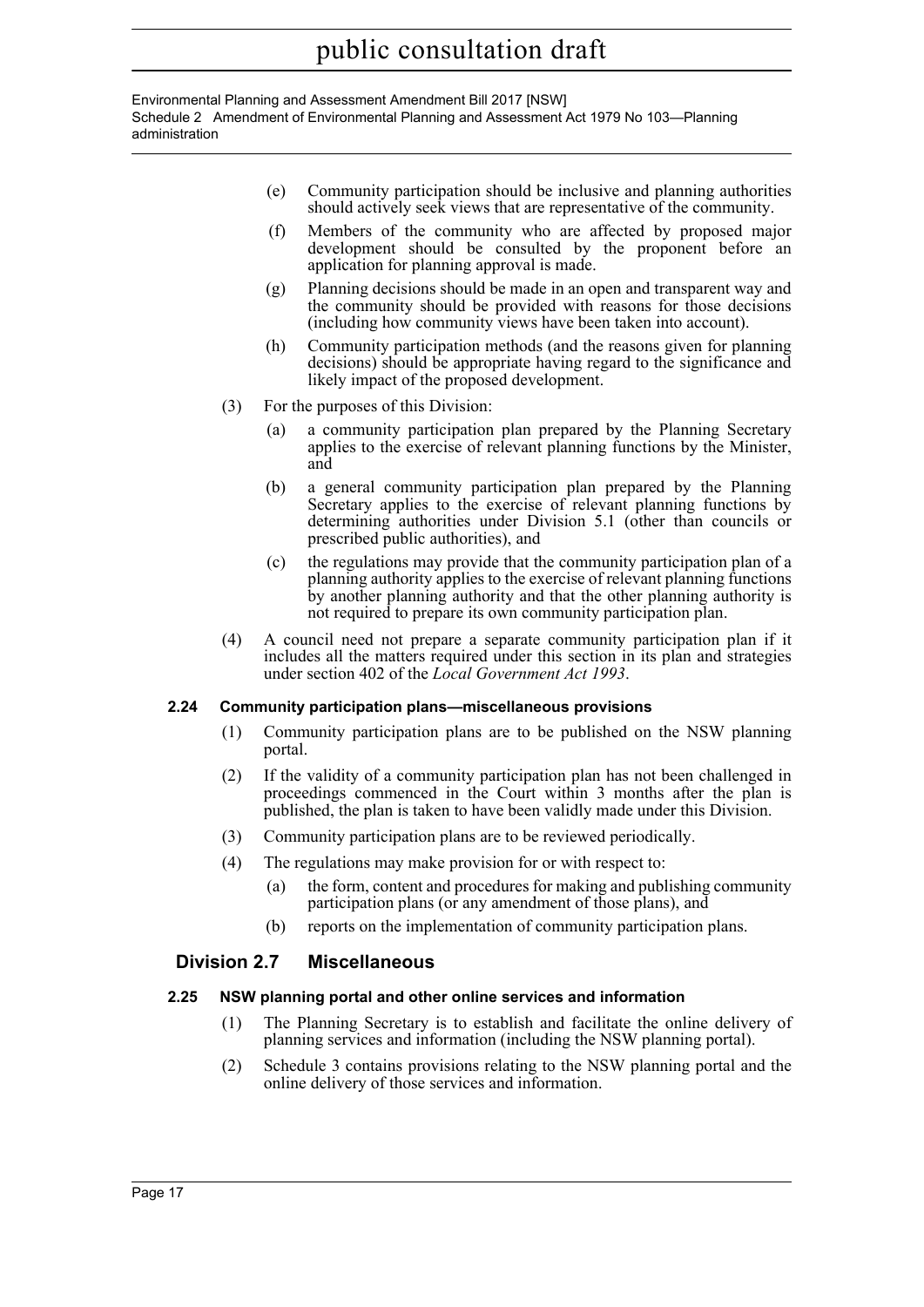Environmental Planning and Assessment Amendment Bill 2017 [NSW] Schedule 2 Amendment of Environmental Planning and Assessment Act 1979 No 103—Planning administration

#### **2.26 Obligation of Commission and panels to consult with council about certain decisions**

- (1) The Independent Planning Commission or a Sydney district or regional planning panel must not exercise a function that will result in the making of a decision that will have, or that might reasonably be expected to have, a significantly adverse financial impact on a council until after it has consulted with the council.
- (2) This section does not apply to the determination of a development application made by a council.

# **2.27 Obligations of councils to assist Commission and panels**

- (1) The Independent Planning Commission or a Sydney district or regional planning panel is entitled, on request made to the general manager of a council:
	- (a) to have access to, and to make copies of and take extracts from, records of the council relevant to the exercise of the Commission's or panel's functions, and
	- (b) to the use of the staff and facilities of the council in order to exercise the Commission's or panel's functions, and
	- (c) to any other assistance or action by the council for the purposes of exercising the Commission's or panel's functions.
- (2) The regulations may make provision with respect to assistance and action under this section.

# **2.28 Exclusion of personal liability**

A matter or thing done, or omitted to be done, by:

- (a) the Minister, or
- (b) the Planning Secretary, or
- (c) any person employed in the Department of Planning and Environment, or
- (d) an investigation officer under Part 9, or
- (e) a member of a panel established by the Minister or the Planning Secretary under this Part, or
- (f) a member of the Independent Planning Commission, or
- (g) a member of a Sydney district or regional planning panel, or
- (h) a member of a local planning panel, or
- (i) any individual acting under the direction of a person or body referred to above, or
- (j) any individual acting as the delegate of a person or body referred to above,

does not subject the Minister, the Planning Secretary or any such person, officer, member or individual so acting personally to any action, liability, claim or demand if the matter or thing was done, or omitted to be done, in good faith for the purpose of the administration of this Act.

### **2.29 Delegation by public authorities other than councils**

(1) In this section, *public authority* does not include a council. **Note.** See sections 377–381 of the *Local Government Act 1993* in relation to the delegation of functions by councils.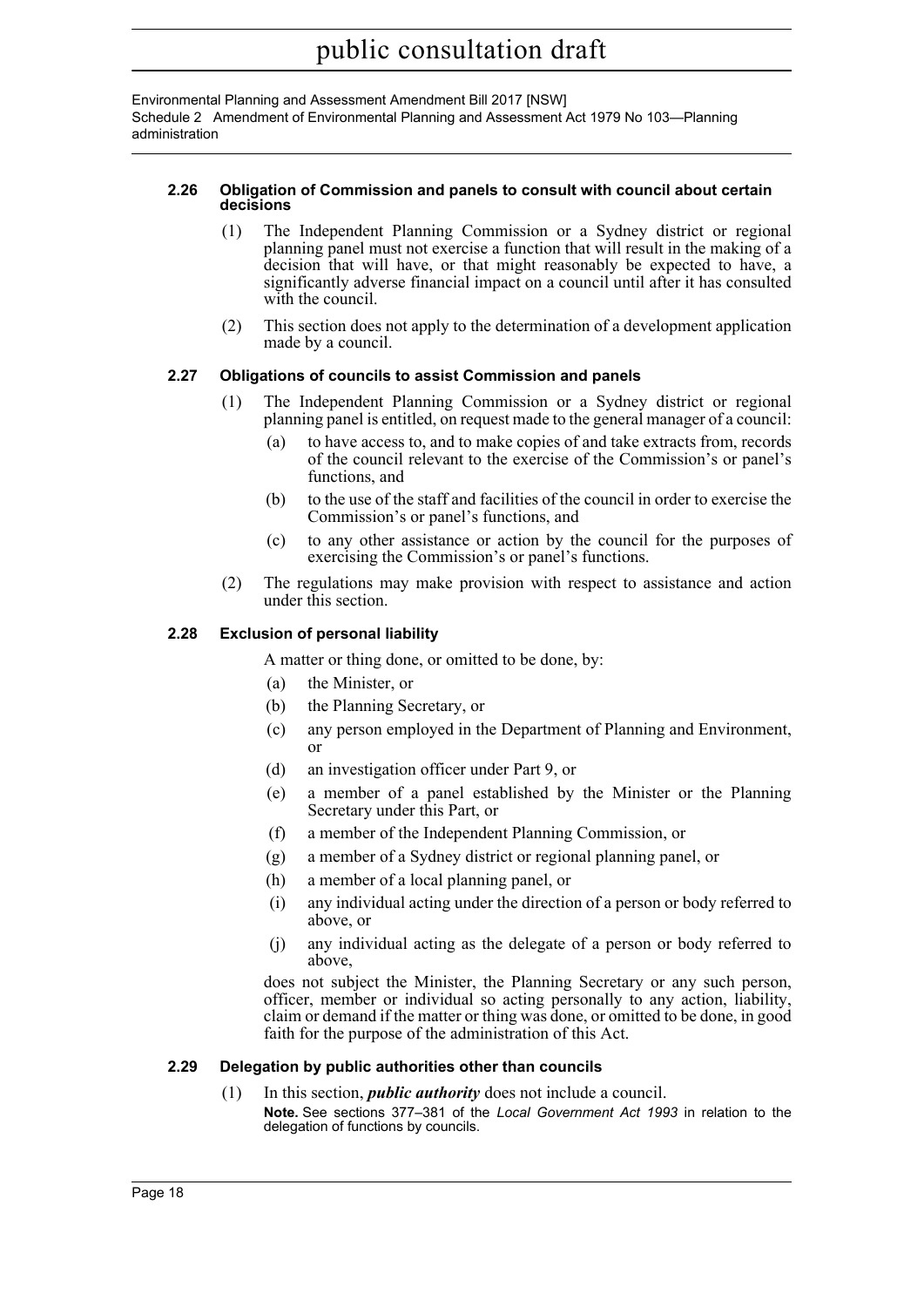Environmental Planning and Assessment Amendment Bill 2017 [NSW] Schedule 2 Amendment of Environmental Planning and Assessment Act 1979 No 103—Planning administration

- (2) A public authority may delegate any function of the public authority under this Act (other than this power of delegation) to a member of staff of the public authority. If the public authority is a chief executive officer, the function may be delegated to any member of staff of the public authority of which he or she is the chief executive officer.
- (3) A member of staff of a public authority may delegate any function of the member of staff under this Act (other than this power of delegation) to any other member of staff of the public authority. However, if the function is a delegated function, the function cannot be subdelegated unless subdelegation is authorised by the terms of the original delegation.
- (4) A power conferred by this section is in addition to any other power of delegation of the public authority or member of staff or any power of a person to exercise functions on behalf of the public authority.

# **2.30 Section 381 of Local Government Act 1993 excluded**

Section 381 of the *Local Government Act 1993* does not apply to a delegation under this Act to the general manager or other employee of a council.

# **2.31 Publication of instruments of delegation**

- (1) Any instrument of delegation under this Act by the Minister, the Planning Ministerial Corporation, the Planning Secretary, the Independent Planning Commission, a Sydney district planning panel or a regional planning panel is to be published on the NSW planning portal.
- (2) Failure to comply with this section does not affect the validity of any such delegation.

# **[2] Schedule 1**

Insert in appropriate order:

# **Schedule 1 Community participation requirements**

(Section #)

# **Part 1 Mandatory community participation requirements**

# **Division 1 Minimum public exhibition periods for plans**

**1 Draft community participation plans (Division 2.6)**

28 days.

**2 Draft regional or district strategic plans (Division 3.1)**

45 days.

#### **3 Planning proposals for local environmental plans subject to a gateway determination (other than minor proposals that under the gateway determination are excluded from public exhibition) (Division 3.4)**

28 days or, if a different period of public exhibition is specified in the gateway determination for the proposal, the period so specified.

### **4 Draft development control plans (Division 3.6)**

28 days.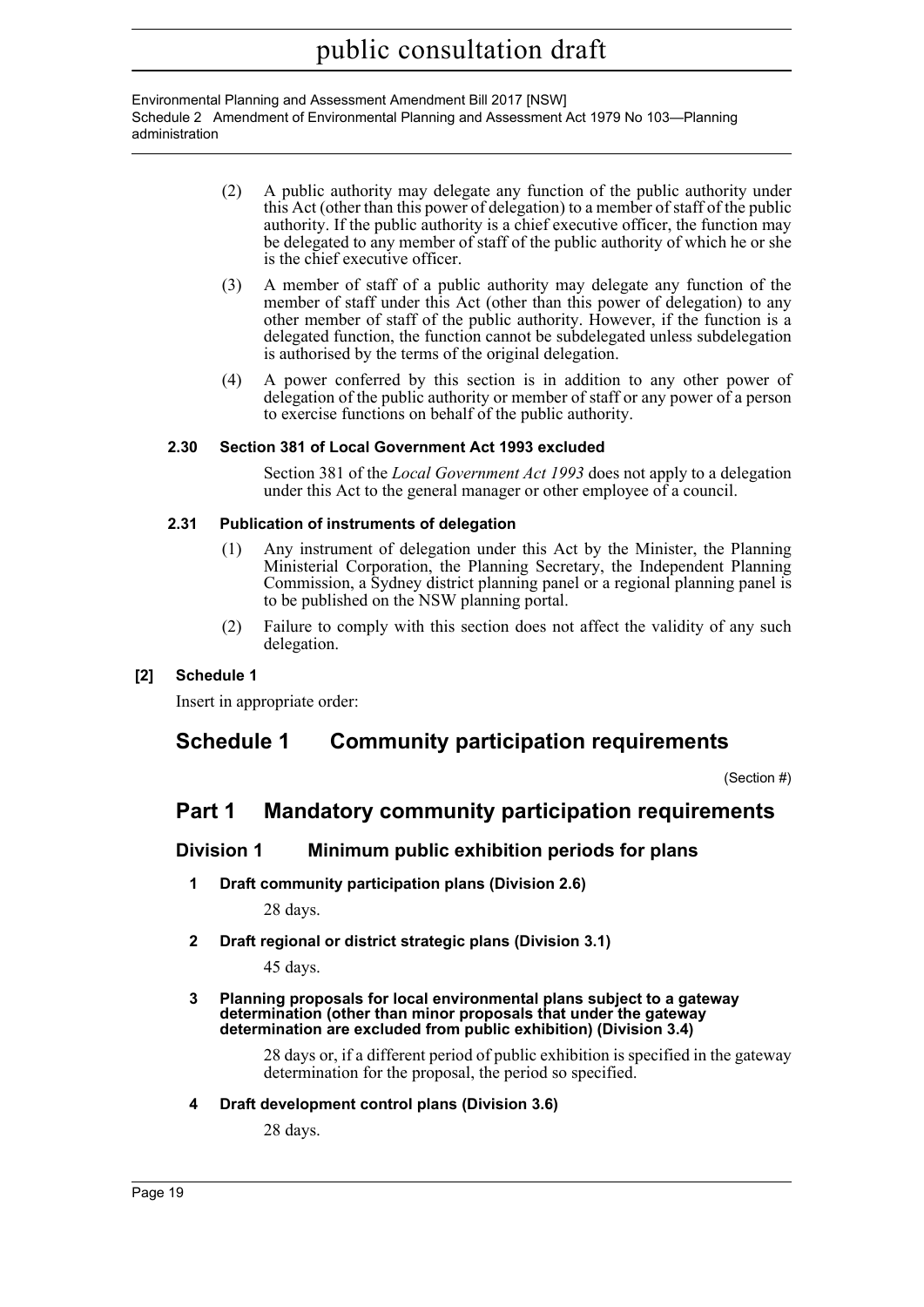Environmental Planning and Assessment Amendment Bill 2017 [NSW] Schedule 2 Amendment of Environmental Planning and Assessment Act 1979 No 103—Planning administration

# **5 Draft contribution plans (Division 7.1)**

28 days.

# **Division 2 Minimum public exhibition periods for development applications and other matters**

**6 Application for development consent (other than for complying development certificate, for designated development or for State significant development)**

14 days.

**7 Application for development consent for designated development**

28 days.

**8 Application for development consent for State significant development**

28 days.

**9 Application for modification of development consent that is required to be publicly exhibited by the regulations**

> The period (if any) determined by the consent authority in accordance with the relevant community participation plan.

**10 Environmental impact statement obtained under Division 5.1**

28 days.

**11 Environmental impact statement for State significant infrastructure under Division 5.2**

28 days.

**12 Re-exhibition of any amended application or matter referred to above required by or under this Schedule**

> The period (if any) determined by the person or body responsible for publicly exhibiting the application or matter.

# **Division 3 Provisions relating to public exhibition**

#### **13 Publicly exhibited plans, applications etc not to be made or determined until after exhibition period**

- (1) If this Part requires a plan, application or other matter to be publicly exhibited, the plan or application is not to be made or determined (or the other matter finalised) until after the minimum period of public exhibition under this Part.
- (2) If the plan, application or other matter is placed on public exhibition for a specified longer period, the plan or application is not to be made or determined (or the other matter finalised) until after that specified longer period.

### **14 Submissions during exhibition period**

- (1) Submissions with respect to a plan, application or other matter may be made during the minimum period of its public exhibition under this Part.
- (2) If the plan, application or other matter is placed on public exhibition for a specified longer period, submissions may be made during that specified longer period.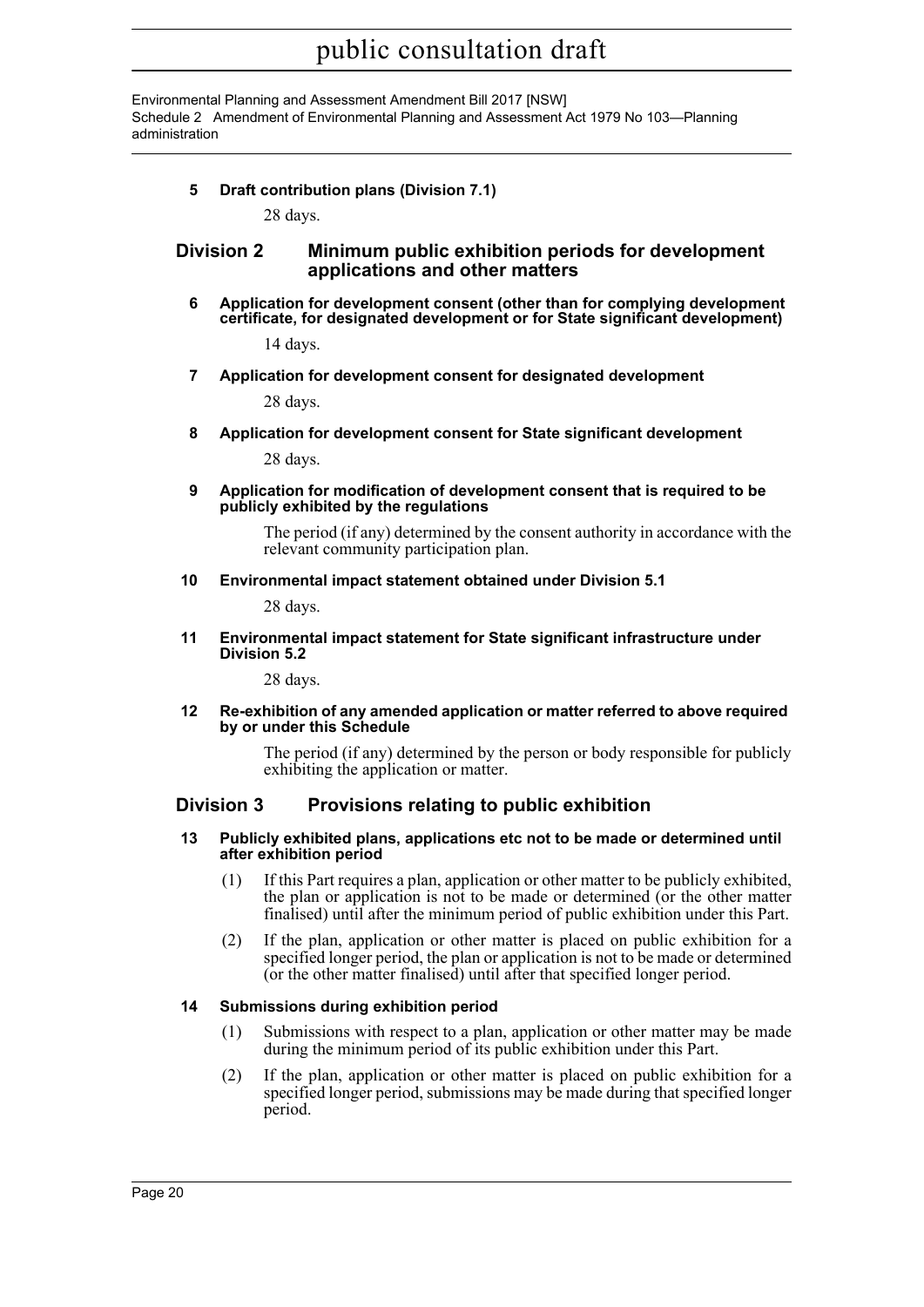Environmental Planning and Assessment Amendment Bill 2017 [NSW] Schedule 2 Amendment of Environmental Planning and Assessment Act 1979 No 103—Planning administration

### **15 Exclusion of Christmas/New Year period**

The period between 20 December and 10 January (inclusive) is excluded from the calculation of a period of public exhibition.

**Note.** See also section 36 (2) of the *Interpretation Act 1987* for the applicable rule where an exhibition period includes a weekend or public holiday.

#### **16 Rule where more than one exhibition period applies**

If a particular matter has different exhibition or notification periods that apply under this Part, the longer period applies.

#### **17 Provision relating to public exhibition of EIS**

A public authority is not required to make available for public inspection any part of an environmental impact statement whose publication would, in the opinion of the public authority, be contrary to the public interest because of its confidential nature or for any other reason.

### **Division 4 Mandatory notification requirements for applications and decisions**

#### **18 Development and other applications and decisions—general**

The mandatory notification requirements of development and other applications under this Act and of the making of decisions with respect to those applications under this Act are the requirements prescribed by this Part, or the requirements prescribed by the regulations, as mandatory notification requirements.

#### **19 Public notification of certain decisions and reasons for the decisions**

- (1) This clause applies to the following decisions:
	- (a) the determination by the Minister (or the Independent Planning Commission) of an application for State significant infrastructure,
	- (b) the determination by the Minister (or the Independent Planning Commission) of a request for a modification of an approval for State significant infrastructure (being a request that was publicly exhibited),
	- (c) the determination by a consent authority of an application for development consent,
	- (d) the determination by a consent authority of an application for the modification of a development consent (being an application that was publicly exhibited),
	- (e) the granting of an approval, or the decision to carry out development, by a determining authority where an environmental impact statement was publicly exhibited under Division 5.1.
- (2) The mandatory notification requirement in relation to a decision to which this clause applies is public notification of:
	- (a) the decision, and
	- (b) the date of the decision, and
	- (c) the reasons for the decision (having regard to any statutory requirements applying to the decision), and
	- (d) how community views were taken into account in making the decision.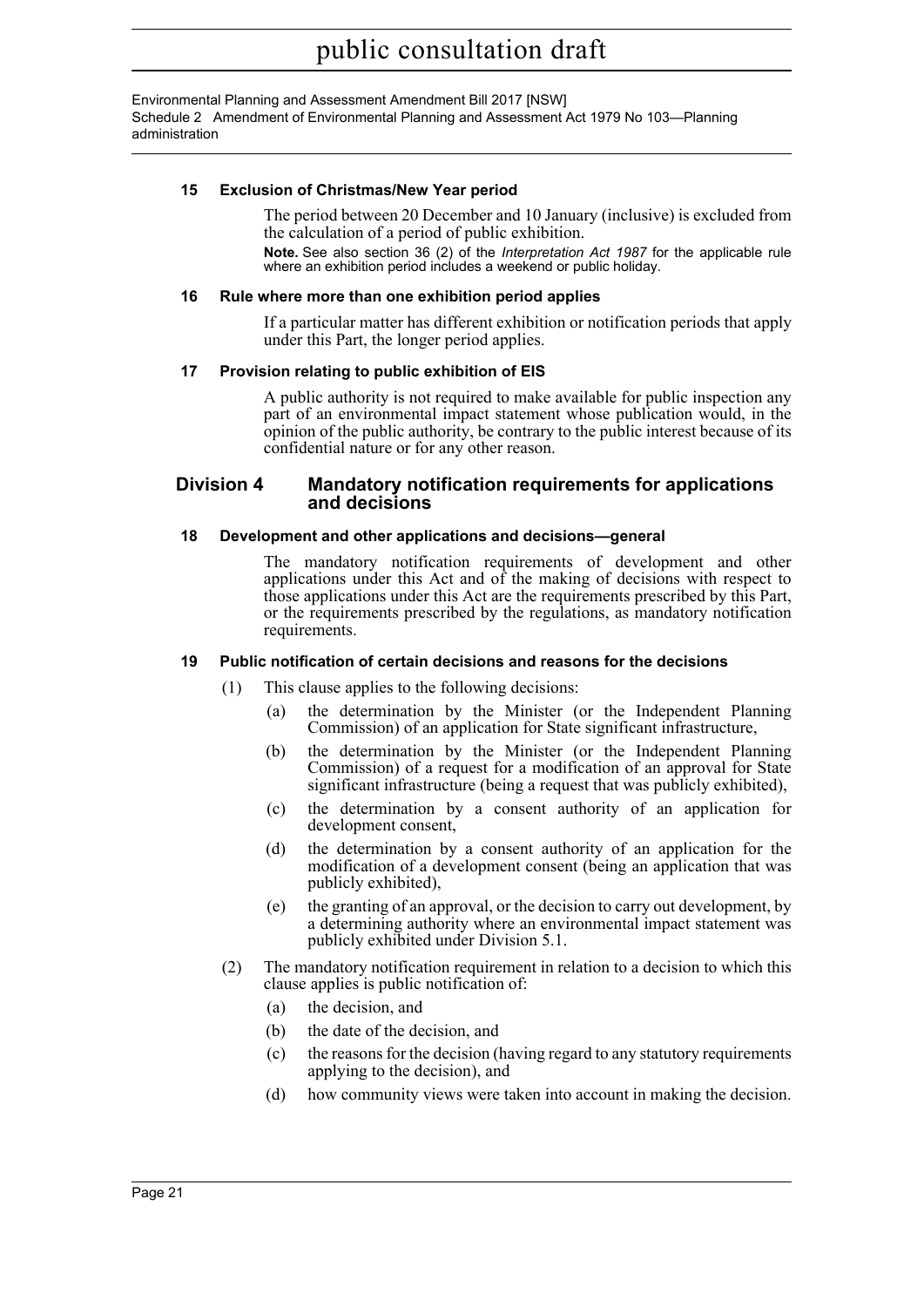Environmental Planning and Assessment Amendment Bill 2017 [NSW] Schedule 2 Amendment of Environmental Planning and Assessment Act 1979 No 103—Planning administration

# **Part 2 General provisions**

#### **20 Additional or revised mandatory public exhibition and notification requirements**

The regulations may amend Part 1 of this Schedule:

- (a) to prescribe additional mandatory requirements for community participation, or
- (b) to make other changes to that Part.

# **21 Regulations relating to public exhibition**

- (1) The regulations may set out the method of public exhibition under this Act, how people can make submissions and how people can obtain further information.
- (2) The regulations may specify the requirements for something to be considered a submission for the purposes of this Act.

# **22 Re-exhibition**

- (1) The regulations may specify the circumstances in which a plan or other matter is required or not required to be re-exhibited.
- (2) Re-exhibition is not required if the environmental impact of the development has been reduced or not increased.

#### **23 Regulations relating to community consultation by applicants for planning approvals**

The regulations may require applicants for development consent or other approvals under this Act (or for the modification of any such consent or approval) to undertake community consultation in relation to their applications.

# **[3] Schedule 2**

Insert in appropriate order:

# **Schedule 2 Provisions relating to planning bodies**

(Sections #)

# **Part 1 Preliminary**

# **1 Definitions**

In this Schedule:

*appoint* means nominate in relation to a council nominee of a Sydney district or regional planning panel.

*member* means the chairperson, council nominee or other member of a planning body.

*planning body* means any of the following:

- (a) the Independent Planning Commission,
- (b) a Sydney district planning panel,
- (c) a regional planning panel,
- (d) a local planning panel,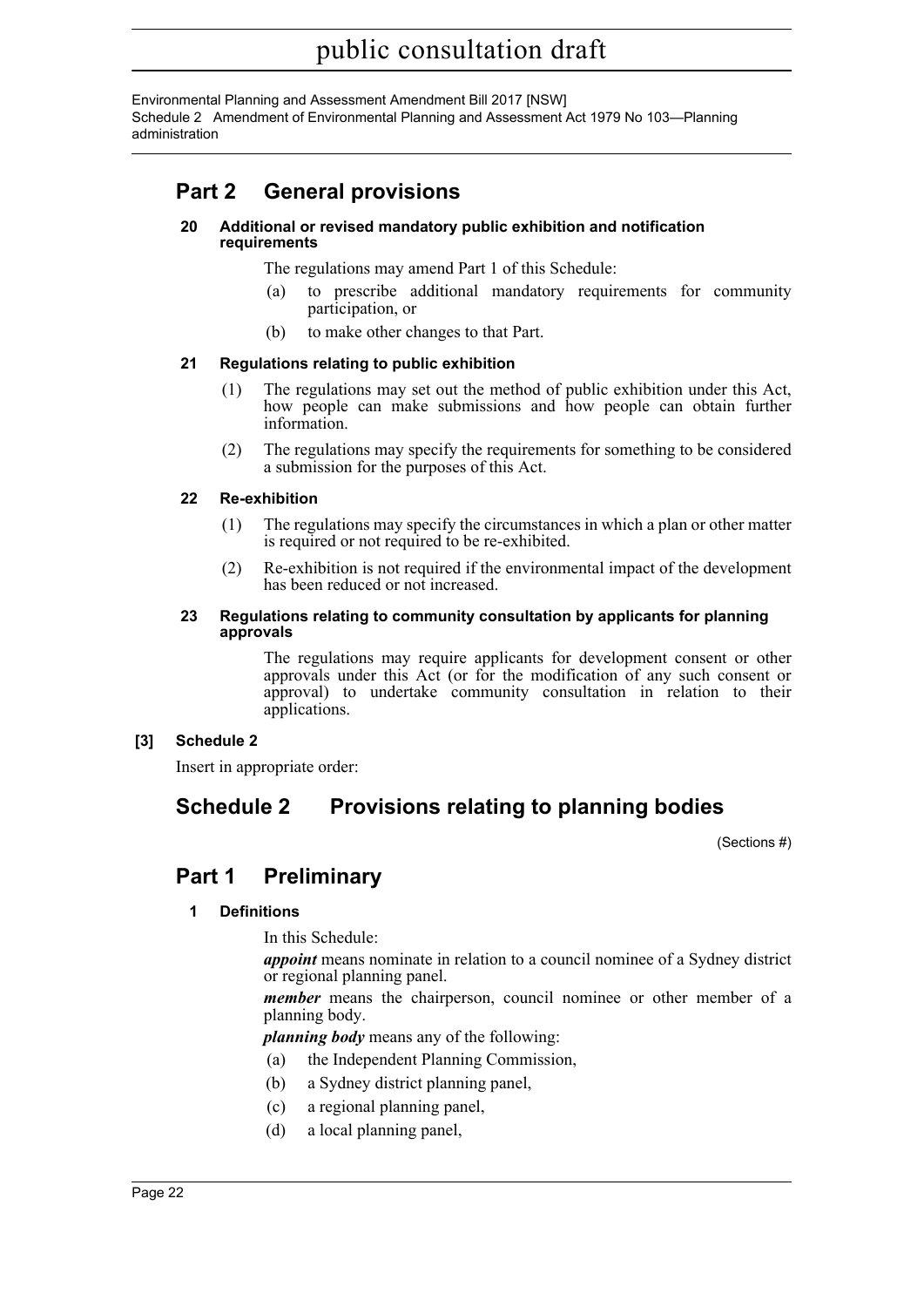Environmental Planning and Assessment Amendment Bill 2017 [NSW] Schedule 2 Amendment of Environmental Planning and Assessment Act 1979 No 103—Planning administration

> (e) a panel established by the Minister or Planning Secretary under section 2.3.

# **Part 2 Independent Planning Commission—public hearings and procedure**

# **2 Definitions**

In this Part:

*chairperson* means the person appointed by the Minister as the chairperson of the Commission.

*Commission* means the Independent Planning Commission.

# **3 Public hearings by Commission**

- (1) The Commission must conduct a public hearing if (and only if):
	- (a) the Commission is requested to do so by the Minister under section 2.9 (1) (d), or
	- (b) the Minister has determined in a gateway determination that the Commission is to conduct a public hearing into a planning proposal for provisions of a local environmental plan.
- (2) The Commission must give reasonable notice of the public hearing:
	- (a) by advertisement published in such newspapers as the Commission thinks fit, and
	- (b) by notice in writing to any public authorities that the Commission thinks are likely to have an interest in the subject-matter of the public hearing.
- (3) The notice of a public hearing must contain the following matters:
	- (a) the subject-matter of the public hearing,
	- (b) the time, date and place of the public hearing,
	- (c) a statement that submissions may be made to the Commission in relation to the subject-matter concerned not later than the date specified in the notice (being a date not less than 14 days after the notice is given),
	- (d) if the public hearing relates to an application for development consent a statement of the effect the public hearing will have on any appeal rights in relation to the application.
- (4) If the Commission is satisfied that it is desirable to do so in the public interest because of the confidential nature of any evidence or matter or for any other reason, the Commission may direct that part of any public hearing is to take place in private and give directions as to the persons who may be present.

### **4 Attendance of witnesses and production of documents at public hearings**

- (1) The chairperson of the Commission may require a person:
	- (a) to attend a public hearing of the Commission to give evidence, or
	- (b) to produce to the Commission a document that is relevant to a public hearing conducted by the Commission,

at a time, date and place specified in a notice given to the person.

(2) A person must not, without reasonable excuse, fail to comply with a requirement to attend a public hearing, or to produce a document. Maximum penalty: \$11,000.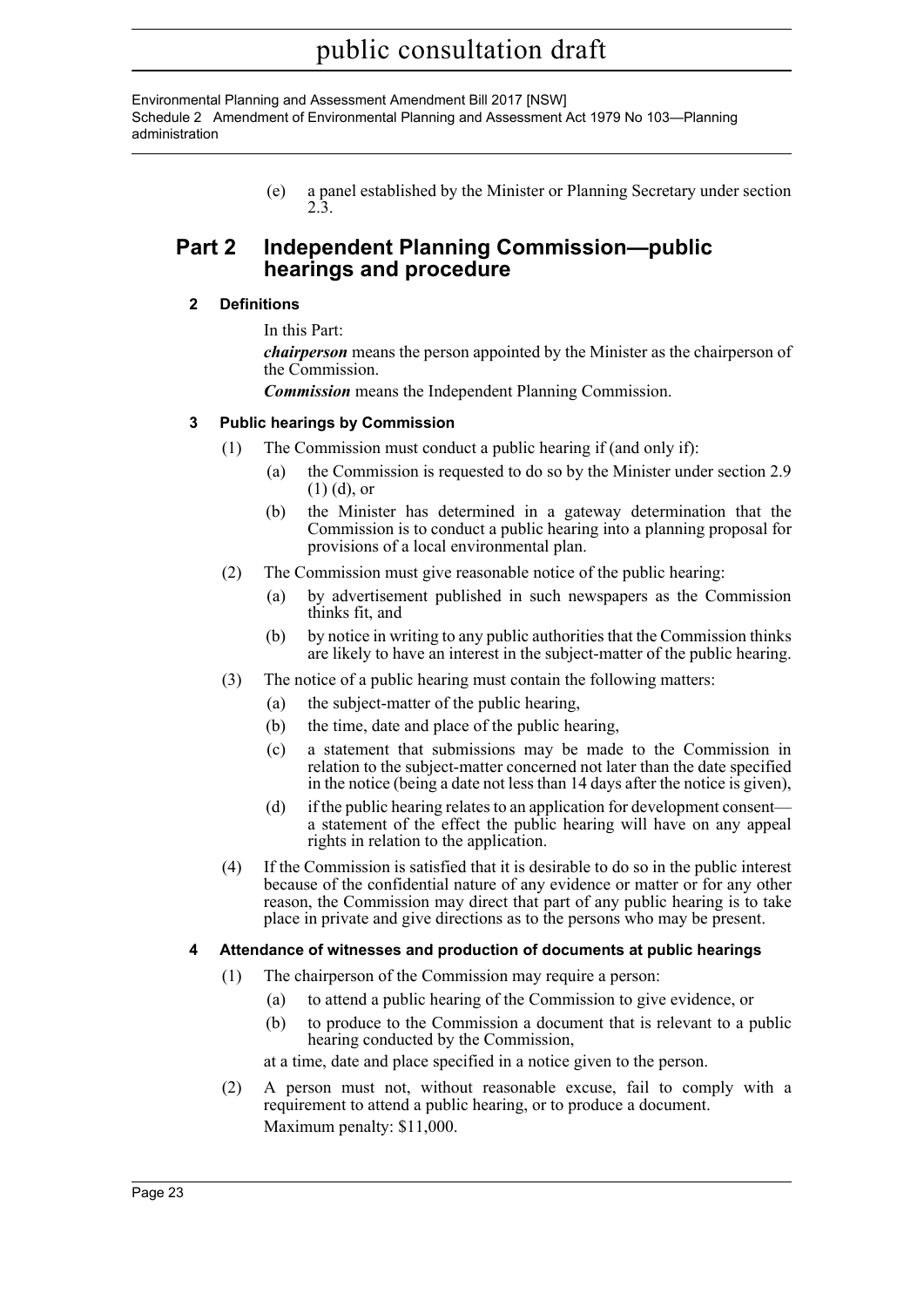Environmental Planning and Assessment Amendment Bill 2017 [NSW] Schedule 2 Amendment of Environmental Planning and Assessment Act 1979 No 103—Planning administration

> (3) The Commission may permit a person appearing as a witness before the Commission to give evidence by tendering a written statement.

# **5 Commission may restrict publication of evidence**

- (1) If the Commission is satisfied that it is desirable to do so in the public interest because of the confidential nature of any evidence or matter or for any other reason, the Commission may direct that evidence given before the Commission or contained in documents lodged with the Commission is not to be published or may only be published subject to restrictions.
- (2) A person must not, without reasonable excuse, fail to comply with a direction given by the Commission under this clause. Maximum penalty: \$11,000.

# **6 Reports by Commission after public hearing**

- (1) The Commission must provide a copy of its findings and recommendations after a public hearing held by it (a *final report*):
	- (a) to the Minister or to such other person or body as the Minister may direct, and
	- (b) in the case of proposed development the subject of an application for development consent—to the consent authority and to any public authority whose concurrence is required to the development, and
	- (c) to such other persons as the Commission thinks fit.
- (2) A final report must contain a summary of any submissions received by the Commission in relation to the subject-matter of the public hearing.
- (3) A final report is to be made publicly available on the NSW planning portal within a reasonable time after it has been provided to the Minister or to a person or body directed by the Minister.

### **7 Annual report by Commission**

- (1) The Commission must provide to the Minister an annual report on its operations in the preceding year.
- (2) An annual report is to be made publicly available on a government website within a reasonable time after it has been provided to the Minister.

### **8 Regulations**

The regulations may make provision for or with respect to the following:

- (a) the procedures of the Commission, including the procedures for public hearings relating to any or all, or a class, of its functions,
- (b) without limiting paragraph (a), providing that parties are not to be represented (whether by an Australian legal practitioner or any other person) or are only to be represented in specified circumstances,
- (c) requiring the provision of information to the Commission for the purposes of a public hearing or the exercise of any of its other functions,
- (d) the provision of information or reports by the Commission.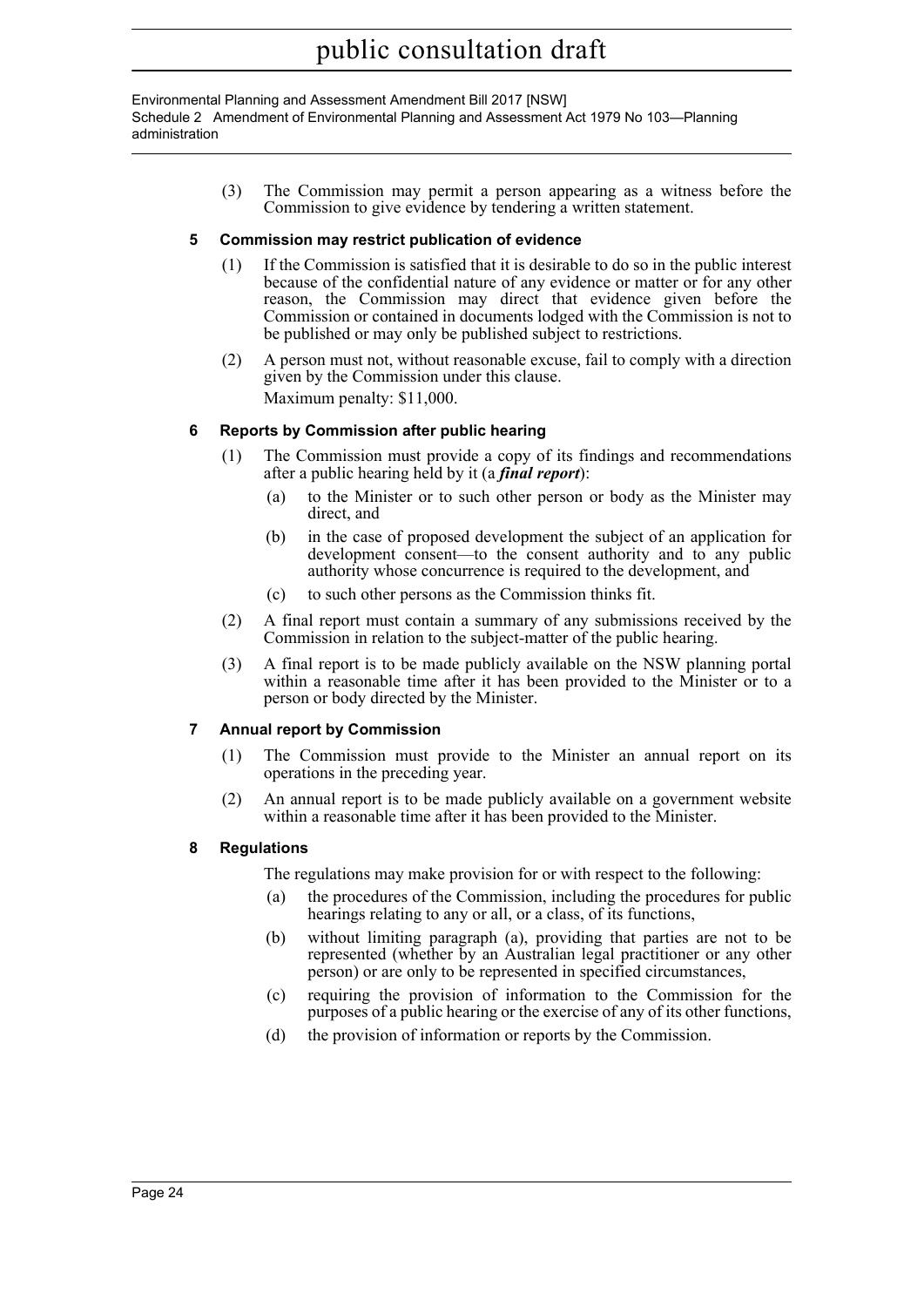Environmental Planning and Assessment Amendment Bill 2017 [NSW] Schedule 2 Amendment of Environmental Planning and Assessment Act 1979 No 103—Planning administration

# **Part 3 Sydney district and regional planning panels constitution**

### **9 Constitution of Sydney district planning panels**

The following Sydney district planning panels are constituted for the parts of the Greater Sydney Region (within the meaning of the *Greater Sydney Commission Act 2015*) situated within the local government areas specified in relation to each panel:

- (a) Sydney Central Planning Panel—local government areas of Bayside, Burwood, Canada Bay, Inner West, City of Randwick, Strathfield, City of Sydney, Waverley and Woollahra.
- (b) Sydney North Planning Panel—local government areas of Hornsby, Hunter's Hill, Ku-ring-gai, Lane Cove, Mosman, North Sydney, Northern Beaches, City of Ryde and City of Willoughby.
- (c) Sydney South Planning Panel—local government areas of Canterbury-Bankstown, Georges River and Sutherland Shire
- (d) Sydney South West Planning Panel—local government areas of Camden, City of Campbelltown, City of Fairfield, City of Liverpool and Wollondilly.
- (e) Sydney West Central Planning Panel—local government areas of City of Blacktown, Cumberland, City of Parramatta and The Hills Shire.
- (f) Sydney West Planning Panel—local government areas of City of Blue Mountains, City of Hawkesbury and City of Penrith.

# **10 Constitution of regional planning panels**

The following regional planning panels are constituted for the parts of the State situated within the local government areas specified in relation to each panel:

- (a) Hunter and Central Coast Regional Planning Panel—local government areas of Central Coast, Cessnock City, Dungog, Lake Macquarie City, Maitland City, Muswellbrook, Newcastle City, Port Stephens, Singleton and Upper Hunter Shire.
- (b) Northern Regional Planning Panel—local government areas of Armidale Regional, Ballina, Bellingen, Byron, Clarence Valley, Coffs Harbour City, Glen Innes Severn, Gunnedah, Gwydir, Inverell, Kempsey, Kyogle, Lismore City, Liverpool Plains, Mid-Coast, Moree Plains, Nambucca, Narrabri, Port Macquarie-Hastings, Richmond Valley, Tamworth Regional, Tenterfield, Tweed, Uralla and Walcha.
- (c) Southern Regional Planning Panel—local government areas of City of Albury, Bega Valley, Coolamon, Eurobodalla, Goulburn Mulwaree, Greater Hume Shire, Gundagai, Hilltops, Junee, Kiama, Lockhart, Queanbeyan-Palerang Regional, Shellharbour City, Shoalhaven City, Snowy Monaro Regional, Snowy Valleys, Temora, Upper Lachlan Shire, Wagga Wagga City, Wingecarribee, Wollongong City and Yass Valley.
- (d) Western Regional Planning Panel—local government areas of Balranald, Bathurst Regional, Berrigan, Bland, Blayney, Bogan, Bourke, Brewarrina, Broken Hill City, Cabonne, Carrathool, Central Darling, Cobar, Coonamble, Cowra, Edward River, Federation, Forbes, Gilgandra, Griffith City, Hay, Lachlan, Leeton, City of Lithgow, Mid-Western Regional, Murray River, Murrumbidgee, Narrandera,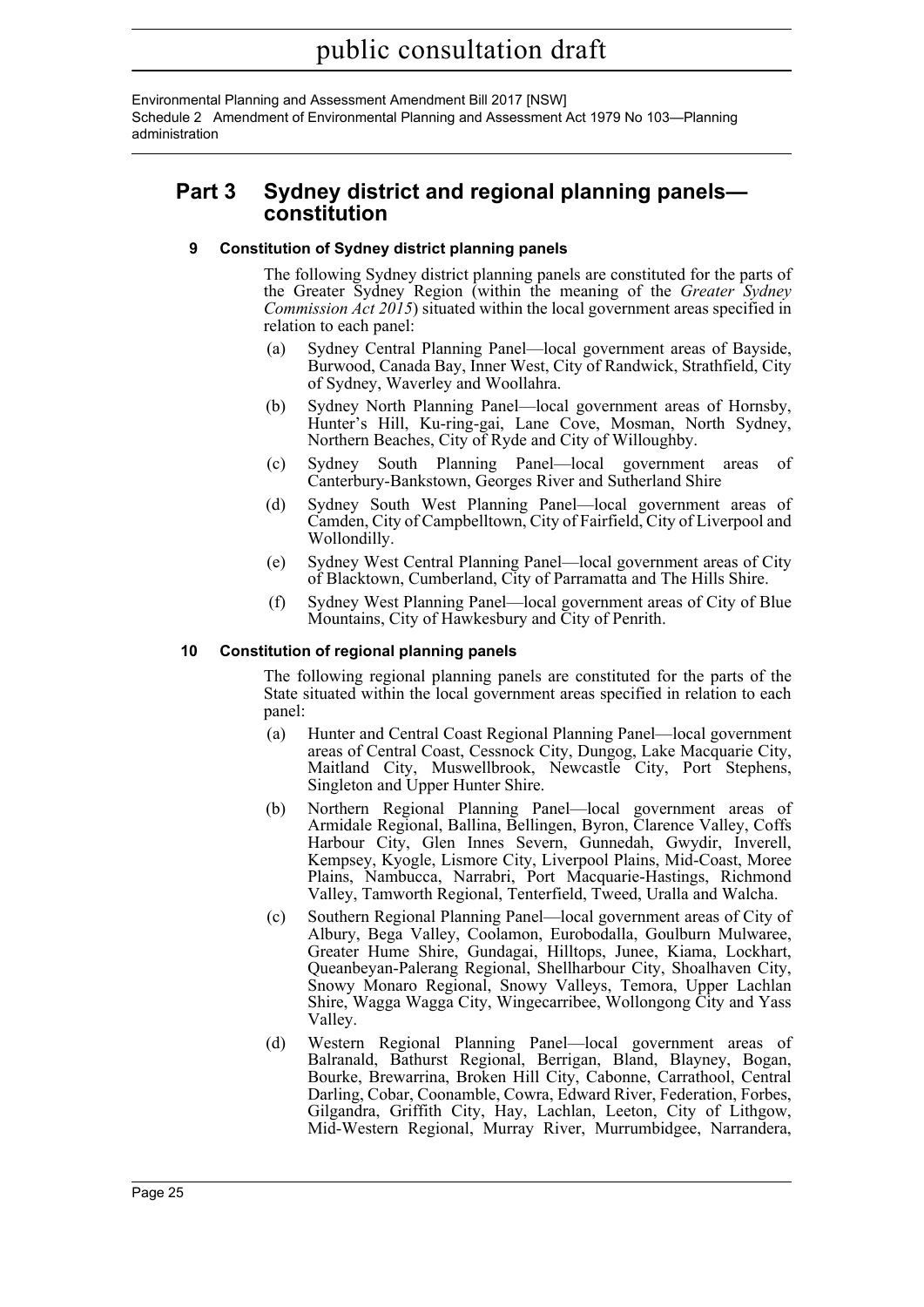Environmental Planning and Assessment Amendment Bill 2017 [NSW] Schedule 2 Amendment of Environmental Planning and Assessment Act 1979 No 103—Planning administration

> Narromine, Oberon, Orange City, Parkes, Walgett, Warren, Warrumbungle Shire, Weddin, Wentworth and Western Plains Regional.

# **Part 4 Provisions relating to members of planning bodies**

# **11 Terms of office of members**

- (1) A member of a planning body holds office, subject to this Act and the regulations, for such period (not exceeding 3 years) as is specified in the member's instrument of appointment.
- (2) That period may be determined by reference to the occurrence of a specified event or the completion of the exercise of particular functions of the planning body.
- (3) A member is eligible (if otherwise qualified) for re-appointment.
- (4) A member of the Independent Planning Commission may not hold office as a member for more than 6 years in total.
- (5) A State member of a Sydney district planning panel may not hold office as a member for more than 9 years in total.

# **12 Full-time or part-time office**

- (1) The Minister may appoint a member of the Independent Planning Commission on either a full-time or part-time basis. The Minister may change the basis of the appointment during the member's term of office.
- (2) The office of a member of any other planning body is a part-time office.

### **13 Deputy chairperson—Sydney district or regional planning panels**

- (1) A Sydney district planning panel or a regional planning panel may elect a deputy chairperson from among its State members (either for the duration of the person's term of office as a member or for a shorter term).
- (2) The deputy chairperson vacates office as deputy chairperson if he or she:
	- (a) is removed from that office by the panel, or
	- (b) resigns that office by instrument in writing addressed to the panel, or
	- (c) ceases to be a member of the panel.

### **14 Remuneration of members**

- (1) A member of a planning body (other than a full-time member of the Independent Planning Commission or a member of a local planning panel) is entitled to be paid such remuneration (including travelling and subsistence allowances) as the Minister may from time to time determine in respect of the member.
- (2) A full-time member of the Independent Planning Commission is entitled to be paid:
	- (a) remuneration in accordance with the *Statutory and Other Offices Remuneration Act 1975*, and
	- (b) such travelling and subsistence allowances as the Minister may from time to time determine in respect of the member.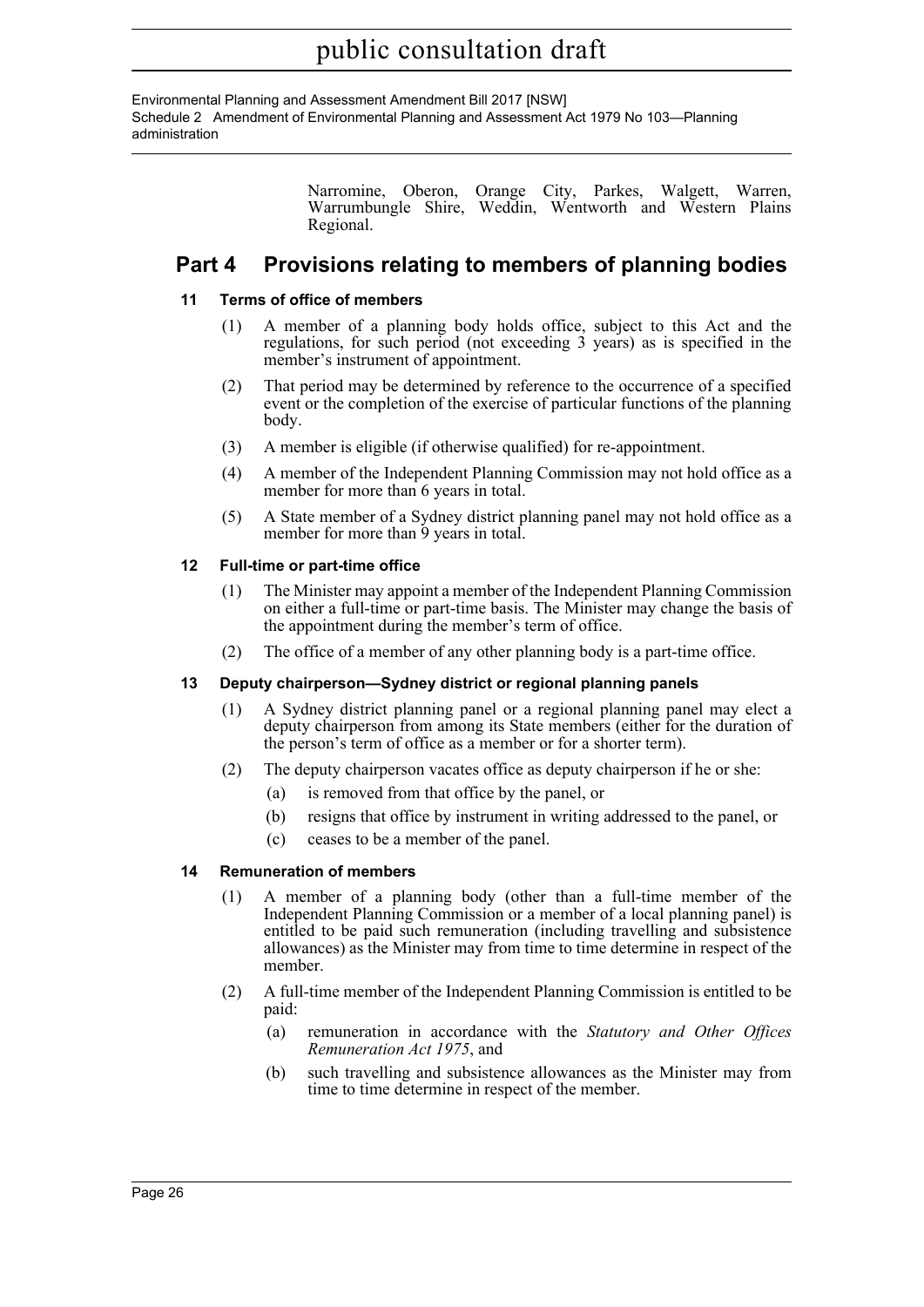Environmental Planning and Assessment Amendment Bill 2017 [NSW] Schedule 2 Amendment of Environmental Planning and Assessment Act 1979 No 103—Planning administration

> (3) A member of a local planning panel is entitled to be paid such remuneration (including travelling and subsistence allowances) as the applicable council may from time to time determine in respect of the member.

# **15 Alternate members (except for Independent Planning Commission)**

(1) In this clause:

*appointing authority* for a member of a planning body means the Minister, the Planning Secretary or the council that appointed the member.

*planning body* does not include the Independent Planning Commission.

- (2) The appointing authority may, from time to time, appoint a person to be the alternate of a member of a planning body, and may revoke any such appointment.
- (3) In the absence of a member, the member's alternate may, if available, act in the place of the member.
- (4) While acting in the place of a member, a person has all the functions of the member and is taken to be a member.
- (5) A person may be appointed as the alternate of 2 or more members, but may represent only one of those members at any meeting of the planning body.
- (6) In the case of State members of a Sydney district or regional planning panel or members of a local planning panel, a number of persons may be appointed as the alternate of one or more members. The person who may act in the place of a member on any particular occasion is the person determined by the chairperson of the panel concerned.
- (7) A person while acting in the place of a member is entitled to be paid such remuneration (including travelling and subsistence allowances) as the Minister (or, in the case of a local planning panel, the applicable council) may from time to time determine in respect of the person.
- (8) If the chairperson of a planning body is appointed from among a number of members of the body, the alternate of a member who is the chairperson does not have the member's functions as chairperson unless the appointing authority authorises the alternate to exercise those functions.

### **16 Removal from office of members**

- (1) The Minister may remove a member of a planning body (other than a local planning panel) from office at any time for any reason and without notice. However, the Minister must provide a written statement of the reasons for removing the member from office and make the statement publicly available.
- (2) The Minister may remove a member of a planning body from office if the Independent Commission Against Corruption, in a report referred to in section 74C of the *Independent Commission Against Corruption Act 1988*, recommends that consideration be given to the removal of the member from office because of corrupt conduct by the member.
- (3) In the case of a council nominee of a Sydney district or regional planning panel, the applicable council may remove the member from office at any time for any reason and without notice. However, the general manager of the applicable council must provide a written statement of the reasons for removing the council nominee from office and make the statement publicly available.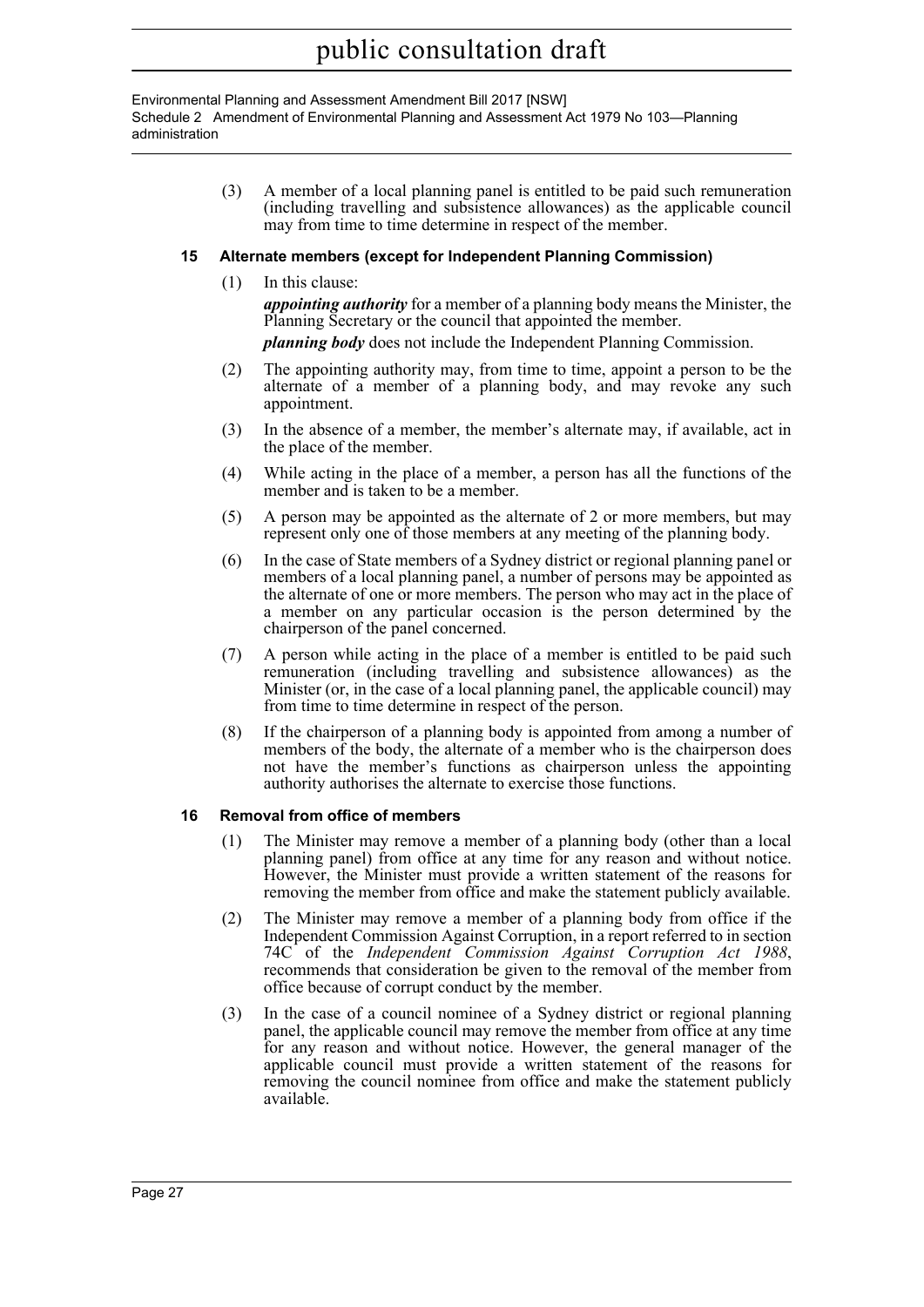Environmental Planning and Assessment Amendment Bill 2017 [NSW] Schedule 2 Amendment of Environmental Planning and Assessment Act 1979 No 103—Planning administration

> (4) In the case of a member of a local planning panel, the applicable council may remove the member from office at any time for any reason and without notice. However, the general manager of the applicable council must provide a written statement of the reasons for removing the member from office and make the statement publicly available.

# **17 Vacancy in office of member**

- (1) The office of a member becomes vacant if the member:
	- (a) dies, or
	- (b) completes a term of office and is not re-appointed, or
	- (c) resigns the office by instrument in writing addressed to the Minister or, in the case of a council nominee of a Sydney district or regional planning panel or a member of a local planning panel), addressed to the applicable council, or
	- (d) is removed from office under this or any other Act, or
	- (e) is absent from 3 consecutive meetings of the planning body of which reasonable notice has been given to the member personally or by post, except on leave granted by the planning body or unless the member is excused by the planning body for having been absent from those meetings, or
	- (f) becomes bankrupt, applies to take the benefit of any law for the relief of bankrupt or insolvent debtors, compounds with his or her creditors or makes an assignment of his or her remuneration for their benefit, or
	- (g) becomes a mentally incapacitated person, or
	- (h) is convicted in New South Wales of an offence that is punishable by imprisonment for 12 months or more or is convicted elsewhere than in New South Wales of an offence that, if committed in New South Wales, would be an offence so punishable.
- (2) If the office of a member becomes vacant, a person may, subject to this Act and the regulations, be appointed to fill the vacancy.

### **18 Chairperson—vacation of office**

- (1) If the chairperson of a planning body is appointed by the Minister or the Planning Secretary from among a number of members of the body, the person vacates office as chairperson if he or she:
	- (a) is removed from the office of chairperson by the Minister or the Planning Secretary, or
	- (b) resigns the office of chairperson by instrument in writing addressed to the Minister or the Planning Secretary.
- (2) A person vacates office as chairperson of a planning body if the person vacates office as a member of the body.

### **19 Effect of certain other Acts**

- (1) The statutory provisions relating to the employment of Public Service employees do not apply to the appointment or office of a member.
- (2) If by or under any Act provision is made:
	- (a) requiring a person who is the holder of a specified office to devote the whole of his or her time to the duties of that office, or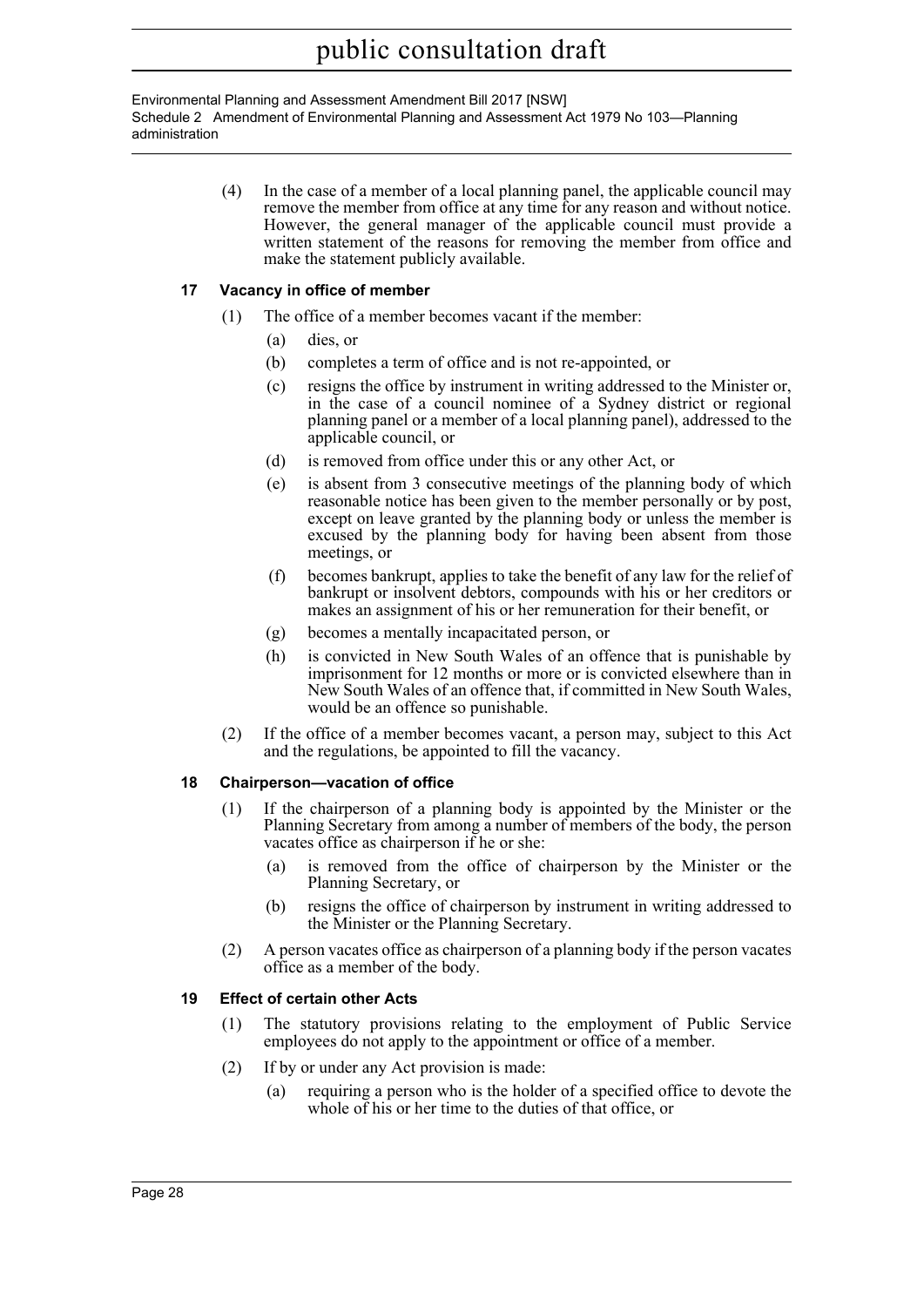Environmental Planning and Assessment Amendment Bill 2017 [NSW] Schedule 2 Amendment of Environmental Planning and Assessment Act 1979 No 103—Planning administration

> (b) prohibiting the person from engaging in employment outside the duties of that office,

> the provision does not operate to disqualify the person from holding that office and also the office of a member or from accepting and retaining any remuneration payable to the person under this Act as a member.

#### **20 Special provision regarding composition of Sydney district or regional planning panel in the case of coastal protection works**

- (1) This clause applies where a Sydney district or regional planning panel deals with the determination of a development application regarding coastal protection works on land within the coastal zone (within the meaning of the *Coastal Management Act 2016)*.
- (2) If any State member of the panel (other than the chairperson) does not have expertise in coastal engineering or coastal geomorphology, the Minister is to appoint an alternate of the member who has that expertise, and that alternate member is to act in the place of the State member when the panel deals with the determination of that development application.

# **Part 5 Provisions relating to procedure of planning bodies**

# **21 General procedure**

- (1) The procedure for the calling of meetings of a planning body and for the conduct of business at those meetings is, subject to this Act and the regulations, to be as determined by the planning body.
- (2) Subject to this clause, a planning body is not bound by the rules of evidence.
- (3) Nothing in this Schedule derogates from any law relating to Crown privilege.

# **22 Quorum**

The quorum for a meeting of a planning body is a majority of its members for the time being.

# **23 Presiding member**

- (1) The chairperson or, in the absence of the chairperson, the deputy chairperson (if any) or a person elected by the members is to preside at a meeting of a planning body.
- (2) In the case of the Independent Planning Commission, the chairperson may appoint a member to preside at a meeting of the Commission, in which case a reference in subclause (1) to the chairperson includes a reference to any such appointed member.
- (3) The presiding member has a deliberative vote and, in the event of an equality of votes, has a second or casting vote.

# **24 Voting**

A decision supported by a majority of the votes cast at a meeting of a planning body at which a quorum is present is the decision of the planning body.

# **25 Public meetings**

(1) A planning body may (unless the Minister otherwise directs) conduct its meetings in public, and is required to do so for the conduct of any business that is required to be conducted in public by a direction of the Minister.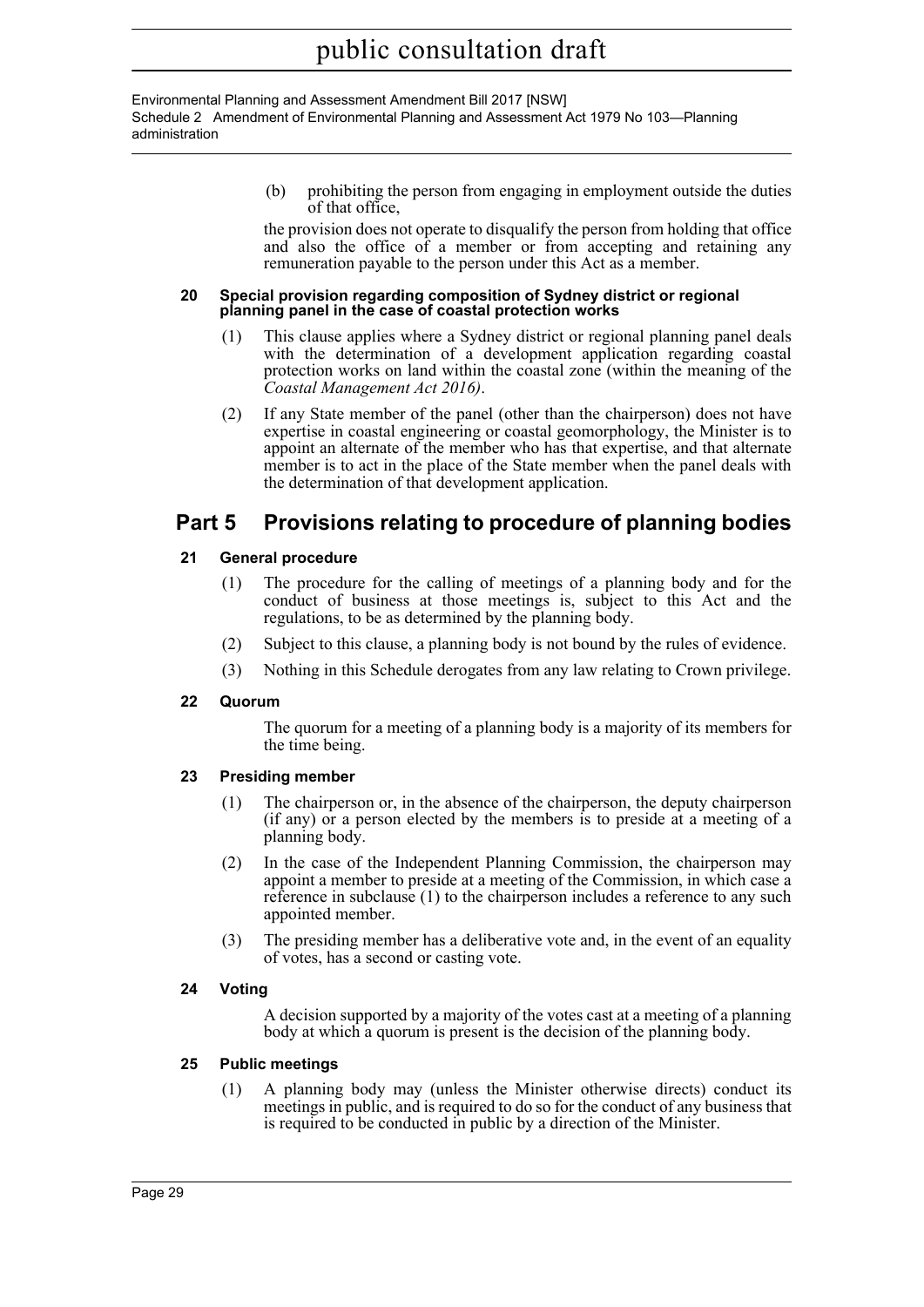Environmental Planning and Assessment Amendment Bill 2017 [NSW] Schedule 2 Amendment of Environmental Planning and Assessment Act 1979 No 103—Planning administration

> (2) In the case of a local planning panel, a reference in this clause to the Minister includes a reference to the applicable council.

### **26 Transaction of business outside meetings or by telephone etc**

- (1) A planning body may, if it thinks fit, transact any of its business by the circulation of papers among all the members of the planning body for the time being, and a resolution in writing approved in writing by a majority of those members is taken to be a decision of the planning body.
- (2) A planning body may, if it thinks fit, transact any of its business at a meeting at which members (or some members) participate by telephone, closed-circuit television or other means, but only if any member who speaks on a matter before the meeting can be heard by the other members.
- (3) For the purposes of:
	- (a) the approval of a resolution under subclause (1), or
	- (b) a meeting held in accordance with subclause (2),

the chairperson and each member of the planning body have the same voting rights as they have at an ordinary meeting of the planning body.

- (4) A resolution approved under subclause (1) is to be recorded in the minutes of the meetings of the planning body.
- (5) Papers may be circulated among the members for the purposes of subclause (1) by electronic transmission of the information in the papers concerned.

### **27 Disclosure of pecuniary interests**

- (1) If:
	- (a) a member has a pecuniary interest in a matter being considered or about to be considered at a meeting of the planning body, and
	- (b) the interest appears to raise a conflict with the proper performance of the member's duties in relation to the consideration of the matter,

the member must, as soon as possible after the relevant facts have come to the member's knowledge, disclose the nature of the interest at a meeting of the planning body.

- (2) A member has a pecuniary interest in a matter if the pecuniary interest is the interest of:
	- (a) the member, or
	- (b) the member's spouse or de facto partner or a relative of the member, or a partner or employer of the member, or
	- (c) a company or other body of which the member, or a nominee, partner or employer of the member, is a member.
- (3) However, a member is not taken to have a pecuniary interest in a matter as referred to in subclause (2) (b) or (c):
	- (a) if the member is unaware of the relevant pecuniary interest of the spouse, de facto partner, relative, partner, employer or company or other body, or
	- (b) just because the member is a member of, or is employed by, a council or a statutory body or is employed by the Crown, or
	- (c) just because the member is a member of, or a delegate of a council to, a company or other body that has a pecuniary interest in the matter, so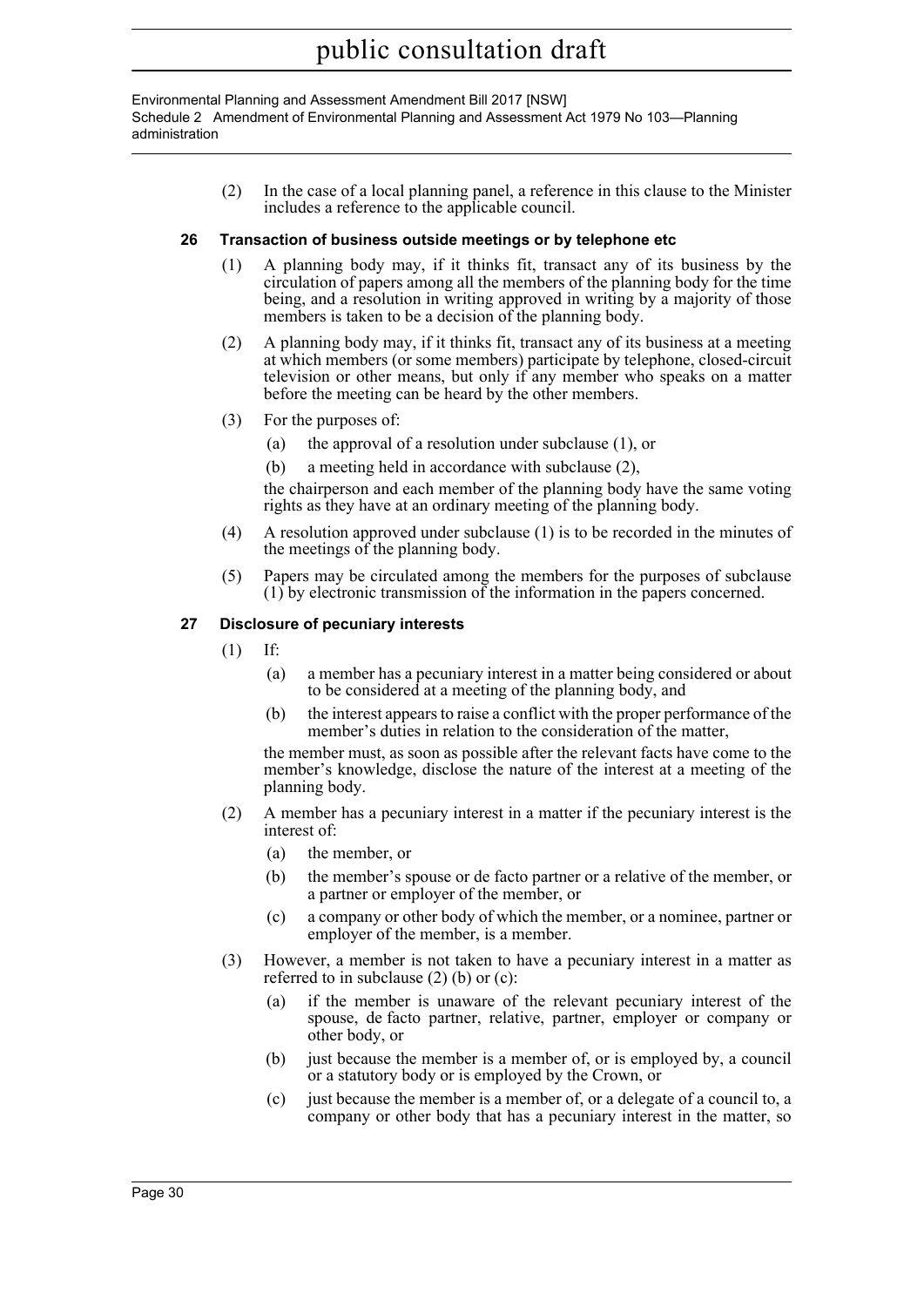Environmental Planning and Assessment Amendment Bill 2017 [NSW] Schedule 2 Amendment of Environmental Planning and Assessment Act 1979 No 103—Planning administration

> long as the member has no beneficial interest in any shares of the company or body.

- (4) A disclosure by a member at a meeting of the planning body that the member, or a spouse, de facto partner, relative, partner or employer of the member:
	- (a) is a member, or is in the employment, of a specified company or other body, or
	- (b) is a partner, or is in the employment, of a specified person, or
	- (c) has some other specified interest relating to a specified company or other body or to a specified person,

is a sufficient disclosure of the nature of the interest in any matter relating to that company or other body or to that person which may arise after the date of the disclosure and which is required to be disclosed under subclause (1).

- (5) Particulars of any disclosure made under this clause must be recorded by the planning body and that record must be open at all reasonable hours to inspection by any person on payment of the fee determined by the planning body.
- (6) After a member has disclosed the nature of an interest in any matter, the member must not, unless the Minister or the planning body otherwise determines:
	- (a) be present during any deliberation of the planning body with respect to the matter, or
	- (b) take part in any decision of the planning body with respect to the matter.
- (7) For the purposes of the making of a determination by the planning body under subclause (6), a member who has a direct or indirect pecuniary interest in a matter to which the disclosure relates must not:
	- (a) be present during any deliberation of the planning body for the purpose of making the determination, or
	- (b) take part in the making by the planning body of the determination.
- (8) A contravention of this clause does not invalidate any decision of the planning body.
- (9) This clause extends to a council nominee of a Sydney district or regional planning panel, and the provisions of Part 2 (Duties of disclosure) of Chapter 14 of the *Local Government Act 1993* do not apply to any such nominee when exercising functions as a member of the panel.

# **28 Code of conduct**

- (1) The regulations may prescribe a code of conduct that is applicable to members of a planning body.
- (2) A code of conduct may relate to any conduct (whether by way of act or omission) in carrying out a member's functions that is likely to bring the planning body or its members into disrepute.
- (3) The regulations may authorise a planning body to vary the code of conduct prescribed by the regulations in relation to the members of that planning body.

### **29 Provision of information by planning bodies**

A planning body must provide the Minister with such information and reports as the Minister may, from time to time, request.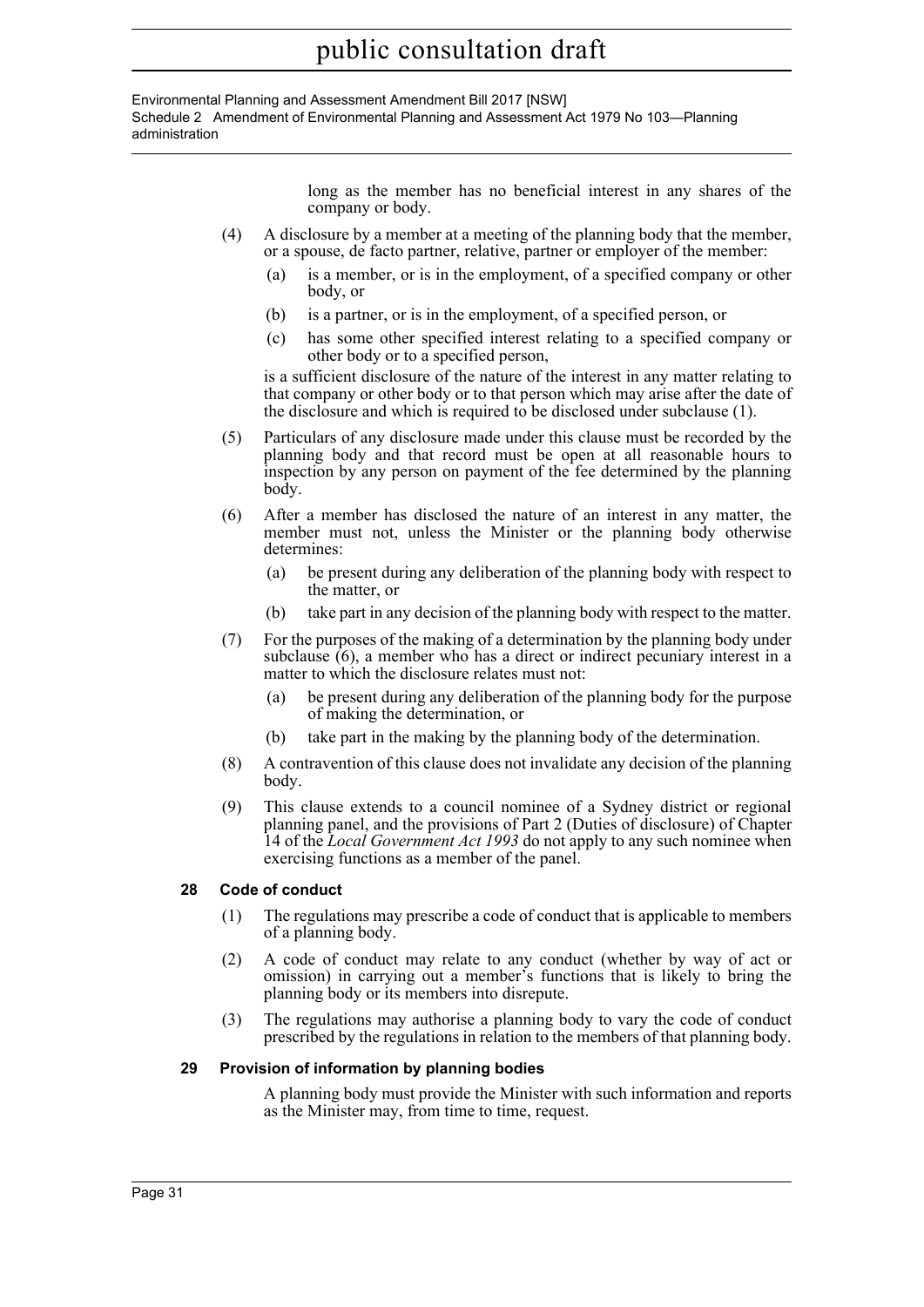Environmental Planning and Assessment Amendment Bill 2017 [NSW] Schedule 2 Amendment of Environmental Planning and Assessment Act 1979 No 103—Planning administration

# **Part 6 Planning Ministerial Corporation—property provisions**

### **30 General land functions of Corporation**

- (1) For the purposes of this Act, the Planning Ministerial Corporation may, in such manner and subject to such terms and conditions as it thinks fit, sell, lease, exchange or otherwise dispose of or deal with land vested in the Corporation and grant easements or rights-of-way over that land or any part of it.
- (2) Without affecting the generality of subclause (1), the Planning Ministerial Corporation may, in any contract for the sale of land vested in it, include conditions for or with respect to:
	- (a) the erection of any building on that land by the purchaser within a specified period, or
	- (b) conferring on the Corporation an option or right to repurchase that land if the purchaser has failed to comply with a condition referred to in paragraph (a), or
	- (c) conferring on the Corporation an option or right to repurchase that land if the purchaser wishes to sell or otherwise dispose of that land before the expiration of a specified period or requiring the purchaser to pay to the Corporation a sum determined in a specified manner where the Corporation does not exercise that option or right, or
	- (d) the determination of the repurchase price payable by the Corporation pursuant to a condition referred to in paragraph (b) or (c).
- (3) A condition included in a contract of sale pursuant to subclause (2) does not merge in the transfer of title to the land, the subject of the contract of sale, on completion of the sale.
- (4) In addition to other functions conferred or imposed on the Planning Ministerial Corporation under this or any other Act, the Corporation may, for the purposes of this Act:
	- (a) manage land vested in the Corporation, and
	- (b) cause surveys to be made and plans of surveys to be prepared in relation to land vested in the Corporation or in relation to any land proposed to be acquired by the Corporation, and
	- (c) demolish, or cause to be demolished, any building on land vested in the Corporation of which it has exclusive possession, and
	- (d) provide, or arrange, on such terms and conditions as may be agreed upon for the location or relocation of utility services within or adjoining or in the vicinity of land vested in the Corporation, and
	- (e) subdivide and re-subdivide land and consolidate subdivided or re-subdivided land vested in the Corporation, and
	- (f) set out and construct roads on land vested in the Corporation or on land of which the Corporation has exclusive possession, or on any other land with the consent of the person in whom it is vested, and
	- (g) erect, alter, repair and renovate buildings on and make other improvements to or otherwise develop land vested in the Corporation or any other land, with the consent of a person in whom it is vested, and
	- (h) cause any work to be done on or in relation to any land vested in the Corporation or any other land, with the consent of the person in whom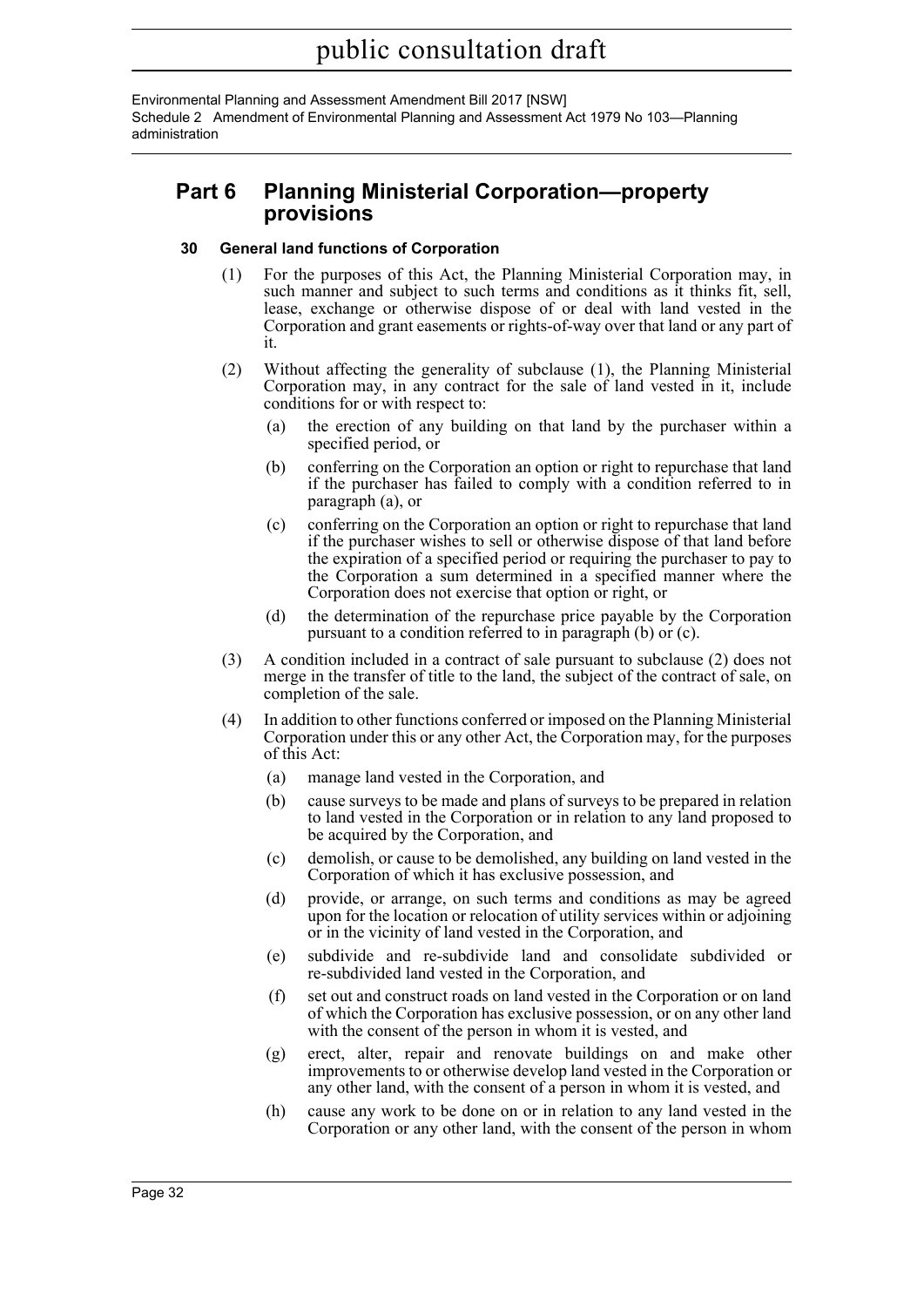Environmental Planning and Assessment Amendment Bill 2017 [NSW] Schedule 2 Amendment of Environmental Planning and Assessment Act 1979 No 103—Planning administration

> it is vested, for the purpose of rendering it fit to be used for any purpose for which it may be used under any environmental planning instrument that applies to the land, and

- (i) by notification published in the Gazette, dedicate any land vested in the Corporation as a reserve for public recreation or other public purposes and fence, plant and improve any such reserve.
- (5) In the exercise of any function under subclause (4) (f), consultations are to be held with Roads and Maritime Services, the relevant council and such other persons as the Minister determines.
- (6) In relation to any land (whether vested in the Planning Ministerial Corporation or not), the Corporation may exercise any function that is necessary or convenient to be exercised in, or for any purpose of, the application of any part of a Development Fund established under Division 7.3.

# **31 Power of Corporation to acquire land etc**

- (1) The Planning Ministerial Corporation may, for the purposes of this Act or pursuant to any function conferred or imposed on the Minister or the Planning Secretary by an environmental planning instrument, acquire land by agreement or by compulsory process in accordance with the *Land Acquisition (Just Terms Compensation) Act 1991*.
- (2) Without limiting the generality of subclause (1), the Planning Ministerial Corporation may acquire in any manner authorised by that subclause:
	- (a) any land to which an environmental planning instrument applies and which the Minister considers should be made available in the public interest for any purpose, or
	- (b) any land of which that proposed to be acquired under this Schedule forms part, or
	- (c) any land adjoining or in the vicinity of any land proposed to be acquired under this Schedule, or
	- (d) a leasehold or any other interest in land.
- (3) The Planning Ministerial Corporation may acquire, by gift inter vivos, devise or bequest, any property for the purposes of this Act and may agree to the condition of any such gift, devise or bequest.
- (4) The rule of law against remoteness of vesting does not apply to any such condition to which the Planning Ministerial Corporation has agreed.
- (5) If the Planning Ministerial Corporation acquires property under subclause (3), neither an instrument that effects the acquisition nor any agreement pursuant to which the property is acquired is chargeable with duty under the *Duties Act 1997*.
- (6) For the purposes of the *Public Works Act 1912*, any acquisition of land under this clause is taken to be for an authorised work and the Planning Ministerial Corporation is, in relation to that authorised work, taken to be the Constructing Authority. Sections 34, 35, 36 and 37 of the *Public Works Act 1912* do not apply in respect of works constructed by the Planning Ministerial Corporation.

### **32 Notification of interests**

(1) The Registrar-General must, at the request of the Planning Ministerial Corporation made in a manner approved by the Registrar-General and on payment of the fee prescribed under the *Real Property Act 1900*, make, in the Register kept under that Act, a recording appropriate to signify: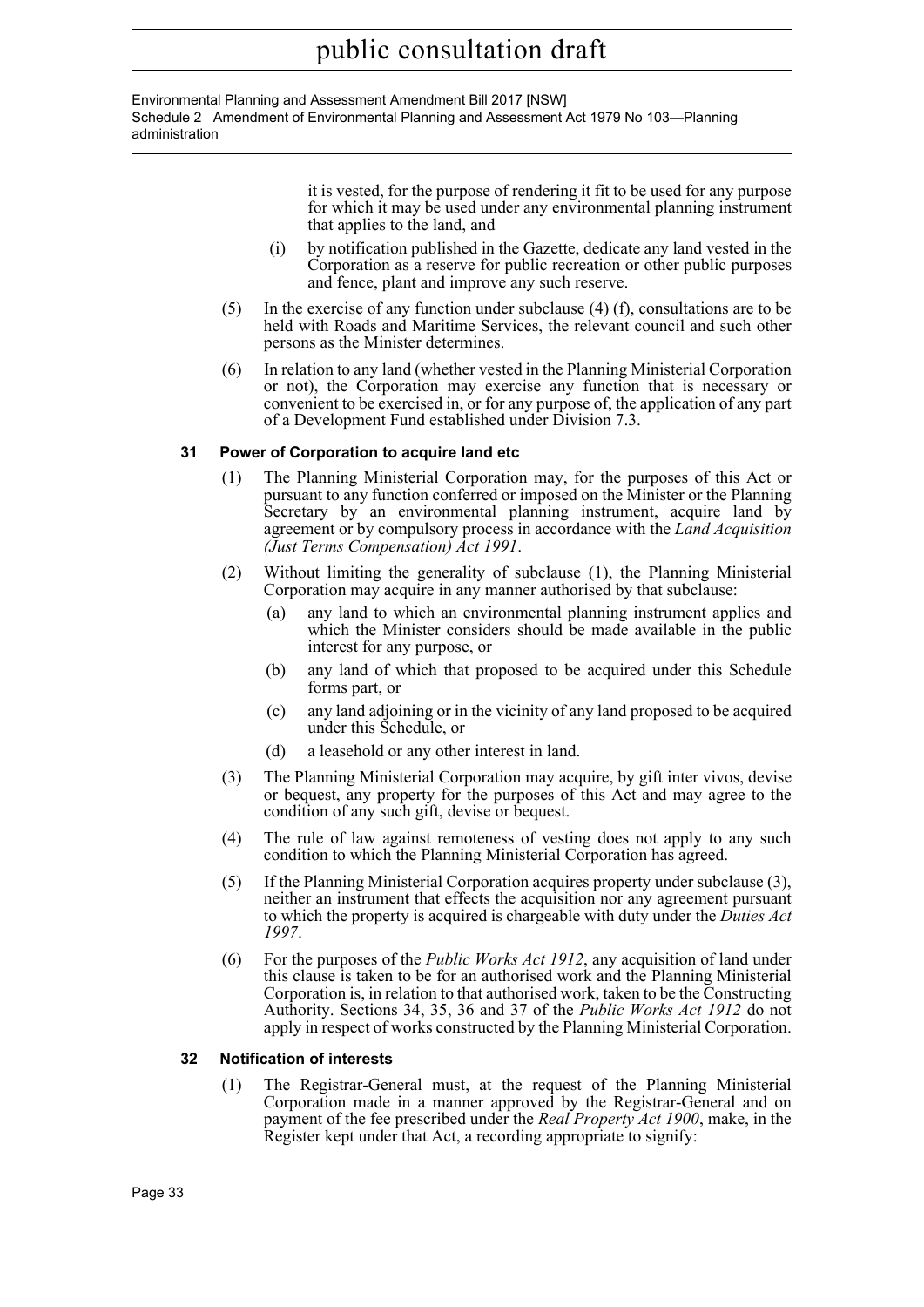Environmental Planning and Assessment Amendment Bill 2017 [NSW] Schedule 2 Amendment of Environmental Planning and Assessment Act 1979 No 103—Planning administration

- (a) that land specified in the request is held subject to a condition authorised under clause #, or
- (b) that a recording made pursuant to paragraph (a) has ceased to have effect.
- (2) The Planning Ministerial Corporation is not to make a request pursuant to subclause (1) (a) except for the purpose of ensuring compliance with the conditions in the contract of sale under which the land was sold, but the Registrar-General is not to be concerned to inquire whether any such request has been made for that purpose.
- (3) Where a recording pursuant to subclause (1) (a) has been made in respect of any land, the Registrar-General must not register under the *Real Property Act 1900* a transfer of that land to or by a person other than the Planning Ministerial Corporation unless it would be so registrable if this Schedule had not been enacted and unless:
	- (a) a recording pursuant to subclause (1) (b) has been made in respect of the land, or
	- (b) the consent of the Corporation to the transfer has been endorsed on the transfer.
- (4) When a recording is made pursuant to subclause (1) in respect of any land, the Planning Secretary must notify the council in whose area the land is situated of the recording.

# **Part 7 Savings and transitional provisions**

**33 Definitions**

In this Part:

*amending Act* means the *Environmental Planning and Assessment Amendment Act 2017*.

*assets* means any legal or equitable estate or interest (whether present or future and whether vested or contingent and whether personal or assignable) in real or personal property of any description (including money), and includes securities, choses in action and documents.

*liabilities* means all liabilities, debts and obligations (whether present or future and whether vested or contingent and whether personal or assignable).

*rights* means all rights, powers, privileges and immunities (whether present or future and whether vested or contingent and whether personal or assignable).

### **34 Ministerial corporation sole**

- (1) The Planning Ministerial Corporation constituted under this Act is taken for all purposes, including the rules of private international law, to be a continuation of, and the same legal entity as, the corporation constituted as the "Minister administering the *Environmental Planning and Assessment Act 1979*" under section 8 of this Act immediately before the repeal of that section by the amending Act.
- (2) Without limiting the operation of this clause, the assets, rights and liabilities of the corporation so constituted are the assets, rights and liabilities of the Planning Ministerial Corporation.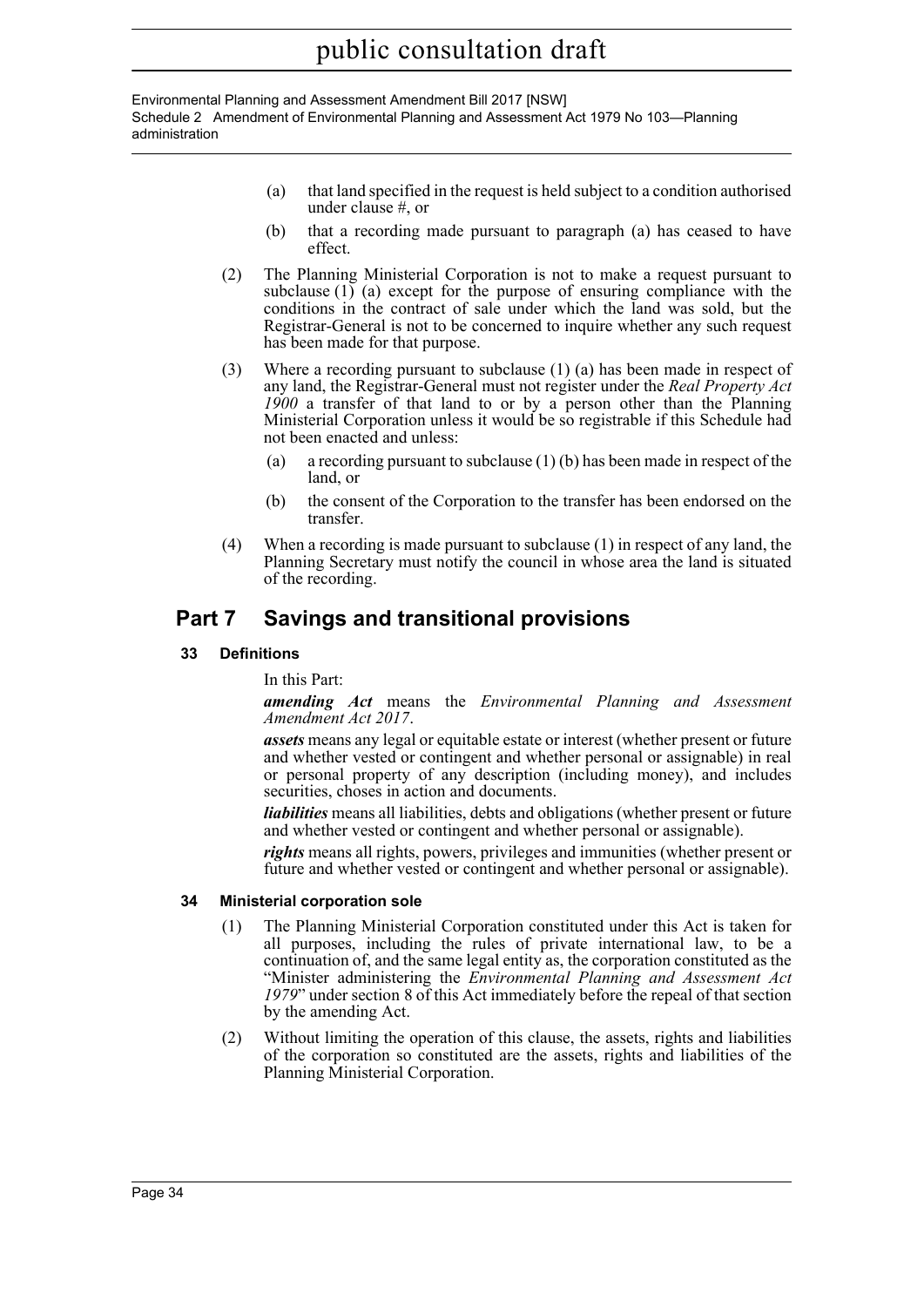Environmental Planning and Assessment Amendment Bill 2017 [NSW] Schedule 2 Amendment of Environmental Planning and Assessment Act 1979 No 103—Planning administration

#### **35 Planning Assessment Commission**

- (1) The Independent Planning Commission constituted under this Act is taken for all purposes, including the rules of private international law, to be a continuation of, and the same legal entity as, the Planning Assessment Commission established under section 23B of this Act immediately before the repeal of that section by the amending Act.
- (2) Without limiting the operation of this clause, the assets, rights and liabilities of the Planning Assessment Commission are the assets, rights and liabilities of the Independent Planning Commission constituted under this Act.
- (3) A person holding office as a member of the Planning Assessment Commission immediately before the commencement of this clause is taken to have been appointed as a member of the Independent Planning Commission for the balance of the member's term of office under this Act.

#### **36 Sydney planning panels**

- (1) A person holding office as a member of a Sydney planning panel (including a council nominee) under Part 3 of the *Greater Sydney Commission Act 2015* immediately before the commencement of this clause is taken to have been appointed or nominated as a member of the corresponding Sydney district planning panel established under this Act for the balance of the person's term of office.
- (2) A reference in this clause to a member includes a reference to an alternate of a member appointed under the *Greater Sydney Commission Act 2015*.

#### **37 Joint regional planning panels**

- (1) A person holding office as a member of a joint regional planning panel (including a council nominee) under section 23G of, and Schedule 4 to, this Act immediately before the commencement of this clause is taken to have been appointed or nominated as a member of the corresponding regional planning panel established under this Act for the balance of the person's term of office.
- (2) A reference in this clause to a member includes a reference to an alternate of a member appointed under this Act.

#### **38 Independent hearing and assessment panels**

- (1) A person holding office as a member of an independent hearing and assessment panel under section 23I immediately before the commencement of this clause is taken to have been appointed by the applicable council as a member of a local planning panel under this Act for the balance of the person's term of office.
- (2) A reference in this clause to a member includes a reference to an alternate of a member appointed under this Act.

**Consultation note.** The savings and transitional regulations will enable other panels established by councils to be transitioned to local planning panels under the Act. The savings and transitional regulations will also save pending matters before the PAC or a Sydney or regional planning panel or an independent hearing and assessment panel.

#### **[4] Schedule 3**

Insert in appropriate order: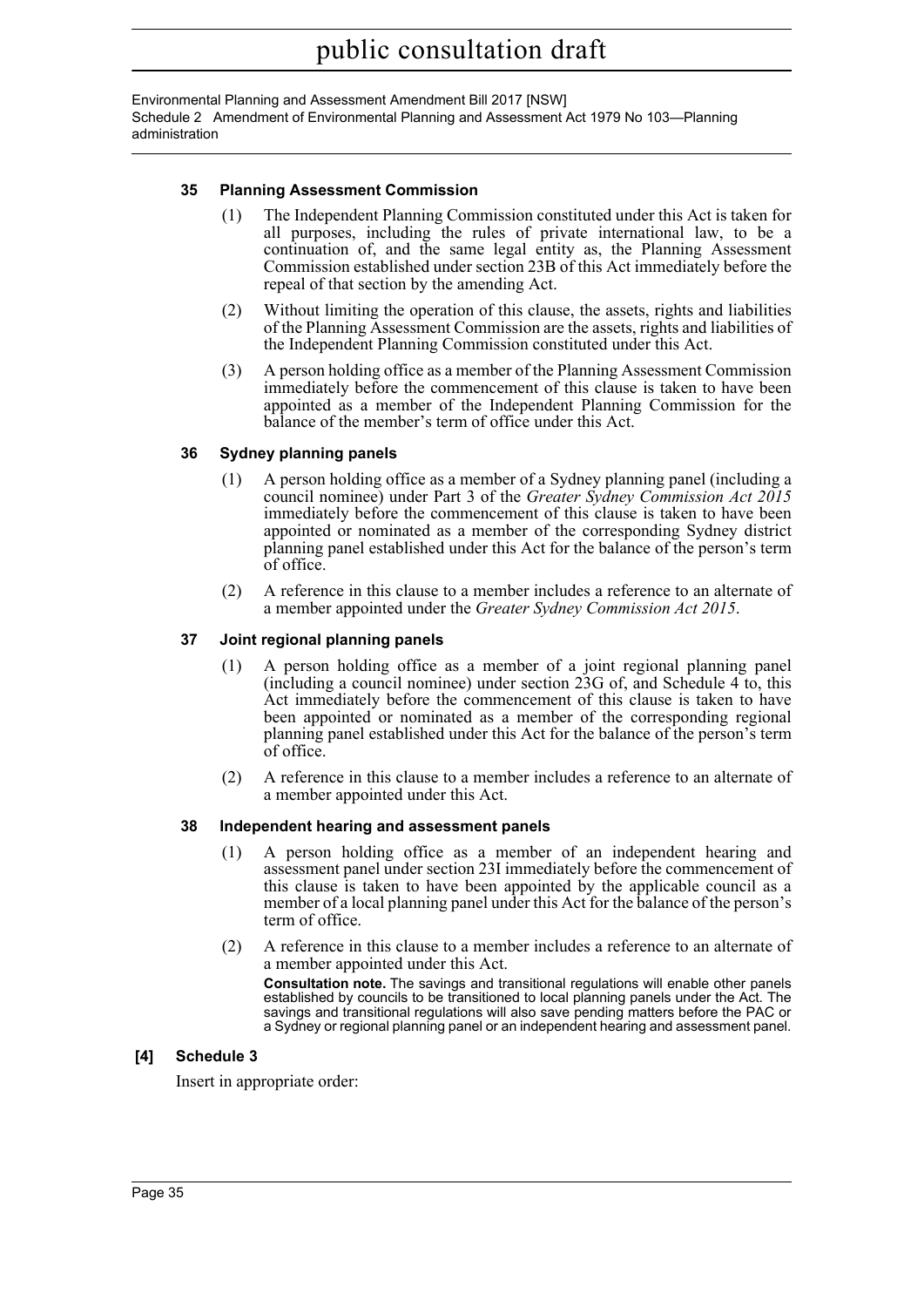Environmental Planning and Assessment Amendment Bill 2017 [NSW] Schedule 2 Amendment of Environmental Planning and Assessment Act 1979 No 103—Planning administration

## **Schedule 3 NSW planning portal and online delivery of planning services and information**

(\*)

#### **1 Establishment, content and maintenance of NSW planning database**

- (1) The NSW planning database is established for the purposes of this Act.
- (2) The NSW planning database is an electronic repository of:
	- (a) documents that are required by or under this Act to be published on the NSW planning portal, and
	- (b) environmental planning instruments, plans or other documents that are required by or under this Act to be published on the NSW legislation website, and
	- (c) spatial datasets or other maps that are adopted or incorporated by way of reference by those instruments, plans or documents, and
	- (d) other documents or information relating to the administration of this Act required to be published on the NSW planning portal by the regulations or by the Planning Secretary.
- (3) The NSW planning database is to maintain historical as well as current versions of documents and other material required to be published on the NSW planning portal.
- (4) The NSW planning database is to be compiled and maintained as determined by the Planning Secretary.
- (5) The NSW planning database may comprise separate databases for different material. Any such separate databases may be compiled and maintained by other agencies, including the legislation database compiled and maintained by the Parliamentary Counsel for publication of environmental planning instruments or other material on the NSW legislation website.

#### **2 Public access to documents and information on NSW planning portal**

- (1) The Planning Secretary is to make arrangements for documents or other information in the NSW planning database to be published on the NSW planning portal and such other websites as are determined by the Planning Secretary.
- (2) The Planning Secretary may certify the form of such documents or other information that is correct.
- (3) Environmental planning instruments, plans or other documents and information need not be published on the NSW planning portal if they are published on the NSW legislation website (or the website of another agency) and can be readily accessed from the NSW planning portal.
- (4) If the NSW planning portal is not available to publish a document or other information for technical or other reasons, the document or other information may be published on the NSW legislation website.

**Note.** The NSW planning portal is defined by section 4 to mean the website with the URL of www.planningportal.nsw.gov.au, or any other website, used by the Planning Secretary to provide public access to documents or other information in the NSW planning database.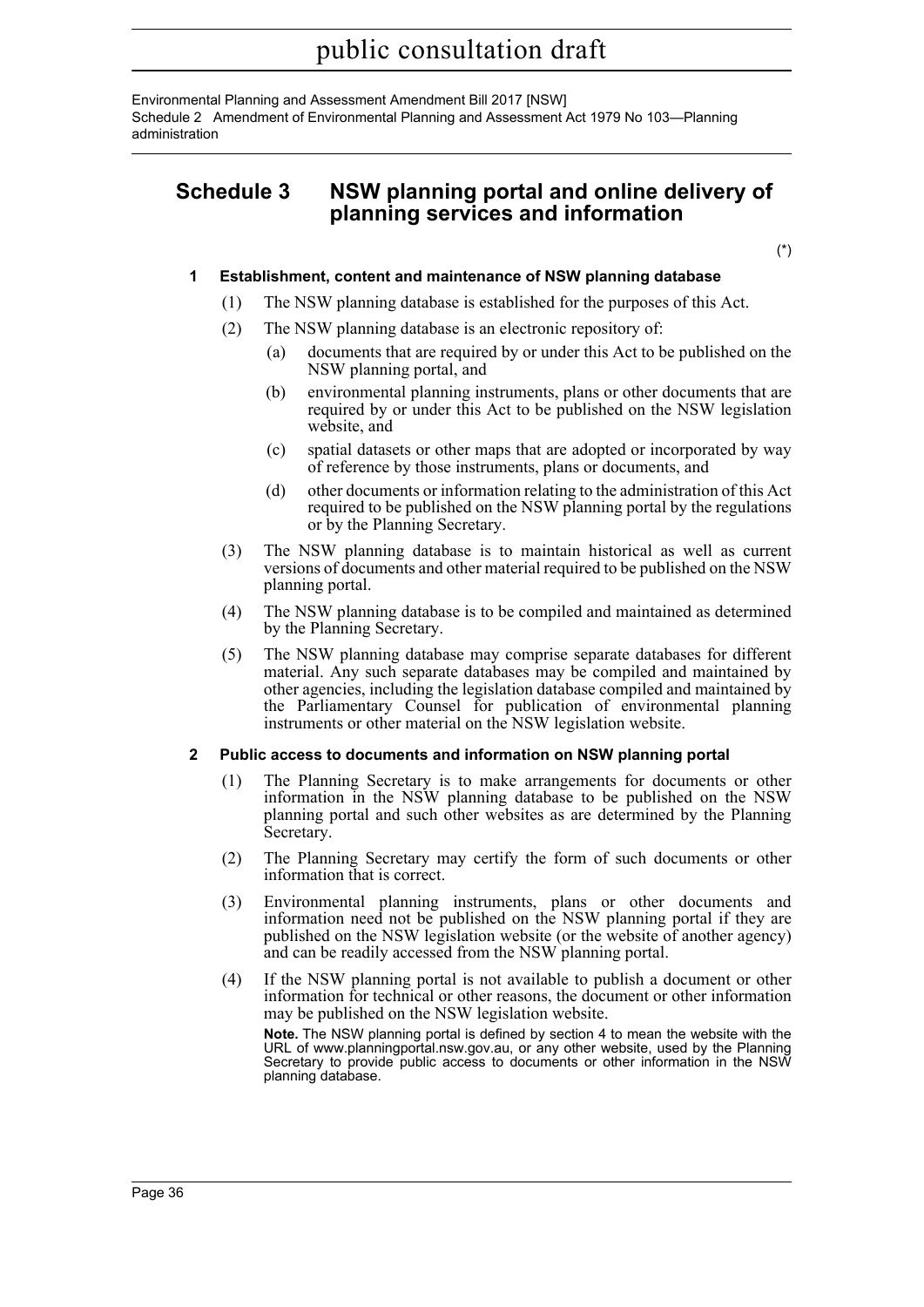Environmental Planning and Assessment Amendment Bill 2017 [NSW] Schedule 2 Amendment of Environmental Planning and Assessment Act 1979 No 103—Planning administration

#### **3 Regulations and other provisions relating to online planning services and information**

- (1) The regulations may make provision for or with respect to the online delivery of planning services and information, including:
	- (a) the NSW planning portal and other specialised planning portals (including the status of services and information delivered online), and
	- (b) access to information (and the issue of certificates) about land use zoning and development standards relating to particular land, and
	- (c) the lodgment or submission of applications and other things under this Act, and
	- (d) the assessment of categories of development for which there are codified criteria or standards, and
	- (e) the registration of consents, approvals or certificates (or other documents) and their effect on registration, and
	- (f) the notification of the making or determination of applications for (or the issue or grant of) consents, approvals or certificates (or other documents) by means of the NSW planning portal.
- (2) The charges or fees that may be prescribed by the regulations under section [137] extend to charges or fees in relation to the online delivery of planning services and information (including the compilation and maintenance of the NSW planning database, the operation of the NSW planning portal and the enhancement of the NSW planning database and the NSW planning portal).
- (3) For the purpose of facilitating online delivery of planning services and information:
	- (a) the Planning Secretary may determine standard technical requirements with respect to:
		- (i) the preparation of environmental planning instruments, plans or other documents and of any spatial datasets or other maps that are referred to in (or adopted under) those instruments, plans or documents, and
		- (ii) the form of applications for consents, approvals or certificates (or other documents) under this Act and the form of any such consents, approvals or certificates (or other documents), and
	- (b) a council or other planning body is to provide the Secretary, when requested, with electronic files (in a specified format) of any such instruments, plans or other documents (or of any spatial datasets or other maps) prepared or held by it, and
	- (c) a council or other planning body is to implement any standard technical requirements determined by the Planning Secretary to facilitate access to relevant data in the electronic systems maintained by the council or other body or to transfer that data to the NSW planning database.
- (4) The Planning Secretary is to establish on a departmental website an alert facility to enable members of the public to register for the purposes of receiving electronic notification of selected new planning decisions and matters.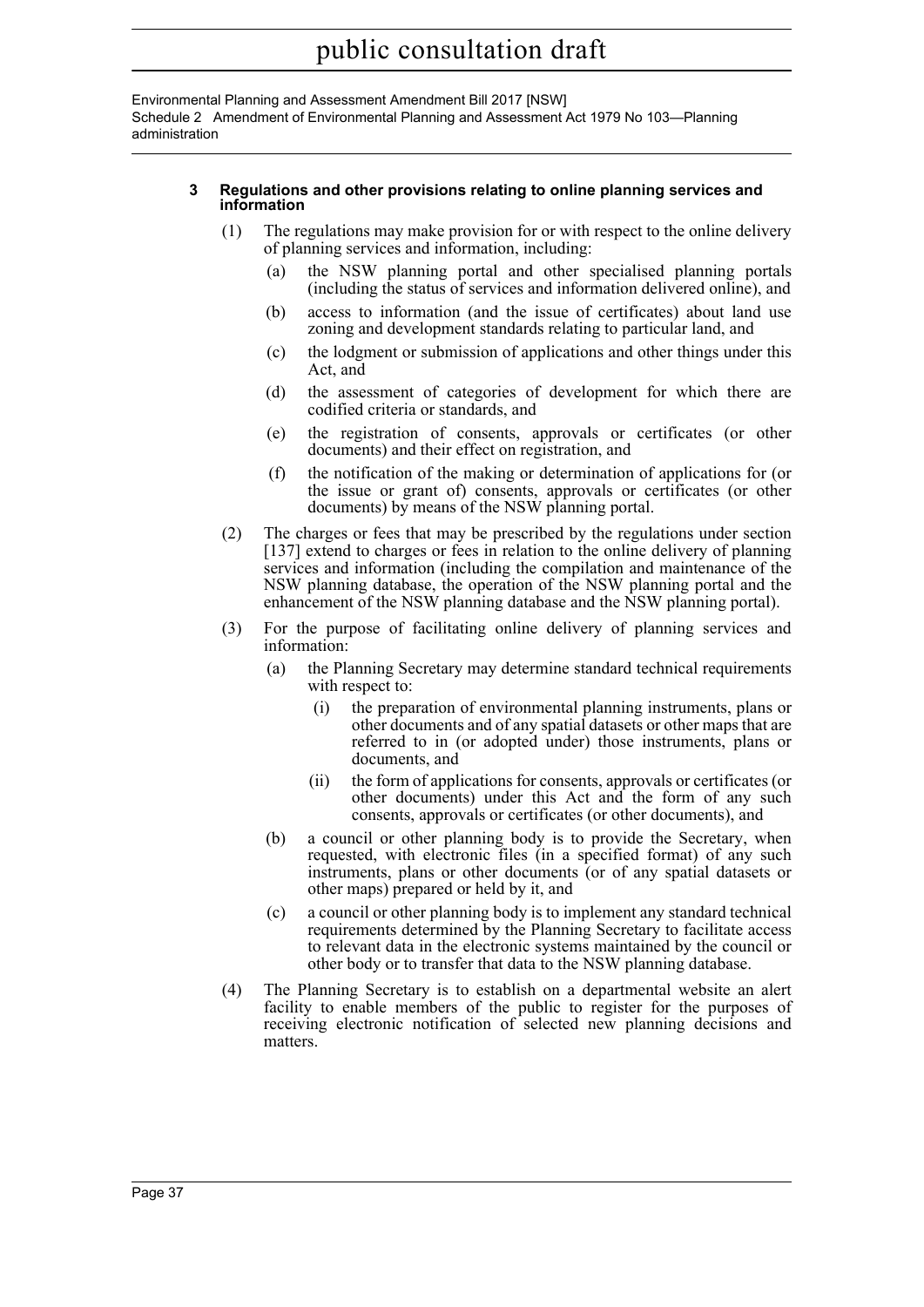Environmental Planning and Assessment Amendment Bill 2017 [NSW] Schedule 2 Amendment of Environmental Planning and Assessment Act 1979 No 103—Planning administration

### **2.2 Consequential and statutory revision amendments relating to planning bodies**

### **[1] Section 4 Definitions**

Omit the following definitions from section 4 (1):

*corporation employee of the Department independent hearing and assessment panel joint regional planning panel (or regional panel) Planning Assessment Commission planning assessment panel*

*Secretary*

#### **[2] Section 4 Definitions**

Insert the following definitions in section 4 (1) in alphabetical order:

*district or regional planning panel* means a Sydney district planning panel or a regional planning panel constituted under Part 2.

*Independent Planning Commission* means the Independent Planning Commission constituted under Part 2.

*local planning panel* means a local planning panel constituted under Part 2.

*Planning Ministerial Corporation* means the corporation constituted under Part 2.

*Planning Secretary* means the Secretary of the Department of Planning and Environment.

#### **[3] Sections 80A (6) (a), 93C (definition of "planning authority"), 93ED (1) (d), 121ZJ (12), 130–132, 137–138, 143 and Schedule 5**

Omit "the corporation" wherever occurring. Insert instead "the Planning Ministerial Corporation".

#### **[4] Section 118 Appointment of planning administrator, planning assessment panel or regional panel**

Omit ", planning assessment panel" from section 118 (1).

#### **[5] Section 118 (3) and (4)**

Omit "planning assessment panel or" wherever occurring.

**[6] Section 118 (5)**

Omit the subsection.

### **[7] Section 118 (7), (7B)**

Omit "or planning assessment panel" wherever occurring.

**[8] Section 118 (8), (9), (11)**

Omit "or a planning assessment panel" wherever occurring.

#### **[9] Section 118AA Planning assessment panels**

Omit the section.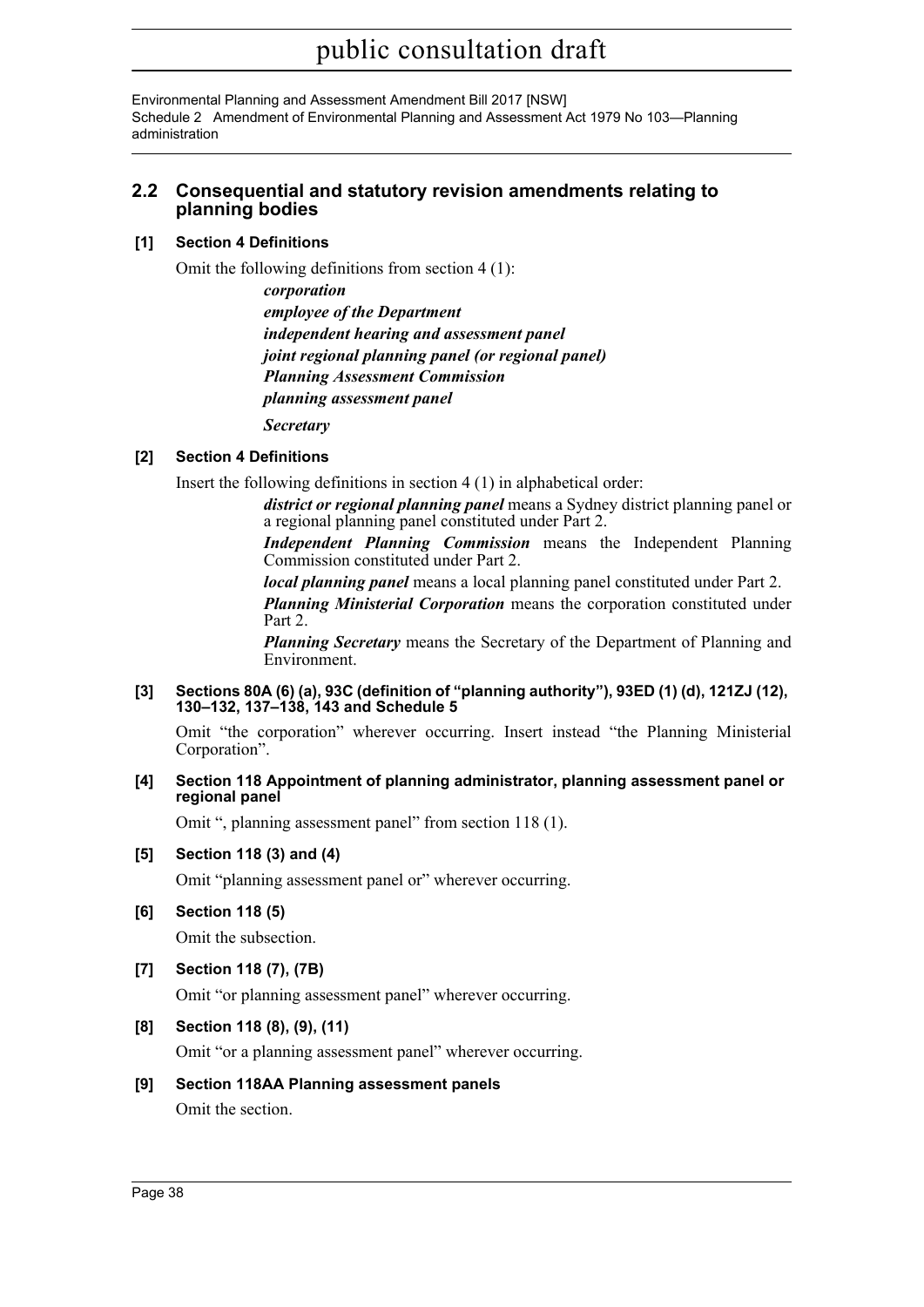Environmental Planning and Assessment Amendment Bill 2017 [NSW] Schedule 2 Amendment of Environmental Planning and Assessment Act 1979 No 103—Planning administration

| $[10]$ | Section 118AB Functions of planning administrators or panels                                |
|--------|---------------------------------------------------------------------------------------------|
|        | Omit ", planning assessment panel" from section 118AB (1).                                  |
| $[11]$ | Section 118AB (2)                                                                           |
|        | Omit "or planning assessment panel" and "or panel's".                                       |
| $[12]$ | <b>Section 118AB (3)</b>                                                                    |
|        | Omit "or panel".                                                                            |
| $[13]$ | <b>Section 118AC</b>                                                                        |
|        | Omit "or planning assessment panel" wherever occurring.                                     |
| $[14]$ | Section 118AD Council to assist planning administrator or panel                             |
|        | Omit ", planning assessment panel" from section 118AD (1) wherever occurring.               |
| $[15]$ | Section 118AD (2A)                                                                          |
|        | Omit "or planning assessment panel" and "or panel".                                         |
| [16]   | <b>Section 118AF Regulations</b>                                                            |
|        | Omit ", planning assessment panel" and "planning assessment panel's" wherever<br>occurring. |
| $[17]$ | Section 118AG Protection for exercise of certain functions of Minister                      |
|        | Omit "or planning assessment panel" from section 118AG (1).                                 |
| $[18]$ | Section 148 Disclosure and misuse of information                                            |
|        | Insert after section $148(5)$ :                                                             |
|        | In this section, "this Act" includes the Greater Sydney Commission Act 2015.<br>(6)         |
| $[19]$ | Section 153A Delegation by public authorities                                               |
|        | Omit the section.                                                                           |
| $[20]$ | Section 158 Exclusion of personal liability                                                 |
|        | Omit the section.                                                                           |
| $[21]$ | <b>Schedule 3 Planning Assessment Commission</b><br>Omit the Schedule.                      |
| $[22]$ | <b>Schedule 4 Joint Regional Planning Panels</b>                                            |
|        | Omit the Schedule.                                                                          |
| $[23]$ | <b>Schedule 5B Planning Assessment Panels</b>                                               |
|        | Omit the Schedule.                                                                          |
| 2.3    | Consequential and statutory revision amendments relating to<br>community participation      |
| [1]    | <b>Section 29A Advertised development</b>                                                   |
|        |                                                                                             |

Omit the section.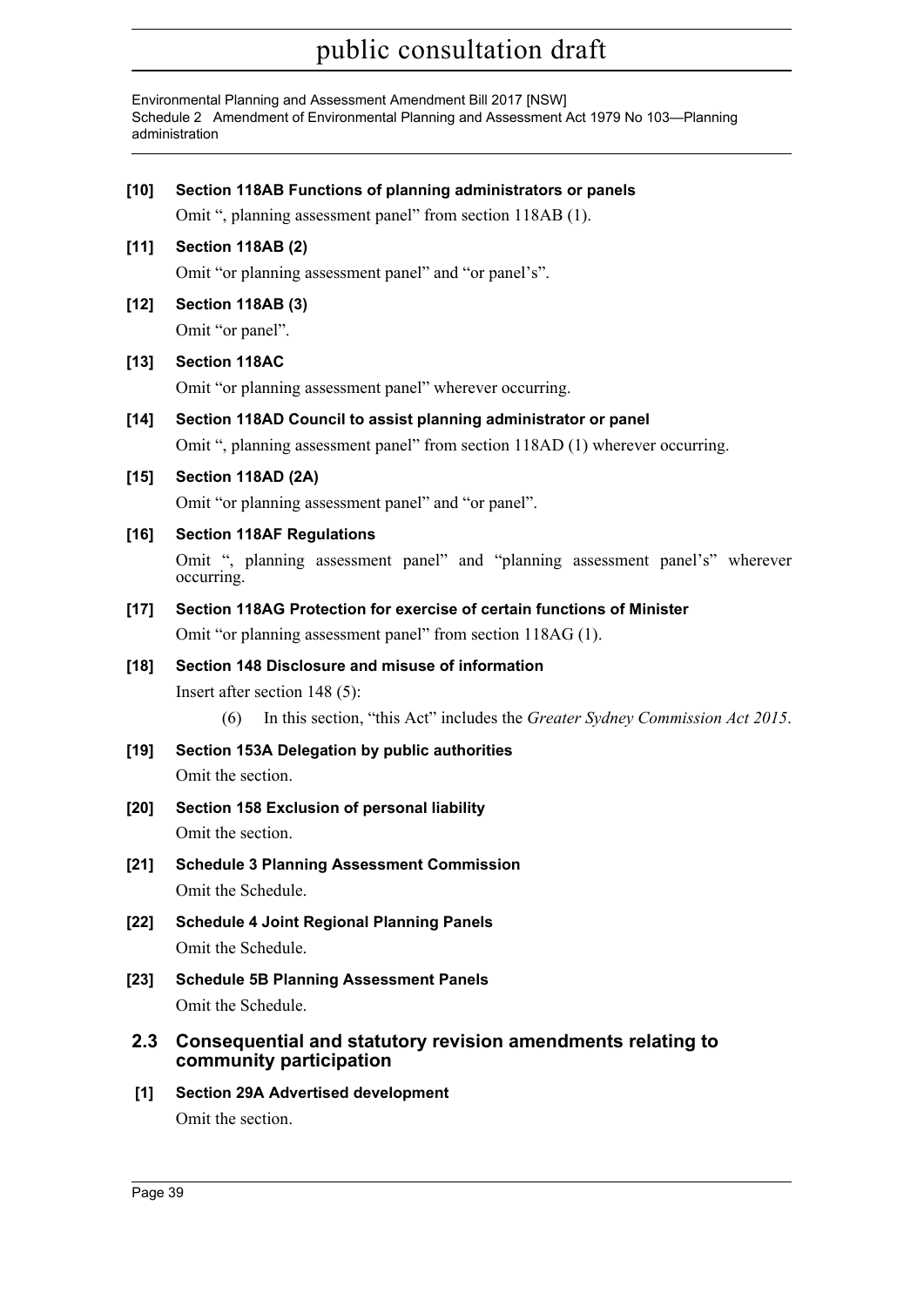Environmental Planning and Assessment Amendment Bill 2017 [NSW] Schedule 2 Amendment of Environmental Planning and Assessment Act 1979 No 103—Planning administration

**[2] Section 34 Environmental planning instruments-making, operation and inspection** Omit section 34 (6), (7), (8) and (10).

#### **[3] Section 56 Gateway determination**

Omit section 56 (2) (c). Insert instead:

(c) the minimum period of public exhibition of the planning proposal (or a determination that no such public exhibition is required because of the minor nature of the proposal),

**Note.** Under Schedule 1, the mandatory period of public exhibition is 28 days if a determination is not made under paragraph (c).

#### **[4] Section 57 Community consultation**

Omit the section.

**[5] Section 74C Preparation of development control plans**

Omit section 74C (1) (b).

**[6] Section 74C (1) (c) (i)**

Omit "or advertised development".

**[7] Section 74C (1) (c) (iii)**

Omit "including advertised development".

**[8] Section 75AH Mandatory public exhibition requirements**

Omit the section.

- **[9] Section 75AL Regulations relating to strategic planning** Omit section 75AL (e).
- **[10] Section 79 Public participation designated development** Omit the section.
- **[11] Section 79A Public participation-advertised development and other notifiable development**

Omit the section.

- **[12] Section 89F Public participation State significant development** Omit the section.
- **[13] Section 102 Non-compliance with certain provisions regarding State significant development**

Omit section 102 (2) (c).

- **[14] Section 105 Regulations—Part 4** Omit section 105 (1) (n).
- **[15] Section 115Z Environmental assessment and public consultation** Omit section 115Z (3) and (4).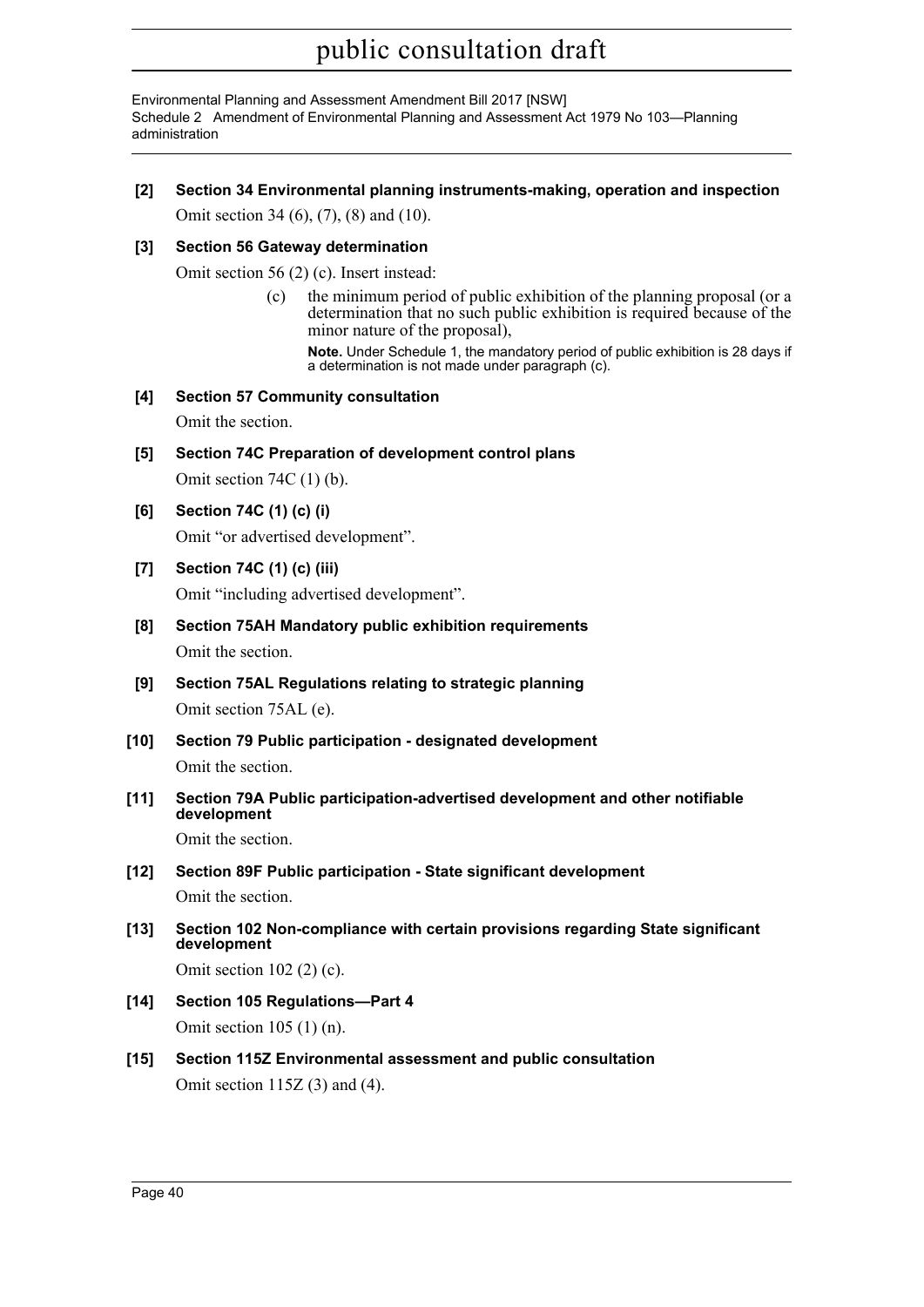Environmental Planning and Assessment Amendment Bill 2017 [NSW] Schedule 2 Amendment of Environmental Planning and Assessment Act 1979 No 103—Planning administration

**[16] Sections 158B, 158C, 158D and 158E**

Omit the sections.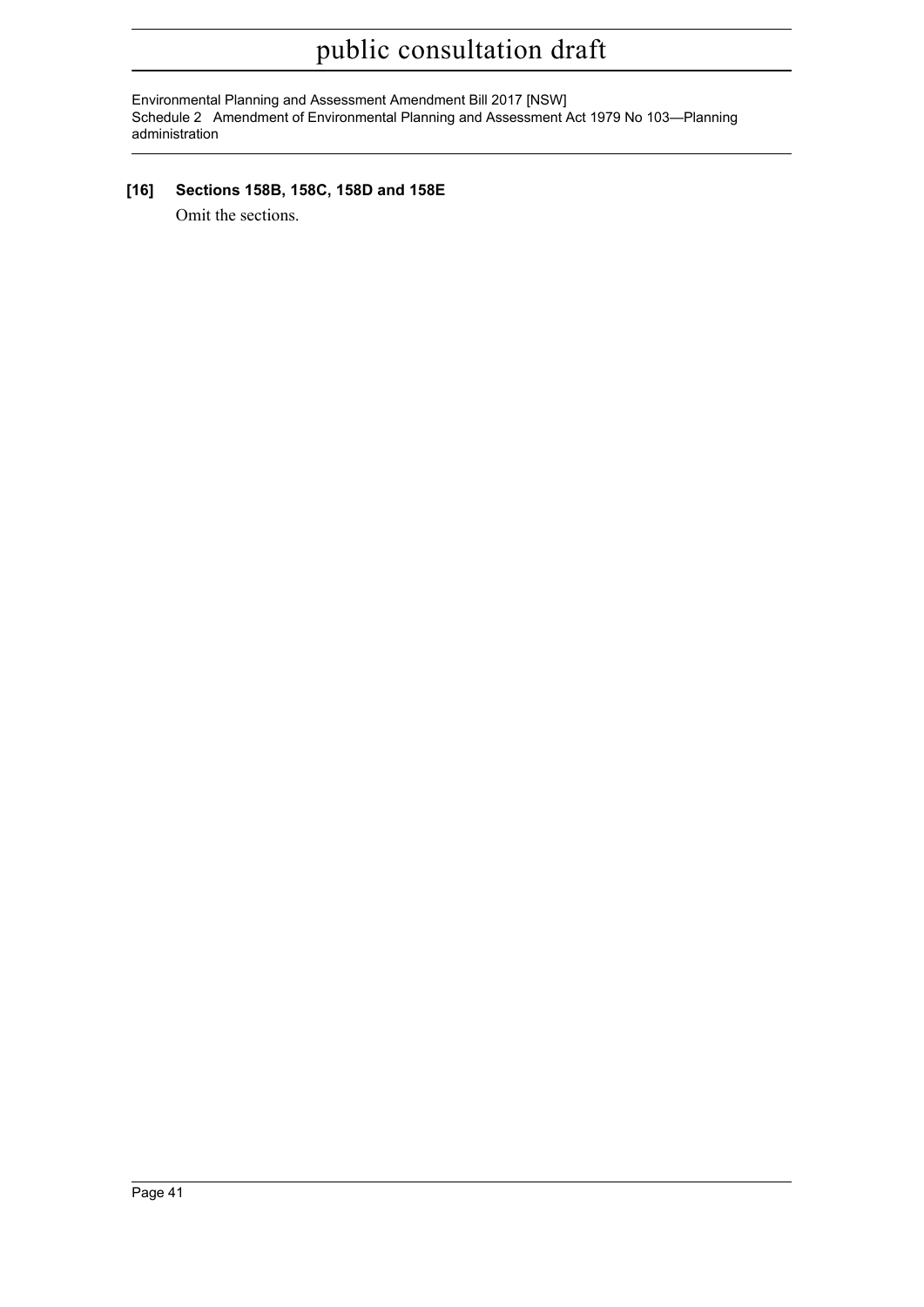Environmental Planning and Assessment Amendment Bill 2017 [NSW] Schedule 3 Amendment of Environmental Planning and Assessment Act 1979 No 103—Planning instruments

## **Schedule 3 Amendment of Environmental Planning and Assessment Act 1979 No 103—Planning instruments**

### **3.1 Principal amendments**

### **[1] Section 4 (1), definition of "relevant planning authority"**

Omit the definition.

### **[2] Section 24 Making of environmental planning instruments**

Omit "by the Governor" and "by the Minister (or delegate), or by the Greater Sydney Commission in the case of the Greater Sydney Region," from section 24 (2) (a) and (b) respectively. Omit the note to the section.

### **[3] Sections 53 and 53A**

Omit the sections. Insert instead (with appropriate decimal section number):

#### **Making of environmental planning instruments for local areas (LEPs)**

- (1) A local plan-making authority may make environmental planning instruments for the purpose of environmental planning:
	- (a) in each local government area, and
	- (b) in such other areas of the State (including the coastal waters of the State) as the local plan-making authority determines.
- (2) Any such instrument may be called a local environmental plan (or LEP).
- (3) For the purposes of this Division, the following are *local plan-making authorities*:
	- (a) the Minister (except for any area in the Greater Sydney Region),
	- (b) the Greater Sydney Commission for any area in the Greater Sydney Region,
	- (c) a council for its local government area if the gateway determination under this Division authorises the council to make the local environmental plan concerned.

### **[4] Section 54**

Omit the section. Insert instead (with appropriate decimal section number):

#### **Planning proposal authority**

- (1) For the purposes of this Division, the *planning proposal authority* in respect of a proposed instrument is as follows:
	- (a) the council for the local government area to which the proposed instrument is to apply, subject to paragraph (b),
	- (b) if so directed under subsection (2)—the Planning Secretary, a district or regional planning panel or any other person or body prescribed by the regulations.
- (2) The Minister, or the Greater Sydney Commission in relation to the Greater Sydney Region, may direct that the Planning Secretary (or any such panel, person or body) is the planning proposal authority for a proposed instrument in any of the following cases: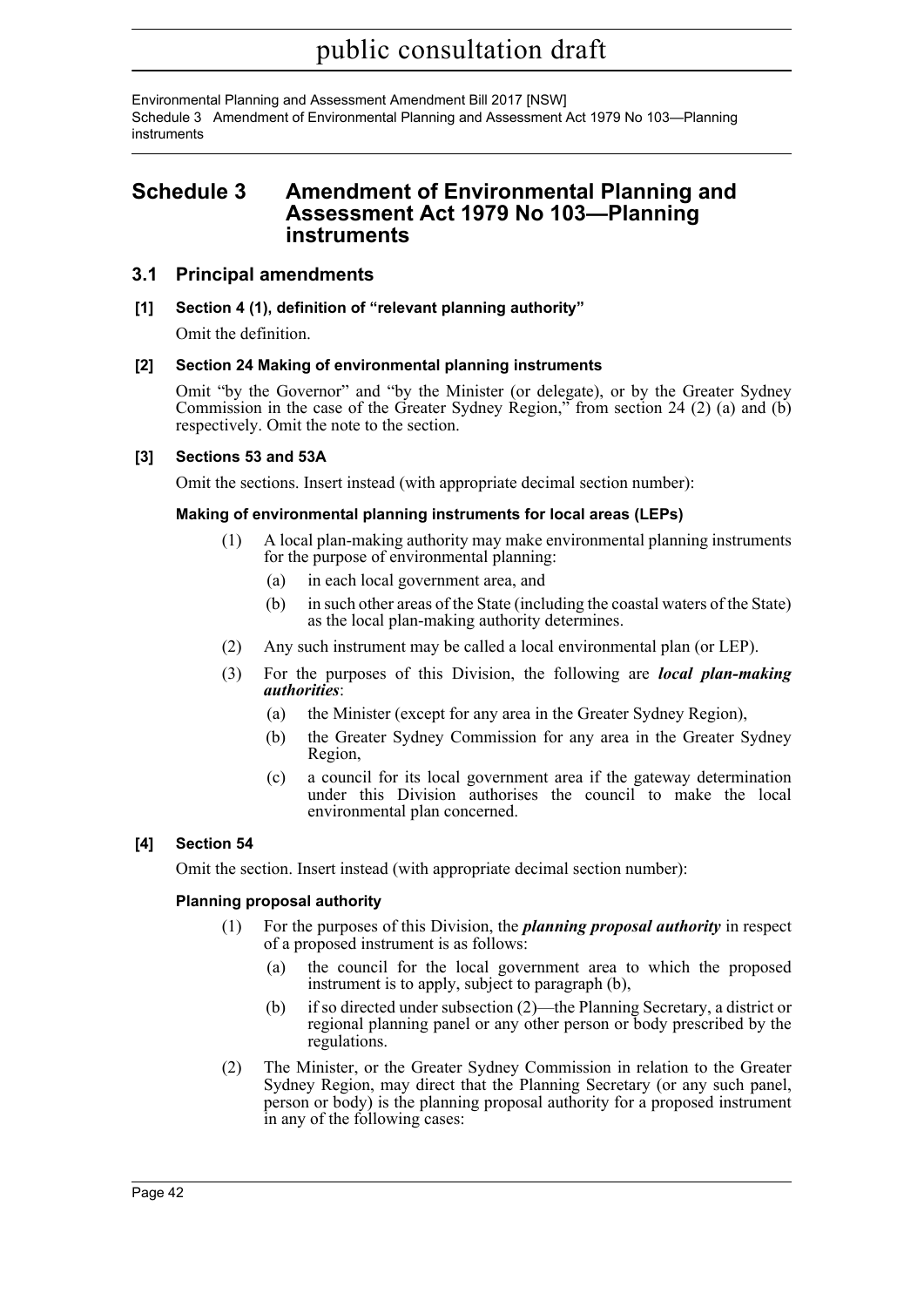Environmental Planning and Assessment Amendment Bill 2017 [NSW] Schedule 3 Amendment of Environmental Planning and Assessment Act 1979 No 103—Planning instruments

- (a) the proposed instrument relates to a matter that, in the opinion of the Minister or Greater Sydney Commission, is of State or regional environmental planning significance or of environmental planning significance to a district under Division 3.1,
- (b) the proposed instrument makes provision that, in the opinion of the Minister or Greater Sydney Commission, is consequential on the making of another environmental planning instrument or is consequential on changes made to a standard instrument under section 33A,
- (c) the Planning Secretary, the Independent Planning Commission or a district or regional planning panel has recommended that the proposed instrument should be submitted for a determination under section 56 (Gateway determination) or that the proposed instrument should be made,
- (d) the council for the local government area concerned has, in the opinion of the Minister or Greater Sydney Commission, failed to comply with its obligations with respect to the making of the proposed instrument or has not carried out those obligations in a satisfactory manner,
- (e) the proposed instrument is to apply to an area that is not within a local government area.
- (3) A planning proposal authority that is requested by the owner of any land to exercise its functions under this Division in relation to the land may, as a condition of doing so, require the owner to carry out studies or provide other information concerning the proposal or to pay the costs of the authority in accordance with the regulations.
- (4) The Minister or the Greater Sydney Commission may, in a direction under this section, require a council to provide studies or other information in its possession relating to the proposed instrument to the person or body specified in the direction as the planning proposal authority for the proposed instrument.
- (5) Two or more relevant local authorities may together exercise the functions under this Division of a planning proposal authority in connection with the making of a single principal or amending instrument in relation to the whole of their combined areas.
- (6) A reference in this section to a local government area includes a reference to an adjoining area that is not within a local government area and that is designated as part of that local government area for the purposes of this Division by the Minister by order published in the Gazette.

#### **[5] Sections 55 (1), 56 (1) and (6), 57, 58, 59, 60 (a), 74B (1) (where lastly occurring), 75AI (2), 89E (5), 117 (2B)**

Omit "relevant planning authority" wherever occurring. Insert instead "planning proposal authority".

#### **[6] Section 55 Planning proposal authority to prepare explanation of and justification for proposed instrument-the planning proposal**

Insert "will give effect to the local strategic planning statement of the council of the area and" after "the proposed instrument" in section 55 (2) (c).

### **[7] Section 56 Gateway determination**

Omit "the Minister" from section 56 (1). Insert instead "the Minister or, if the planning proposal relates to the Greater Sydney Region, to the Greater Sydney Commission".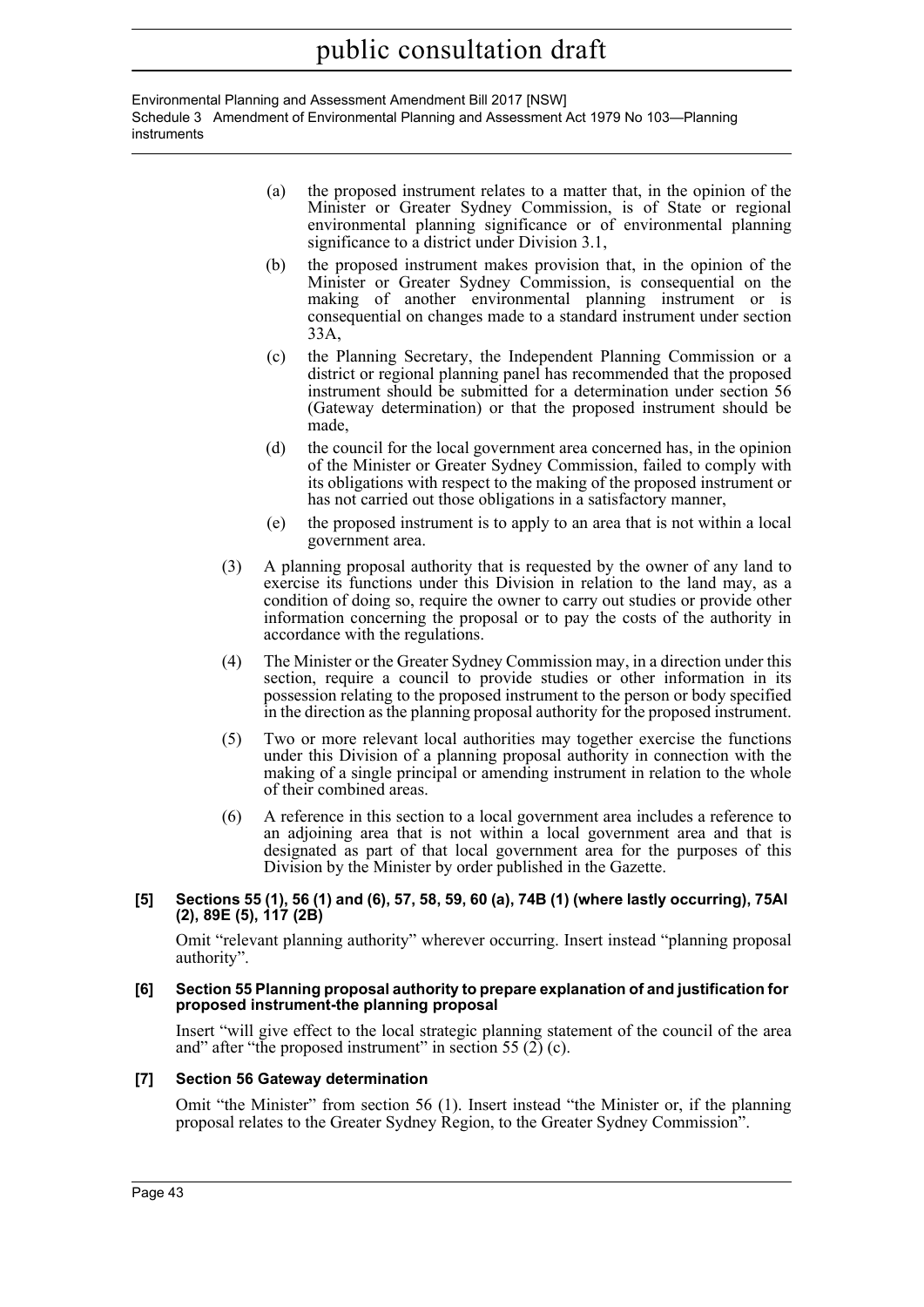Environmental Planning and Assessment Amendment Bill 2017 [NSW] Schedule 3 Amendment of Environmental Planning and Assessment Act 1979 No 103—Planning instruments

### **[8] Section 56 (2) (g)**

Insert after section 56 (2) (f):

(g) if the planning proposal authority is a council—whether the council is authorised to make the proposed instrument and any conditions the council is required to comply with before the instrument is made.

#### **[9] Section 56 (2), (5), (6) and (7)**

Insert "or Greater Sydney Commission" after "Minister" wherever occurring.

#### **[10] Section 58 Planning proposal authority may vary proposals or not proceed**

Omit "the Minister" from section 58 (2). Insert instead "the Minister or, if the planning proposal relates to the Greater Sydney Region, to the Greater Sydney Commission".

#### **[11] Sections 58 (3) and (4) and 73A (1) (c)**

Insert "or Greater Sydney Commission" after "Minister" wherever occurring.

#### **[12] Section 59 Making of local environmental plan by local plan-making authority**

Omit "Minister" wherever occurring. Insert instead "local plan-making authority".

#### **[13] Section 73 Review of environmental planning instruments**

Insert at the end of the section:

(2) Every 5 years following such a review, the Planning Secretary is to determine whether relevant State environmental planning policies should be updated and a council is to determine whether relevant local environmental plans should be updated.

#### **[14] Section 74D Development control plans required or authorised by environmental planning instruments**

Omit "the Minister" from section 74D (5) (b) where firstly occurring. Insert instead "the Minister or, if the plan relates to the Greater Sydney Region, the Greater Sydney Commission".

#### **[15] Section 74D (5) (b)**

Omit "the Minister" where secondly occurring. Insert instead "the Minister or the Greater Sydney Commission".

#### **[16] Section 74E Miscellaneous provisions relating to development control plans**

Omit section 74E (2).

#### **[17] Section 74E (2A)**

Insert after section 74E (2):

(2A) Regulations relating to the form, structure and subject-matter of development control plans may require the standardisation of those plans and, for that purpose, authorise the Minister to publish requirements as to their form, structure and subject-matter which are to be complied with by relevant planning authorities.

#### **[18] Section 74F Minister or GSC may direct councils with respect to development control plans**

Omit "The Minister" from section 74F (1). Insert instead "The Minister or, if the matter relates to the Greater Sydney Region, the Greater Sydney Commission".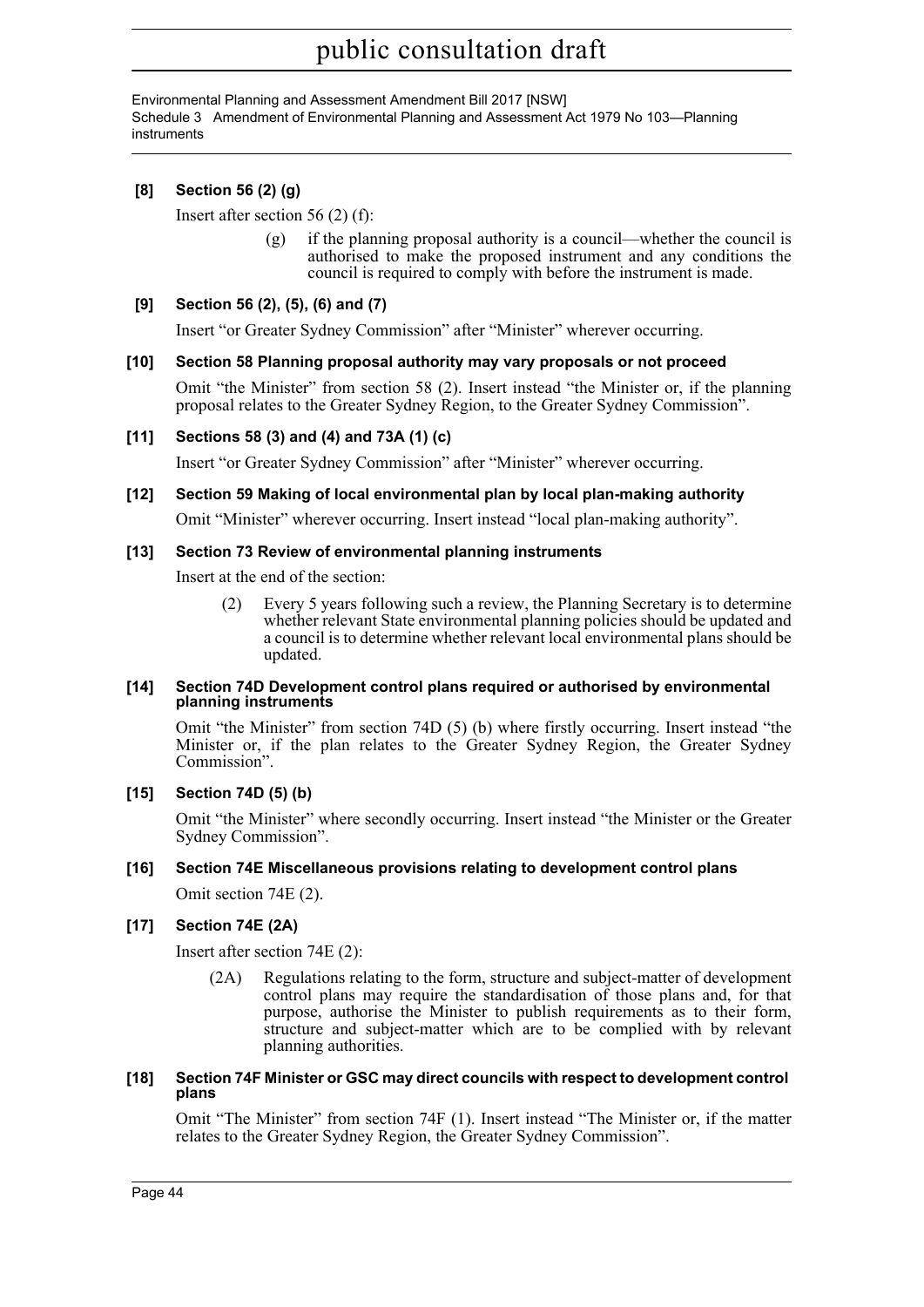Environmental Planning and Assessment Amendment Bill 2017 [NSW] Schedule 3 Amendment of Environmental Planning and Assessment Act 1979 No 103—Planning instruments

### **[19] Section 74F (2)–(6)**

Insert "or the Greater Sydney Commission" after "Minister" wherever occurring.

### **[20] Section 3.#**

Insert after section 75AI (with appropriate decimal section number):

#### **Local strategic planning statements of councils**

- (1) The council of an area must prepare and publish a local strategic planning statement and review the statement at least every 5 years.
- (2) The statement must include or identify the following:
	- (a) the basis for strategic planning in the area, having regard to economic, social and environmental matters,
	- (b) the planning priorities for the area that are consistent with any strategic plan applying to the area and any applicable community strategic plan under section 402 of the *Local Government Act 1993*,
	- (c) the actions required for achieving those planning priorities,
	- (d) the basis on which the council is to monitor and report on the implementation of those actions.
- (3) The Planning Secretary may issue requirements with respect to the preparation and publication of local strategic planning statements.

## **3.2 Consequential and statutory revision amendments**

#### **[1] Part 3 Heading**

Omit the heading. Insert instead:

## **Part 3 Planning instruments**

**Note.** This Part deals with the following planning instruments:

(a) strategic plans (comprising regional strategic plans, district strategic plans and local strategic planning statements),

(b) environmental planning instruments (comprising State environmental planning policies and local environmental plans),

(c) development control plans.

### **[2] Part 3, Division 3.1 heading**

Insert after the heading to Part 3:

## **Division 3.1 Strategic plans**

### **[3] Part 3B Strategic planning (as amended by this Schedule)**

(a)convert the Part to Division 3.1 and transfer it in appropriate order to Part 3, and (b)change any reference in the Act to Part 3B of the Act to Division 3.1 of Part 3, and (c)change any reference to "this Part" in the transferred Part to "this Division".

#### **[4] Part 3, section numbering**

Renumber the sections in the Part (as amended by this Act) with decimal numbering commencing with section 3.1; and amend any cross-references to those sections in the Act accordingly.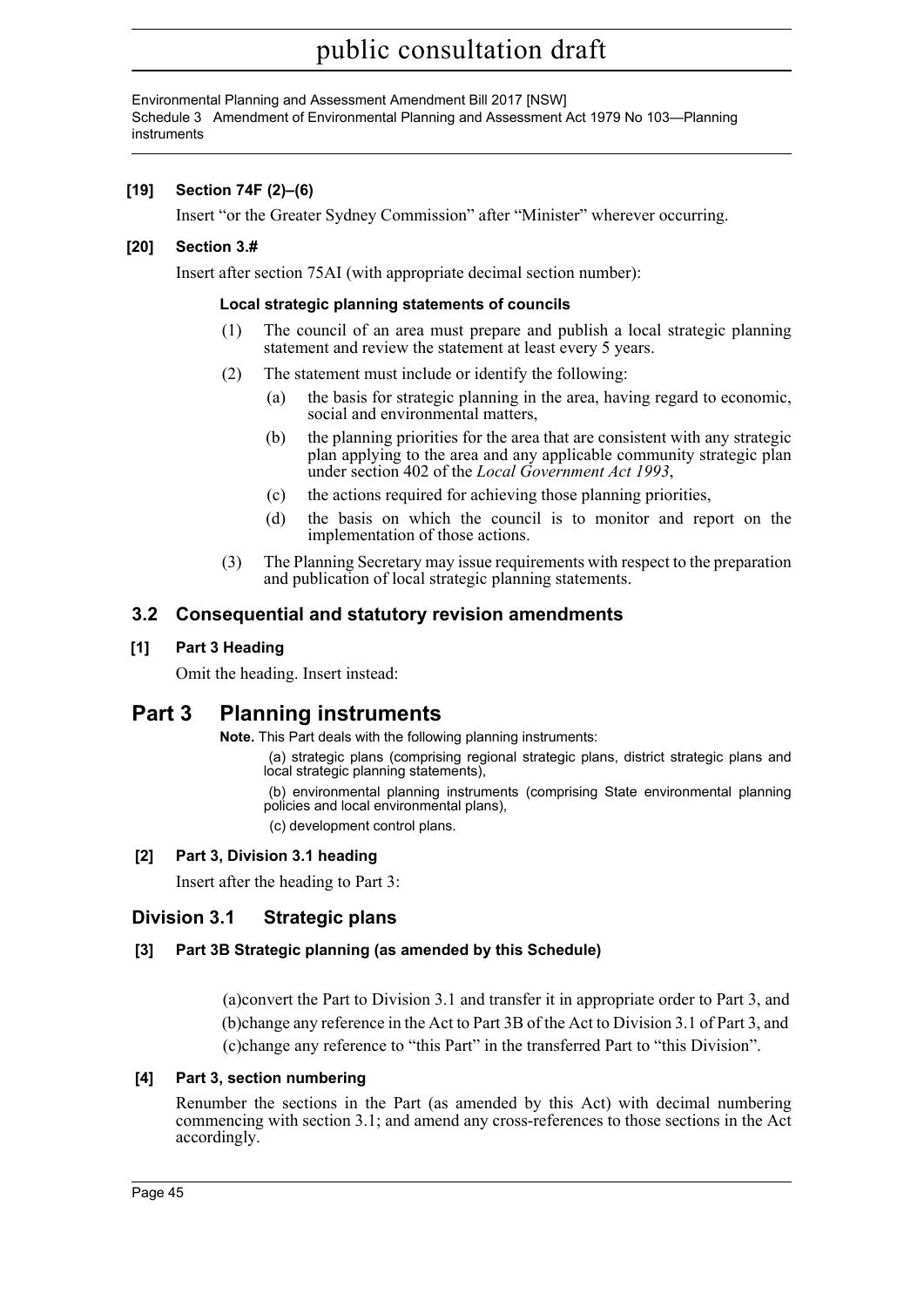Environmental Planning and Assessment Amendment Bill 2017 [NSW] Schedule 3 Amendment of Environmental Planning and Assessment Act 1979 No 103—Planning instruments

**[5] Part 3, Division numbering**

Amend any cross-references in the Act to Divisions 1, 2, 4, 4B and 6 as references to Divisions 3.2, 3.3, 3.4, 3.5 and 3.6 respectively.

**[6] Part 3, Division 1, heading**

Omit the heading. Insert instead:

## **Division 3.2 Environmental planning instruments—general**

### **[7] Part 3, Division 2, heading**

Omit the heading. Insert instead:

## **Division 3.3 Environmental planning instruments—SEPPs**

- **[8] Section 33B Staged repeal and review of environmental planning instruments** Omit the section.
- **[9] Section 37 Governor may make environmental planning instruments (SEPPs)** Omit "Part 3B". Insert instead "Division 3.1".

**[10] Part 3, Division 4, heading** Omit the heading. Insert instead:

## **Division 3.4 Environmental planning instruments—LEPs**

- **[11] Section 54 Relevant planning authority** Omit "Part 3B". Insert instead "Division 3.1".
- **[12] Part 3, Division 4B, heading** Omit the heading. Insert instead:

### **Division 3.5 Planning instrument amendments and development applications**

**[13] Section 72I Application of Division**

Omit section 72I (2).

**[14] Part 3, Division 5 Review and amendment of environmental planning instruments**

Transfer section 73 (as amended by this Schedule) and section 73A after section 33A. Omit the remaining provisions of the Division.

**[15] Part 3, Division 6, heading**

Omit the heading. Insert instead:

## **Division 3.6 Development control plans (DCPs)**

## **[16] Part 3B Strategic planning**

Omit "regional plan" and "district plan" wherever occurring. Insert instead "regional strategic plan" and "district strategic plan" respectively.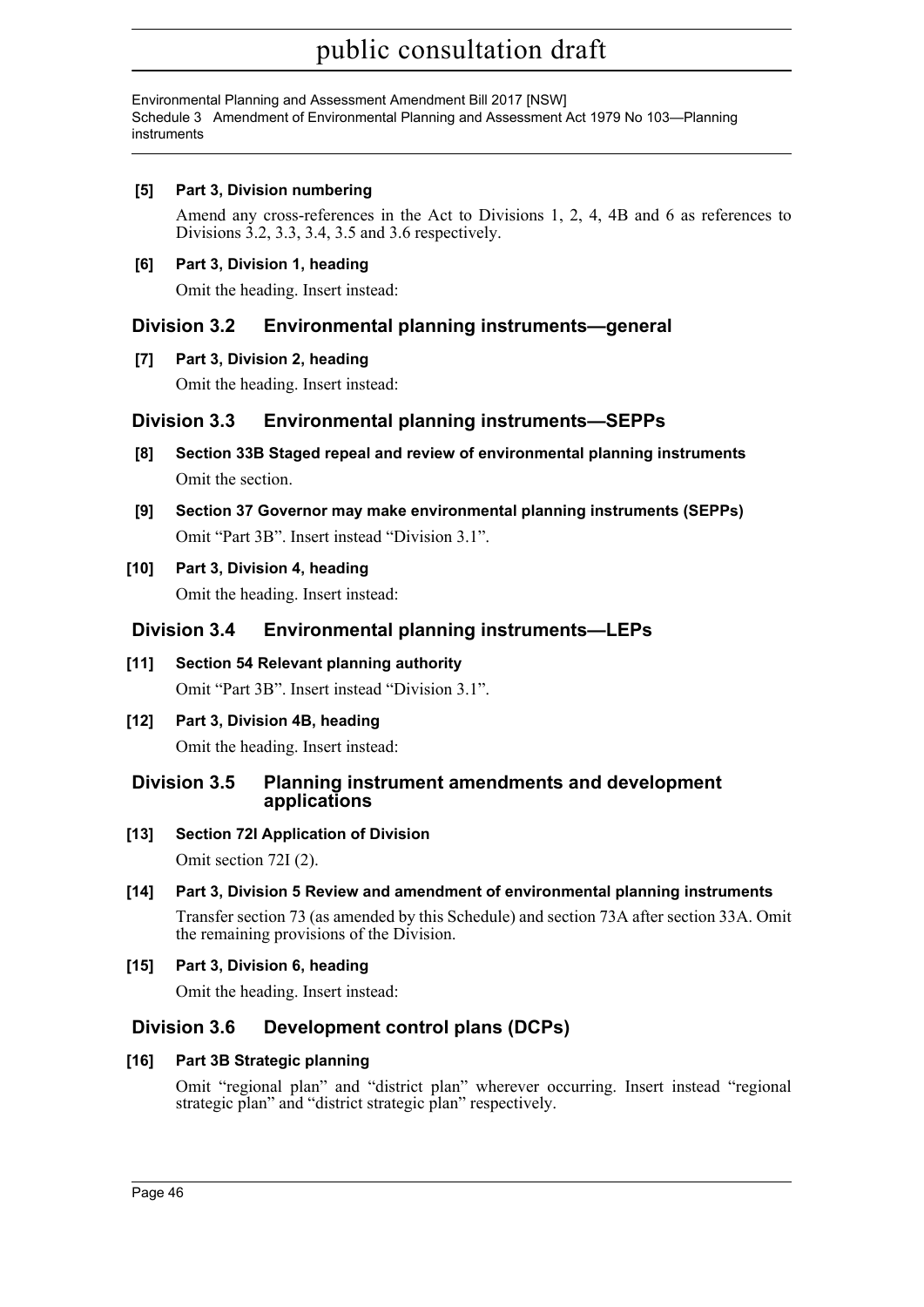Environmental Planning and Assessment Amendment Bill 2017 [NSW] Schedule 3 Amendment of Environmental Planning and Assessment Act 1979 No 103—Planning instruments

### **[17] Section 75AA Interpretation**

Omit "a plan" from the definition of *regional plan*. Insert instead a "a regional strategic plan".

#### **[18] Section 75AB Declaration of regions and districts**

Omit "by order published on the NSW planning portal" wherever occurring. Insert instead "by order published on the NSW legislation website".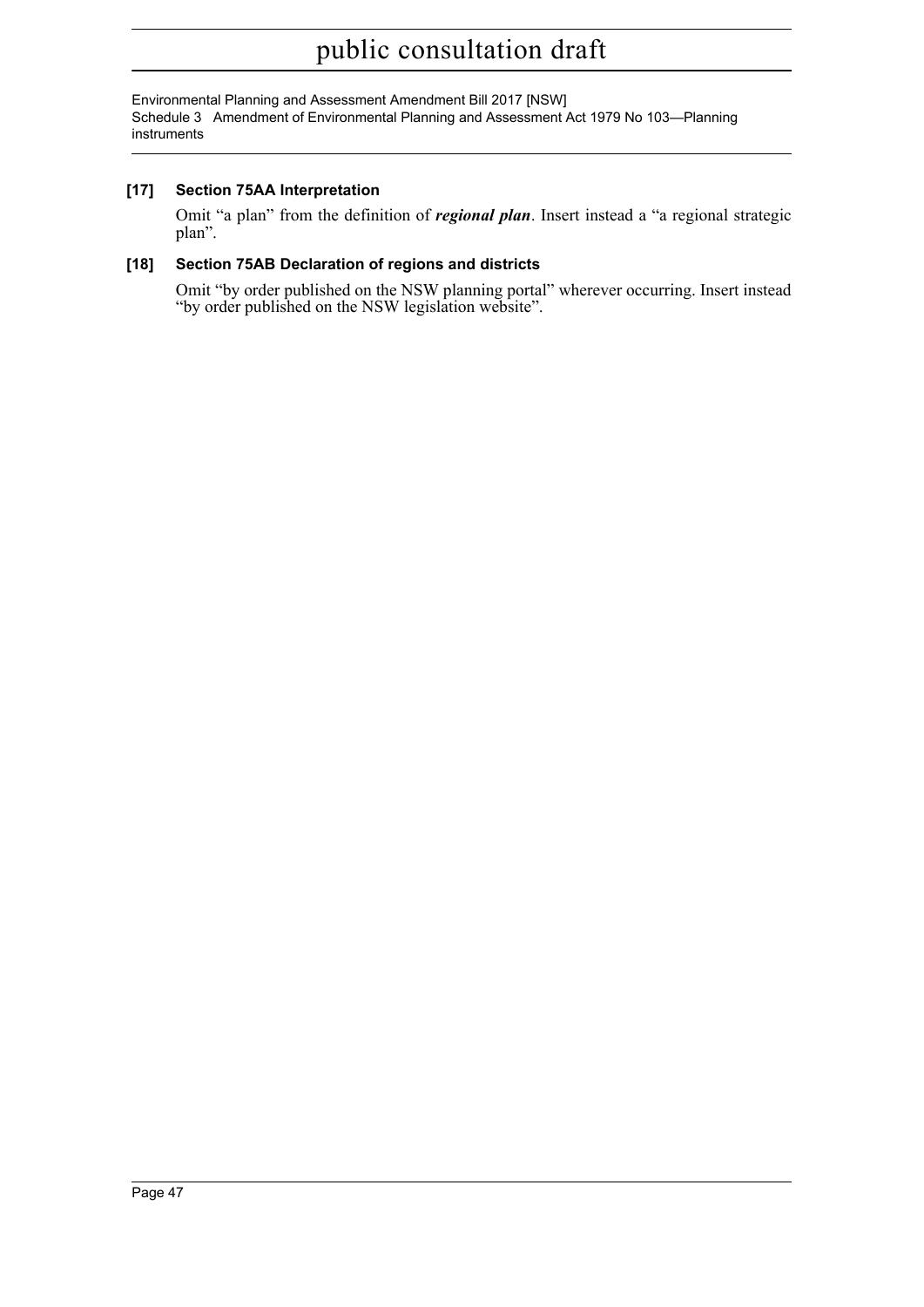Environmental Planning and Assessment Amendment Bill 2017 [NSW] Schedule 4 Amendment of Environmental Planning and Assessment Act 1979 No 103—Development assessment and consent

## **Schedule 4 Amendment of Environmental Planning and Assessment Act 1979 No 103—Development assessment and consent**

### **4.1 Principal amendments**

## **[1] Section 4 (1), definition of "consent authority"**

Omit the definition. Insert instead: *consent authority*—see section [76A].

#### **[2] Section 76A Development that needs consent**

Insert at the end of section 76A (1):

Maximum penalty: Tier 1 monetary penalty.

### **[3] Section 76A (6)–(8)**

Insert after section 76A (5):

#### (6) **Consent authority**

For the purposes of this Act, the *consent authority* is as follows:

- (a) in the case of State significant development—the Independent Planning Commission (if the development is of a kind for which the Commission is declared the consent authority by an environmental planning instrument) or the Minister (if the development is not of that kind),
- (b) in the case of development of a kind that is declared by an environmental planning instrument as regionally significant development for the purposes of this section—the Sydney district or regional planning panel for the area in which the development is to be carried out,
- (c) in the case of development of a kind that is declared by an environmental planning instrument as development for which a public authority (other than a council) is the consent authority—that public authority,
- (d) in the case of any other development—the council of the area in which the development is to be carried out.

**Note.** Certain consent authority functions of the Independent Planning Commission are exercisable on its behalf by the Planning Secretary (see section 2.9 (3)) and certain consent authority functions of a Sydney district or regional planning panel are exercisable on its behalf by the council of the area concerned (see section 2.16 (2)).

- (8) The Minister may give directions to councils under section [117] on the circumstances in which the function of determining development applications is to be exercised on behalf of the council by a local planning panel and the circumstances in which the function is to be exercised by a delegate of the council. Any such direction:
	- (a) may deal with the persons who may comprise a local planning panel or who may be delegates of the council, and
	- (b) is subject to any requirement made by the regulations.

**Consultation note.** The savings and transitional regulations will deem any development application panel previously established by a council (whether under this Act or under the *Local Government Act 1993*) to have been established pursuant to such a Ministerial direction and to continue subject to any such direction.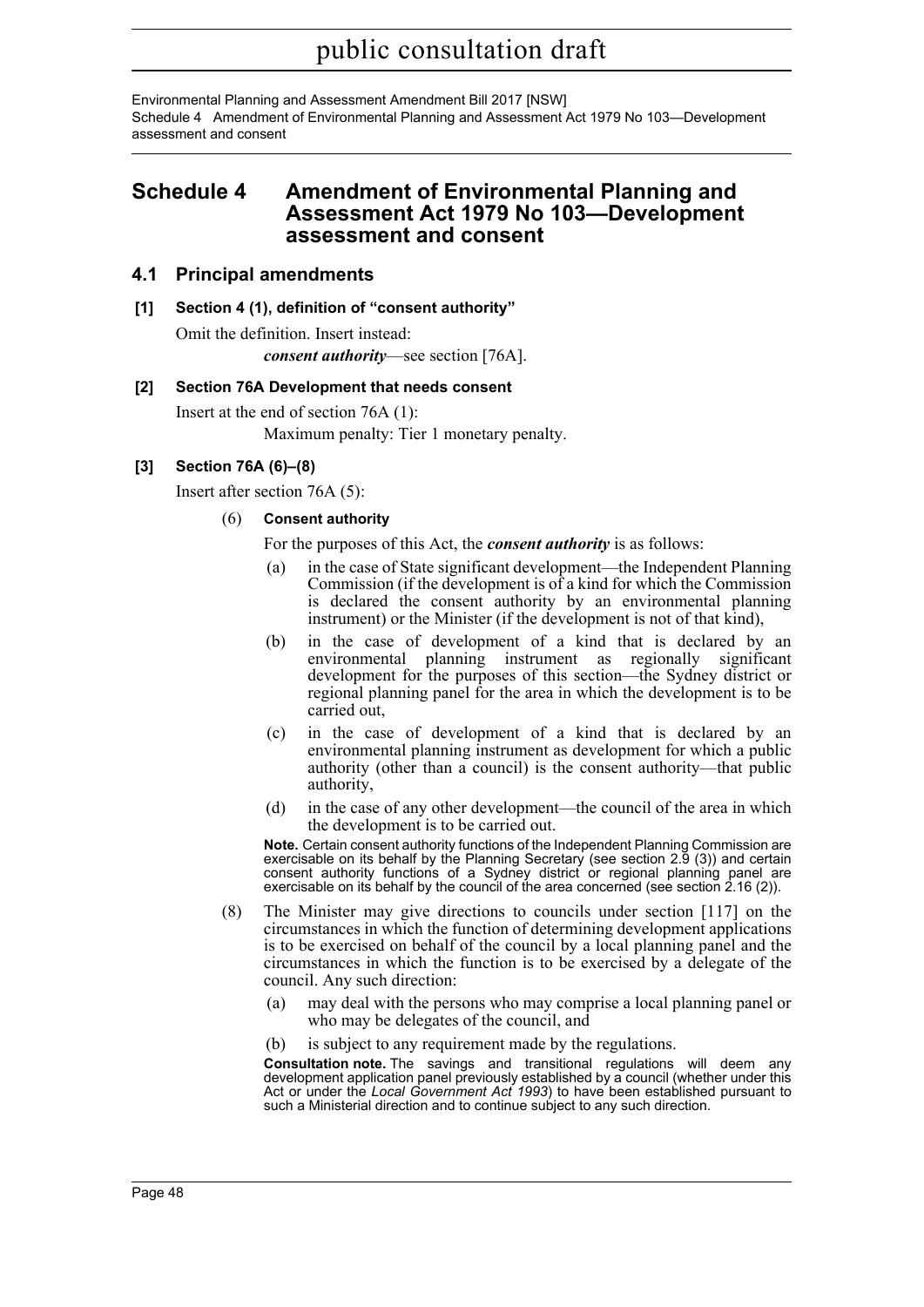Environmental Planning and Assessment Amendment Bill 2017 [NSW] Schedule 4 Amendment of Environmental Planning and Assessment Act 1979 No 103—Development assessment and consent

#### **[4] Section 76B Development that is prohibited**

Insert at the end of section 76B:

Maximum penalty: Tier 1 monetary penalty.

#### **[5] Section 78A Application**

Insert after section 78A (6):

 $(6A)$  The functions of a council under subsections  $(3)$  -  $(6)$  in relation to a development application may be exercised by a local planning panel or delegate that has the function of determining the development application on behalf of the council.

#### **[6] Section 80A Imposition of conditions**

Insert after section 80A (4):

#### (4A) **Conditions replaced by other legislative controls**

A development consent for the carrying of development may be granted subject to specified conditions that cease to have effect on the issue of an authorisation under another Act relating to that development (or any part of it) if the consent authority is satisfied that the matters regulated by those conditions will be adequately addressed by such an authorisation when it is issued.

#### (4B) **Conditions relating to financial assurance**

A development consent may be granted subject to a condition of a kind described in Part 9.4 of the *Protection of the Environment Operations Act 1997* to secure or guarantee funding for or towards the carrying out of works or programs required by or under the consent. The regulations may restrict the imposition of any such condition and may make provisions with respect to any such condition of the kind set out in that Part (including in relation to the calling on and use of any financial assurance).

**Consultation note.** Consideration is to be given to whether special provisions should be made with respect to conditions relating to offsets for the impacts of proposed development.

#### **[7] Section 85A Process for obtaining complying development certificates**

Insert after section 85A (1):

(2) The regulations may specify the kind of development for which an accredited certifier is not authorised to issue a complying development certificate.

### **[8] Section 85A (9A)**

Insert after section 85A (9):

#### (9A) **"Deferred commencement" certificate**

A complying development certificate may be granted subject to a condition that the certificate is not to operate until the applicant satisfies the council or certifier who issued the certificate, in accordance with the regulations, as to any matter specified in the condition. Nothing in this Act prevents a person from doing such things as may be necessary to comply with the condition.

#### **[9] Section 4.#**

Insert after section 87 (with appropriate decimal section number):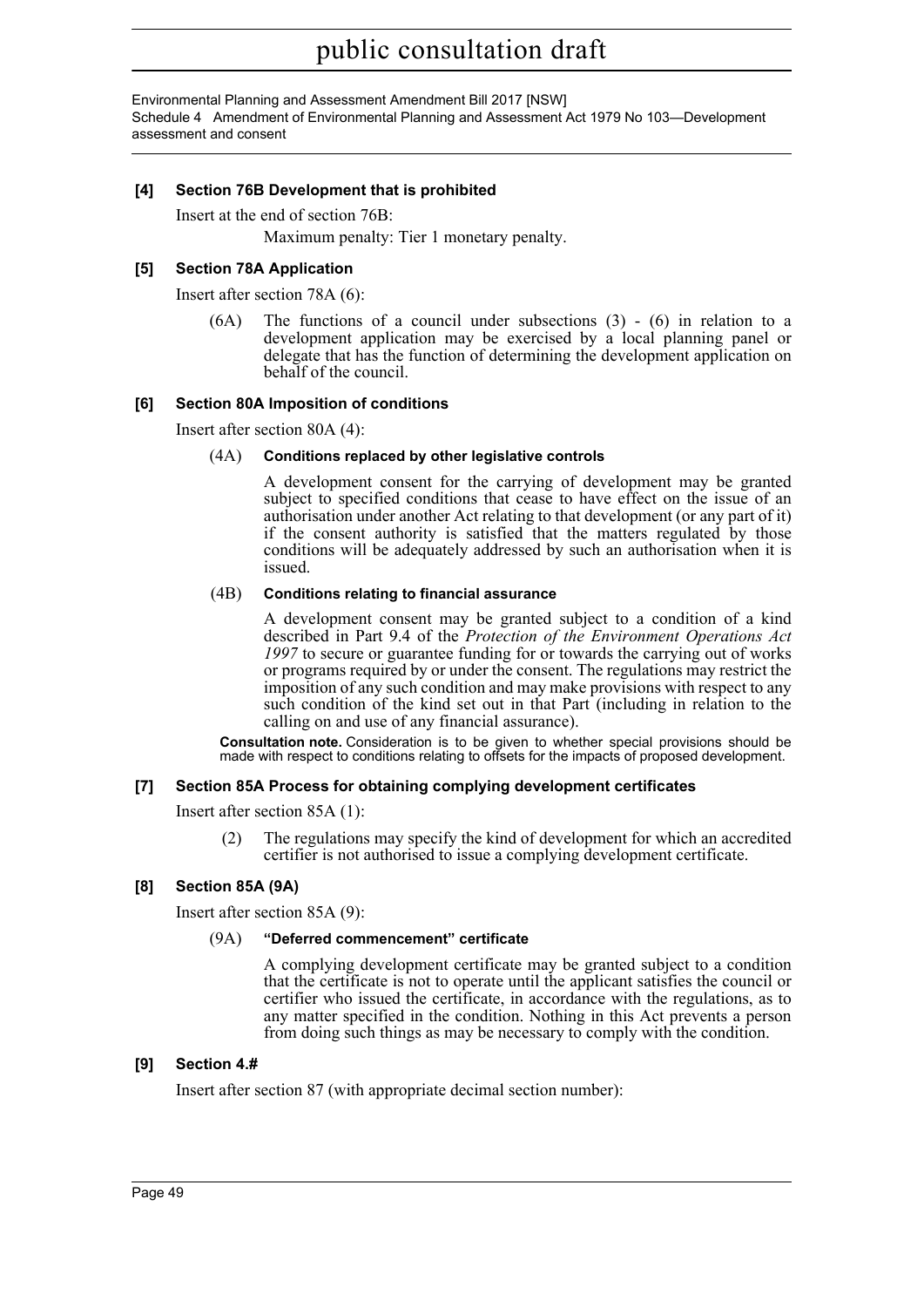Environmental Planning and Assessment Amendment Bill 2017 [NSW] Schedule 4 Amendment of Environmental Planning and Assessment Act 1979 No 103—Development assessment and consent

#### **Validity of complying development certificate**

Without limiting the powers of the Court under section 124 (1), the Court may by order under that section declare that a complying development certificate is invalid if:

- (a) proceedings for the order are brought within 3 months after the issue of the certificate, and
- (b) the certificate authorises the carrying out of development for which the Court determines that a complying development certificate is not authorised to be issued.

#### **[10] Section 89D**

Omit the section. Insert instead (with appropriate decimal section number):

#### **Staged State significant development**

If a staged development application is made in respect of State significant development:

- (a) the consent authority may determine that a subsequent stage of the development is to be determined by the relevant council as consent authority, and
- (b) that stage of the development ceases to be State significant development and that council becomes the consent authority for that stage of the development.

#### **[11] Sections 89E (1) and 89F**

Omit "Minister" wherever occurring. Insert instead "consent authority".

#### **[12] Section 91A Development that is integrated development**

Insert after section 91A (4):

- (4A) The Planning Secretary may act on behalf of an approval body for the purposes of informing the consent authority under this section whether or not the approval body will grant the approval, or of the general terms of its approval, if:
	- (a) the Planning Secretary is authorised to do so by the regulations because of the failure of the approval body to do so or because of an inconsistency in the general terms of approval of 2 or more approval bodies, and
	- (b) the Planning Secretary has taken into consideration assessment requirements prescribed by the regulations as State assessment requirements.

The decision of the Planning Secretary is taken, for the purposes of this Division, to be the decision of the approval body, unless the approval body has informed the consent authority of its own decision on the matter.

#### **[13] Section 91A (5)**

Omit "If the approval body fails". Insert instead "If the approval body and the Planning Secretary fail".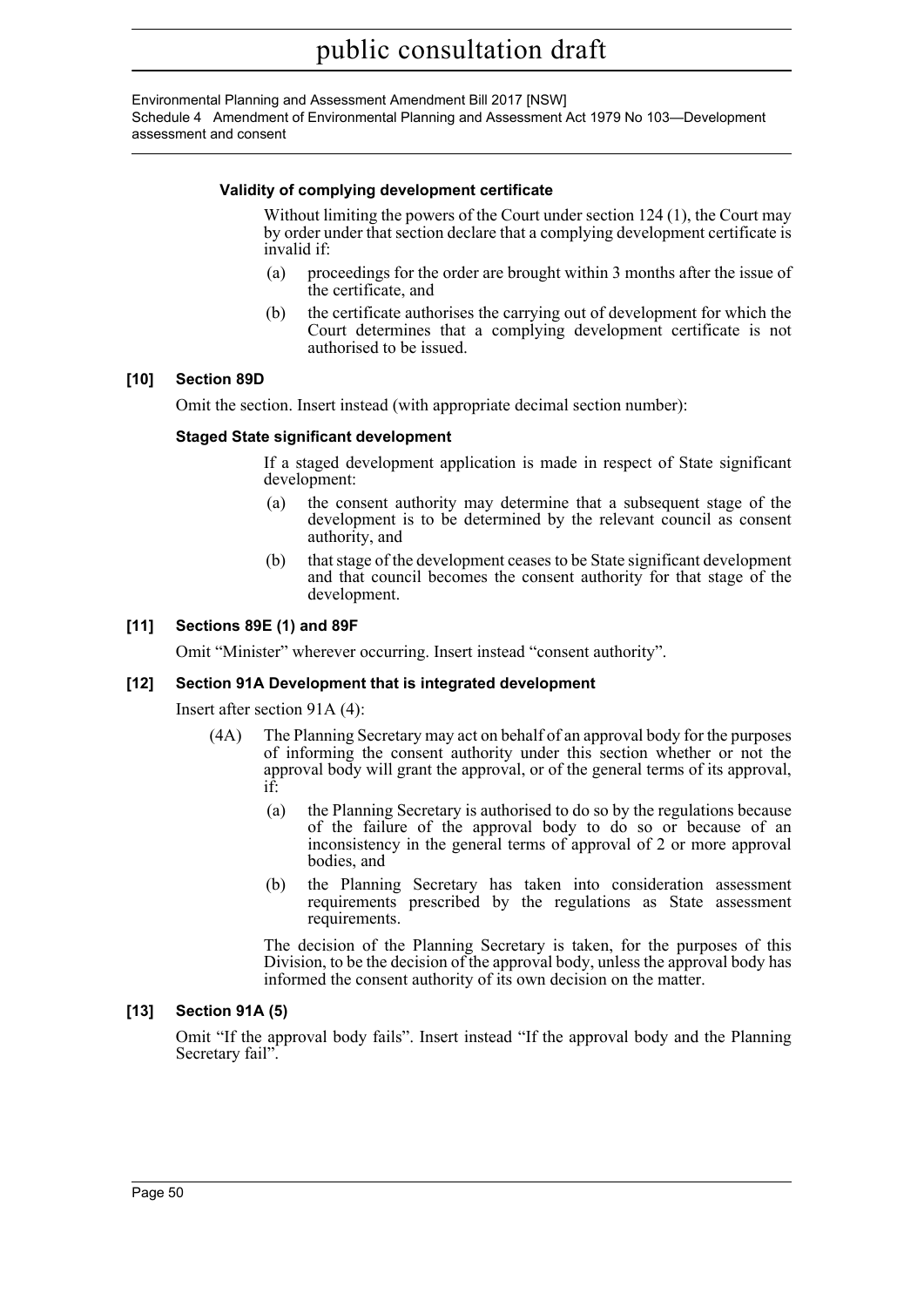Environmental Planning and Assessment Amendment Bill 2017 [NSW] Schedule 4 Amendment of Environmental Planning and Assessment Act 1979 No 103—Development assessment and consent

#### **[14] Section 96 Modification of consents - generally**

Insert "The consent authority must also take into consideration the reasons given by the consent authority for the grant of the consent that is sought to be modified." at the end of section 96 (3).

### **[15] Section 96 (3A)**

Insert after section 96 (3):

(3A) If, after the grant of development consent, any part of the development is carried out in contravention of the consent, the consent may not be modified (except under subsection (1)) in order to authorise that part of the development.

#### **[16] Section 96AA Modification by consent authorities of consents granted by the Court**

Insert "The consent authority must also take into consideration the reasons given by the consent authority for the grant of the consent that is sought to be modified." at the end of section 96AA (1A).

#### **[17] Section 105 Regulations - Part 4**

Insert after section 105 (1) (f):

- (f1) the reimbursement of the costs incurred by councils in investigating and enforcing compliance with the requirements of this Act relating complying development by a levy on applicants for complying development certificates and the procedures for the imposition and collection of the levies,
- (f2) authorising officers of a council to suspend the carrying out of work under a complying development certificate (for a period not exceeding 7 days) pending an investigation into compliance of the work with applicable development standards,

#### **[18] Section 122C Minister may require monitoring or environmental audits by imposition of conditions on approved projects**

Omit section 122C (2) and (3). Insert instead:

- (2) A condition requiring monitoring or an environmental audit:
	- (a) may be imposed at the time of the approval of the project or at any time afterwards, and
	- (b) may be varied or revoked at any time.

The imposition of a condition after the approval of a project, or the variation or revocation of a condition, is to be effected by a notice in writing served on the proponent of the project by the Minister.

**Consultation note.** Consideration is to be given to the imposition of monitoring or environmental audit conditions for particular categories of projects that have already been approved.

#### **[19] Schedule 4A Development for which regional panels may be authorised to exercise consent authority functions of councils**

Omit the Schedule.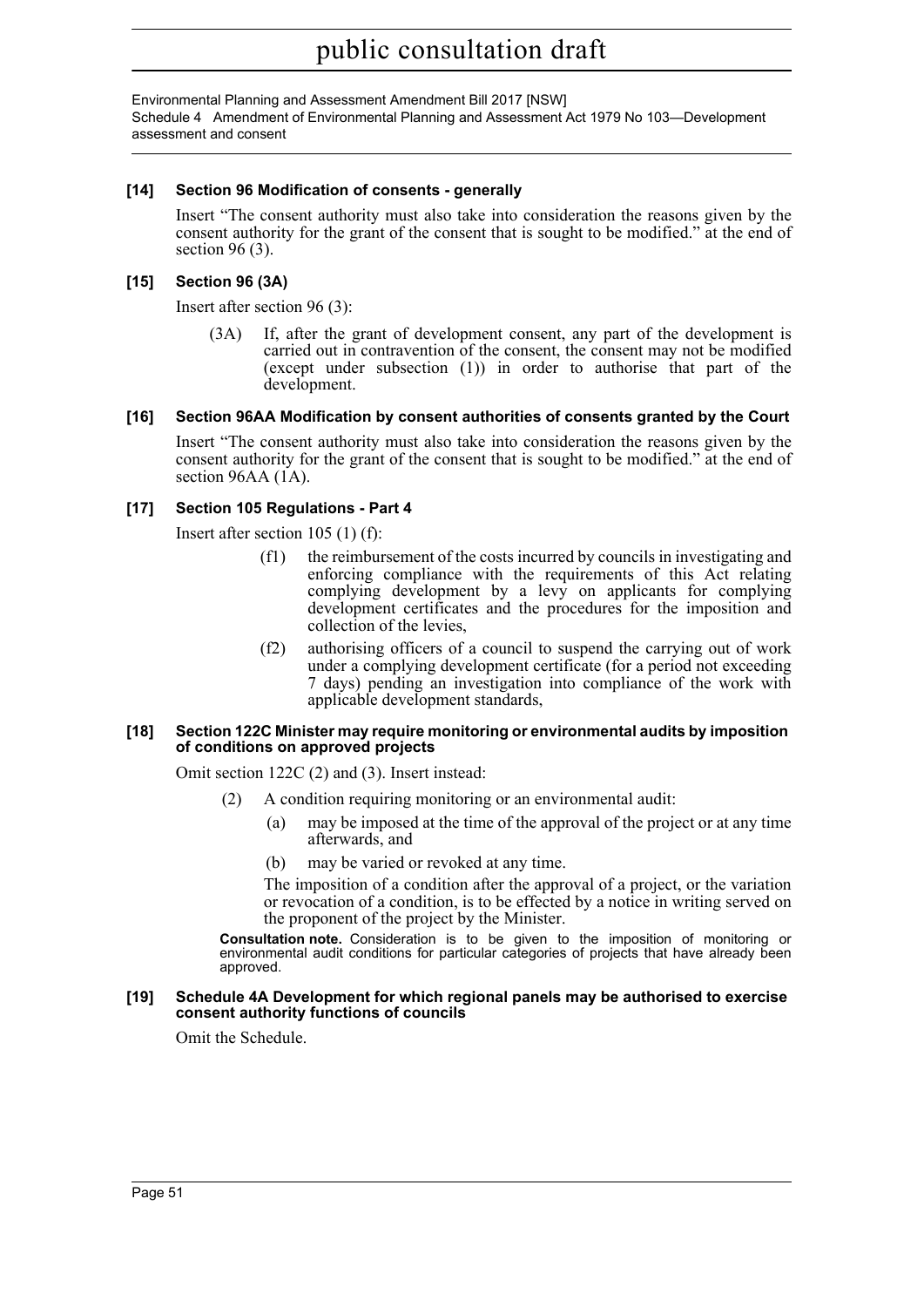Environmental Planning and Assessment Amendment Bill 2017 [NSW] Schedule 4 Amendment of Environmental Planning and Assessment Act 1979 No 103—Development assessment and consent

## **4.2 Consequential and statutory revision amendments**

### **[1] Part 4, section numbering**

Renumber the sections in the Part (as amended by this Act) with decimal numbering commencing with section 4.1 and amend any cross references to those sections in the Act accordingly.

#### **[2] Part 4 Heading**

Omit the heading. Insert instead:

## **Part 4 Development assessment and consent**

### **[3] Part 4, Divisions 1, 2, 2A, 3, 4, 4.1, 5, 7, 9 and 10**

Renumber the Divisions as Divisions 4.1, 4.2, 4.3, 4.4, 4.5, 4.6, 4.7, 4.8, 4.9 and 4.10 respectively, and amend any cross references to those Divisions in the Act accordingly.

#### **[4] Part 4, Division 2 heading**

Insert "**(except complying development)**" after "**needs consent**".

#### **[5] Section 79B Consultation and concurrence**

Omit "(unless the relevant environmental planning instrument is a deemed instrument referred to in Division 2 of Part 21 of Schedule 6)" from section 79B (8).

#### **[6] Section 89H, note**

Omit the note.

#### **[7] Section 94D (4) Section 94 or 94A conditions imposed by Minister or Secretary in growth centres, council areas etc**

[consequential amendment to be made]

### **[8] Section 94EF (2) Special infrastructure contributions**

[consequential amendment to be made]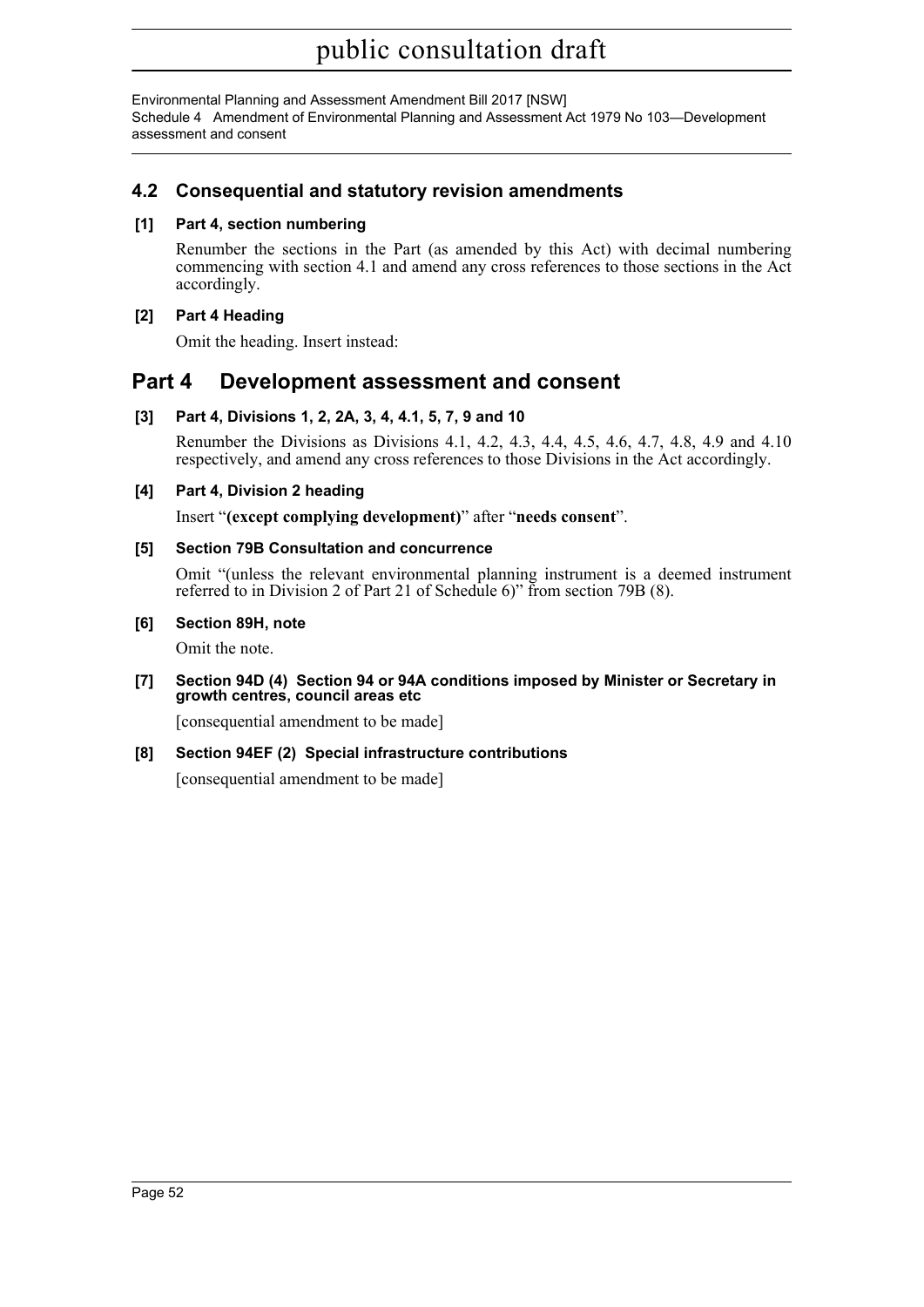Environmental Planning and Assessment Amendment Bill 2017 [NSW] Schedule 5 Amendment of Environmental Planning and Assessment Act 1979 No 103—Infrastructure and environmental impact assessment

## **Schedule 5 Amendment of Environmental Planning and Assessment Act 1979 No 103—Infrastructure and environmental impact assessment**

### **5.1 Principal amendments**

#### **[1] Part 5, Division 5.3**

Insert at the end of Part 5 (with appropriate decimal section numbers):

#### **Division 5.3 Infrastructure corridors—concurrences and notifications**

#### **Designation of "infrastructure corridors"**

- (1) A State environmental planning policy may designate land to be an infrastructure corridor for the purposes of this Division if it has been set aside for future use as a road, railway, public transit way, electricity transmission line, pipeline or other linear infrastructure.
- (2) Land may not be so designated unless:
	- (a) the land is zoned for that future use under an environmental planning instrument, or
	- (b) the land is identified for that future use under a strategic plan under Division 3.1, or
	- (c) the land is identified in an environmental planning instrument as requiring the concurrence of a public authority before consent is granted to development on the land if the public authority is required to take into account the likely impact of the development on that future use.

#### **Concurrence and notification requirements for activities within infrastructure corridors**

- (1) A State environmental planning policy may require a determining authority to obtain the concurrence of a specified public authority (or to notify a specified public authority) before carrying out an activity, or granting an approval in relation to an activity, within an infrastructure corridor.
- (2) A specified public authority may refuse concurrence if it is satisfied that the activity concerned will unreasonably interfere with the use for which the infrastructure corridor has been set aside (including unreasonably increasing the cost of constructing and operating the infrastructure for that use).
- (3) A determining authority that fails to comply with the requirements of a State environmental planning policy under this Division in relation to an activity is taken not to have complied with its obligations for environmental assessment of the activity under this Part.

#### **Review of decisions to refuse concurrence**

- (1) If the specified public authority refuses concurrence under this Division, the determining authority concerned may seek a review of the refusal:
	- (a) if the specified public authority is not a Minister—by the Planning Secretary, or
	- (b) if the specified public authority is a Minister or is the Planning Secretary—by the Minister administering this Act.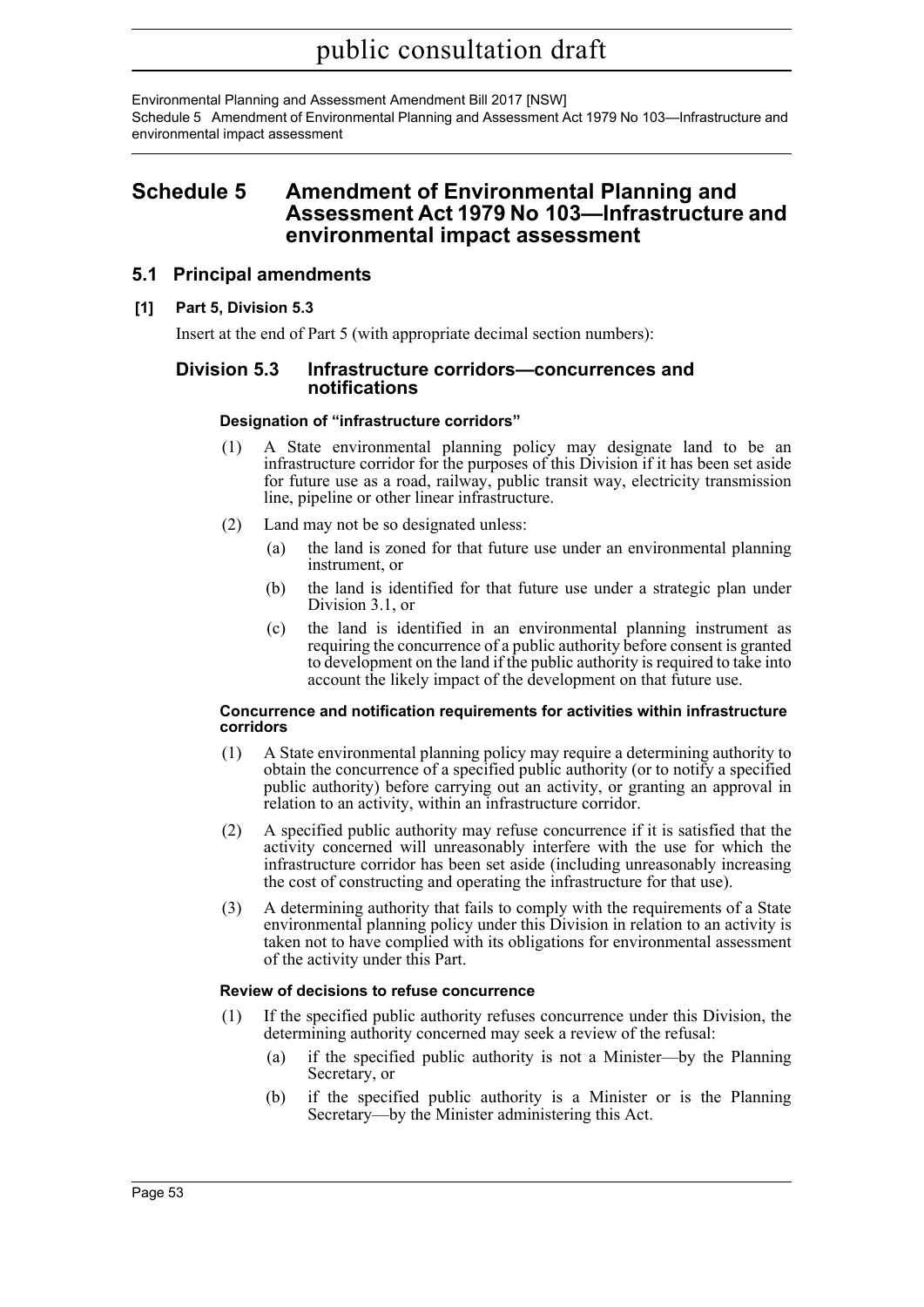Environmental Planning and Assessment Amendment Bill 2017 [NSW] Schedule 5 Amendment of Environmental Planning and Assessment Act 1979 No 103—Infrastructure and environmental impact assessment

> (2) On such a review, the Planning Secretary or the Minister administering this Act may confirm the refusal or act in the place of the specified authority and give concurrence.

### **5.2 Consequential and statutory revision amendments**

#### **[2] Part 5, heading**

Omit the heading. Insert instead:

## **Part 5 Infrastructure and environmental impact assessment**

#### **[3] Part 5 Environmental assessment**

Convert Part 5 (except for Division 5 of the Part) to Division 5.1 of the Part (with the following heading); renumber Divisions 1, 2 and 3 of the Part as Subdivisions 1, 2 and 3 of Division 5.1; renumber the sections in the Part (as amended by this Act) with decimal numbering commencing with section 5.1 (and rename and renumber any cross references in the Act accordingly):

#### **Division 5.1 Environmental impact assessment (except for State significant infrastructure)**

#### **[4] Part 5.1 State significant infrastructure**

Convert Part 5.1 to Division 5.2 of Part 5 (with the following heading); renumber Divisions 1, 2, 3, 4 and 5 of the Part as Subdivisions 1, 2, 3, 4 and 5 of Division 5.2; renumber the section in the Part (as amended by this Act) with decimal numbering that continues the decimal numbering in Division 5.1 (and rename and renumber any cross references in the Act accordingly):

### **Division 5.2 State significant infrastructure**

**Consultation note.** Provision will be included in the savings and transitional regulations to deem any reference to Part 5 of the Act in other Acts and instruments to be a reference to Division 5.1 of Part 5 and to deem any reference to Part 5.1 of the Act to be a reference to Division 5.2 of Part 5.

#### **[5] Part 5, Division 5 Environmental assessment of fishing activities**

Omit the Division and transfer it to the *Fisheries Management Act 1994* after Schedule 1A as Schedule 1AA (with the following heading); rename sections in the Division as clauses and renumber them commencing with clause 1; convert any reference in the Division to the *Fisheries Management Act 1994* to a reference to "this Act"; insert "of the *Environmental Planning and Assessment Act 1979*" after any reference in the Division to a provision of that Act; rename and renumber any cross references in the Division accordingly; and amend Part 1A of the *Fisheries Management Act 1994* by omitting "Division 5 of Part 5 of the EPA Act" wherever occurring and by inserting instead "Schedule 1AA":

## **Schedule 1AA Environmental assessment of designated fishing activities**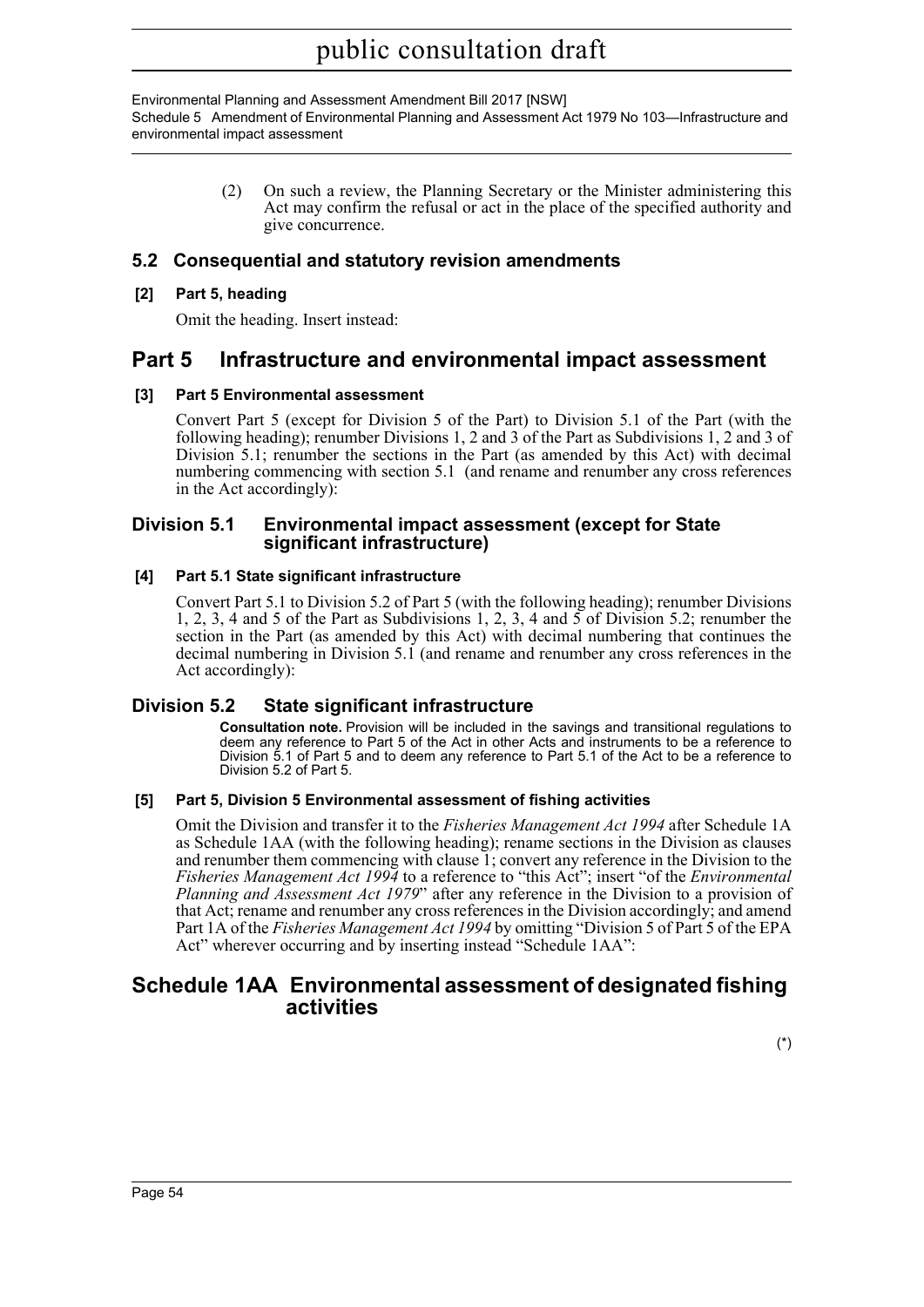Environmental Planning and Assessment Amendment Bill 2017 [NSW] Schedule 6 Amendment of Environmental Planning and Assessment Act 1979 No 103—Building and subdivision certification

## **Schedule 6 Amendment of Environmental Planning and Assessment Act 1979 No 103—Building and subdivision certification**

### **6.1 Principal amendment**

**Part 6**

Insert in appropriate Part order:

## **Part 6 Building and subdivision certification**

**Consultation note.** The administration of this Part is proposed to be allocated to the Minister for Innovation and Better Regulation

### **Division 6.1 Preliminary**

#### **6.1 Definitions: Part 6**

In this Part:

*accredited certifier* means the holder of a certificate of accreditation as an accredited certifier under the *Building Professionals Act 2005* acting in relation to matters to which the accreditation applies.

*building work* means any physical activity involved in the erection of a building.

*certifier* means a council or an accredited certifier.

*change of building use* means a change of the use of a building from a use as a class of building recognised by the *Building Code of Australia* to a use as a different class of building recognised by the *Building Code of Australia*.

*new building* includes an altered part of, or an extension to, an existing building.

*principal certifier* for building or subdivision work means the certifier appointed as the principal certifier for the building work under section 6.6 (1) or for the subdivision work under section 6.12 (1).

*principal contractor* for building work means the person responsible for the overall co-ordination and control of the carrying out of the building work.

*residential building work, owner-builder, contractor licence*—see *Home Building Act 1989*.

*subdivision work* means any physical activity authorised to be carried out in connection with a subdivision under the conditions of a development consent for the subdivision of land. For the purposes of this definition, a development consent includes an approval for State significant infrastructure if the regulations under Part  $\hat{5}$  apply this Part to subdivision work under such an approval.

**Note.** Section 4 (Definitions) includes a complying development certificate in the definition of *development consent* for the purposes of this Act.

#### **6.2 Meaning of "subdivision" of land**

- (1) For the purposes of this Act, *subdivision* of land means the division of land into 2 or more parts that, after the division, would be obviously adapted for separate occupation, use or disposition. The division may (but need not) be effected:
	- (a) by conveyance, transfer or partition, or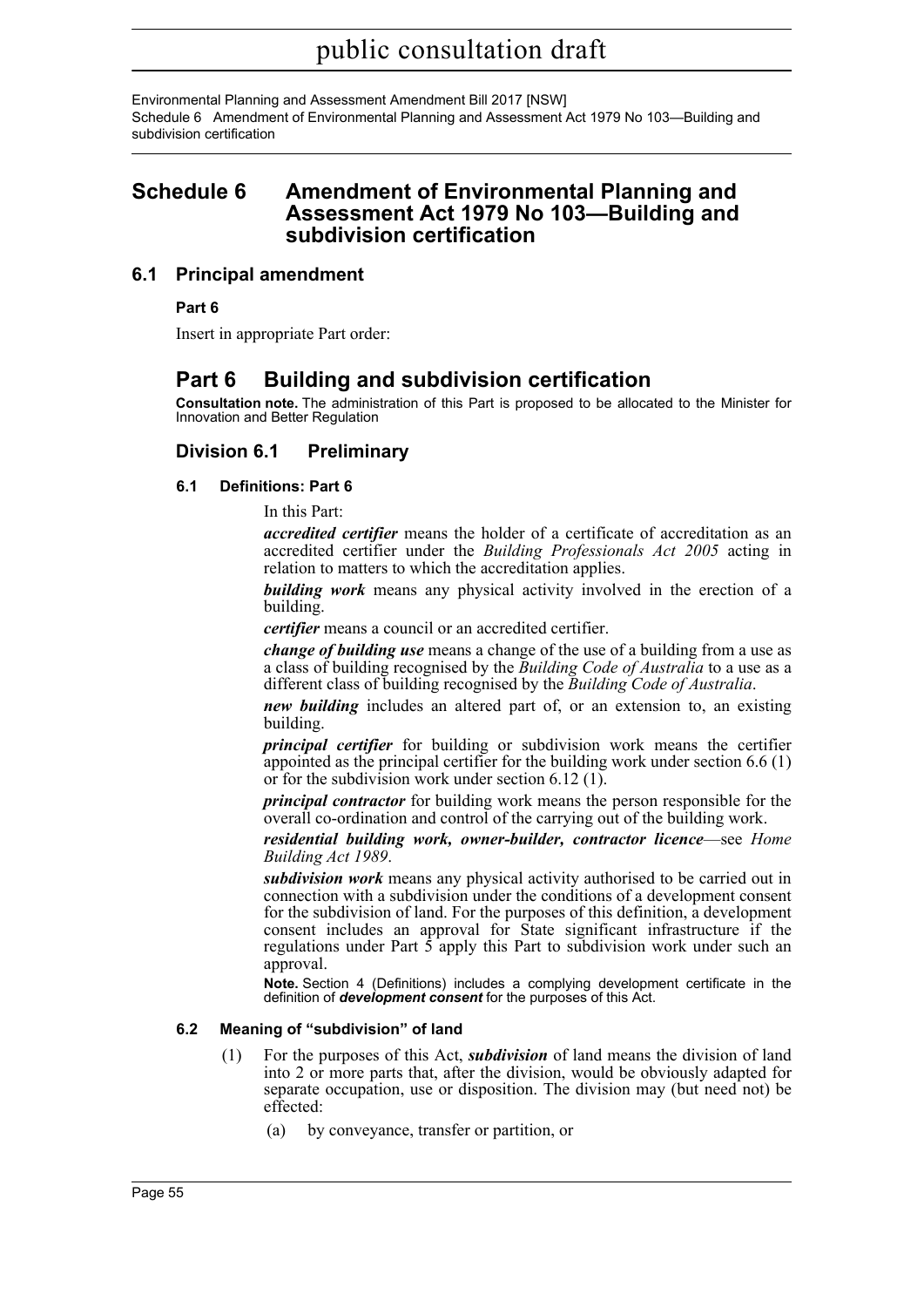Environmental Planning and Assessment Amendment Bill 2017 [NSW] Schedule 6 Amendment of Environmental Planning and Assessment Act 1979 No 103—Building and subdivision certification

- (b) by any agreement, dealing, plan or instrument rendering different parts of the land available for separate occupation, use or disposition.
- (2) Without limiting subsection (1), *subdivision* of land includes the procuring of the registration in the office of the Registrar-General of:
	- (a) a plan of subdivision within the meaning of section 195 of the *Conveyancing Act 1919*, or
	- (b) a strata plan or a strata plan of subdivision within the meaning of the *Strata Schemes Development Act 2015*.

**Note.** The definition of *plan of subdivision* in section 195 of the *Conveyancing Act 1919* extends to plans of subdivision for lease purposes (within the meaning of section 23H of that Act) and to various kinds of plan under the *Community Land Development Act 1989*.

- (3) However, *subdivision* of land does not include:
	- (a) a lease (of any duration) of a building or part of a building, or
	- (b) the opening of a public road, or the dedication of land as a public road, by the Crown, a statutory body representing the Crown or a council, or
	- (c) the acquisition of land, by agreement or compulsory process, under a provision of an Act (including a Commonwealth Act) that authorises the acquisition of land by compulsory process, or
	- (d) a division of land effected by means of a transaction referred to in section 23G of the *Conveyancing Act 1919*, or
	- (e) the procuring of the registration in the office of the Registrar-General of:
		- (i) a plan of consolidation, a plan of identification or a miscellaneous plan within the meaning of section 195 of the *Conveyancing Act 1919*, or
		- (ii) a strata plan of consolidation or a building alteration plan within the meaning of the *Strata Schemes Development Act 2015*.

### **Division 6.2 Certificates required under this Part**

#### **6.3 Work or activity that requires certificate under this Part**

- (1) A person must not carry out any of the following work or activity without a certificate under this Part that is required by this Part for that work or activity:
	- (a) building work, or
	- (b) subdivision work, or
	- (c) the occupation or use of a building (including a change of use), or
	- (d) the subdivision of land, or
	- (e) any other activity to which this Part applies.
- (2) A person must not, in carrying out any such work or activity, contravene a certificate under this Part that applies to the carrying out of the work or activity.
- (3) A certificate under this Part is not required for the carrying out of exempt development.
- (4) This section does not apply to a compliance certificate. Maximum penalty: Tier 1 monetary penalty. **Note.** For civil enforcement—see Division 9.5.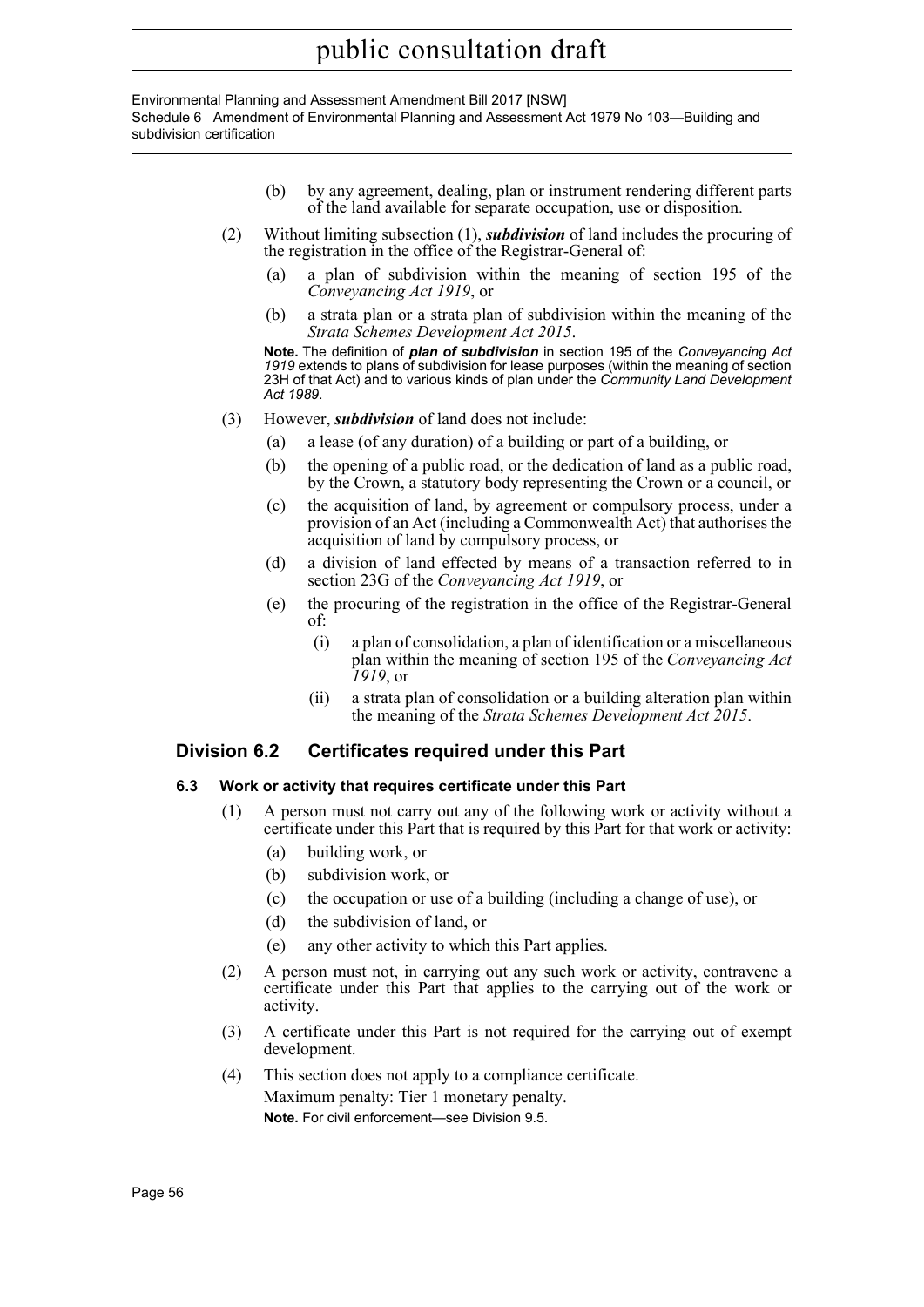Environmental Planning and Assessment Amendment Bill 2017 [NSW] Schedule 6 Amendment of Environmental Planning and Assessment Act 1979 No 103—Building and subdivision certification

#### **6.4 Kinds of certificates under this Part**

There are the following kinds of certificates under this Part:

(a) *construction certificate*—a certificate to the effect that building work completed in accordance with specified plans and specifications or standards will comply with the requirements of the regulations.

**Note.** See also section 54 of the *Strata Schemes Development Act 2015* for requirement for construction certificate in connection with issue of strata certificate for proposed strata plan.

- (b) *subdivision works certificate*—a certificate to the effect that subdivision work completed in accordance with specified plans and specifications will comply with the requirements of the regulations.
- (c) *occupation certificate*—a certificate that authorises:
	- (i) the occupation and use of a new building in accordance with a development consent, or
	- (ii) a change of building use for an existing building in accordance with a development consent.

When issued, an occupation certificate is taken to be part of the development consent to which it relates.

(d) *subdivision certificate*—a certificate that authorises the registration of a plan of subdivision under Part 23 of the *Conveyancing Act 1919*. When issued, a subdivision certificate is taken to be part of the development consent that authorised the carrying out of the subdivision.

**Note.** Section 195A of the *Conveyancing Act 1919* requires a person to lodge a subdivision certificate when lodging a plan of subdivision for registration under that Act.

- (e) *compliance certificate*—a certificate to the effect that:
	- (i) specified building work or subdivision work has been completed as specified in the certificate and complies with specified plans and specifications or with specified standards or requirements (a *completion of work compliance certificate*), or

**Note.** A completion of work compliance certificate may be an authorised alternative in certain cases to an occupation certificate.

- (ii) a condition with respect to specified building work or subdivision work (being a condition attached to a planning approval) has been complied with, or
- (iii) a specified building or proposed building has a specified classification identified in accordance with the *Building Code of Australia*, or
- (iv) any specified aspect of development (including design of development) complies with standards or requirements specified in the certificate with respect to the development, or
- (v) any specified aspect of development complies with the requirements of provisions prescribed by the regulations.

**Note.** A complying development certificate is a form of development consent that is issued under Part 4 that authorises the carrying out of complying development. Unlike other development consents, construction certificates or subdivision works certificates are not required for building or subdivision work authorised by a development consent in the form of a complying development certificate.

#### **6.5 Functions of certifiers (including principal certifiers)**

- (1) A certifier has the following functions in relation to building work:
	- (a) issuing construction certificates for building work,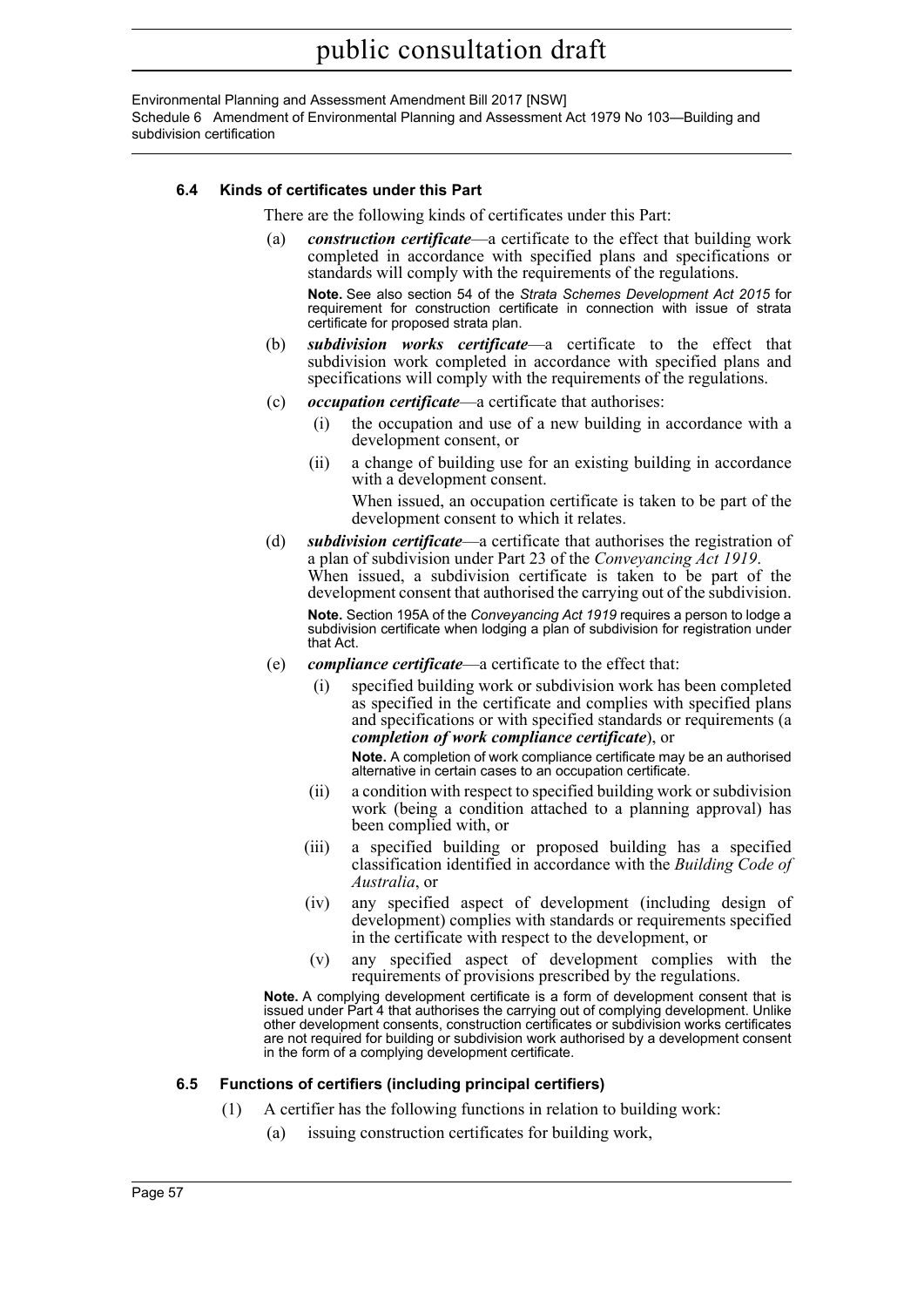#### Environmental Planning and Assessment Amendment Bill 2017 [NSW] Schedule 6 Amendment of Environmental Planning and Assessment Act 1979 No 103—Building and subdivision certification

- (b) carrying out inspections of building work (but only if the certifier is the principal certifier or the inspection is carried out with the approval of the principal certifier),
- (c) issuing occupation certificates (but only if the certifier is the principal certifier),
- (d) issuing completion of work compliance certificates (but only if the certifier is the principal certifier).

**Note.** Section 6.27 requires principal certifier who issues an occupation certificate to ensure that a building manual is provided to the owner of the building.

- (2) A certifier has the following functions in relation to subdivision work:
	- (a) issuing subdivision works certificates for subdivision work (but only if the certifier is the principal certifier),
	- (b) carrying out inspections of subdivision work (but only if the certifier is the principal certifier or the inspection is carried out with the approval of the principal certifier),
	- (c) issuing subdivision certificates (but only if the certifier is a council or is an accredited certifier in a case in which an environmental planning instrument authorises an accredited certifier to issue the certificate).
- (3) A certifier also has any other functions conferred or imposed on the certifier under this or any other Act.

**Note.** A certifier has the function of issuing complying development certificates under Part 4.

- (4) A certifier must not issue a certificate under this Part:
	- (a) in any case in which this Part provides that the certificate is not to be issued, or
	- (b) in any case in which the function of issuing the certificate is not conferred on the certifier by this Part.

Maximum penalty: Tier 3 monetary penalty.

(5) The Minister may provide guidance to certifiers on the exercise of their functions under this Part.

## **Division 6.3 Building work and certificates relating to building**

#### **6.6 Requirements before building work commences**

- (1) A development consent does not authorise building work until a certifier has been appointed as the principal certifier for the work by (or with the approval of) the person having the benefit of the development consent or other person authorised by the regulations.
- (2) The following requirements apply before the commencement of building work in accordance with a development consent:
	- (a) the principal certifier has, no later than 2 days before the building work commences, notified the consent authority and the council (if the council is not the consent authority) of his or her appointment as the principal certifier,
	- (b) the principal certifier has, no later than 2 days before the building work commences, notified the person having the benefit of the development consent of any inspections that are required to be carried out in respect of the building work,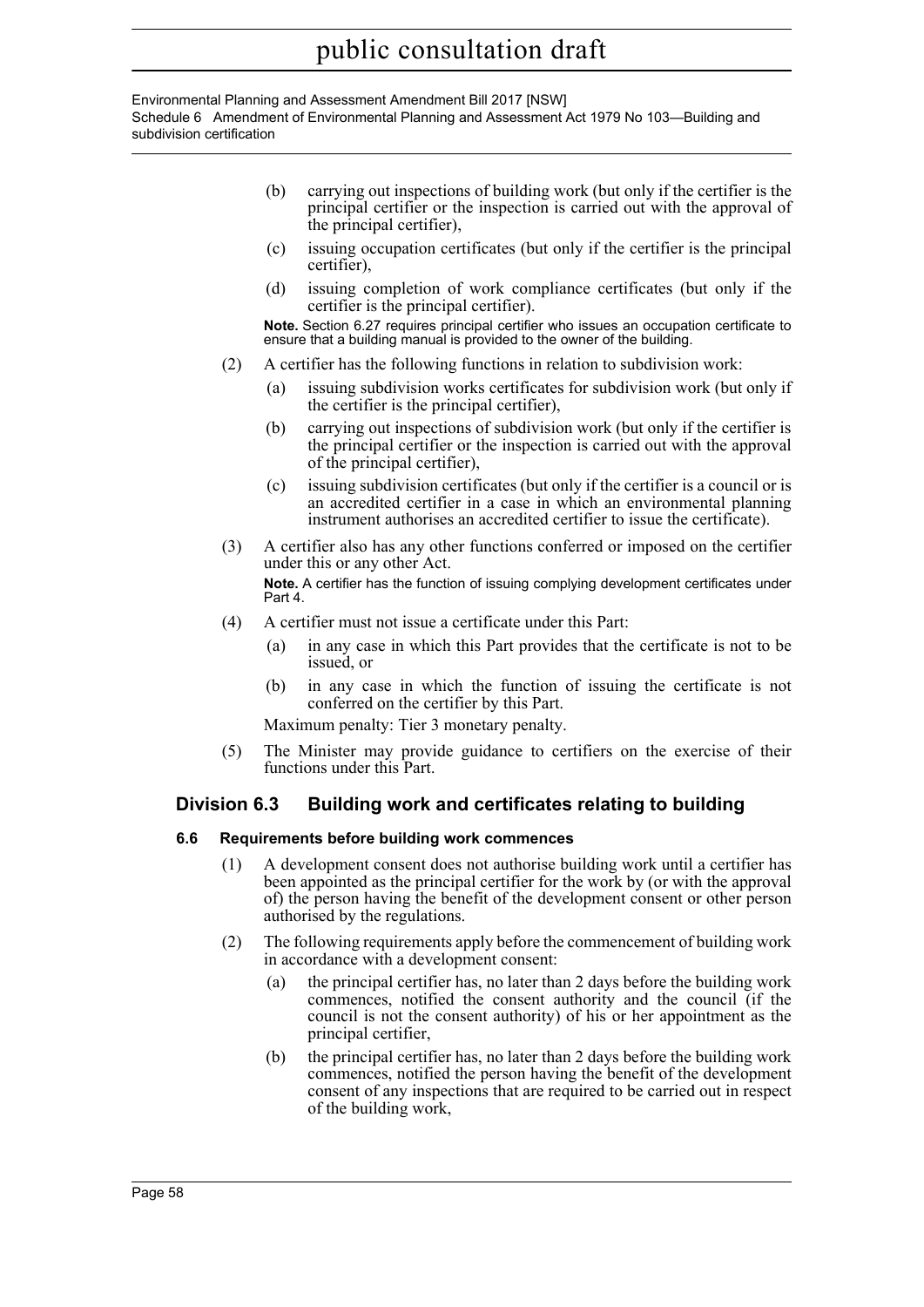Environmental Planning and Assessment Amendment Bill 2017 [NSW] Schedule 6 Amendment of Environmental Planning and Assessment Act 1979 No 103—Building and subdivision certification

- (c) the person carrying out the building work has notified the principal certifier that the person will carry out the building work as an owner-builder, if that is the case,
- (d) the person having the benefit of the development consent, if not carrying out the work as an owner-builder, has:
	- (i) appointed a principal contractor for the building work who must be the holder of a contractor licence if any residential building work is involved, and
	- (ii) notified the principal certifier of the appointment, and
	- (iii) unless that person is the principal contractor, notified the principal contractor of any inspections that are required to be carried out in respect of the building work,
- (e) the person having the benefit of the development consent has given at least 2 days notice to the council, and the principal certifier if not the council, of the person's intention to commence the erection of the building,
- (f) any other requirements of the regulations have been complied with.
- (3) A person must not fail to give a notice that the person is required to give under this section.

Maximum penalty: Tier 3 monetary penalty.

- (4) For the purposes of subsection (1), the person having the benefit of a development consent does not include any contractor or other person who will carry out the building work unless the contractor or other person is the owner of the land on which the work is to be carried out.
- (5) This section does not apply to Crown building work that is certified under this Part to comply with the *Building Code of Australia*.

### **6.7 Requirement for construction certificate**

- (1) A construction certificate is required for the erection of a building in accordance with a development consent.
- (2) However, a construction certificate is not required for the following:
	- (a) the erection of a building in accordance with a complying development certificate,
	- (b) Crown building work that is certified under this Part to comply with the *Building Code of Australia*.

### **6.8 Restriction on issue of construction certificate**

- (1) A construction certificate must not be issued with respect to the plans and specifications for any building work unless:
	- (a) the requirements of the regulations have been complied with, and
	- (b) any long service levy payable under section 34 of the *Building and Construction Industry Long Service Payments Act 1986* (or, where such a levy is payable by instalments, the first instalment of the levy) has been paid.
- (2) A construction certificate has no effect if it is issued after the building work to which it relates is physically commenced on the land to which the relevant development consent applies.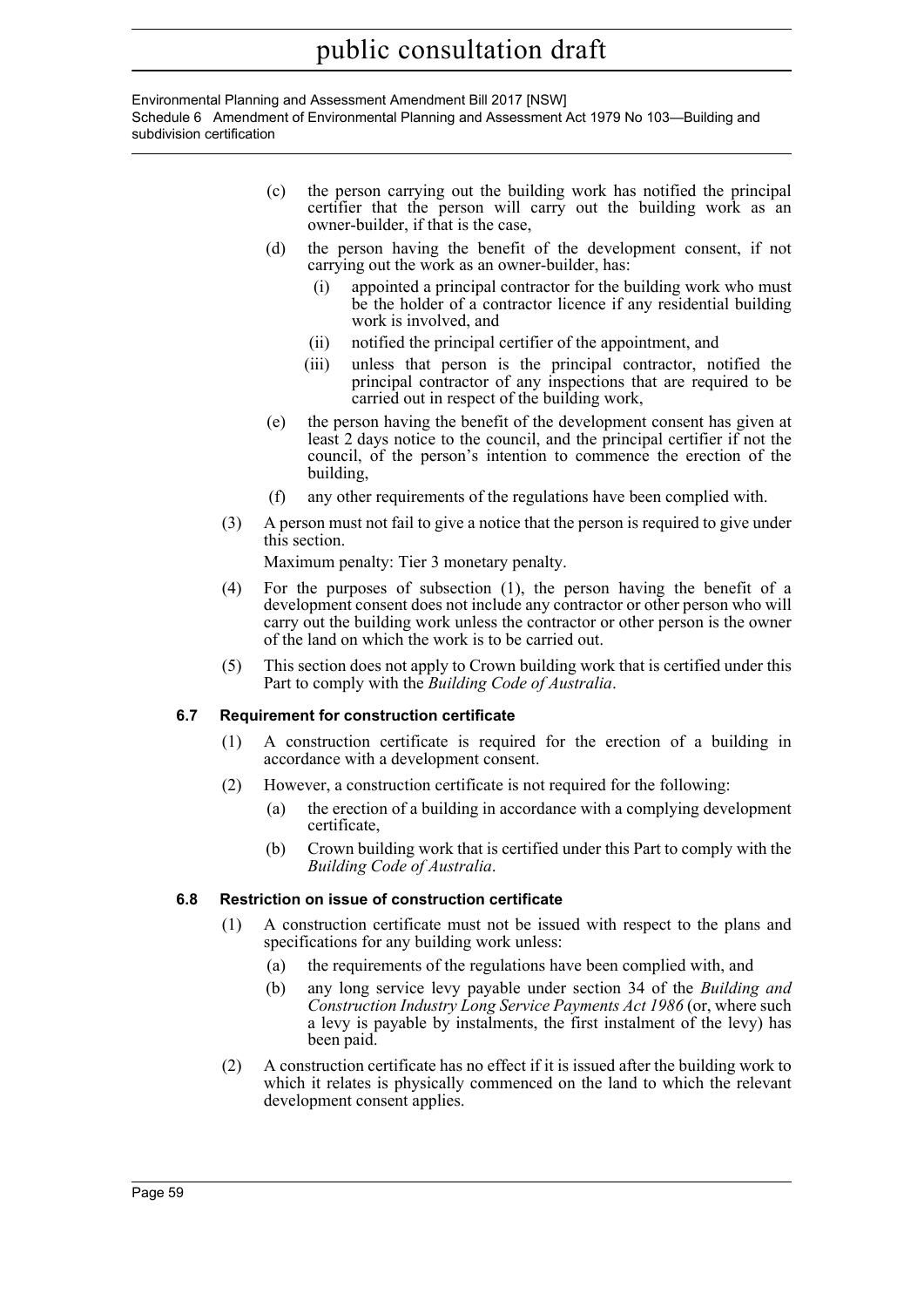Environmental Planning and Assessment Amendment Bill 2017 [NSW] Schedule 6 Amendment of Environmental Planning and Assessment Act 1979 No 103—Building and subdivision certification

#### **6.9 Requirement for occupation certificate**

- (1) An occupation certificate is required for:
	- (a) the commencement of the occupation or use of the whole or any part of a new building, or
	- (b) the commencement of a change of building use for the whole or any part of an existing building.
- (2) However, an occupation certificate is not required:
	- (a) for the commencement of the occupation or use of a new building:
		- for any purpose if the erection of the building is or forms part of exempt development or development that does not otherwise require development consent, or
		- (ii) that is the subject of a completion of work compliance certificate in circumstances in which that certificate is an authorised alternative to an occupation certificate (such as a swimming pool or altered part of an existing building), or
		- (iii) by such persons or in such circumstances as may be prescribed by the regulations, or
		- (iv) that has been erected by or on behalf of the Crown or by or on behalf of a person prescribed by the regulations, or
	- (b) for the commencement of a change of building use for the whole or any part of an existing building:
		- (i) if the change of building use is or forms part of exempt development or development that does not otherwise require development consent, or
		- (ii) by such persons or in such circumstances as may be prescribed by the regulations, or
		- (iii) if the existing building has been erected by or on behalf of the Crown or by or on behalf of a person prescribed by the regulations.

#### **6.10 Restrictions on issue of occupation certificates**

- (1) An occupation certificate must not be issued unless any preconditions to the issue of the certificate that are specified in a development consent have been complied with.
- (2) An occupation certificate must not be issued to authorise a person to commence occupation or use of a new building (or part of a new building) unless:
	- (a) a development consent is in force with respect to the building (or part of the building), and
	- (b) in the case of a building erected pursuant to a development consent (other than a complying development certificate), a construction certificate has been issued with respect to the plans and specifications for the building (or part of the building), and
	- (c) the completed building (or part of the building) is suitable for occupation or use in accordance with its classification under the *Building Code of Australia*, and
	- (d) such other requirements as are required by the regulations to be complied with before such a certificate may be issued have been complied with.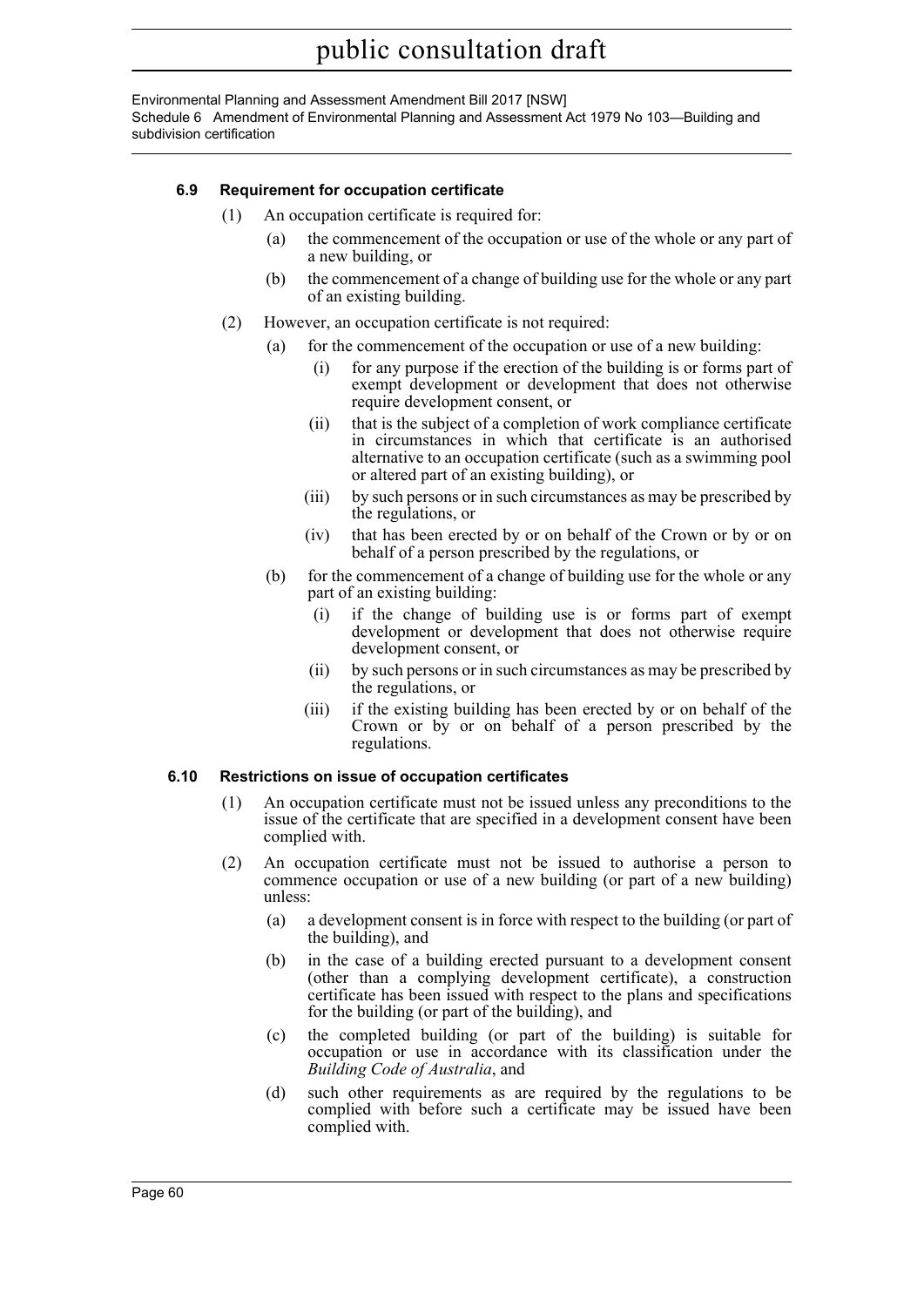Environmental Planning and Assessment Amendment Bill 2017 [NSW] Schedule 6 Amendment of Environmental Planning and Assessment Act 1979 No 103—Building and subdivision certification

- (3) An occupation certificate must not be issued to authorise a person to commence a new use of a building (or of part of a building) resulting from a change of building use for an existing building unless:
	- (a) a development consent is in force with respect to the change of building use, and
	- (b) the building (or part of the building) is suitable for occupation or use in accordance with its classification under the *Building Code of Australia*, and
	- (c) such other requirements as are required by the regulations to be complied with before such a certificate may be issued have been complied with.

#### **6.11 Effect of occupation certificate on earlier occupation certificates**

- (1) An occupation certificate for a building revokes any earlier occupation certificate for that building.
- (2) An occupation certificate for a part of a building revokes any earlier occupation certificate to the extent to which it applies to that part.

#### **Division 6.4 Subdivision work and certificates relating to subdivision**

#### **6.12 Requirements before subdivision work commences**

- (1) A development consent does not authorise subdivision work until a certifier has been appointed as the principal certifier for the work by (or with the approval of) the person having the benefit of the development consent or other person authorised by the regulations.
- (2) The following requirements apply before the commencement of subdivision work in accordance with a development consent:
	- (a) the principal certifier has, no later than 2 days before the subdivision work commences, notified the consent authority and the council (if the council is not the consent authority) of his or her appointment as the principal certifier,
	- (b) the principal certifier has, no later than 2 days before the subdivision work commences, notified the person having the benefit of the development consent of any inspections that are required to be carried out in respect of the subdivision work,
	- (c) the person having the benefit of the development consent has given at least 2 days notice to the council, and the principal certifier if not the council, of the person's intention to commence the subdivision work.
- (3) A person must not fail to give a notice that the person is required to give under this section.

Maximum penalty: Tier 3 monetary penalty.

- (4) For the purposes of subsection (1), the person having the benefit of a development consent does not include any contractor or other person who will carry out the subdivision work unless the contractor or other person is the owner of the land on which the work is to be carried out.
- (5) This section does not apply to Crown building work that is certified under this Part to comply with the *Building Code of Australia*.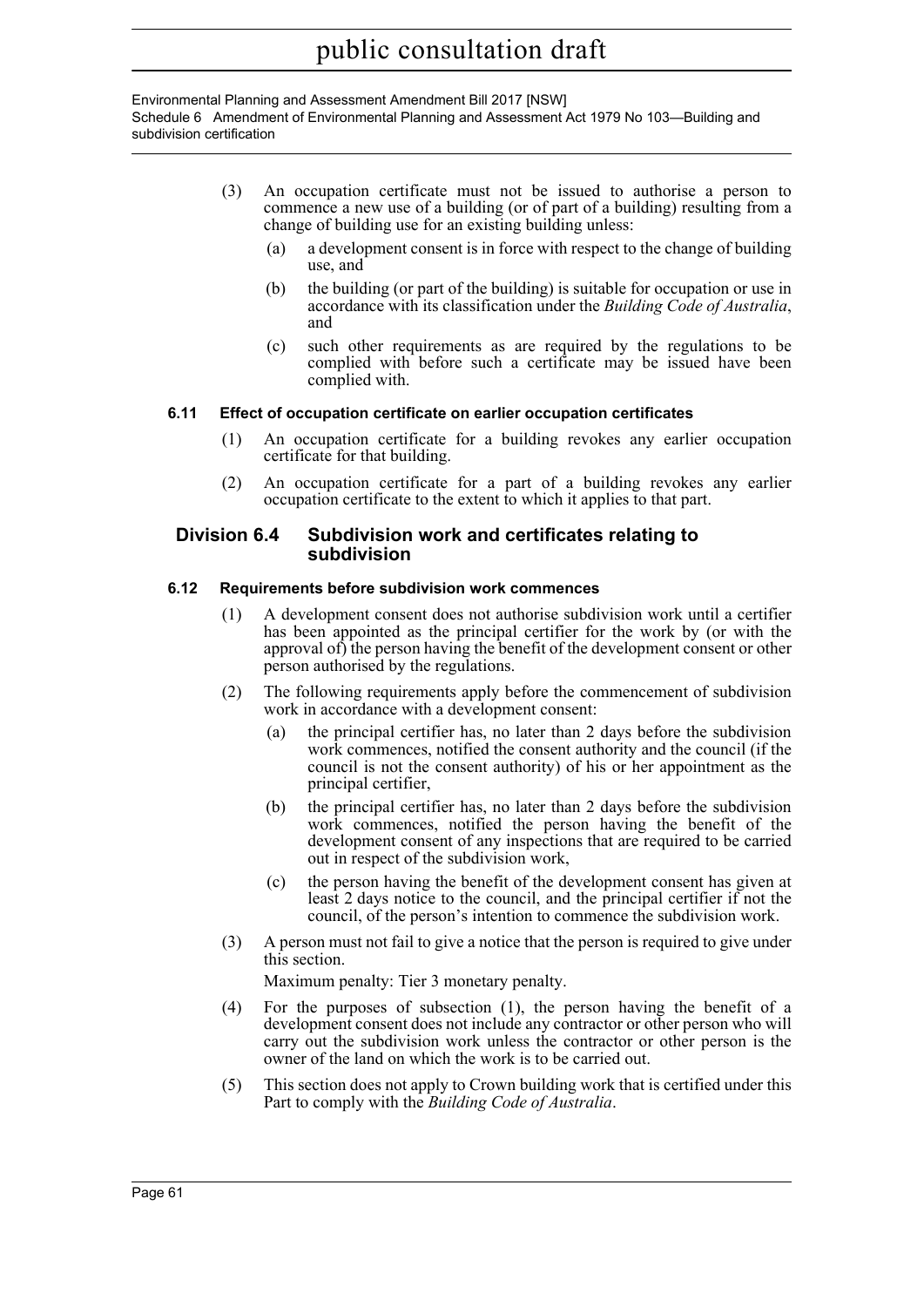Environmental Planning and Assessment Amendment Bill 2017 [NSW] Schedule 6 Amendment of Environmental Planning and Assessment Act 1979 No 103—Building and subdivision certification

#### **6.13 Requirement for subdivision works certificate**

- (1) A subdivision works certificate is required for the carrying out of subdivision work in accordance with a development consent.
- (2) However, a subdivision works certificate is not required for the following:
	- (a) subdivision work carried out in accordance with a complying development certificate,
	- (b) Crown building work that comprises subdivision work and that is certified under this Part to comply with the *Building Code of Australia*.

#### **6.14 Restriction on issue of subdivision works certificate**

- (1) A subdivision works certificate must not be issued with respect to the plans and specifications for any subdivision work unless:
	- (a) the requirements of the regulations have been complied with, and
	- (b) any long service levy payable under section 34 of the *Building and Construction Industry Long Service Payments Act 1986* (or, where such a levy is payable by instalments, the first instalment of the levy) has been paid.
- (2) A subdivision works certificate has no effect if it is issued after the subdivision work to which it relates is physically commenced on the land to which the relevant development consent applies.

#### **6.15 Restrictions on issue of subdivision certificates**

- (1) A subdivision certificate must not be issued for a subdivision unless:
	- (a) the subdivision is not prohibited by or under this Act, and
	- (b) in the case of subdivision that cannot be carried out except with development consent, a development consent is in force with respect to the subdivision, and
	- (c) in the case of subdivision for which a development consent has been granted, all the conditions of the development consent that, by its terms, are required to be complied with before a subdivision certificate may be issued in relation to the plan of subdivision have been complied with, and
	- (d) in the case of subdivision of land to which a planning agreement referred to in Part 7 applies, all the requirements of the agreement that, by its terms, are required to be complied with before a subdivision certificate may be issued in relation to the plan of subdivision have been complied with, and
	- (e) in the case of subdivision for which the operation of the development consent has been deferred under Part 4, the applicant has satisfied the consent authority concerning all matters as to which the consent authority must be satisfied before the development consent can operate, and
	- (f) in the case of subdivision the subject of a development consent for which the consent authority is required by or under this Act to notify any objector:
		- (i) at least 28 days have elapsed since the objector was notified, or
		- (ii) if an appeal has been made by the objector within that time, the appeal has been finally determined.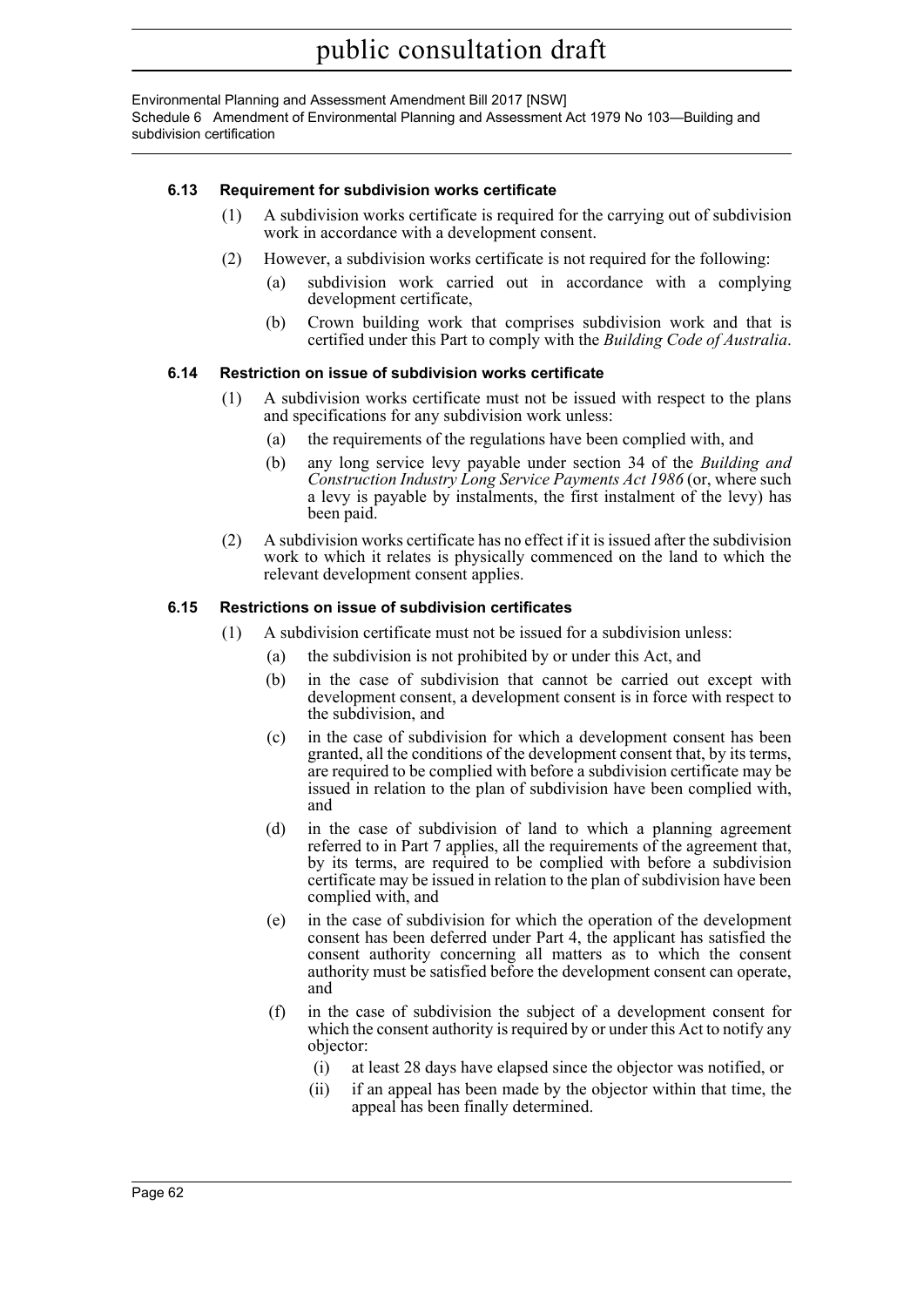Environmental Planning and Assessment Amendment Bill 2017 [NSW] Schedule 6 Amendment of Environmental Planning and Assessment Act 1979 No 103—Building and subdivision certification

- (2) Without limiting subsection (1), a subdivision certificate must not be issued for a subdivision that involves subdivision work unless:
	- (a) the work has been completed, or
	- (b) agreement has been reached between the applicant for the certificate and the consent authority:
		- (i) as to the payment by the applicant to the consent authority of the cost of carrying out the work, and
		- (ii) as to when the work will be completed by the consent authority, or
	- (c) agreement has been reached between the applicant for the certificate and the consent authority:
		- (i) as to the security to be given by the applicant to the consent authority with respect to the work to be completed, and
		- (ii) as to when the work will be completed by the applicant,

and such other requirements as are required by the regulations to be complied with before such a certificate may be issued have been complied with.

(3) Subsection (2) does not prevent the issue of a subdivision certificate for part only of land that may be subdivided in accordance with a development consent as long as the requirements of that subsection have been complied with in relation to that part.

### **Division 6.5 Compliance certificates**

#### **6.16 Requirement for compliance certificate**

(1) A compliance certificate is required in relation to building work or subdivision work in such circumstances as are prescribed by the regulations.

**Note.** For example, the regulations require compliance certificates to be obtained for certain fire safety aspects of development before a complying development certificate, construction certificate or occupation certificate can be issued and require compliance certificates to be obtained for certain alternative solutions to the BCA before a complying development certificate can be issued.

- (2) A condition of a development consent has no effect to the extent that it requires a compliance certificate to be obtained in respect of any development.
- (3) A certifier may obtain a compliance certificate from another person in relation to building work or subdivision work for which the certifier is responsible even if a compliance certificate is not required.

#### **6.17 Persons who may issue compliance certificates**

A compliance certificate may be issued by:

- (a) a certifier, or
- (b) a person of a class prescribed by the regulations as being authorised to issue a compliance certificate in relation to the matters to be certified.

#### **6.18 Restriction on issue of compliance certificates**

The regulations may prevent the issue of particular kinds of compliance certificates for building work or subdivision work unless a consent, approval or certificate is in force under this Act with respect to the building or subdivision to which the work relates.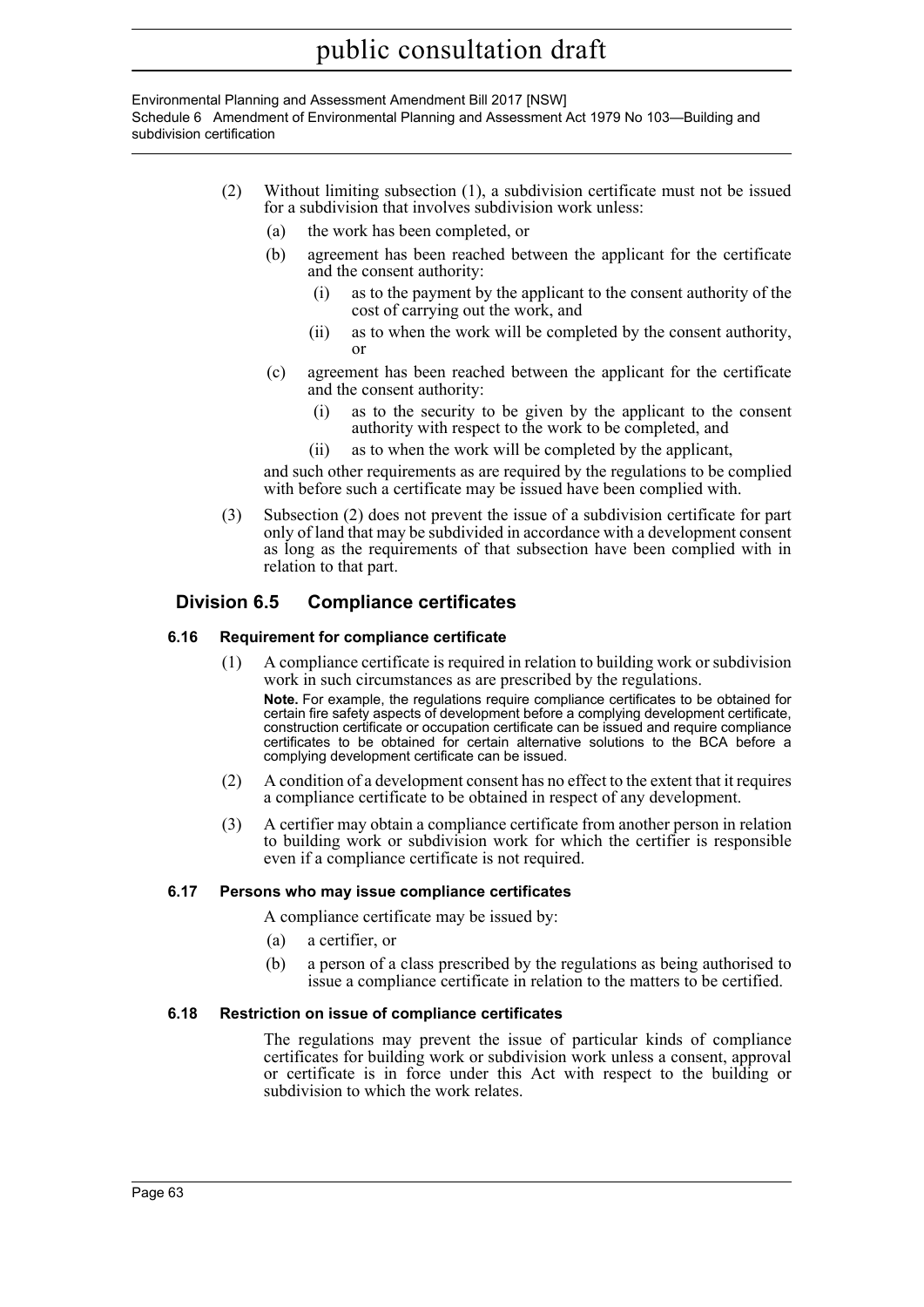Environmental Planning and Assessment Amendment Bill 2017 [NSW] Schedule 6 Amendment of Environmental Planning and Assessment Act 1979 No 103—Building and subdivision certification

## **Division 6.6 Liability for defective building or subdivision work**

#### **6.19 Definitions**

In this Division:

*building work* includes the design or inspection of building work and the issue of a complying development certificate or a certificate under this Part in respect of building work.

*civil action* includes a counter-claim.

*subdivision work* includes the design or inspection of subdivision work and the issue of a complying development certificate or a certificate under this Part in respect of subdivision work.

#### **6.20 Limitation on time when action for defective building or subdivision work may be brought**

- (1) A civil action for loss or damage arising out of or in connection with defective building work or defective subdivision work cannot be brought more than 10 years after the date of completion of the work.
- (2) Building work is taken to be completed on:
	- (a) the date on which an occupation certificate is issued that authorises the occupation of the building or part of the building for which the work was carried out (or if an occupation certificate is not required, the date on which a compliance certificate is issued for the completed building work), or
	- (b) if no such certificate has been issued—the date on which a required inspection of the completed building work was carried out by a certifier, or
	- (c) if no such certificate has been issued and no such inspection carried out—the date on which the building or part of the building for which the work was carried out is first occupied or used.
- (3) Subdivision work is taken to be completed on:
	- (a) if the work was completed before the issue of a subdivision certificate in respect of the subdivision for which the work was carried out—the date on which that certificate is issued, or
	- (b) if the work was completed after the issue of that certificate—the date on which a compliance certificate is issued that certifies the work has been completed.
- (4) This section has effect despite any other Act or law, but does not operate to extend any period of limitation under the *Limitation Act 1969* or the *Home Building Act 1989*.

#### **6.21 Division not to affect rights to recover damages for death or personal injury**

Nothing in this Division applies to or affects any right to recover damages for death or personal injury arising out of or concerning defective building work or subdivision work.

## **Division 6.7 Building information certificates**

#### **6.22 Who may apply for building information certificates**

The following persons may apply for a building information certificate in relation to a building: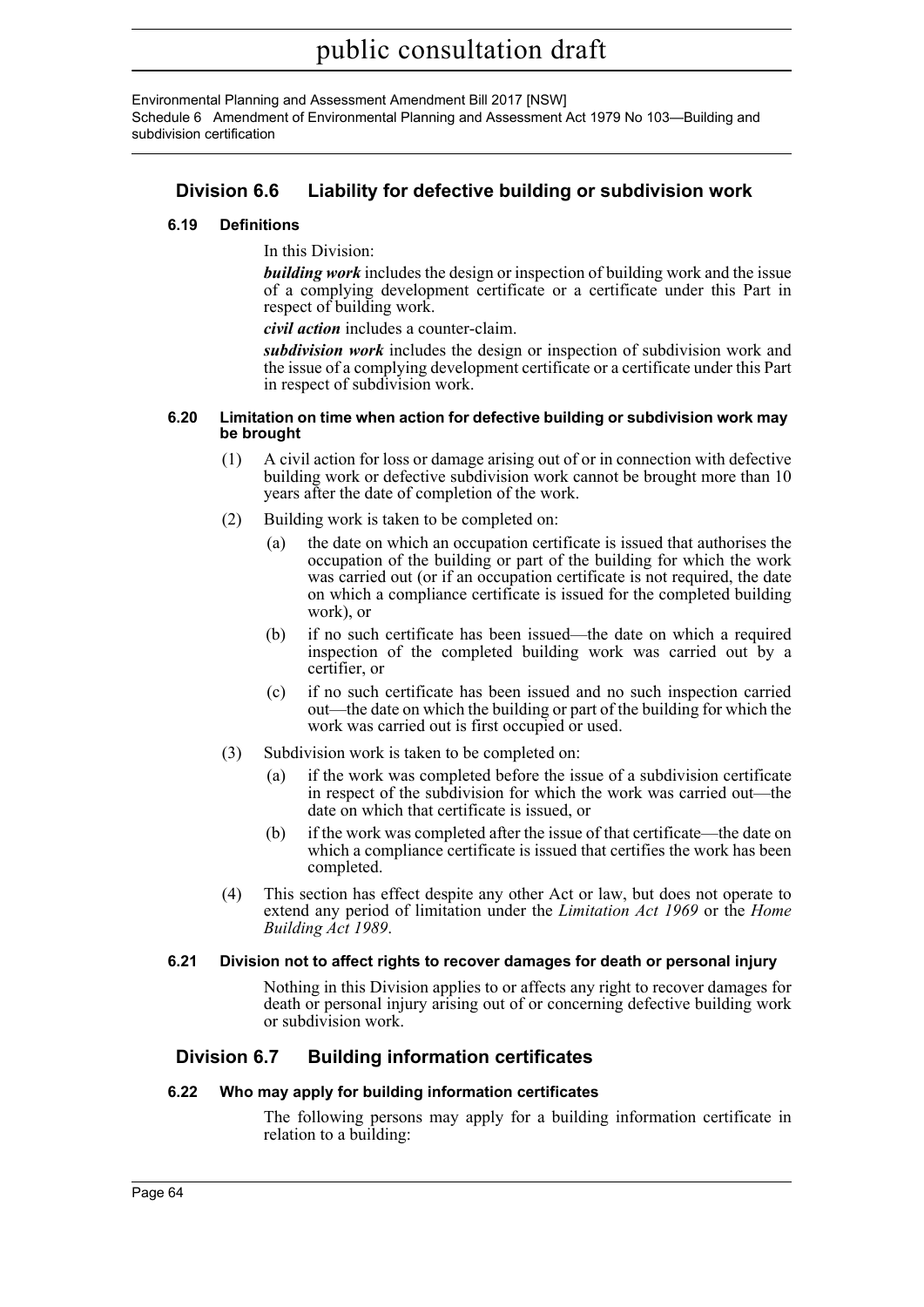Environmental Planning and Assessment Amendment Bill 2017 [NSW] Schedule 6 Amendment of Environmental Planning and Assessment Act 1979 No 103—Building and subdivision certification

- (a) the owner of the land on which the building is erected,
- (b) any other person with the consent of the owner of that land,
- (c) the purchaser under a contract for the sale of property that comprises or includes the building, or the purchaser's Australian legal practitioner or agent,
- (d) a public authority that has notified the owner of that land of its intention to apply for the certificate.

#### **6.23 Making of applications for building information certificates**

- (1) Applications for building information certificates are to be made to the council for the area in which the land to which the application relates is situated.
- (2) The regulations may provide for the procedure for making and dealing with applications for building information certificates. **Note.** Division 7.4 enables the regulations to prescribe the fee for an application for a certificate.
- (3) The regulations may assign an area that is outside a local government area to be part of a specified adjoining local government area in relation to building information certificates. For the purposes of this Division, the assigned area is taken to be a part of the local government area concerned.

#### **6.24 Issue of building information certificates**

- (1) A council is (subject to this Division) required to issue a building information certificate as soon as practicable after an application for the certificate is made to the council.
- (2) The regulations may prescribe the form and manner in which a building information certificate is issued.

#### **6.25 Issue, nature and effect of building information certificate**

- (1) A building information certificate is to be issued by a council only if it appears that:
	- (a) there is no matter discernible by the exercise of reasonable care and skill that would entitle the council, under this Act or the *Local Government Act 1993*:
		- (i) to order the building to be repaired, demolished, altered, added to or rebuilt, or
		- (ii) to take proceedings for an order or injunction requiring the building to be demolished, altered, added to or rebuilt, or
		- (iii) to take proceedings in relation to any encroachment by the building onto land vested in or under the control of the council, or
	- (b) there is such a matter but, in the circumstances, the council does not propose to make any such order or take any such proceedings.
- (2) A building information certificate is a certificate that states that the council will not make an order or take proceedings referred to in subsections (3) and (4).
- (3) A building information certificate operates to prevent the council:
	- (a) from making an order (or taking proceedings for the making of an order or injunction) under this Act or the *Local Government Act 1993* requiring the building to be repaired, demolished, altered, added to or rebuilt, and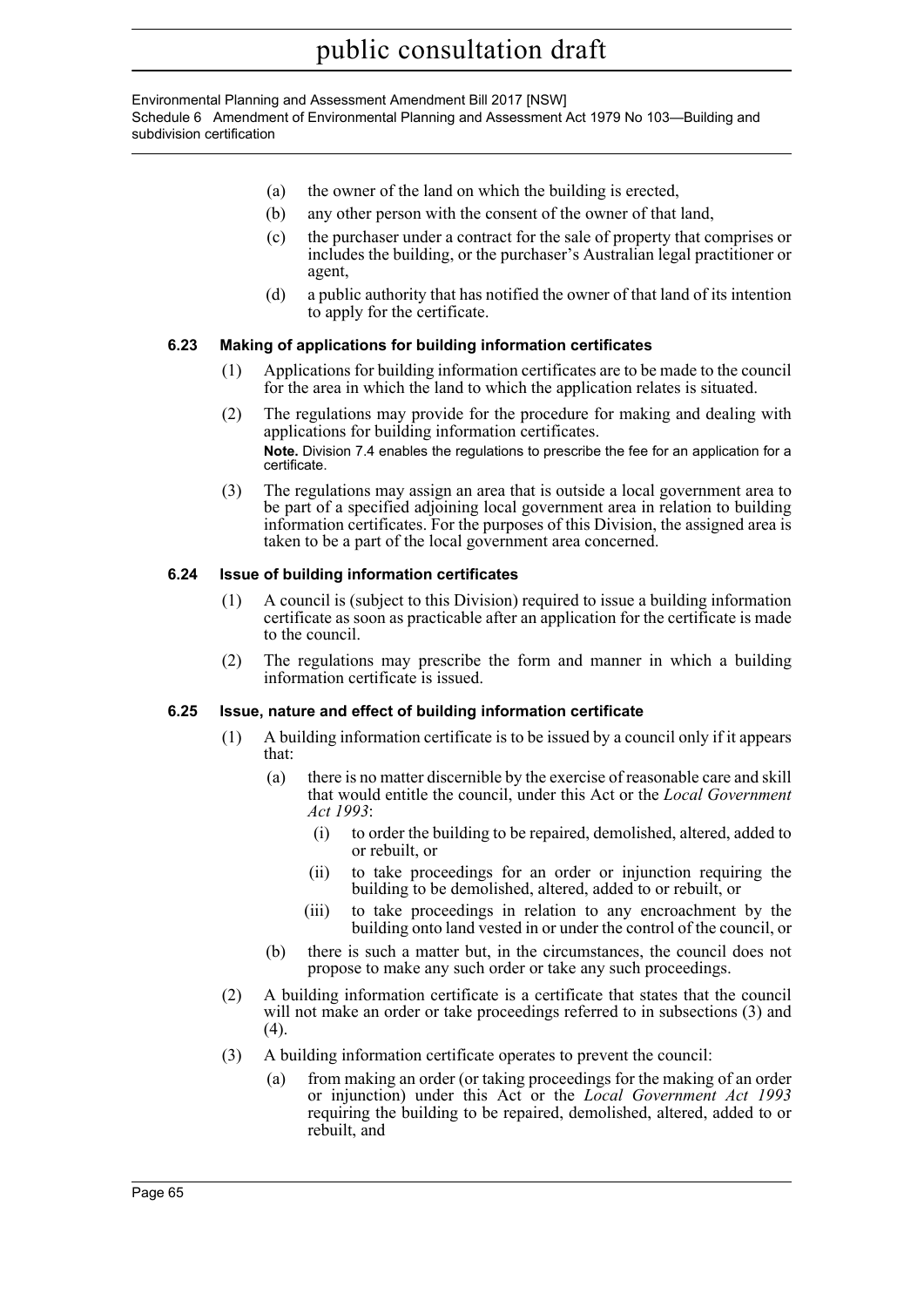Environmental Planning and Assessment Amendment Bill 2017 [NSW] Schedule 6 Amendment of Environmental Planning and Assessment Act 1979 No 103—Building and subdivision certification

> (b) from taking civil proceedings in relation to any encroachment by the building onto land vested in or under the control of the council,

> in relation to matters existing or occurring before the date of issue of the certificate.

- (4) A building information certificate operates to prevent the council, for a period of 7 years from the date of issue of the certificate:
	- (a) from making an order (or taking proceedings for the making of an order or injunction) under this Act or the *Local Government Act 1993* requiring the building to be repaired, demolished, altered, added to or rebuilt, and
	- (b) from taking civil proceedings in relation to any encroachment by the building onto land vested in or under the control of the council,

in relation to matters arising only from the deterioration of the building as a result solely of fair wear and tear.

- (5) However, a building information certificate does not operate to prevent a council from making a development control order that is a fire safety order.
- (6) An order or proceeding that is made or taken in contravention of this section is of no effect.

#### **6.26 Miscellaneous provisions relating to building information certificates**

- (1) A building information certificate may apply to the whole or to part only of a building.
- (2) On receipt of an application for a building information certificate, the council may, by notice in writing served on the applicant, require the applicant to supply it with such information (including building plans, specifications, survey reports and certificates) as may reasonably be necessary to enable the proper determination of the application.
- (3) If the applicant is able to provide evidence that no material change has occurred in relation to the building since the date of a survey certificate which, or a copy of which, is supplied to the council by the applicant, the council is not entitled to require the applicant to supply a more recent survey certificate.
- (4) If the council refuses to issue a building information certificate, it must inform the applicant, by notice, of its decision and of the reasons for it.
- (5) The reasons must be sufficiently detailed to inform the applicant of the work that needs to be done to enable the council to issue a building information certificate.
- (6) The council must not refuse to issue or delay the issue of a building information certificate by virtue of the existence of a matter that would not entitle the council to make any order or take any proceedings of the kind referred to in section  $6.25$  (1) (a) (Issue, nature and effect of building information certificate).
- (7) Nothing in this section prevents the council from informing the applicant of the work that would need to be done before the council could issue a building information certificate or from deferring its determination of the application until the applicant has had an opportunity to do that work.
- (8) The council must keep a record of building information certificates issued.
- (9) A person may inspect the record at any time during the ordinary office hours of the council.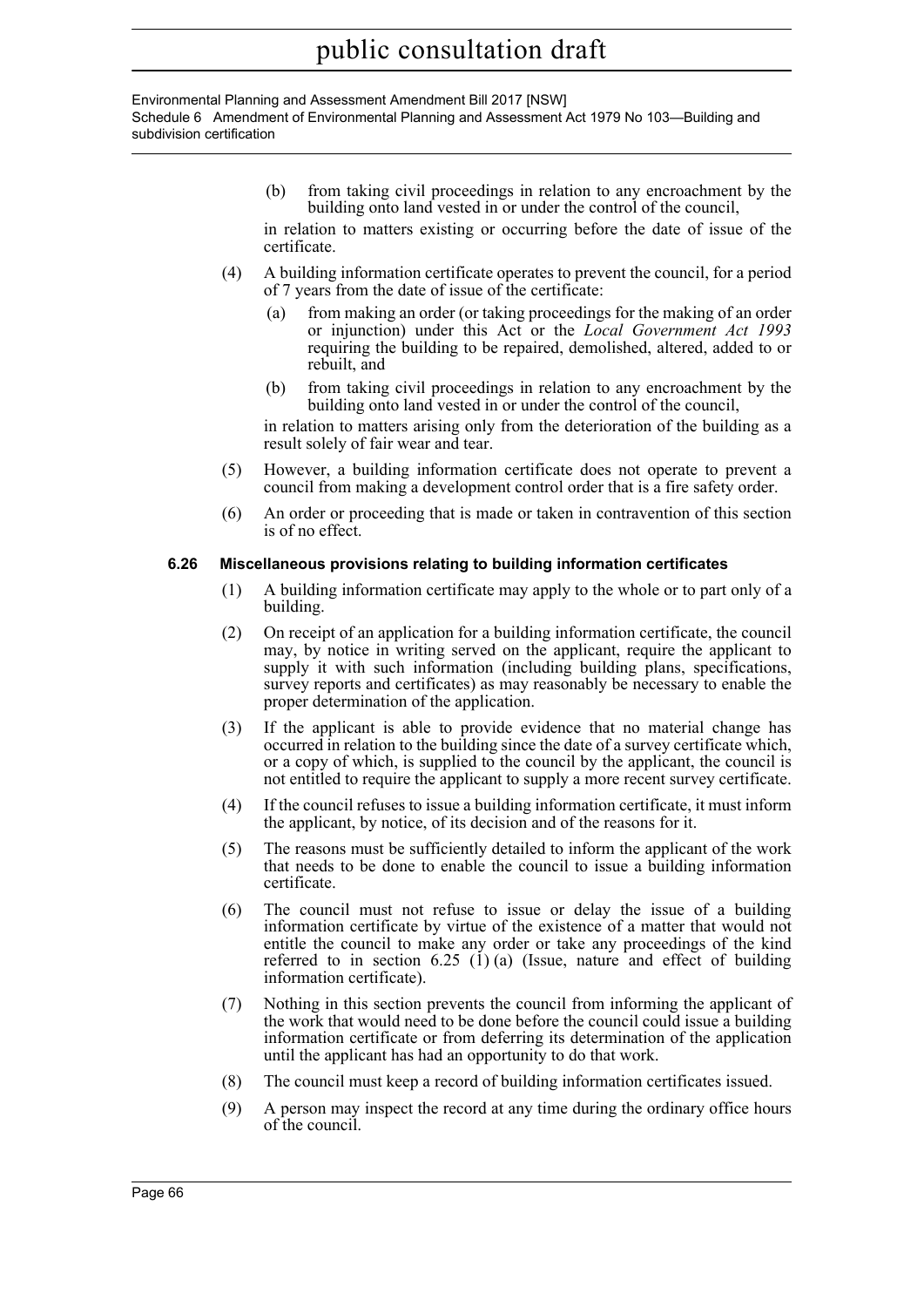Environmental Planning and Assessment Amendment Bill 2017 [NSW] Schedule 6 Amendment of Environmental Planning and Assessment Act 1979 No 103—Building and subdivision certification

> (10) A person may obtain a copy of a building information certificate from the record with the consent of the owner of the building.

## **Division 6.8 Miscellaneous**

#### **6.27 Owners building manual**

- (1) A certifier is not to issue an occupation certificate for a building that is of a class prescribed by the regulations unless a building manual for the building has been prepared and provided to the owner of the building in accordance with the requirements of the regulations.
- (2) The regulations may make provision for or with respect to building manuals and, in particular, for or with respect to the following:
	- (a) the preparation, form and maintenance of building manuals,
	- (b) the content of a building manual (including requirements that a building manual identify in a consolidated format matters for on-going compliance in relation to the building concerned),
	- (c) the inspection of building manuals,
	- (d) extending the circumstances in which a building manual is required to be prepared and provided under this section.

#### **6.28 Crown subdivision, building, demolition and incidental work**

(1) In this section:

*Crown* has the meaning given to that expression by the regulations.

*Crown building work* means development (other than exempt development), or an activity that is subject to environmental impact assessment under Division 5.1, by the Crown that comprises:

- (a) the erection of a building, or
- (b) the demolition of a building or work, or
- (c) the doing of anything that is incidental to the erection of a building or the demolition of a building or work.
- (2) In the case of a subdivision carried out by the Crown, a reference in this Part to a certifier in relation to that subdivision includes a reference to a person acting on behalf of the Crown.
- (3) Crown building work cannot be commenced unless the Crown building work is certified by or on behalf of the Crown to comply with the *Building Code of Australia* in force as at:
	- (a) the date of the invitation for tenders to carry out the Crown building work, or
	- (b) in the absence of tenders, the date on which the Crown building work commences, except as provided by this section.
- (4) A Minister may at any time, by Ministerial planning order, determine in relation to buildings generally or a specified building or buildings of a specified class that a specified provision of the *Building Code of Australia*:
	- (a) does not apply, or
	- (b) does apply, but with such exceptions and modifications as may be specified.

The determination has effect according to its tenor.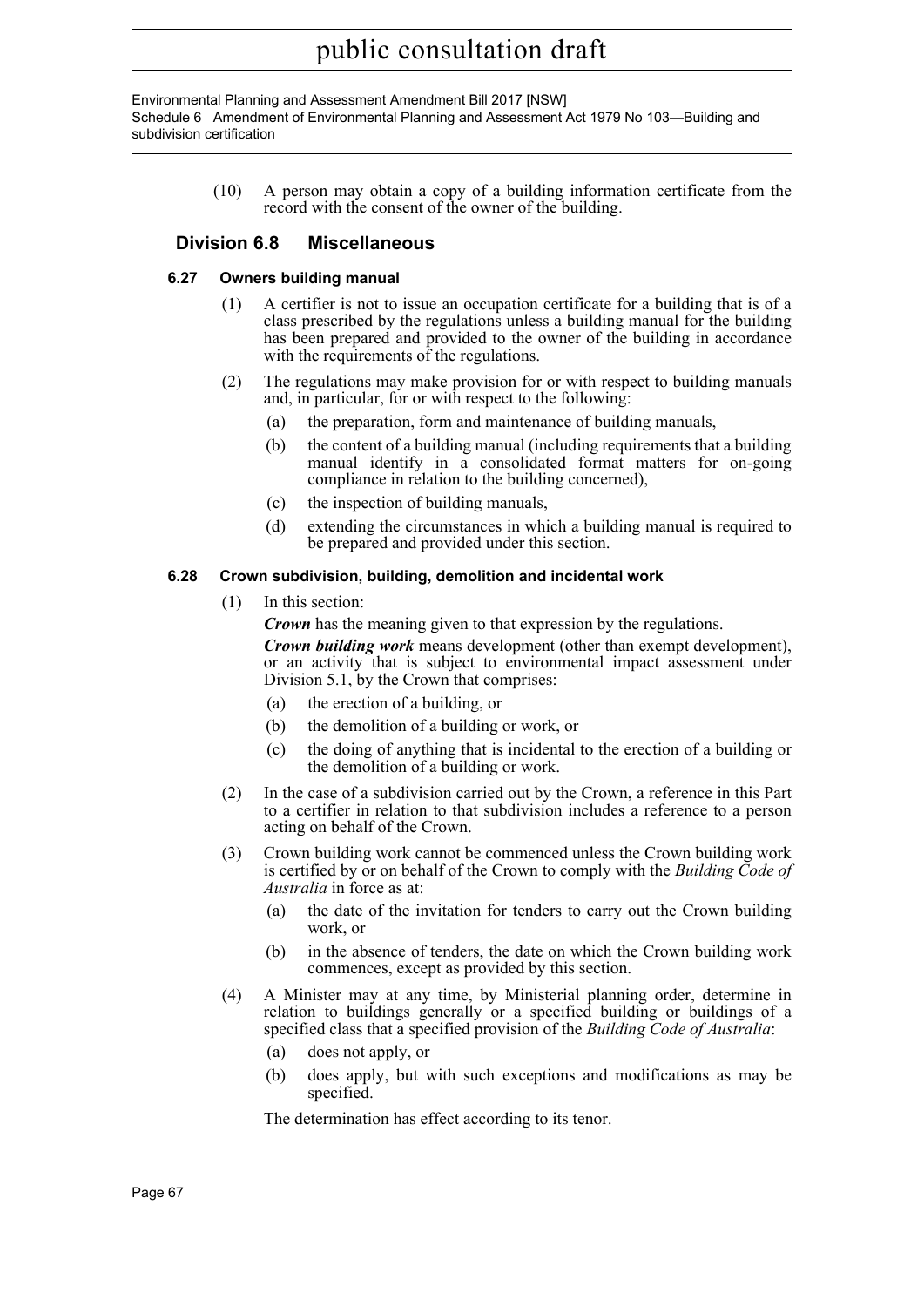#### Environmental Planning and Assessment Amendment Bill 2017 [NSW] Schedule 6 Amendment of Environmental Planning and Assessment Act 1979 No 103—Building and subdivision certification

- (5) A determination of a Minister applies only to:
	- (a) a building erected on behalf of the Minister, or
	- (b) a building erected by or on behalf of a person appointed, constituted or regulated by or under an Act administered by the Minister.
- (6) The application of this section is subject to the regulations.

#### **6.29 Certifiers may be satisfied as to certain matters**

- (1) For the purpose of enabling a certificate under this Part (or a complying development certificate) to be issued, the regulations may provide that any requirement for a consent authority or council to be satisfied as to any specified matter is taken to have been complied with if the person or body issuing the certificate is satisfied as to that matter.
- (2) This section applies whether the requirement is imposed by or under this Act, the regulations or an environmental planning instrument or the terms of a development consent.

#### **6.30 Satisfaction as to compliance with conditions precedent to the issue of certificates**

- (1) A person who exercises functions under this Act in reliance on a certificate under this Part or complying development certificate is entitled to assume:
	- (a) that the certificate has been duly issued, and
	- (b) that all conditions precedent to the issuing of the certificate have been duly complied with, and
	- (c) that all things that are stated in the certificate as existing or having been done do exist or have been done,

and is not liable for any loss or damage arising from any matter in respect of which the certificate has been issued.

(2) This section does not apply to a certifier (other than a council) in relation to any certificate that he or she has issued.

#### **6.31 Directions by principal certifiers**

- (1) If a principal certifier for an aspect of development becomes aware of any non-compliance to which this section applies in respect of the aspect of development, the principal certifier must issue (or, if the principal certifier is a council, may issue) a notice in writing to the person responsible for carrying out that aspect of the development:
	- (a) identifying the matter that has resulted or would result in the non-compliance, and
	- (b) directing the person to take specified action within a specified period to remedy the matter.
- (2) If a principal certifier gives a direction under this section and the direction is not complied with within the time specified in the notice containing the direction, the principal certifier who issued the direction (if not the consent authority) is, within the period prescribed by the regulations, to send a copy of the notice to the consent authority and to notify the consent authority of the fact that the direction has not been complied with.
- (3) The regulations may make provision for or with respect to the following:
	- (a) non-compliances to which this section applies,
	- (b) the procedure for issuing notices under this section,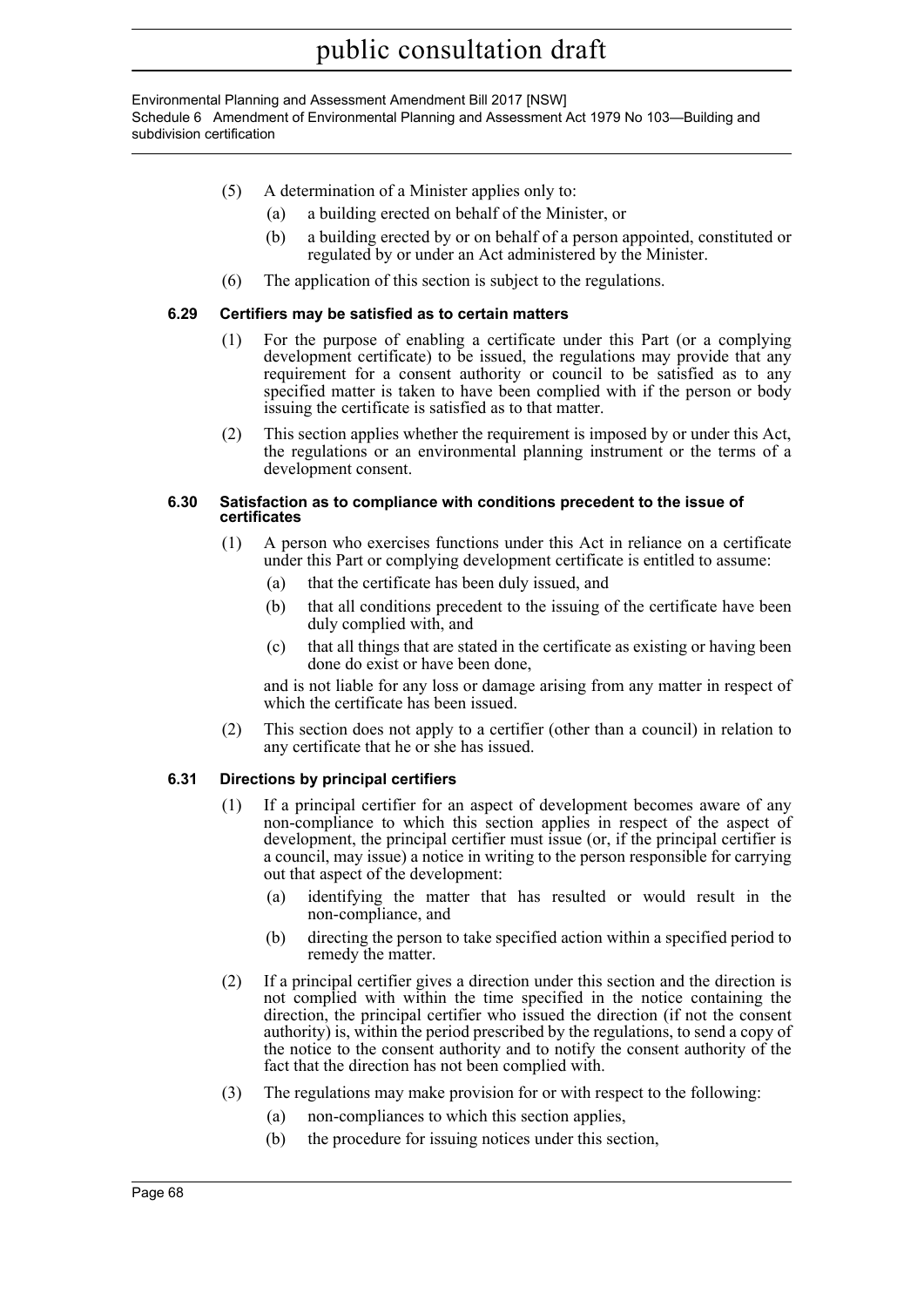#### Environmental Planning and Assessment Amendment Bill 2017 [NSW] Schedule 6 Amendment of Environmental Planning and Assessment Act 1979 No 103—Building and subdivision certification

- (c) requirements in relation to follow-up action,
- (d) the keeping of records in relation to notices given and follow-up action taken,
- (e) requirements for any matter or record relating to a notice or follow-up action to be notified to specified persons.

#### **6.32 Validity of certificates under this Part**

Without limiting the powers of the Court under section 124 (1), the Court may by order under that section declare that a certificate under this Part (other than an occupation certificate) is invalid if:

- (a) proceedings for the order are brought within 3 months after the issue of the certificate, and
- (b) the plans and specifications or standards of building work or subdivision work specified in the certificate are not consistent with the development consent for the building work or subdivision work.

#### **6.33 Regulations: Part 6**

- (1) The regulations may make provision for or with respect to the carrying out of building work or subdivision work and, in particular, for or with respect to the following:
	- (a) requirements to comply with provisions of the *Building Code of Australia* or other specified standards in relation to building work or subdivision work,
	- (b) applications for and the issue of certificates under this Part,
	- (c) the form and contents of certificates under this Part,
	- (d) conditions of certificates under this Part,
	- (e) modification of certificates under this Part,
	- (f) exempting classes of manufactured homes or temporary structures from requirements relating to construction certificates or occupation certificates,
	- (g) inspection of building work and subdivision work,
	- (h) the functions of certifiers under this Part,
	- (i) the replacement of certifiers,
	- (j) exemptions in relation to the requirement to obtain a certificate under this Part,
	- (k) the keeping of records in relation to building work or subdivision work,
	- (l) notices and information to be given in relation to the carrying out of building work and subdivision work,
	- (m) the procedure for dealing with complaints about building work or subdivision work.
- (2) The regulations may apply the provisions of this Part to State significant infrastructure.

#### **6.34 Regulations: smoke alarms in buildings providing sleeping accommodation**

- (1) The regulations may make provision for or with respect to:
	- (a) the installation of one or more smoke alarms in buildings in which persons sleep, and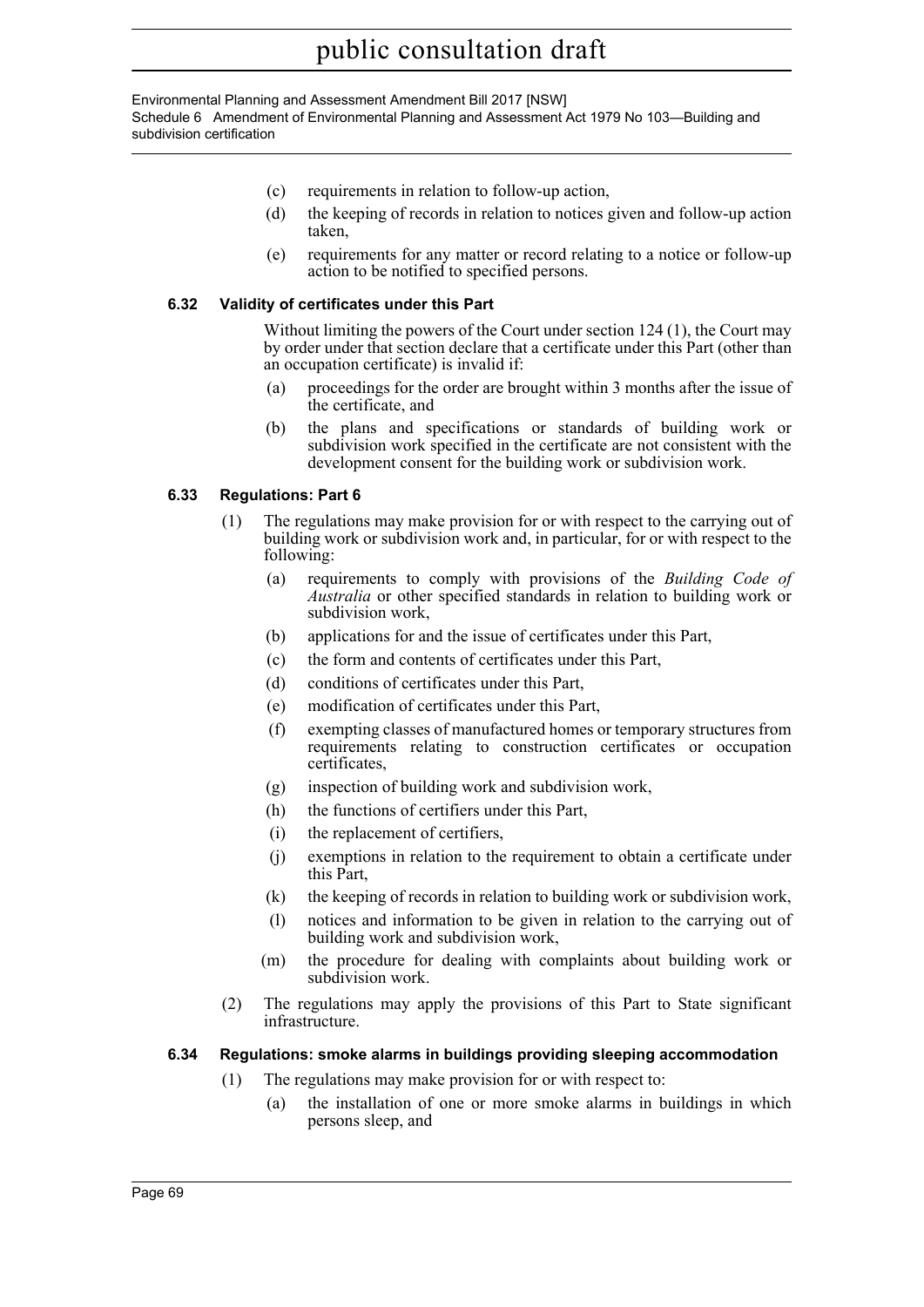Environmental Planning and Assessment Amendment Bill 2017 [NSW] Schedule 6 Amendment of Environmental Planning and Assessment Act 1979 No 103—Building and subdivision certification

- (b) the maintenance of smoke alarms installed in such buildings, and
- (c) prohibiting persons from removing or interfering with the operation of smoke alarms installed in such buildings.
- (2) The regulations made under this section may (without limitation) do any one or more of the following:
	- (a) specify the kinds of buildings in which smoke alarms are to be installed,
	- (b) specify the kinds of smoke alarms to be installed,
	- (c) specify where a smoke alarm is to be located,
	- (d) specify the maintenance that may be required in relation to a smoke alarm that has been installed,
	- (e) specify circumstances in which development consent is not required in relation to the installation of a smoke alarm,
	- (f) specify circumstances in which the consent of an owners corporation (within the meaning of the *Strata Schemes Management Act 2015*) is not required in relation to the installation of a smoke alarm.

**Consultation note.** The relevant regulations will be amended to continue the maximum penalty of \$550 for an offence against these regulations under current section 146A.

#### **6.35 Existing building and other Part 4A certificates [to be transferred to Saving and transitional regulations]**

- (1) A certificate issued under Part 4A of the former Act is taken to be a certificate issued under Part 6 of the Act.
- (2) Part 4A of the former Act continues to apply to an application for a certificate under that Part pending on the commencement of the Amending Act. Subclause (1) extends to a certificate issued on the determination of any such application.

**Note.** The regulations will provide other circumstances in which Part 4A of the former Act continues to apply in relation to complying development or development subject of a construction certificate.

### **6.2 Consequential and statutory revision amendments**

#### **[1] Section 4 Definitions**

Omit the following definitions:

*accredited certifier*

*building work*

*certifying authority*

*compliance certificate*

*critical stage inspections*

*occupation certificate*

*Part 4A certificate*

*principal certifying authority*

- *subdivision certificate*
- *subdivision of land*
- *subdivision work*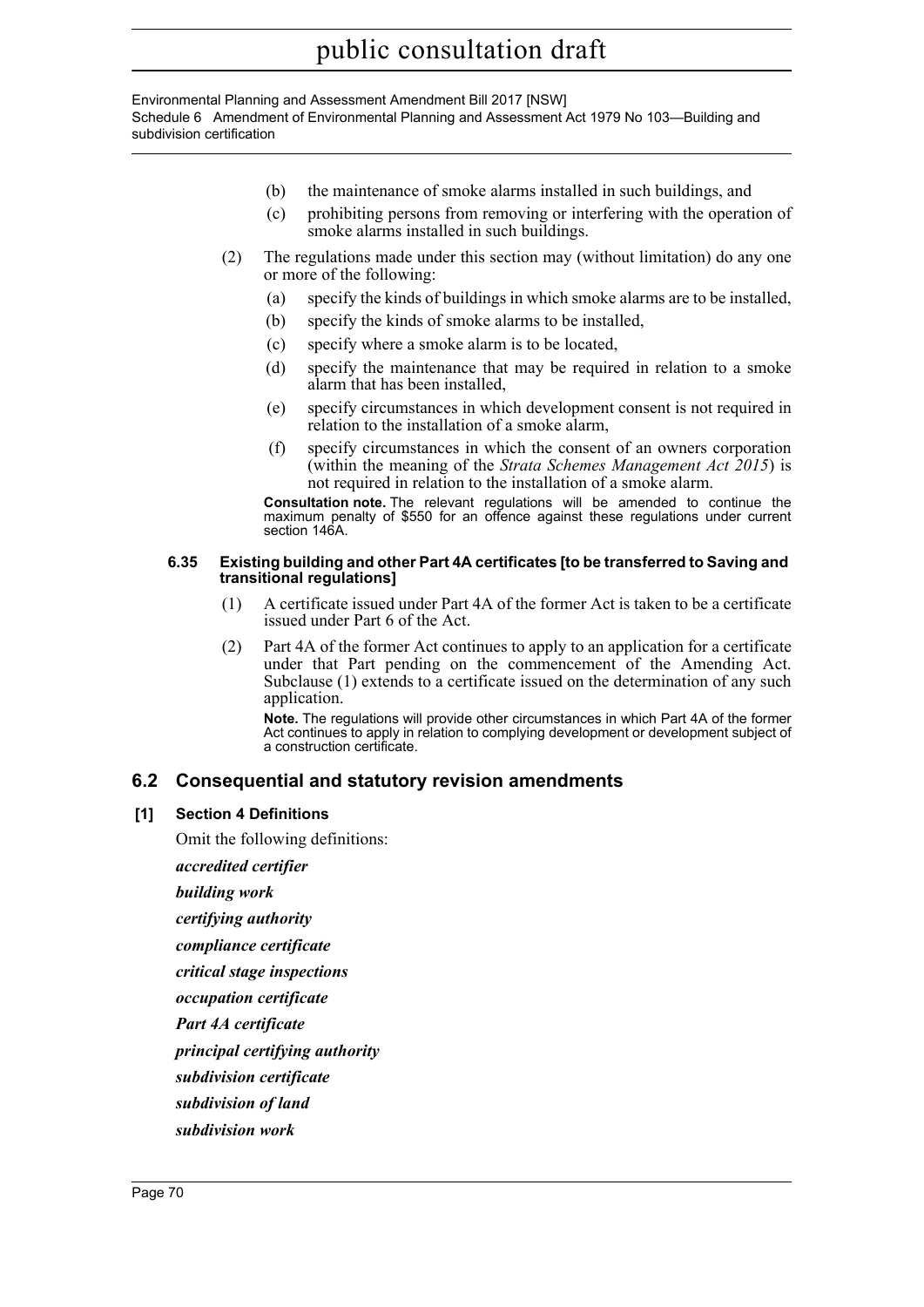Environmental Planning and Assessment Amendment Bill 2017 [NSW] Schedule 6 Amendment of Environmental Planning and Assessment Act 1979 No 103—Building and subdivision certification

#### **[2] Section 4 Definitions**

Insert the following definitions in alphabetical order:

*accredited certifier*—see Part 6.

*building work*—see Part 6.

*certifier*—see Part 6.

**Note.** Under Part 6, a certifier is a council or the holder of a certificate of accreditation as an accredited certifier under the *Building Professionals Act 2005* acting in relation to matters to which the accreditation applies.

*subdivision of land*—see Part 6.

*subdivision work*—see Part 6.

#### **[3] Section 4B Subdivision of land**

Omit the section.

#### **[4] Section 80A Imposition of conditions**

Omit section 80A (10A). Insert at the end of the section:

**Note.** Section 6.16 (2) provides that a condition of consent has no effect to the extent that it requires a compliance certificate to be obtained in respect of any development.

#### **[5] Section 81A**

Omit the section. Insert instead (with appropriate decimal section number):

#### **Consent for erection of building authorises use of building**

A development consent that authorises the erection of a building (but not the use of the building once erected) is sufficient to authorise the use of the building when erected for the purpose for which it was erected if that purpose was specified in the application for development consent. This section does not authorise the occupation of such a building if Part 6 requires an occupation certificate to be issued.

#### **[6] Section 85A Process for obtaining complying development certificate**

Omit section 85A (1). Insert instead:

(1) An applicant may, in accordance with the regulations, apply to a council or accredited certifier for a complying development certificate.

#### **[7] Section 86 Commencement of complying development**

Omit the section.

#### **[8] Section 101 Validity of development consents and complying development certificates**

Omit "an accredited certifier". Insert instead "a certifier".

## **[9] Part 4A Certification of development**

Omit the Part.

**[10] Part 4C Liability and insurance** Omit the Part.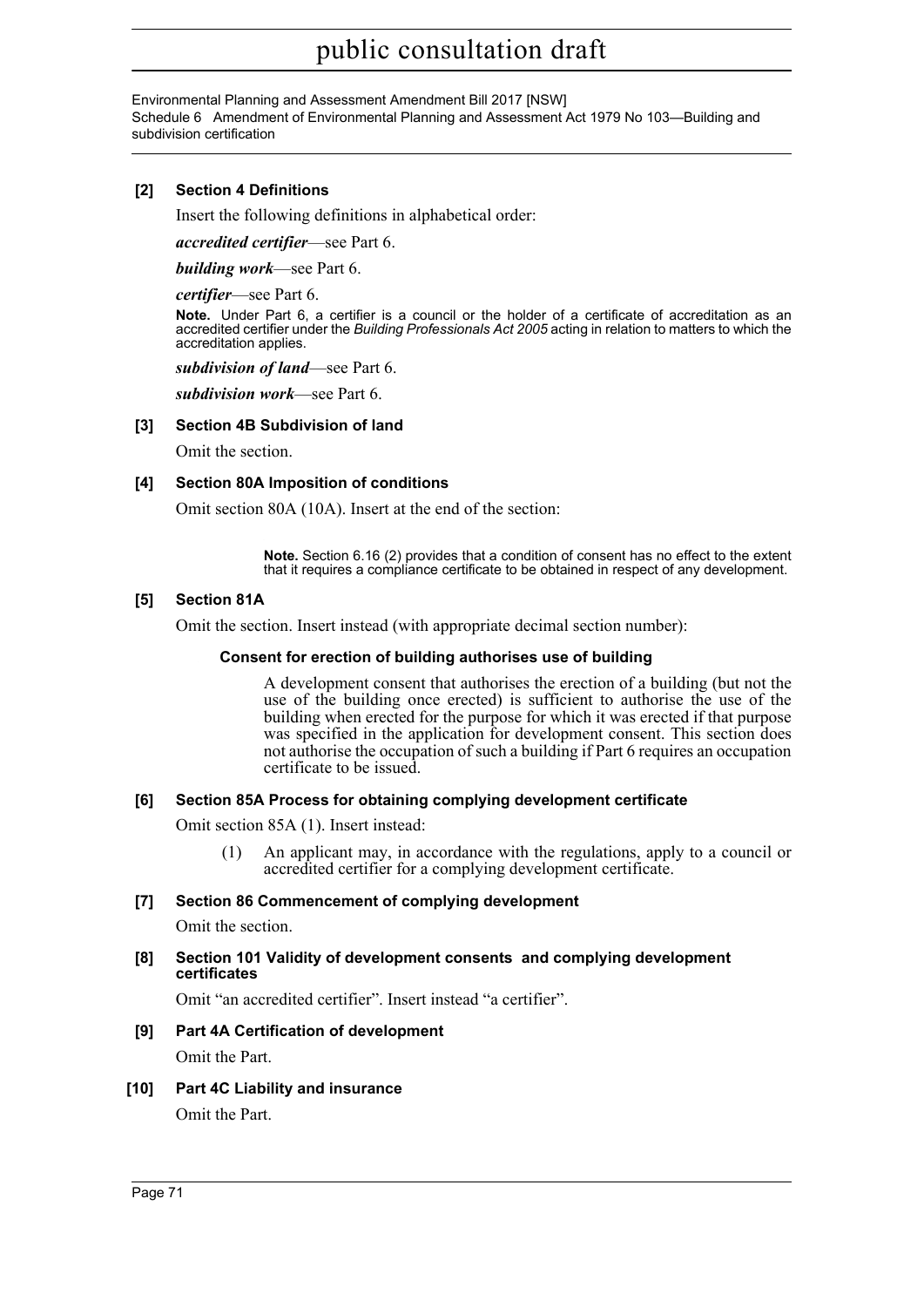Environmental Planning and Assessment Amendment Bill 2017 [NSW] Schedule 6 Amendment of Environmental Planning and Assessment Act 1979 No 103—Building and subdivision certification

#### **[11] Section 117B Action that may be taken against council following investigation**

Omit "an accredited certifier" or "a certifying authority" wherever occurring. Insert instead "a certifier".

#### **[12] Section 117B (11)**

Omit "principal certifying authority". Insert instead "principal certifier".

#### **[13] Section 121H Notice to be given of proposed order**

Omit "principal certifying authority" wherever occurring. Insert instead "principal certifier<sup>3</sup>

#### **[14] Section 146A Smoke alarms in buildings providing sleeping accommodation**

Omit the section.

**[15] Section 149A Building certificates; section 19B Applications for building certificates; section 149C Supply of information in connection with applications for building certificates; section 149D Obligations of council to issue building certificate; section 149E Effect of building certificate; section 149F Appeals with respect to building certificates; section 149G Record of building certificates** 

Omit the sections.

#### **[16] Section 157 Regulations**

Omit "certifying authority" from section 157 (1) (g). Insert instead "certifier".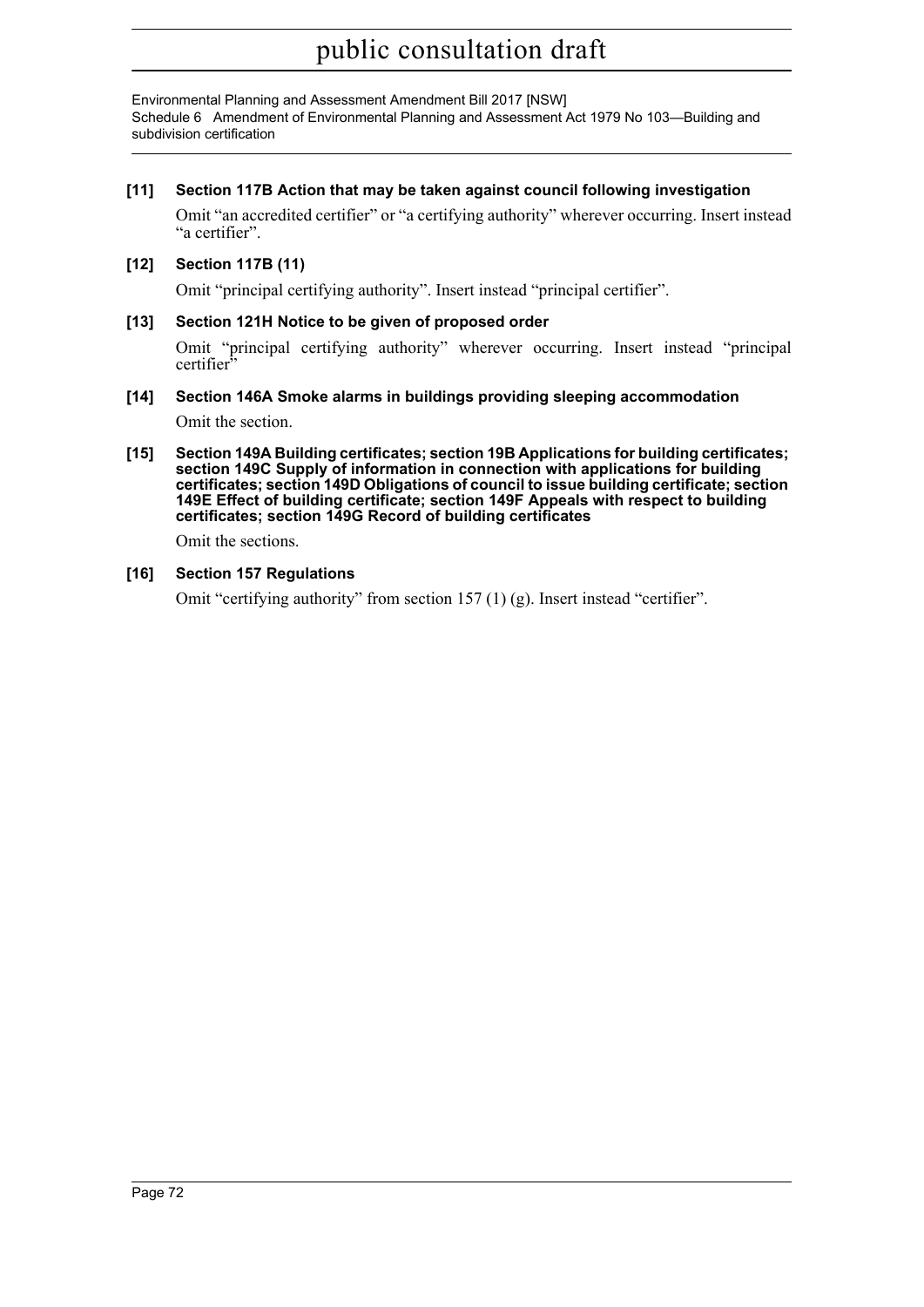Environmental Planning and Assessment Amendment Bill 2017 [NSW] Schedule 7 Amendment of Environmental Planning and Assessment Act 1979 No 103—Infrastructure contributions and finance

## **Schedule 7 Amendment of Environmental Planning and Assessment Act 1979 No 103—Infrastructure contributions and finance**

### **7.1 Principal amendments**

### **[1] Sections 93F (1) (b), 93I (1) (a), 93I (3) (b)**

Insert "or application for a complying development certificate" after "development application" wherever occurring.

### **[2] Section 93K Determinations or directions by Minister**

Insert after section 93K (b):

(b1) the method of determining the extent of the provision of the public benefit to be made by the developer under a planning agreement, or

#### **[3] Section 94EE Minister to determine development contributions**

Insert after section 94EE (1):

(1A) This section extends to complying development. In that case, a reference in this Subdivision to the consent authority includes a reference to a certifier.

### **[4] Section 94EE (3)**

Insert "or in the form of the carrying out of works or the supply of land for the provision of the infrastructure" after "any class of development".

#### **[5] Section 94EF Special infrastructure contributions**

Omit section 94EF (1). Insert instead:

- (1) The Minister may direct a consent authority to impose a condition on the grant of development consent in relation to development within a special contributions area to which a determination under section [94EE] applies for the purpose of giving effect to the determination.
- (1A) The direction may set out the terms of the condition that is to be imposed, including the following:
	- (a) a condition that declares that a development contribution is to be made in accordance with the relevant determination under section [94EE],
	- (b) a condition that requires the person having the benefit of the development consent to obtain a determination by the Planning Secretary as to whether a development contribution is required under section [94EE] and of the obligations arising under that section.
- (1B) A direction to a consent authority under this section may be given by the publication of the direction on the NSW planning portal or in the Gazette.

#### **[6] Section 94EF (3)**

Omit "the Minister may impose the condition". Insert instead "the condition is taken to have been imposed in the terms required by the direction".

#### **[7] Section 94EK Payments into Fund**

Omit "by a consent authority" wherever occurring.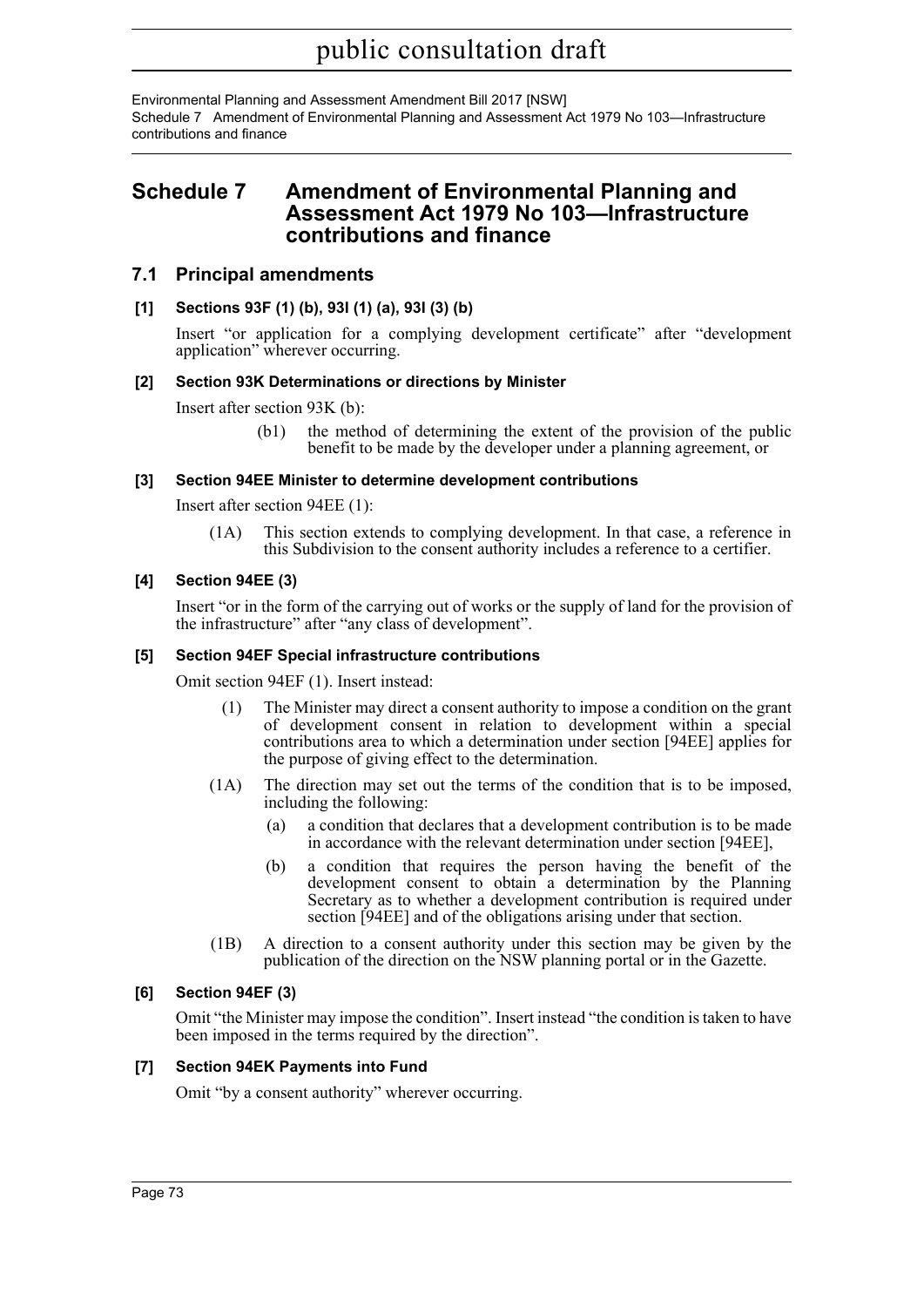Environmental Planning and Assessment Amendment Bill 2017 [NSW] Schedule 7 Amendment of Environmental Planning and Assessment Act 1979 No 103—Infrastructure contributions and finance

## **7.2 Consequential and statutory revision amendments**

### **[1] Section 4 (1) definition of "affordable housing"**

Omit the definition. Insert instead:

*affordable housing* means (subject to the regulations) housing for very low income households, low income households or moderate income households.

#### **[2] Part 4, Division 6 Development contributions**

Renumber and transfer the Division to Part 7 as Division 7.1, and renumber the sections in the Division (as amended by this Act) with decimal numbering commencing with section 7.1 (and amend any cross-references to the Division or sections in the Act accordingly).

#### **[3] Part 4, Division 6A Conditions requiring land or contributions for affordable housing**

Renumber and transfer the Division to Part 7 as Division 7.2 (with the heading "Affordable housing contributions"), and renumber the sections in the Division (as amended by this Act) with decimal numbering following the sections in renumbered Division 7.1 (and amend any cross-references to the Division or sections in the Act accordingly).

#### **[4] Part 7, Division 1 Funds**

Renumber the Division as Division 7.3 and renumber the sections in the Division (as amended by this Act) with decimal numbering following the sections in renumbered Division 7.2 (and amend any cross-references to the Division or sections in the Act accordingly).

#### **[5] Part 7, Division 2 Fees and charges**

Renumber the Division as Division 7.4 and renumber the sections in the Division (as amended by this Act) with decimal numbering following the sections in renumbered Division 7.3 (and amend any cross-references to the Division or sections in the Act accordingly)

### **[6] Part 7, Division 3 Loans**

Omit the Division. Transfer section 143 (with appropriate decimal numbering) to the end of Division 1 of Part 7.

### **[7] Part 7, Division 4 General**

Omit the Division.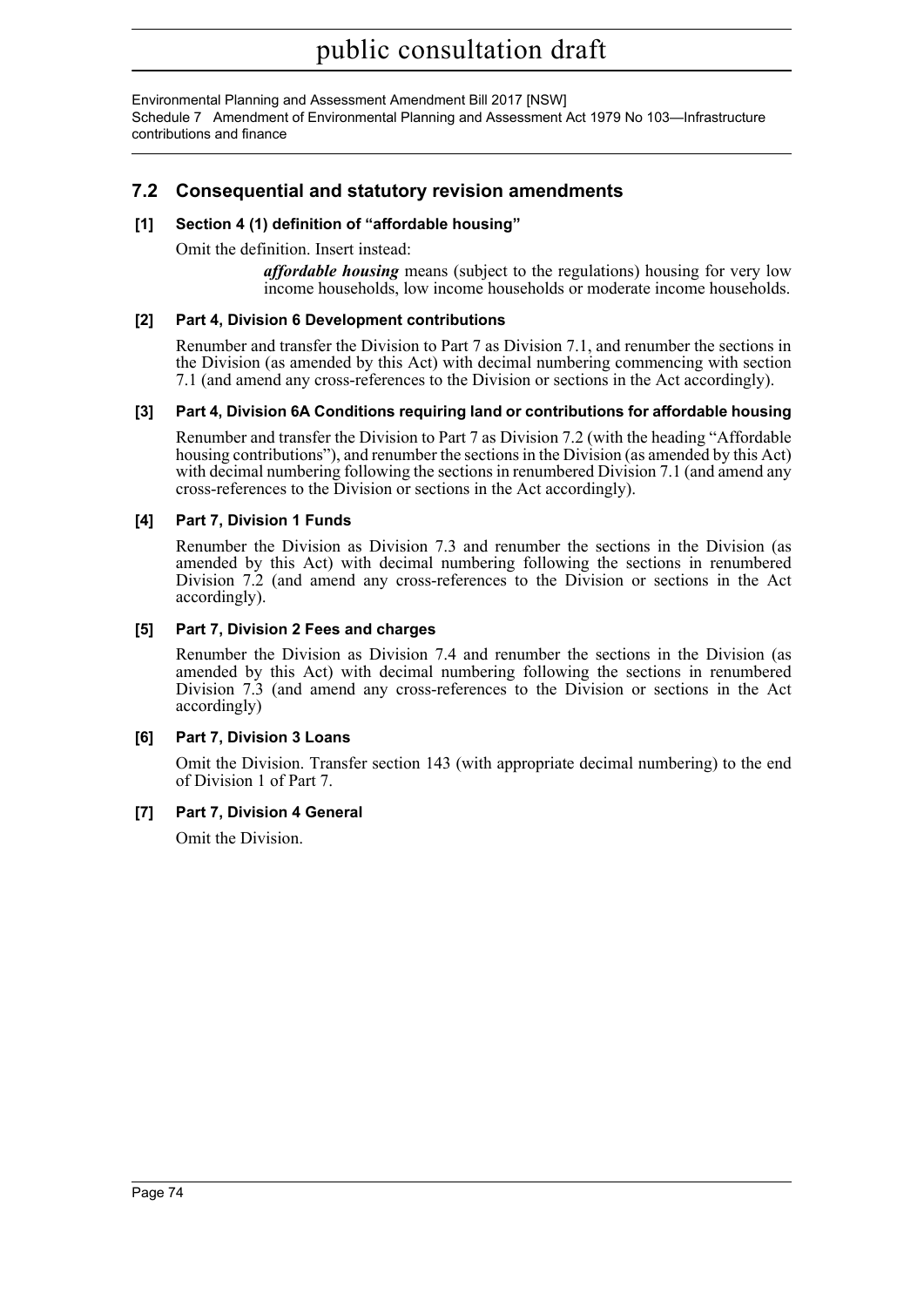Environmental Planning and Assessment Amendment Bill 2017 [NSW] Schedule 8 Amendment of Environmental Planning and Assessment Act 1979 No 103—Reviews and appeals

## **Schedule 8 Amendment of Environmental Planning and Assessment Act 1979 No 103—Reviews and appeals**

### **8.1 Principal amendments**

#### **[1] Section 83**

Omit the section. Insert instead (with appropriate decimal section number):

#### **Date from which development consent has effect**

- (1) A development consent has effect on and from the date it is registered on the NSW planning portal, except as provided by subsection (2).
- (2) A development consent for designated development has effect on and from the end of 28 days after the date it is registered on the NSW planning portal unless:
	- (a) the development consent was granted following a public hearing by the Independent Planning Commission, or
	- (b) the development is State significant development.
		- **Note.** The date of effect of a consent for any such designated development is delayed by the period within which an objector may appeal to the Land and Environment Court against the grant of consent.
- (3) This section is subject to Part 8 (Reviews and appeals).

### **[2] Part 8**

Insert in appropriate order:

# **Part 8 Reviews and appeals**

### **Division 8.1 Introductory**

#### **8.1 Definitions: Part 8**

In this Part:

*appeal* means an appeal to the Court under Divisions 8.3, 8.4, 8.5 and 8.6. **Note.** Section 4 defines *court* as the Land and Environment Court. *review* means a review by a consent authority under Division 8.2.

### **Division 8.2 Reviews**

#### **8.2 Determinations and decisions subject to review**

- (1) The following determinations or decisions of a consent authority under Part 4 are subject to review under this Division:
	- (a) the determination of an application for development consent by a council, by a local planning panel, by a Sydney district or regional planning panel, by the Independent Planning Commission or by any other person acting as delegate of the Minister,
	- (b) the determination of an application for the modification of a development consent by a council, by a local planning panel, by a Sydney district or regional planning panel, by the Independent Planning Commission or by any other person acting as delegate of the Minister,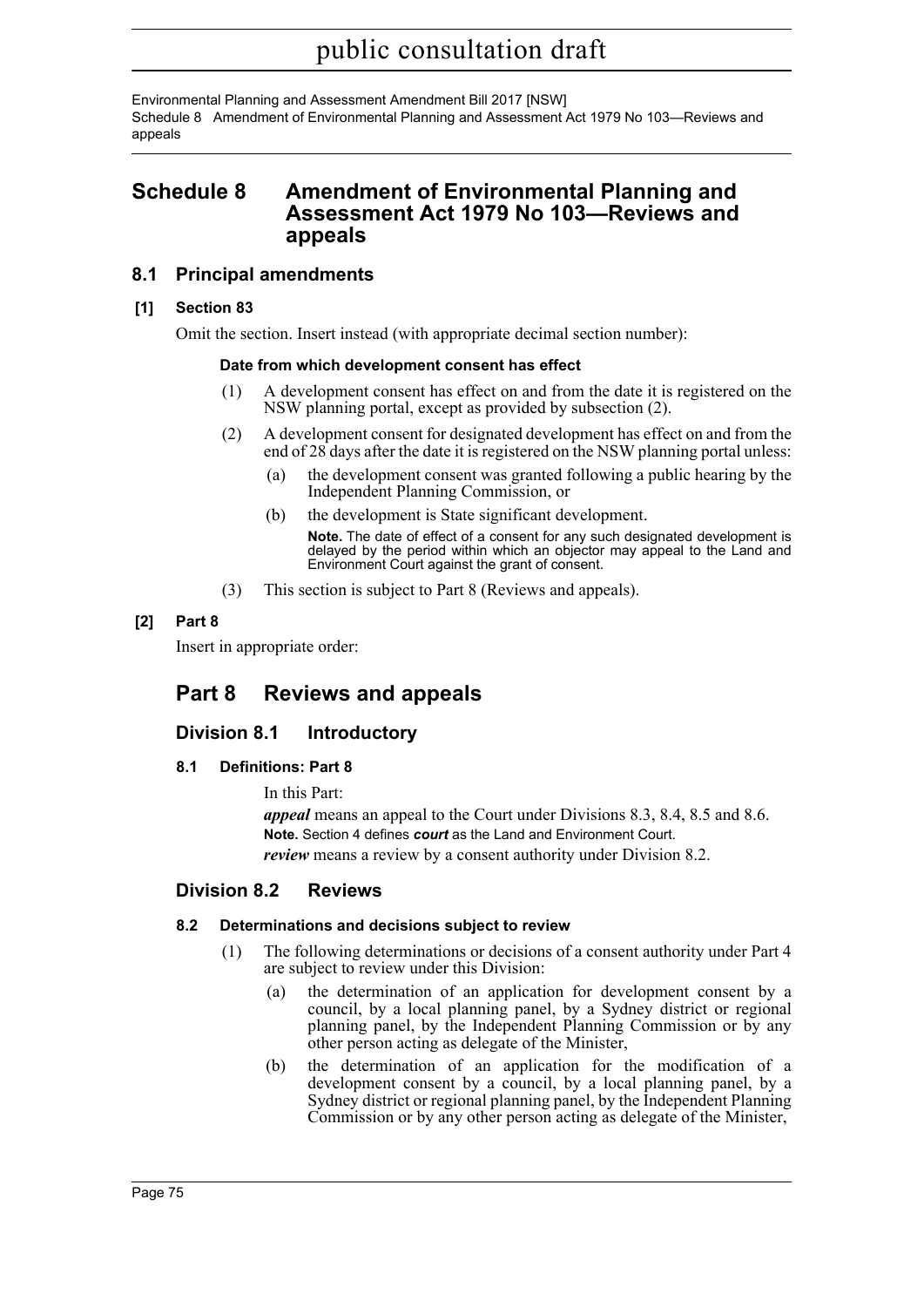Environmental Planning and Assessment Amendment Bill 2017 [NSW] Schedule 8 Amendment of Environmental Planning and Assessment Act 1979 No 103—Reviews and appeals

- (c) the decision of a council to reject and not determine an application for development consent.
- (2) However, a determination or decision in connection with an application relating to the following is not subject to review under this Division:
	- (a) a complying development certificate,
	- (b) designated development,
	- (c) Crown development (referred to in Division 4.6),
	- (d) a determination or decision that was made after a public hearing into the matter by the Independent Planning Commission.
- (3) A determination or decision reviewed under this Division is not subject to further review under this Division.

#### **8.3 Application for and conduct of review**

- (1) An applicant for development consent may request a consent authority to review a determination or decision made by the consent authority. The consent authority is to review the determination or decision if duly requested to do so under this Division.
- (2) A determination or decision cannot be reviewed under this Division:
	- (a) after the period within which any appeal may be made to the Court has expired if no appeal was made, or
	- (b) after the Court has disposed of an appeal against the determination or decision.
- (3) In requesting a review, the applicant may amend the proposed development the subject of the original application for development consent or for modification of development consent. The consent authority may review the matter having regard to the amended development, but only if it is satisfied that it is substantially the same development.
- (4) The review of a determination or decision made by a delegate of a council is to be conducted:
	- (a) by the council (unless the determination or decision may only be made by a local planning panel or delegate of the council), or
	- (b) by another delegate of the council who is not subordinate to the delegate who made the determination or decision.
- (5) The review of a determination or decision made by a local planning panel is also to be conducted by the panel.
- (6) The review of a determination or decision made by a council is to be conducted by the council and not by a delegate of the council.
- (7) The review of a determination or decision made by a Sydney district or regional planning panel is also to be conducted by the panel.
- (8) The review of a determination or decision made by the Independent Planning Commission is also to be conducted by the Commission.
- (9) The review of a determination or decision made by a delegate of the Minister (other than the Independent Planning Commission) is to be conducted by the Independent Planning Commission or by another delegate of the Minister who is not subordinate to the delegate who made the determination or decision.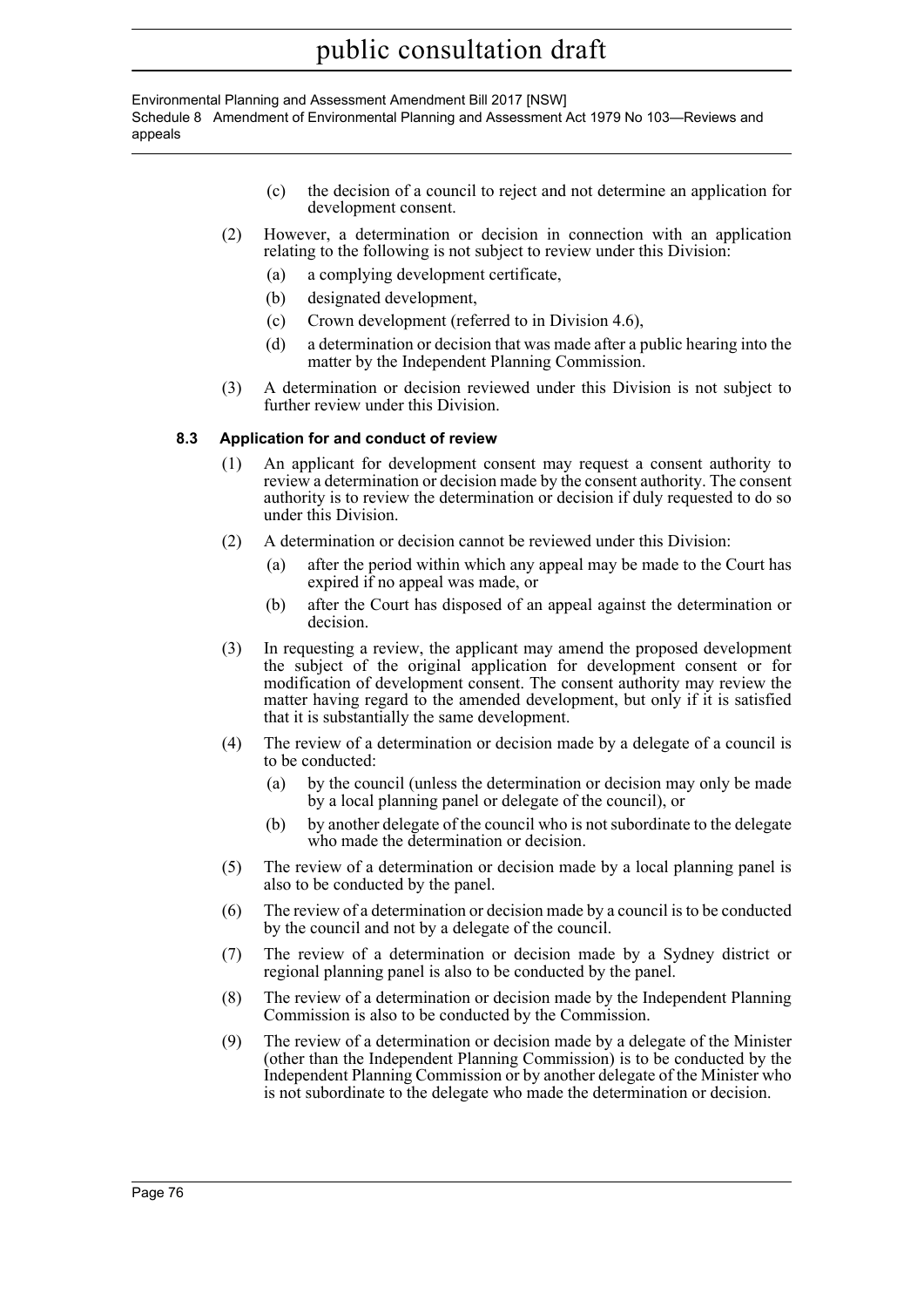Environmental Planning and Assessment Amendment Bill 2017 [NSW] Schedule 8 Amendment of Environmental Planning and Assessment Act 1979 No 103—Reviews and appeals

#### **8.4 Outcome of review**

After conducting its review of a determination or decision, the consent authority may confirm or change the determination or decision.

#### **8.5 Miscellaneous provisions relating to reviews**

- (1) The regulations may make provision for or with respect to reviews under this Division, including:
	- (a) specifying the person or body with whom applications for reviews are to be lodged and by whom applications for reviews and the results of reviews are to be notified, and
	- (b) setting the period within which reviews must be finalised, and
	- (c) declaring that a failure to finalise a review within that time is taken to be a confirmation of the determination or decision subject to review.
- (2) The functions of a consent authority in relation to a matter subject to review under this Division are the same as the functions in connection with the original application or determination.
- (3) If a decision to reject an application for development consent is changed on review, the application is taken to have been lodged on the date the decision is made on the review.
- (4) If a determination is changed on review, the changed determination replaces the earlier determination on the date the decision made on the review is registered on the NSW planning portal.
- (5) Notice of a decision on a review to grant or vary development consent is to specify the date from which the consent (or the consent as varied) operates.
- (6) A decision after the conduct of a review is taken for all purposes to be the decision of the consent authority.
- (7) If on a review of a determination the consent authority grants development consent or varies the conditions of a development consent, the consent authority is entitled (with the consent of the applicant and without prejudice to costs) to have an appeal against the determination made by the applicant to the Court under this Part withdrawn at any time prior to the determination of that appeal.

## **Division 8.3 Appeals—development consents**

#### **8.6 Decisions subject to appeal to Court under this Division**

- (1) A decision of a consent authority under Part 4 in relation to an application for development consent or a development consent is (if this Division so provides) subject to appeal to the Court under this Division.
- (2) A decision subject to appeal includes a decision made after a review under Division 8.2.
- (3) There is no right of appeal under this Division against the following decisions:
	- (a) a decision of the Independent Planning Commission as consent authority under this Act in relation to the carrying out of any development that is made after a public hearing by the Commission into the carrying out of that development,
	- (b) the determination of, or a failure to determine, an application for a complying development certificate.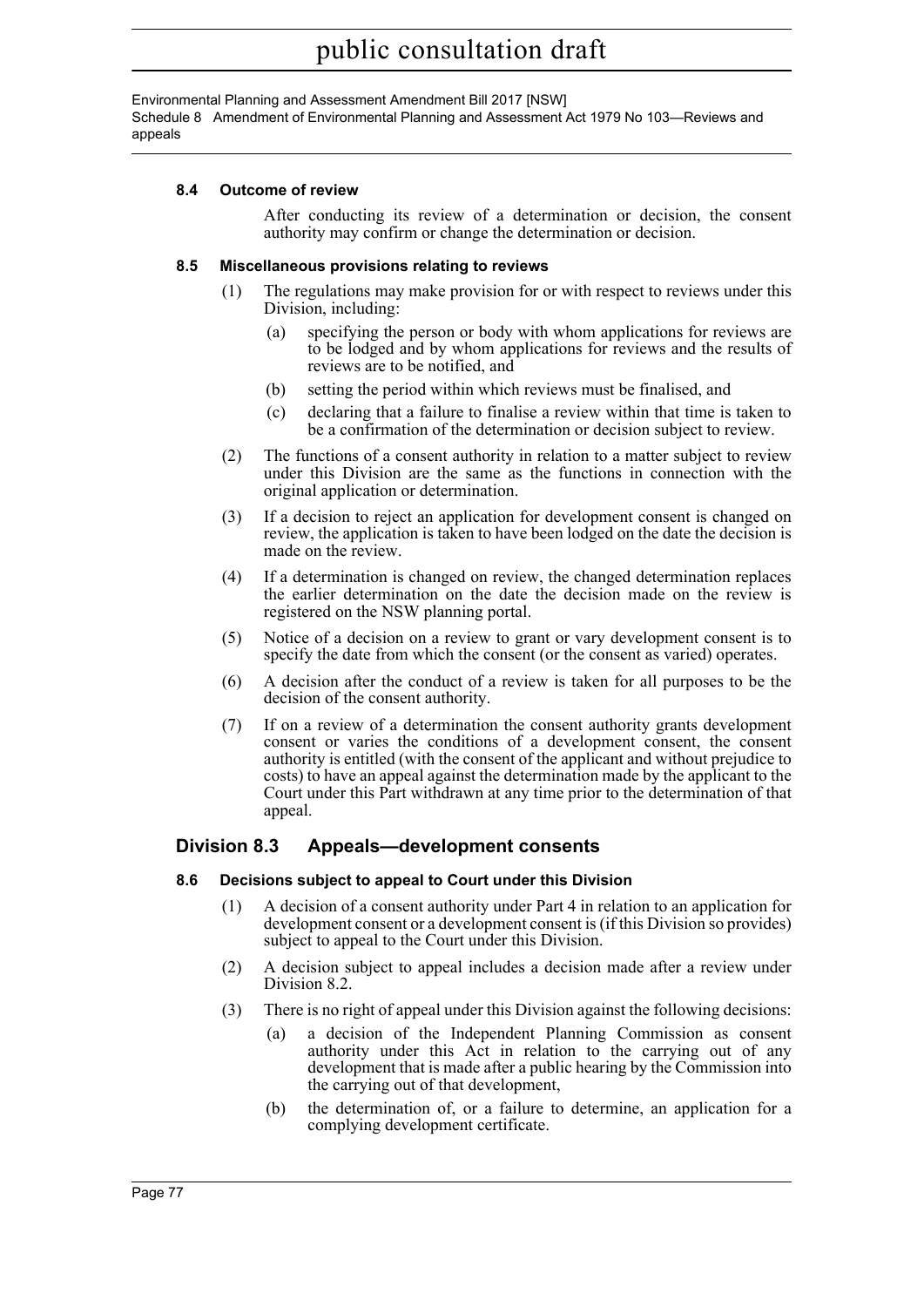Environmental Planning and Assessment Amendment Bill 2017 [NSW] Schedule 8 Amendment of Environmental Planning and Assessment Act 1979 No 103—Reviews and appeals

> **Note.** See sections # and # for restrictions on the power of the Court to vary conditions of development consent relating to development contributions.

#### **8.7 Appeal by applicant—applications for development consent**

- (1) An applicant for development consent who is dissatisfied with the determination of the application by the consent authority may appeal to the Court against the determination.
- (2) For the purposes of this section, the determination of an application by a consent authority includes:
	- (a) any decision subsequently made by the consent authority or other person about an aspect of the development that under the conditions of development consent was required to be carried out to the satisfaction of the consent authority or other person, or
	- (b) any decision subsequently made by the consent authority as to a matter of which the consent authority must be satisfied before a deferred commencement consent can operate.
- (3) An appeal under this section relating to an application for development consent to carry out designated development in respect of which an objector may appeal under this Division cannot be heard until after the expiration of the period within which the objector may appeal to the Court.

#### **8.8 Appeal by an objector—designated development applications**

- (1) This section applies to the determination of an application for development consent for designated development (including any such development that is State significant development), being a determination to grant development consent, either unconditionally or subject to conditions.
- (2) A person who duly made a submission by way of objection during the public exhibition of the application for development consent (an *objector*) and who is dissatisfied with the determination of the consent authority to grant consent may appeal to the Court against the determination.

#### **8.9 Appeal by applicant—modifications of development consent**

An applicant for the modification of a development consent who is dissatisfied with the determination of the application by the consent authority may appeal to the Court against the determination.

#### **8.10 Time within which appeals may be made**

- (1) An appeal under this Division (except by an objector) may only be made within 6 months after the date the decision appealed against is notified or registered on the NSW planning portal or after the date of deemed refusal under section 8.11.
- (2) An appeal under this Division by an objector may only be made within 28 days after the date the objector is notified of the decision appealed against.

#### **8.11 Circumstances in which consent taken to have been refused for purposes of appeal rights**

(1) A consent authority that has not determined an application for development consent (or for the modification of a development consent) within the period prescribed by the regulations for the determination of the application is, for the purpose only of this Division, taken to have determined the application by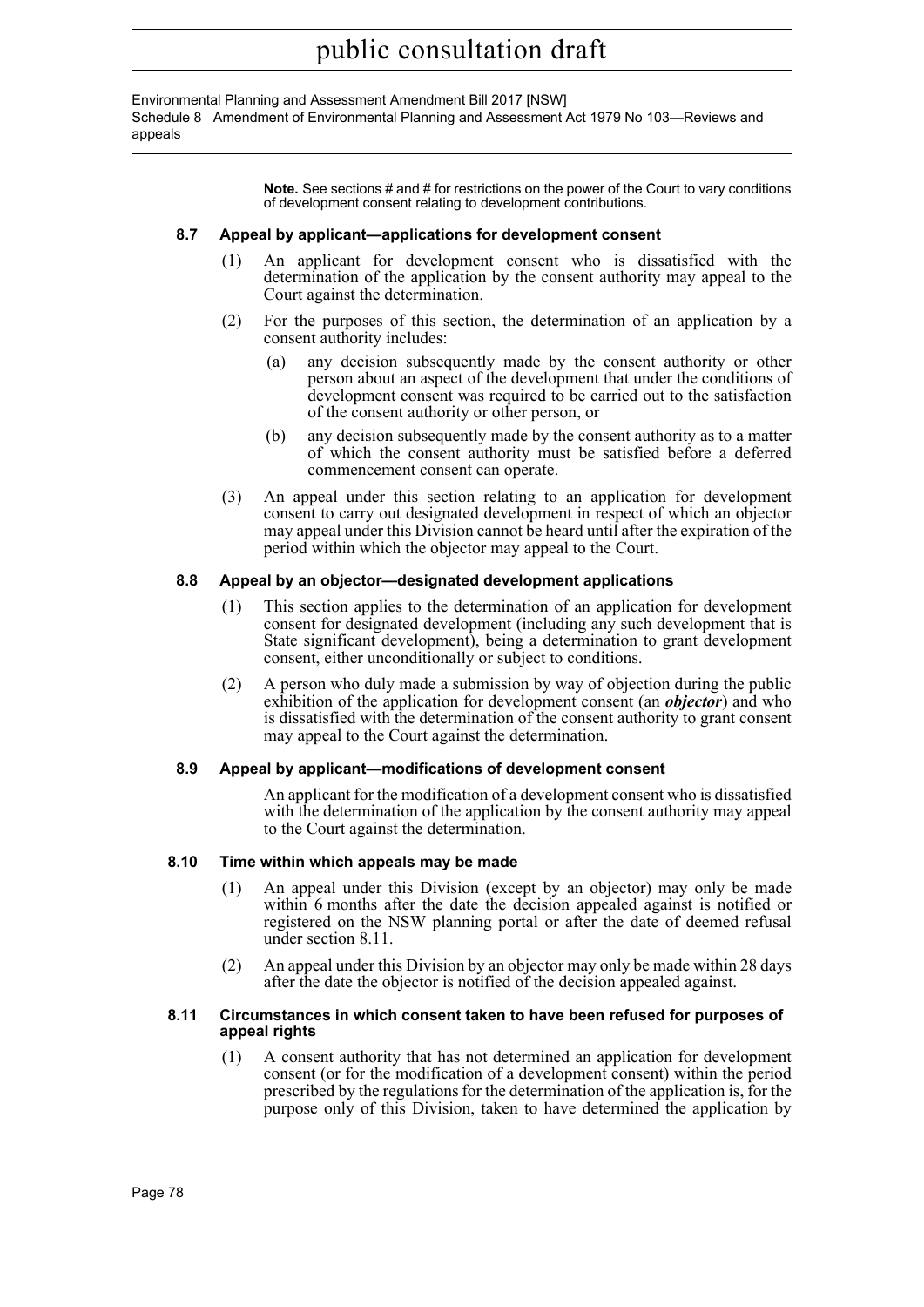#### Environmental Planning and Assessment Amendment Bill 2017 [NSW] Schedule 8 Amendment of Environmental Planning and Assessment Act 1979 No 103—Reviews and appeals

refusing development consent (or to modify development consent) when that period ends.

- (2) Subsection (1) does not prevent a consent authority from determining an application after the end of that period.
- (3) Any such determination of an application does not affect the continuation or determination of an appeal made under this Division against the deemed refusal of consent (or modification of consent) under subsection (1).
- (4) If any such determination of an application results in the grant of development consent (or the modification of development consent), the consent authority is entitled, with the consent of the applicant and without prejudice to costs, to have the appeal withdrawn at any time prior to the determination of the appeal.

#### **8.12 Notice of appeals to be given and right to be heard**

- (1) The following are entitled to be given notice of an appeal made under this Division:
	- (a) an objector, in the case of an appeal by an applicant concerning an application for development consent in respect of which the objector has a right of appeal under this Division,
	- (b) an applicant for development consent and the consent authority, in the case of an appeal under this Division by an objector concerning the application for development consent,
	- (c) a Minister or public authority, in the case of an appeal concerning an application for development consent in respect of which the concurrence of the Minister or public authority is required under this Act,
	- (d) the relevant approval body (within the meaning of Division  $4.4^{\circ}$ ), in the case of an application for development consent that involves the approval body.
- (2) Any such notice of appeal is to be given by the relevant consent authority.
- (3) Anyone who is given any such notice of appeal is, on application to the Court within 28 days after the notice is given, entitled to be heard at the hearing of the appeal if not already a party to the proceedings.
- (4) In this section, a reference to an application for development consent includes an application to modify a development consent.

#### **8.13 Effect of appeals on operation of consents**

- (1) If the granting of a development consent for development (other than State significant development) is the subject of an appeal made under this Division, the consent ceases to have effect.
- (2) A development consent that is granted, or confirmed, as a result of a decision on an appeal under this Division is taken to be a development consent duly granted under Part 4. Any such development consent takes effect, subject to any order of the Court, on and from the date the decision is registered on the NSW planning portal (except in the case of the confirmation of a development consent for State significant development).
- (3) If the effect of a decision on appeal is that development consent is refused, any development consent granted ceases to have any effect.
- (4) Despite anything to the contrary in this section, a development consent is taken to have effect on and from the date fixed by: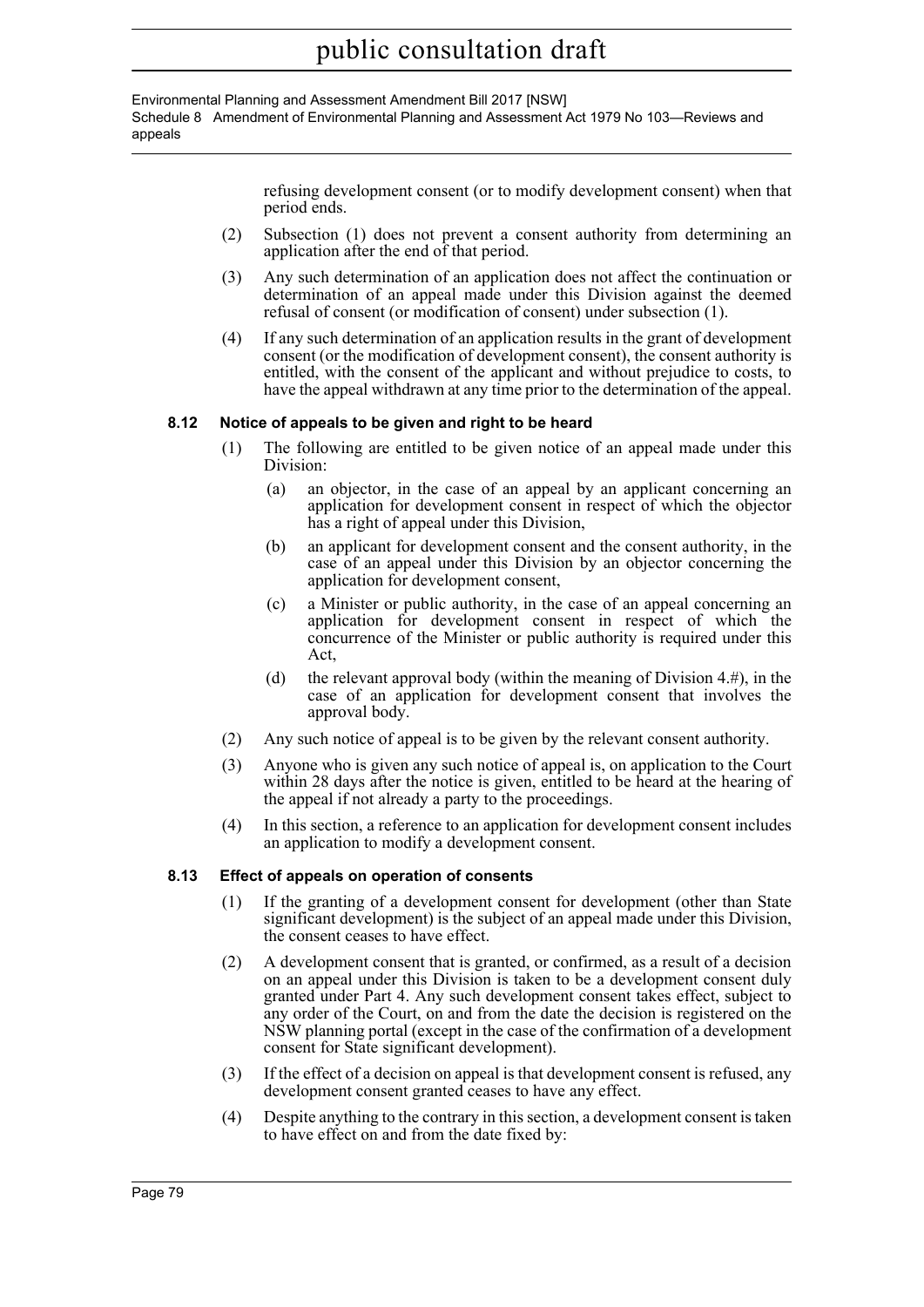Environmental Planning and Assessment Amendment Bill 2017 [NSW] Schedule 8 Amendment of Environmental Planning and Assessment Act 1979 No 103—Reviews and appeals

- (a) a court (whether or not the Land and Environment Court) that finally determines an appeal on a question of law which confirms the validity of, or results in the granting of, the development consent, or
- (b) the Land and Environment Court, if the validity of a development consent granted by that Court is confirmed by, or the development consent is granted by that Court as a result of, such a final determination made by another court that has not fixed that date.

#### **8.14 Powers of Court on appeals**

- (1) In addition to any other functions and discretions that the Court has apart from this subsection, the Court has, for the purposes of hearing and disposing of an appeal under this Division, all the functions and discretions which the consent authority whose decision is the subject of the appeal had in respect of the matter the subject of the appeal.
- (2) The decision of the Court on an appeal under this Division is, for the purposes of this or any other Act or instrument, taken to be the final decision of that consent authority and is to be given effect to accordingly.
- (3) If the consent authority was under this Act required to consult or obtain the concurrence of another person or body before making the decision the subject of an appeal under this Division:
	- (a) the Court may determine the appeal whether or not the consultation has taken place and whether or not the concurrence has been granted, and
	- (b) in a case where the concurrence has been granted—the Court may vary or revoke any conditions imposed by that person or body or may impose any conditions that could have been imposed by that person or body.
- (4) If an appeal under this Division relates to integrated development:
	- (a) the Court may determine the appeal whether or not the consent authority has obtained general terms of approval from each relevant approval body, and
	- (b) the Court is not bound to refuse an application for development consent because a relevant approval body has decided that general terms of approval will not be determined or has decided not to grant a relevant approval, and
	- (c) the Court may determine an appeal even though a development consent granted as a result of the appeal is inconsistent with the general terms of approval of a relevant approval body.

#### **8.15 Miscellaneous provisions relating to appeals under this Division**

- (1) Separate appeals under this Division with respect to the determination of an application for development consent are, as far as practicable, to be heard together.
- (2) On an appeal under this Division, the Court may, at any time on the application of a person or of its own motion, order the joinder of a person as a party to the appeal if the Court is of the opinion:
	- (a) that the person is able to raise an issue that should be considered in relation to the appeal but would not be likely to be sufficiently addressed if the person were not joined as a party, or
	- (b) that:
		- (i) it is in the interests of justice, or
		- (ii) it is in the public interest,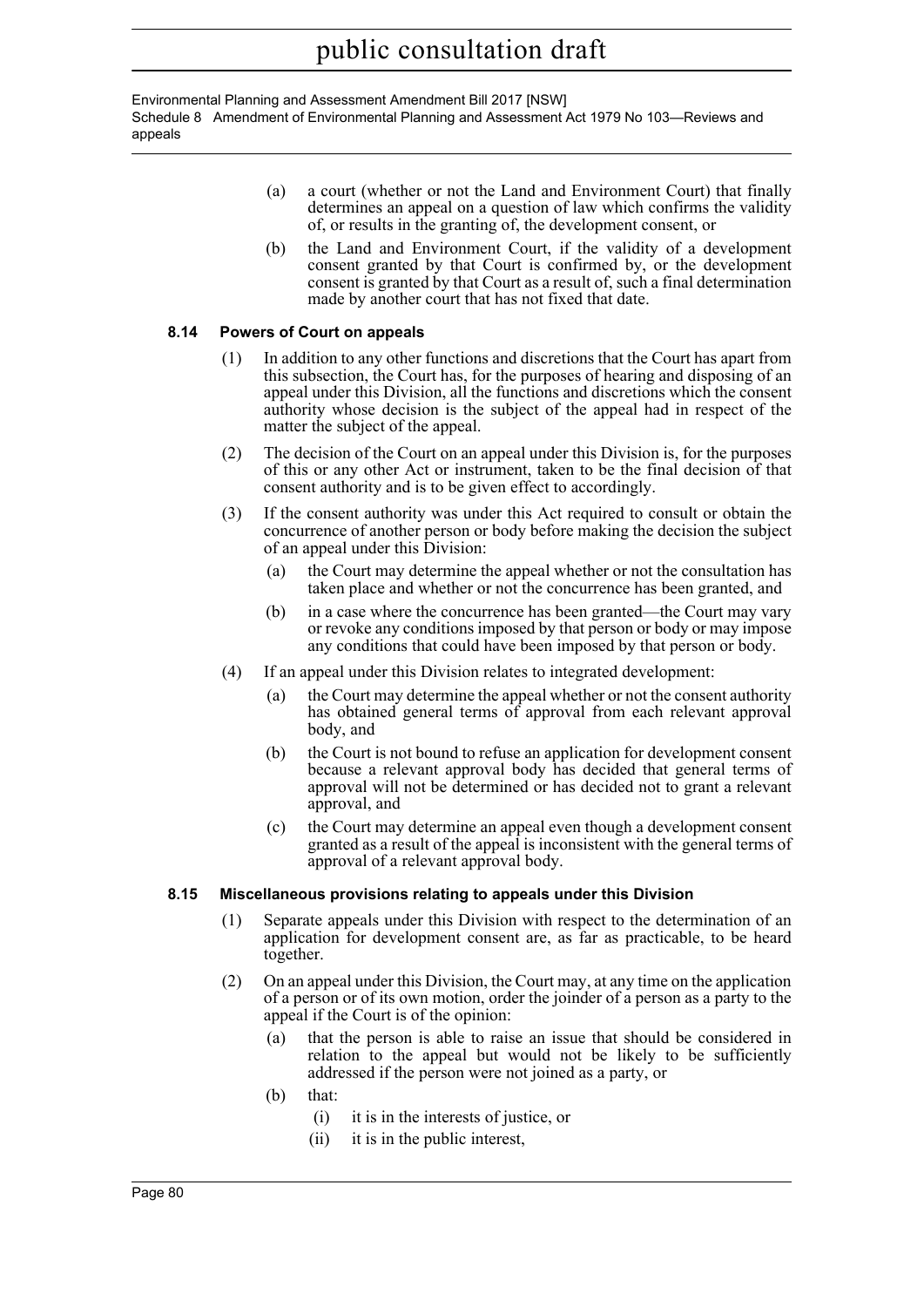Environmental Planning and Assessment Amendment Bill 2017 [NSW] Schedule 8 Amendment of Environmental Planning and Assessment Act 1979 No 103—Reviews and appeals

that the person be joined as a party to the appeal.

- (3) If the Court on an appeal by an applicant under this Division allows the applicant to file an amended application for development consent (other than to make a minor amendment), the Court must make an order for the payment by the applicant of those costs of the consent authority that have been thrown away as a result of the amendment of the application for development consent. This subsection does not apply to proceedings to which section 34AA of the *Land and Environment Court Act 1979* applies.
- (4) If the determination or decision appealed against under this Division was made by a Sydney district or regional planning panel or a local planning panel, the council for the area concerned is to be the respondent to the appeal but is subject to the control and direction of the panel in connection with the conduct of the appeal. The council is to give notice of the appeal to the panel.
- (5) If the Minister exercised the functions of the council as consent authority (for Crown development) in respect of a determination or decision appealed against under this Division, the council is to be the respondent to the appeal but is subject to the control and direction of the Minister in connection with the conduct of the appeal. The council is to give notice of the appeal to the Minister.

## **Division 8.4 Appeals—building and subdivision certification**

#### **8.16 Appeals against failure or refusal to issue certificate under Part 6**

- (1) An appeal may be made to the Court against the following decisions of a council under Part 6:
	- (a) a decision to refuse to issue a construction certificate, occupation certificate, subdivision works certificate or subdivision certificate,
	- (b) a decision to issue any such certificate subject to conditions.
- (2) The appeal may be made by the applicant for the certificate concerned.
- (3) An appeal may only be made within 6 months after the date on which the decision was made.

#### **8.17 Deemed refusal for purposes of appeal**

- (1) For the purposes only of an appeal under this Division, a council is taken to have made a decision to refuse to issue a certificate (a *deemed refusal*) if it has failed to issue the certificate to the applicant within the period prescribed by the regulations.
- (2) Nothing in subsection (1) prevents a council from determining an application for a construction certificate, occupation certificate, subdivision works certificate or subdivision certificate after the expiration of the applicable period specified in that subsection.
- (3) A determination made after the expiration of that applicable period does not affect the continuance or determination of an appeal made under this Division in respect of a deemed refusal.
- (4) If a determination is made after the applicable period to grant the certificate concerned, the council is entitled, with the consent of the applicant and without prejudice to costs, to have any appeal under this Division against a deemed refusal withdrawn at any time prior to the determination of that appeal.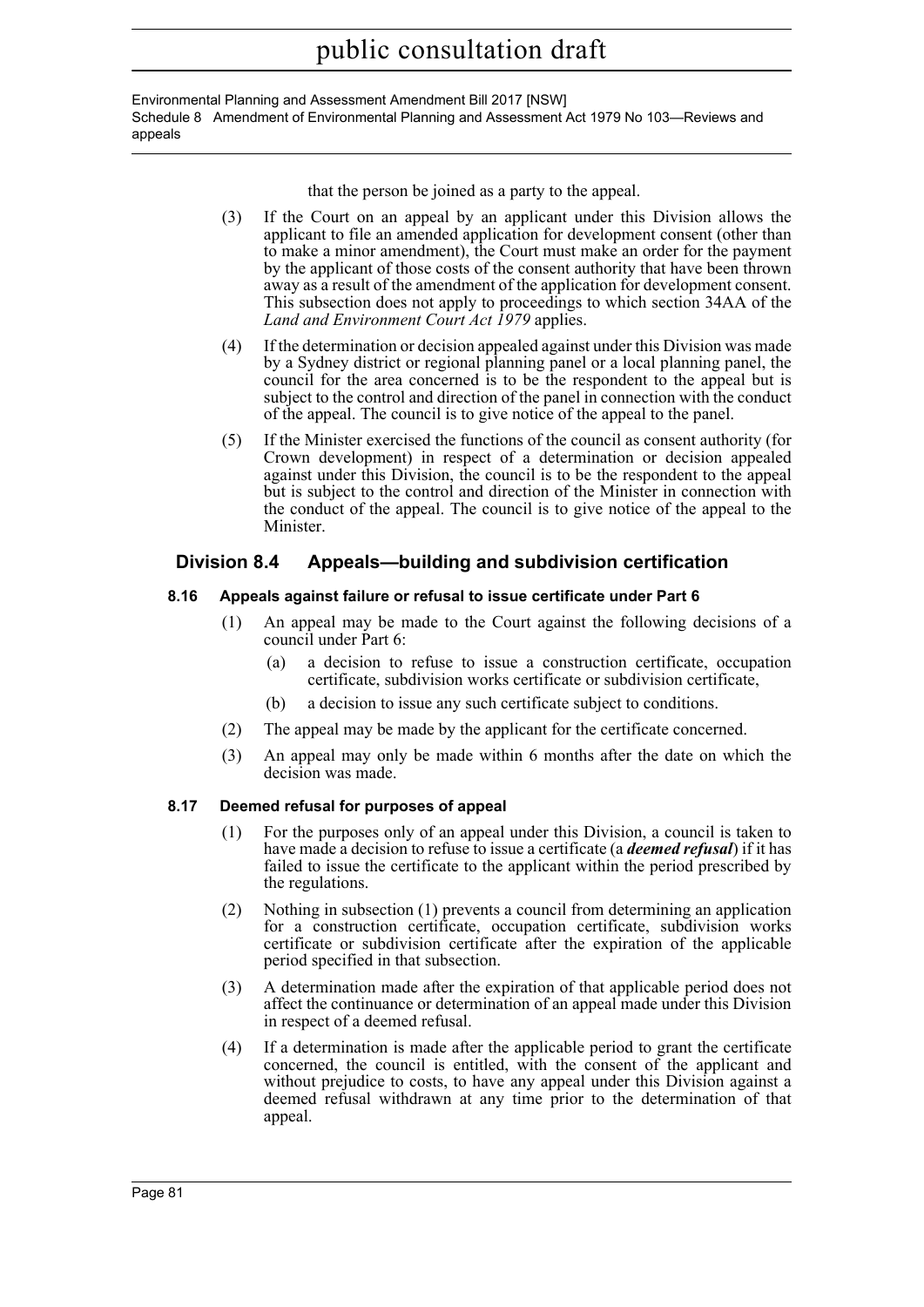Environmental Planning and Assessment Amendment Bill 2017 [NSW] Schedule 8 Amendment of Environmental Planning and Assessment Act 1979 No 103—Reviews and appeals

## **Division 8.5 Appeals—development control orders**

#### **8.18 Appeals concerning orders**

- (1) A person who is given a development control order may appeal to the Court against the order.
- (2) However, a person may not appeal against a fire safety order given by an authorised fire officer (other than an order that prevents a person using or entering premises).
- (3) The appeal may only be made:
	- (a) within 28 days after the development control order is given to the person, or
	- (b) if an order is given subsequently that forms part of the development control order, within 28 days after the subsequent order is given to the person.
- (4) On hearing an appeal, the Court may:
	- (a) revoke the development control order, or
	- (b) modify the development control order, or
	- (c) substitute for the development control order any other order that the relevant enforcement authority who gave the order could have given, or
	- (d) find that the development control order is sufficiently complied with, or
	- (e) make such order with respect to compliance with the development control order as the Court thinks fit, or
	- (f) make such other order with respect to the development control order as the Court thinks fit.

#### **8.19 Awarding of compensation concerning orders**

- (1) The Court, on the hearing of an appeal or otherwise, has a discretion to award compensation to a person to whom a development control order is given for any expense incurred by the person as a consequence of the order, including the cost of any investigative work or reinstatement carried out by the person as a consequence of the order.
- (2) Compensation is to be awarded only if the person seeking the compensation satisfies the Court that the giving of the development control order was unsubstantiated or the terms of the order were unreasonable.
- (3) A claim for compensation cannot be made more than 28 days after the date on which the Court gives its decision on the appeal or more than 3 months after the date of the development control order if an appeal is not made against the order.
- (4) Compensation under this section is to be awarded against the relevant enforcement authority who gave the development control order.

#### **8.20 Effect of appeal on order**

If an appeal is duly made to the Court against a development control order, the appeal does not effect a stay of the order.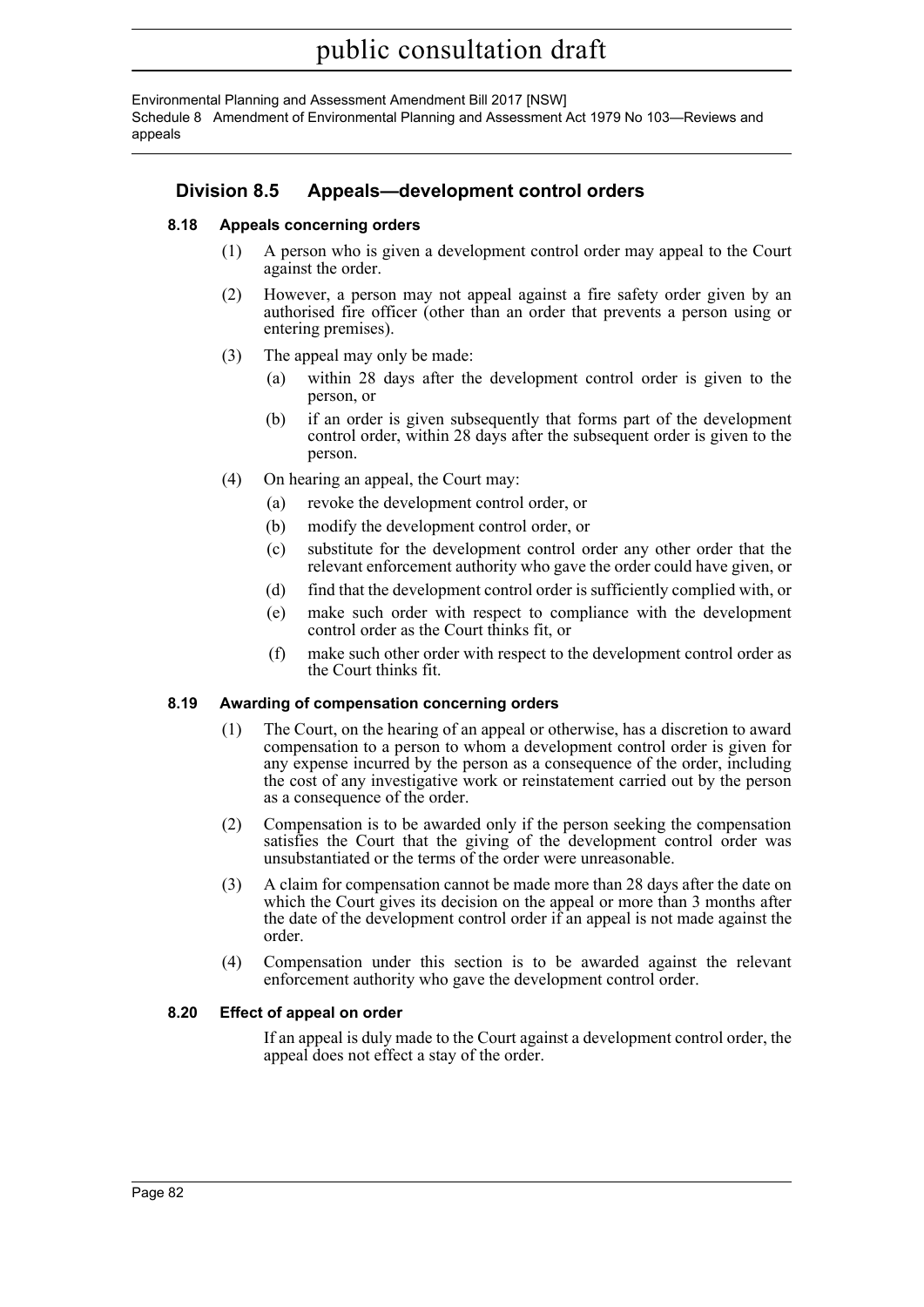Environmental Planning and Assessment Amendment Bill 2017 [NSW] Schedule 8 Amendment of Environmental Planning and Assessment Act 1979 No 103—Reviews and appeals

## **Division 8.6 Appeals—miscellaneous**

#### **8.21 Appeal concerning decisions on security for development requirements or damage**

- (1) This section applies in connection with a decision of a consent authority or council relating to security of the kind referred to in section # [current s 80A (6)].
- (2) The applicant for development consent to which the security relates, or a person having the benefit of the consent, who is dissatisfied with the decision may appeal to the Court as follows:
	- (a) an appeal may be made against a decision of the consent authority with respect to the provision of the security (otherwise than by the imposition of a condition of development consent),
	- (b) an appeal may be made against the failure or refusal of the consent authority to release a security held by it,
	- (c) an appeal may be made against the failure or refusal of a council to release a security held by it that has been provided in accordance with a condition of a complying development certificate.

**Note.** The right to appeal against the imposition of a condition of development consent is excluded because this Part provides separately for appeals against any such condition.

- (3) An appeal under subsection (2) (a) may only be made within 6 months after the applicant for development consent received notice of the decision.
- (4) An appeal under subsection (2) (b) or (c) may only be made:
	- (a) except as provided by paragraph (b), within 6 months after the work to which the security relates has been completed, or
	- (b) if the security is provided in respect of contingencies that may arise on or after completion of the work to which the security relates, not earlier than 3 months and not later than 6 months after the completion of the work.

#### **8.22 Appeals against refusal to extend consent lapsing period**

- (1) This section applies to an application under section [ 95A] for the extension of the period after which a development consent lapses.
- (2) The applicant for the extension who is dissatisfied with the determination of the application, or the failure of the consent authority to determine the application within the period prescribed by the regulations, may appeal to the Court.
- (3) The appeal can only be made within 6 months after the date on which the person is given notice of the decision appealed against or the end of the deemed refusal period referred to in subsection  $(2)$ .

#### **8.23 Appeals against revocation or modification of development consent**

- (1) This section applies to a decision of the Planning Secretary or a council under section [96A] to revoke or modify a development consent.
- (2) The applicant for the consent, or any other person entitled to rely on the consent, may appeal to the Court against the revocation or modification of the consent.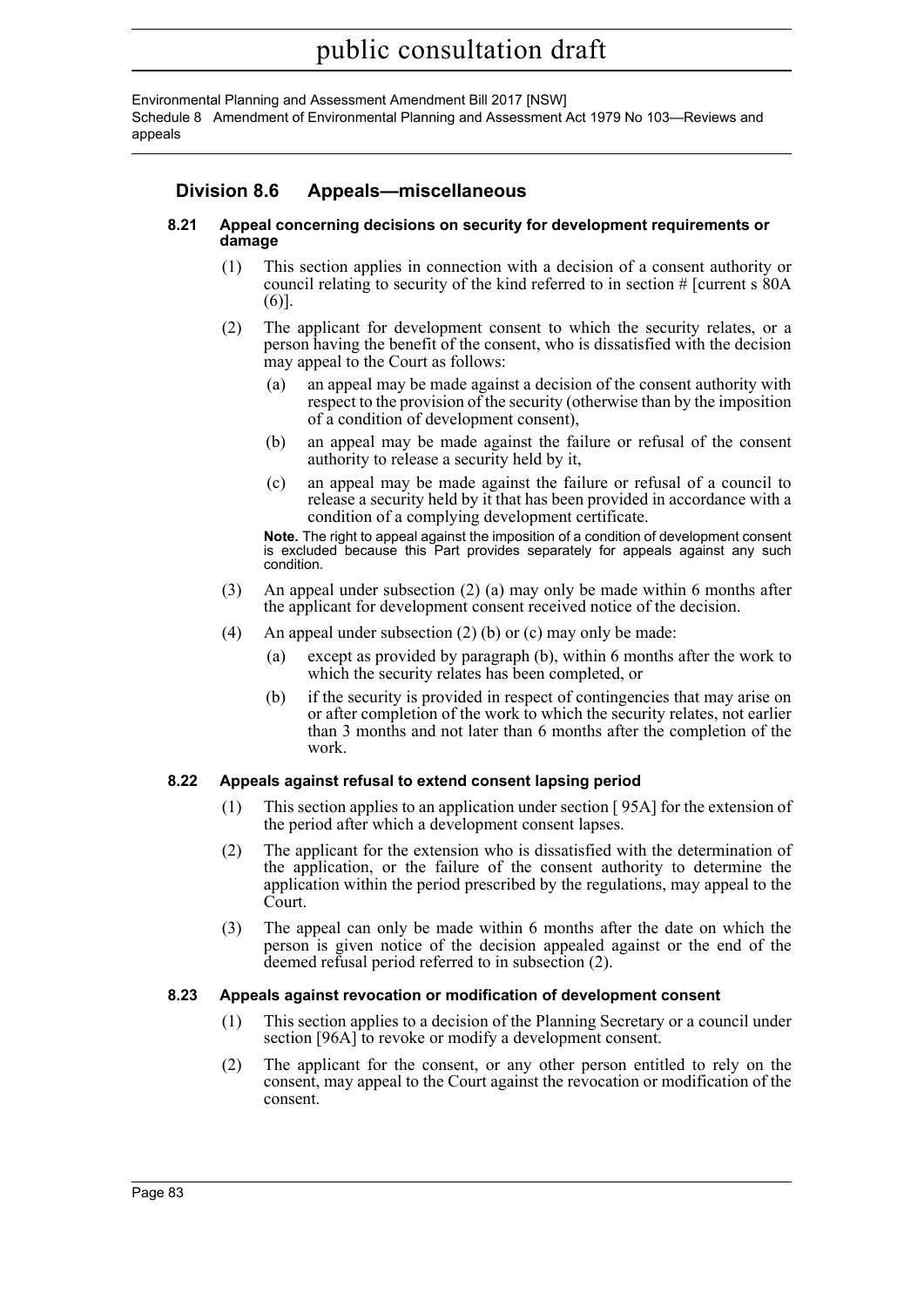Environmental Planning and Assessment Amendment Bill 2017 [NSW] Schedule 8 Amendment of Environmental Planning and Assessment Act 1979 No 103—Reviews and appeals

- (3) The appeal can only be made within 3 months after the date on which the revocation or modification of the consent takes effect.
- (4) On hearing the appeal, the Court may:
	- (a) confirm the revocation or modification, or
	- (b) vary the revocation or modification, or
	- (c) cancel the revocation or modification.

#### **8.24 Appeals concerning compliance cost notices**

- (1) A person on whom a compliance cost notice is served under Part 12 of Schedule 5 (Development control orders) may appeal against the notice to the Court within 28 days after the service of the notice on the person.
- (2) If an appeal is lodged against an order in relation to which a compliance cost notice has been issued:
	- (a) an appeal may be lodged against the compliance cost notice in the same way as, and at the same time as, the appeal against the development control order concerned, and
	- (b) the Court may deal with the appeal against the compliance cost notice at the same time as it deals with the appeal against the development control order.
- (3) On hearing an appeal against a compliance cost notice, the Court may:
	- (a) revoke the notice, or
	- (b) modify the notice, or
	- (c) make any other order with respect to the notice as the Court thinks fit.

#### **8.25 Appeals with respect to building information certificates**

- (1) An applicant:
	- (a) who is dissatisfied with a council's refusal to issue a building information certificate under Part 6, or
	- (b) who is dissatisfied with a council's failure to issue a building information certificate within the period prescribed by the regulations, or
	- (c) who is dissatisfied with a notice from the council to supply information in connection with an application for a building information certificate,

may appeal to the Court.

- (2) The appeal can only be made within 6 months after the date on which the person is given notice of the decision appealed against or the end of the deemed refusal period referred to in subsection (1).
- (3) On hearing the appeal, the Court may do any one or more of the following:
	- (a) direct the council to issue a building information certificate in such terms and on such conditions as the Court thinks fit,
	- (b) revoke, alter or confirm a notice to supply information,
	- (c) make any other order that it considers appropriate.

#### **8.26 Regulations**

The regulations may make provision for or with respect to reviews and appeals under this Part, and in particular the procedure with respect to any such review or appeal.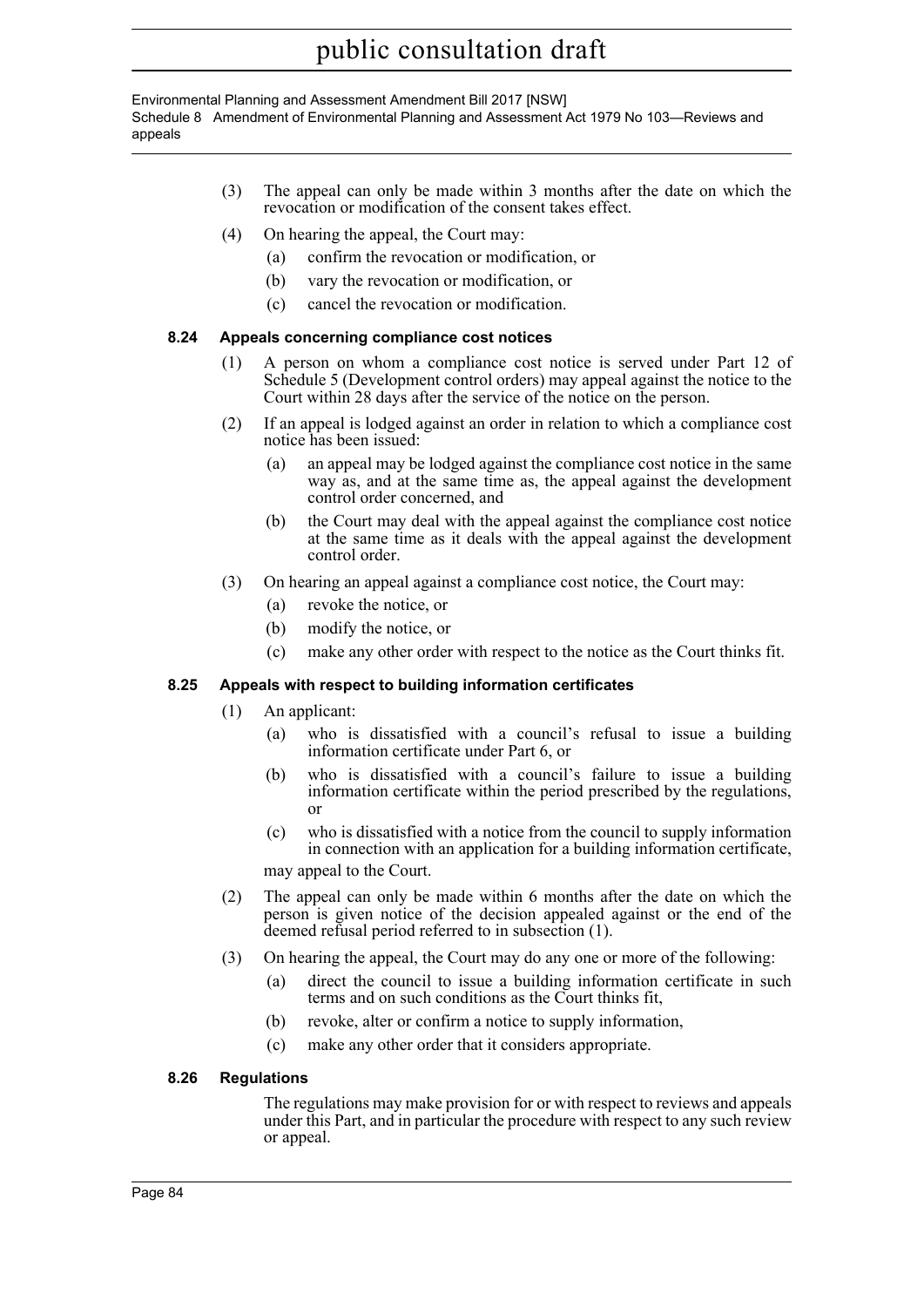Environmental Planning and Assessment Amendment Bill 2017 [NSW] Schedule 8 Amendment of Environmental Planning and Assessment Act 1979 No 103—Reviews and appeals

## **8.2 Consequential and statutory revision amendments**

#### **[1] Section 80A Imposition of conditions**

Omit the note to section 80A (10D). Insert instead:

**Note.** Accordingly, an application for review or appeal under Part 8 may be made in relation to a decision to change a reviewable condition.

#### **[2] Section 82 Circumstances in which consent taken to have been refused**

Omit the section.

#### **[3] Sections 82A-82D Reviews of determinations**

Omit the sections.

#### **[4] Section 85A Process for obtaining complying development certificates**

Omit section 85A (10). Insert after section 85A (6):

**Note.** Part 8 provides that there is no right of review or appeal in relation to a determination of, or a failure to determine, an application for a complying development certificate.

### **[5] Section 95A Extension of lapsing period for 1 year**

Omit section 95A (3).

- **[6] Section 96AB Review where modification application refused or conditions imposed** Omit the section.
- **[7] Section 96A Revocation or modification of development consent** Omit section 96A (5) and (6).
- **[8] Part 4, Division 8 Appeals and related matters**

Omit the Division.

**[9] Section 104 Appeals and other provisions relating to development consents after order of Court**

Omit "sections 97 and 98" wherever occurring. Insert instead "Part 8".

### **[10] Section 104A Voluntary surrender of development consent**

Omit section 104A (2). Insert instead:

(2) A development consent may be surrendered under this section even if, on an appeal under Part 8, the consent has ceased to be, or does not become, effective.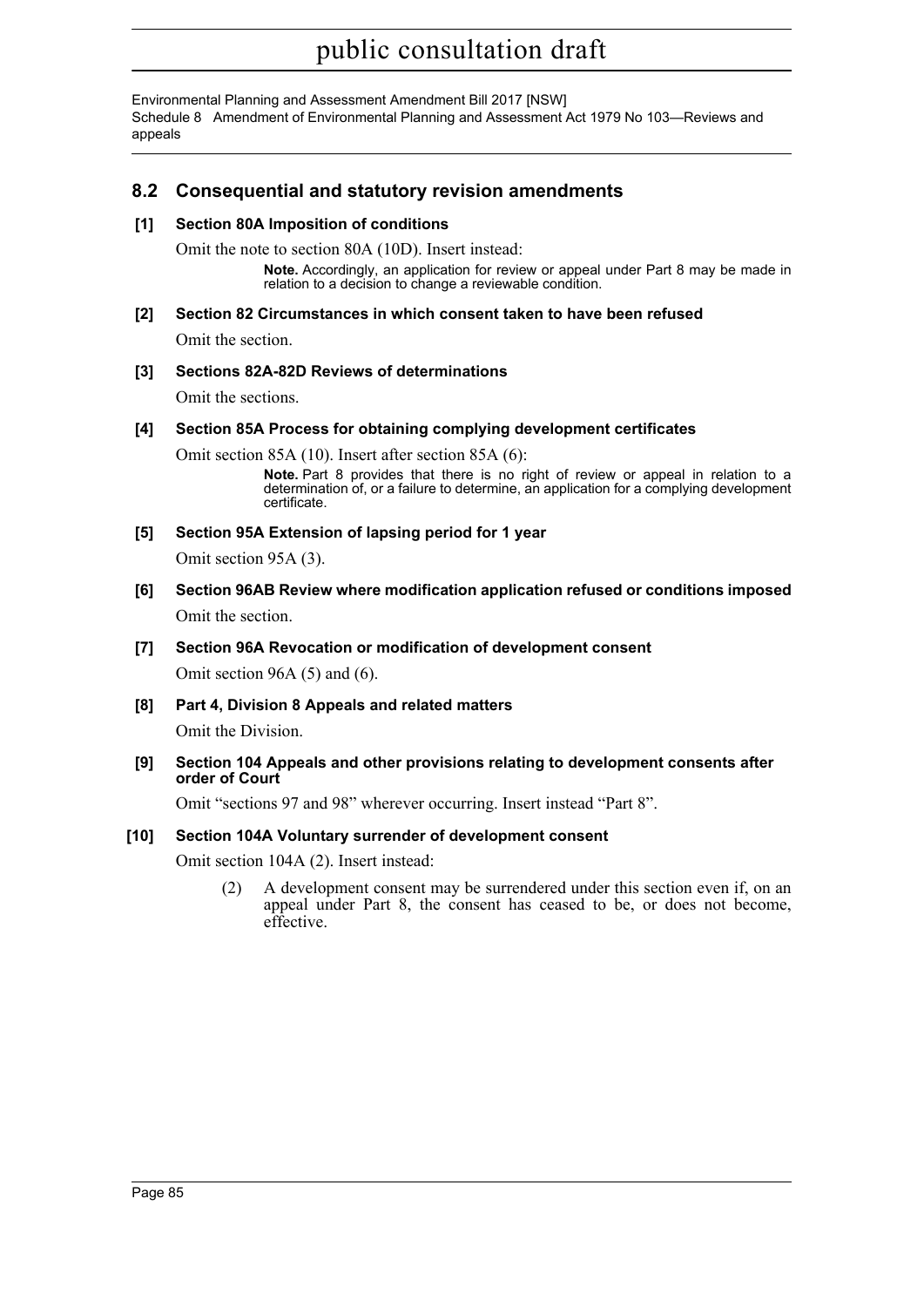Environmental Planning and Assessment Amendment Bill 2017 [NSW] Schedule 9 Amendment of Environmental Planning and Assessment Act 1979 No 103—Implementation and enforcement

## **Schedule 9 Amendment of Environmental Planning and Assessment Act 1979 No 103—Implementation and enforcement**

### **9.1 Principal amendments**

#### **[1] Section 9.#**

Insert after section 117BA (with appropriate decimal section number):

#### **Enforcement of undertakings**

- (1) The Planning Secretary may accept a written undertaking given by a person for the purposes of this section in connection with a matter in relation to which the Minister, the Planning Secretary or a public authority has a function under this Act.
- (2) The person may withdraw or vary the undertaking at any time, but only with the consent in writing of the Planning Secretary. The consent of the Planning Secretary is required even if the undertaking purports to authorise withdrawal or variation of the undertaking without that consent.
- (3) The Planning Secretary may apply to the Court for an order under subsection (4) if the Planning Secretary considers that the person who gave the undertaking has breached any of its terms.
- (4) The Court may make all or any of the following orders if it is satisfied that the person has breached a term of the undertaking:
	- (a) an order directing the person to comply with that term of the undertaking,
	- (b) an order directing the person to pay to the State an amount not exceeding the amount of any financial benefit that the person has obtained directly or indirectly and that is reasonably attributable to the breach,
	- (c) any order that the Court thinks appropriate directing the person to compensate any other person who has suffered loss or damage as a result of the breach,
	- (d) an order requiring the person to prevent, control, abate or mitigate any actual or likely damage to the built or natural environment caused by the breach,
	- (e) an order requiring the person to make good any actual or likely damage to the built or natural environment caused by the breach,
	- (f) any other order the Court considers appropriate.

### **[2] Part 6, Division 9.3**

Omit Division 2A of Part 6. Insert instead:

## **Division 9.3 Development control orders**

### **9.33 Orders that may be given**

- (1) The development control orders that may be given under this Act are as follows:
	- (a) general orders in accordance with the table to Part 1 of Schedule 5,
	- (b) fire safety orders in accordance with the table to Part 2 of Schedule 5,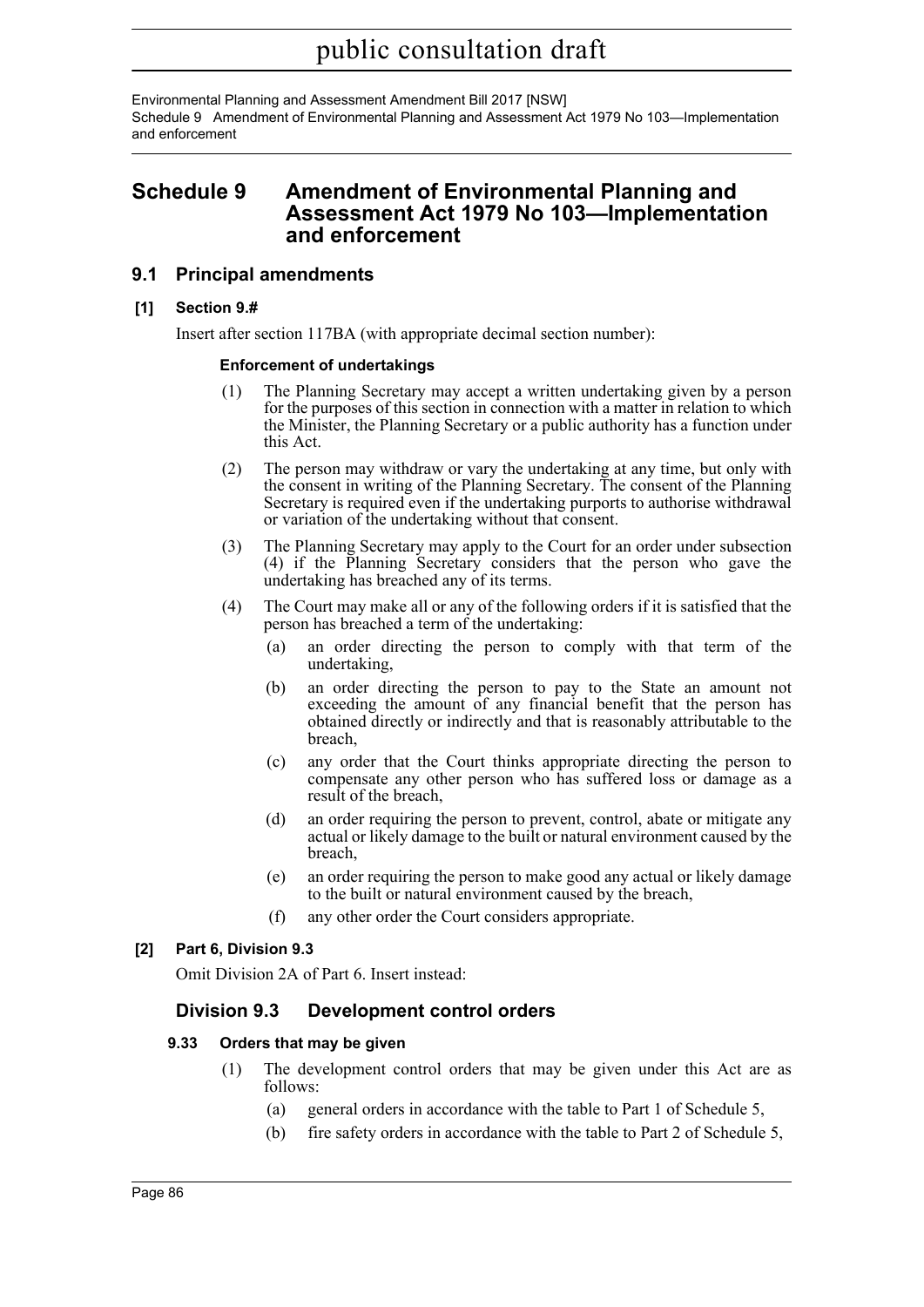Environmental Planning and Assessment Amendment Bill 2017 [NSW] Schedule 9 Amendment of Environmental Planning and Assessment Act 1979 No 103—Implementation and enforcement

- (c) brothel closure orders in accordance with the table to Part 3 of Schedule 5.
- (2) The regulations may amend those tables.
- (3) A reference in those tables to a *planning approval* is a reference to a development consent, an approval for State significant infrastructure or a certificate under Part 6 (other than a compliance certificate).

#### **9.34 Relevant enforcement authorities who may give orders**

- (1) Development control orders may be given by the following (a *relevant enforcement authority*):
	- (a) the Minister or the Planning Secretary, but only in connection with State significant development, State significant infrastructure or any other development for which the Minister, the Planning Secretary or the Independent Planning Commission is or has been the consent authority,
	- (b) a council,
	- (c) a consent authority (not being the Independent Planning Commission, a Sydney district or regional planning panel, a council or an accredited certifier), but only in connection with development for which the authority is or has been the consent authority,
	- (d) in the case of fire safety orders (and without limiting the authority of other persons or bodies to give those orders)—the Commissioner of Fire and Rescue NSW or a member of staff of Fire and Rescue NSW, or a member of a permanent fire brigade, who is for the time being authorised by the Minister administering the *Fire Brigades Act 1989* to give fire safety orders (an *authorised fire officer*),
	- (e) in the case of brothel closure orders (and without limiting the authority of other persons or bodies to give those orders)—a person or body exercising planning or regulatory functions in respect of the area in which the premises are situated and authorised by the Minister to give brothel closure orders.
- (2) A development control order in connection with State significant infrastructure may be given only by the Minister or the Planning Secretary.
- (3) A development control order cannot be given in respect of the following land unless the written consent of the Minister has first been obtained:
	- (a) vacant Crown land within the meaning of the *Crown Lands Act 1989*,
	- (b) a reserve within the meaning of Part 5 of the *Crown Lands Act 1989*,
	- (c) a common within the meaning of the *Commons Management Act 1989*.

The Minister must not give consent in respect of vacant Crown land or a reserve within the meaning of Part 5 of the *Crown Lands Act 1989* until after the Minister has consulted the Minister administering the *Crown Lands Act 1989*.

(4) A copy of any development control order given by a relevant enforcement authority other than a council is to be provided by that authority to the council for the area concerned.

#### **9.35 Provisions relating to orders**

Part 4 of Schedule 5 contains provisions relating to the giving of orders and related matters.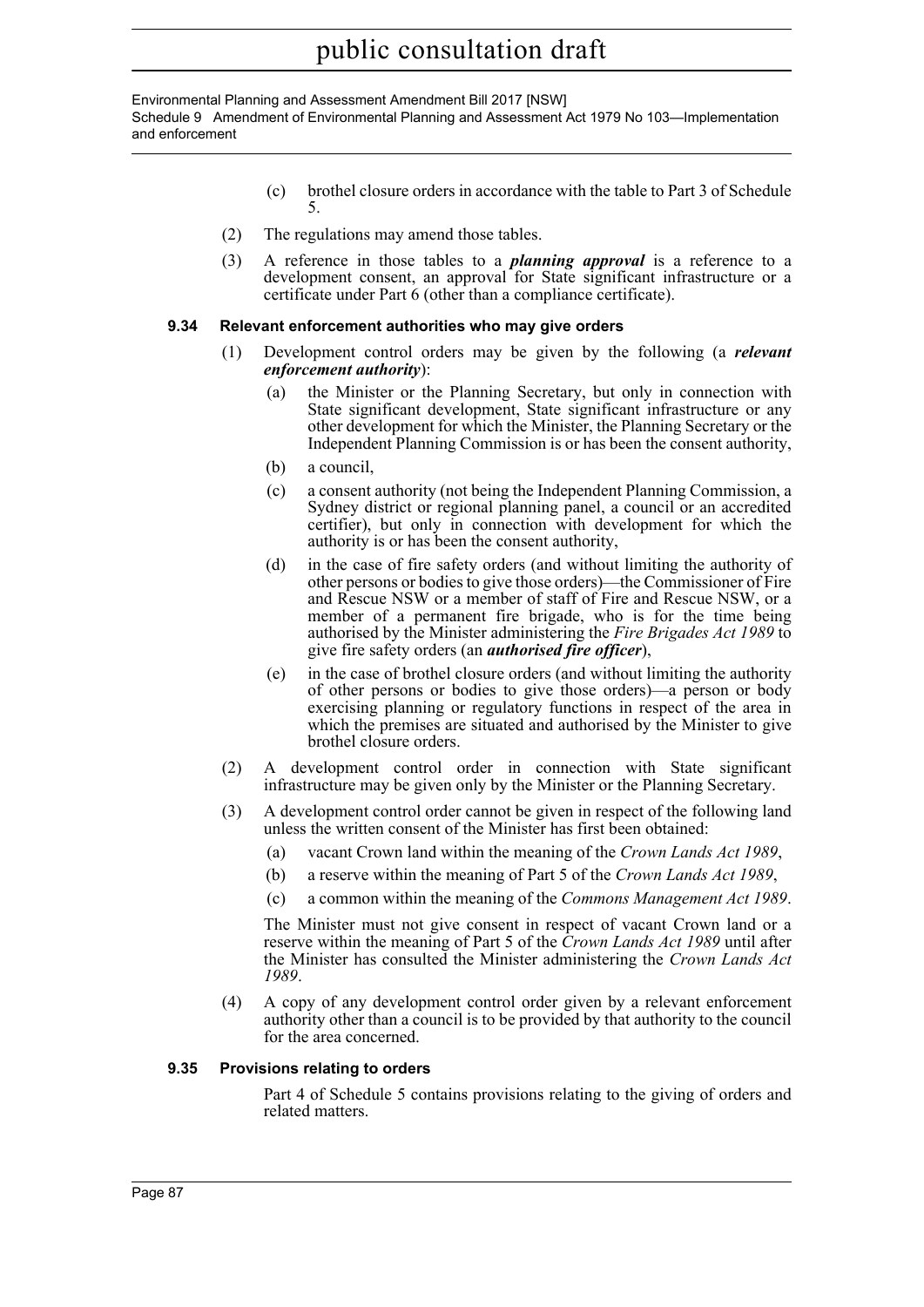Environmental Planning and Assessment Amendment Bill 2017 [NSW] Schedule 9 Amendment of Environmental Planning and Assessment Act 1979 No 103—Implementation and enforcement

#### **9.36 Failure to comply with order—offence**

- (1) A person to whom a development control order is given or is taken to have been given must comply with the terms of the order.
- (2) It is a sufficient defence to a prosecution for an offence against this section if the defendant satisfies the court that the defendant was unaware of the fact that the matter in respect of which the offence arose was the subject of an order.

Maximum penalty: Tier 1 monetary penalty.

**Note 1.** For civil enforcement—see Division 9.5.

**Note 2.** Schedule 5 provides that a development control order that is given to a person binds a successor in title or occupation of the land concerned and is taken to have been given to the successor. Information about outstanding orders can be obtained under this Act by prospective successors—see section # [former section 149].

#### **[3] Schedule 5**

Insert in appropriate order:

# **Schedule 5 Development control orders**

# **Part 1 General orders**

|              | Column 1                                                                                                                                              | Column <sub>2</sub>                                                                                                                                                                                                                                                                                                                                                                                                                                  | Column 3 |                                                                                            |
|--------------|-------------------------------------------------------------------------------------------------------------------------------------------------------|------------------------------------------------------------------------------------------------------------------------------------------------------------------------------------------------------------------------------------------------------------------------------------------------------------------------------------------------------------------------------------------------------------------------------------------------------|----------|--------------------------------------------------------------------------------------------|
|              | To do what?                                                                                                                                           | When?                                                                                                                                                                                                                                                                                                                                                                                                                                                |          | To whom?                                                                                   |
| $\mathbf{1}$ | <b>Stop Use Order</b><br>To stop using premises $\cdot$<br>or a building<br>Not to conduct or to<br>stop conducting an<br>activity on the<br>premises | Premises are being used:<br>for a prohibited purpose, or<br>for a purpose for which a planning<br>٠<br>approval is required but has not been<br>obtained, or<br>in contravention of a planning approval.<br>Building is being used:<br>inconsistently with its classification<br>٠<br>under this Act or the <i>Local Government</i><br>Act 1993, and<br>in a manner that constitutes or is likely<br>٠<br>to constitute a life threatening hazard or |          | The owner of<br>premises or<br>building<br>The person using<br>the premises or<br>building |
|              |                                                                                                                                                       | a threat to public health or public safety,<br>and<br>in a manner that is not regulated or<br>controlled under any other Act by a<br>public authority.                                                                                                                                                                                                                                                                                               |          |                                                                                            |
|              |                                                                                                                                                       | Premises are being used for an activity (that<br>would or would be likely to require planning<br>approval) that:                                                                                                                                                                                                                                                                                                                                     |          |                                                                                            |
|              |                                                                                                                                                       | constitutes or is likely to constitute a life<br>threatening hazard or a threat to public<br>health or public safety, and                                                                                                                                                                                                                                                                                                                            |          |                                                                                            |
|              |                                                                                                                                                       | is not regulated or controlled under any<br>٠<br>other Act by a public authority.                                                                                                                                                                                                                                                                                                                                                                    |          |                                                                                            |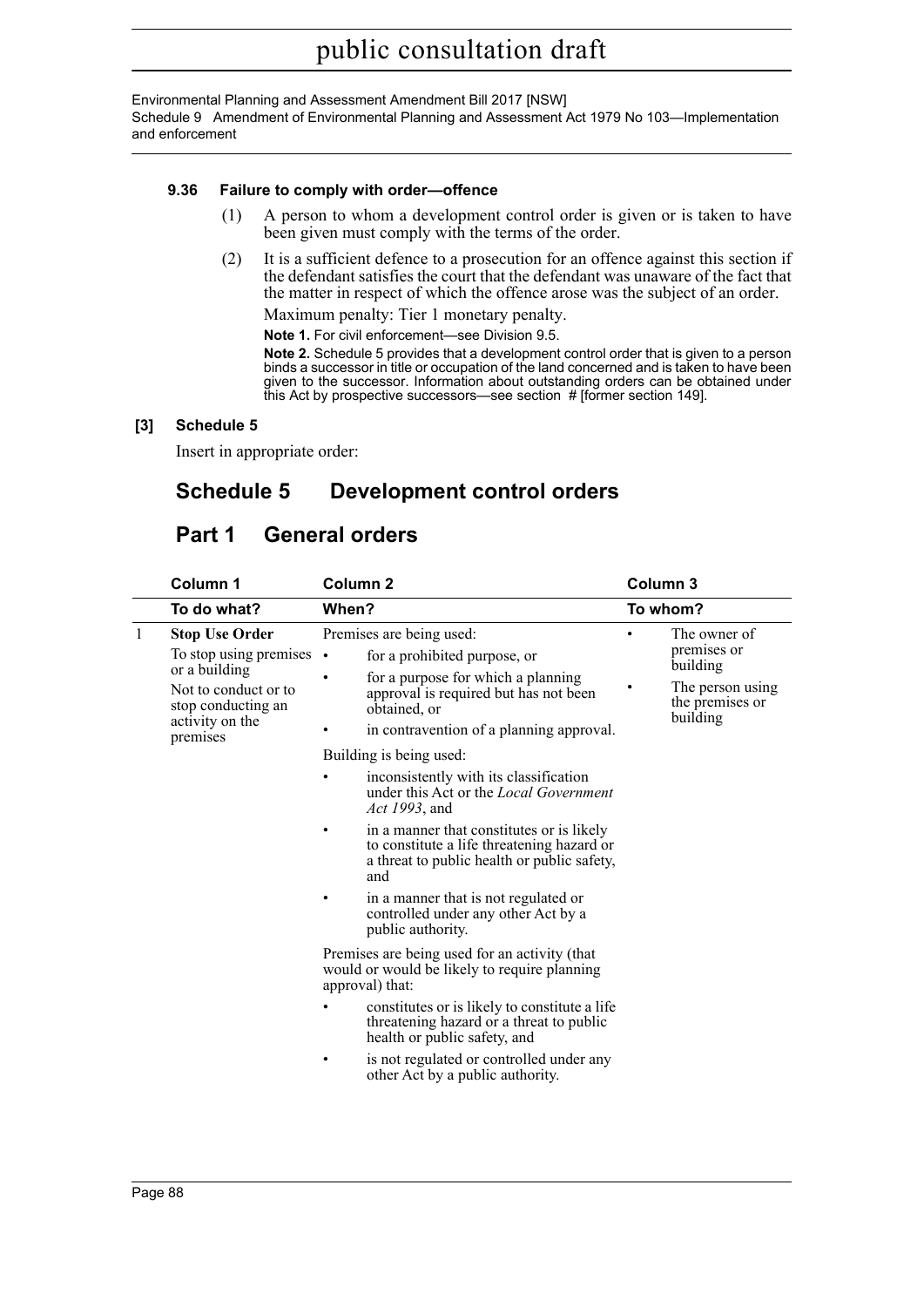#### Environmental Planning and Assessment Amendment Bill 2017 [NSW] Schedule 9 Amendment of Environmental Planning and Assessment Act 1979 No 103—Implementation and enforcement

|                | Column 1                                                                                                                   | Column <sub>2</sub>                                                                                                                                                                                                                                                                                                                                                                     | Column 3                                                                                                                                                                                                                                          |
|----------------|----------------------------------------------------------------------------------------------------------------------------|-----------------------------------------------------------------------------------------------------------------------------------------------------------------------------------------------------------------------------------------------------------------------------------------------------------------------------------------------------------------------------------------|---------------------------------------------------------------------------------------------------------------------------------------------------------------------------------------------------------------------------------------------------|
|                | To do what?                                                                                                                | When?                                                                                                                                                                                                                                                                                                                                                                                   | To whom?                                                                                                                                                                                                                                          |
| $\overline{2}$ | <b>Stop Work Order</b><br>To stop building work<br>or subdivision work<br>carried out in<br>contravention of this<br>Act   | Building work or subdivision work is carried<br>out:<br>$\bullet$<br>in contravention of this Act, or<br>in a manner that would affect the support<br>of adjoining premises.                                                                                                                                                                                                            | Owner of the land<br>Any person<br>apparently<br>engaged in the<br>work                                                                                                                                                                           |
| 3              | <b>Demolish Works</b><br>Order<br>To demolish or remove<br>a building                                                      | A building:<br>requiring a planning approval is erected<br>without approval, or<br>requiring approval under the Local<br>Government Act 1993 is erected without<br>approval, or<br>is or is likely to become a danger to the<br>public, or<br>is so dilapidated that it is prejudicial to<br>persons or property in the<br>neighbourhood.                                               | Owner of building                                                                                                                                                                                                                                 |
| 4              | <b>Stop Demolition</b><br>Order<br>To stop demolishing,<br>or not to demolish, a<br>building                               | Demolition requiring a planning approval is<br>being carried out, or would be carried out,<br>without approval or in contravention of an<br>approval.                                                                                                                                                                                                                                   | The owner of<br>$\bullet$<br>premises<br>The person<br>$\bullet$<br>carrying out the<br>demolition or<br>likely to carry out<br>the demolition                                                                                                    |
| 5              | <b>Repair Order</b><br>To repair or make<br>structural alterations to<br>a building                                        | The building is or is likely to become a danger<br>to the public or is so dilapidated that it is<br>prejudicial to the occupants, persons or<br>property in the neighbourhood.                                                                                                                                                                                                          | Owner of building                                                                                                                                                                                                                                 |
| 6              | <b>Remove Advertising</b><br>Order<br>To modify, demolish or<br>remove an<br>advertisement and any<br>associated structure | The advertisement is:<br>unsightly, objectionable or injurious to<br>the amenity of any natural landscape,<br>foreshore, public reserve or public place<br>at or near where the advertisement is<br>displayed, or<br>displayed contrary to a provision made<br>by or under this Act, or<br>associated with a structure erected<br>contrary to a provision made by or under<br>this Act. | The owner of<br>premises<br>displaying the<br>advertisement or<br>on which the<br>associated<br>structure is<br>erected<br>The person<br>responsible for the<br>display of the<br>advertisement and<br>erection of the<br>associated<br>structure |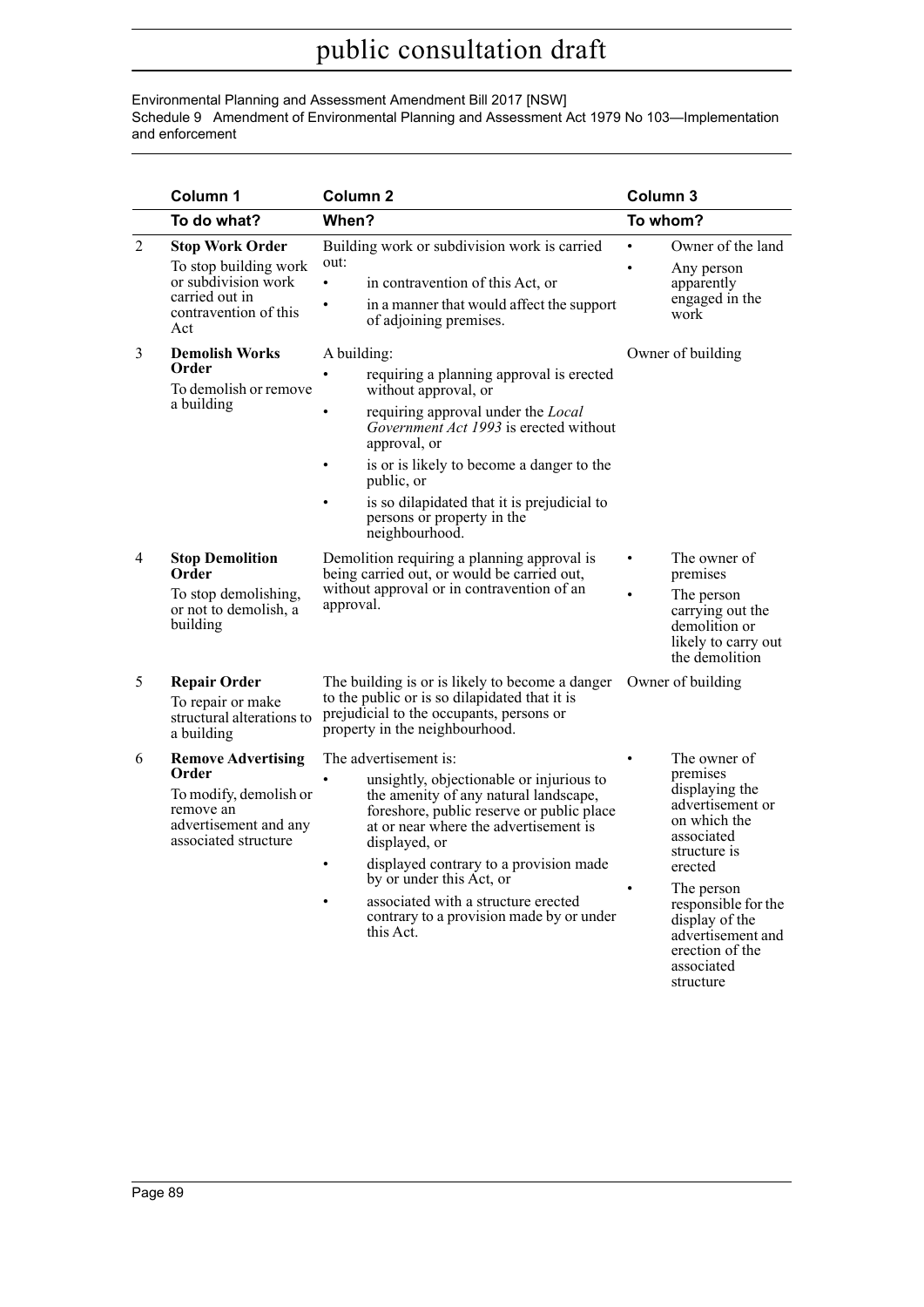Environmental Planning and Assessment Amendment Bill 2017 [NSW] Schedule 9 Amendment of Environmental Planning and Assessment Act 1979 No 103—Implementation and enforcement

|    | Column 1                                                                                                                                                               | Column <sub>2</sub>                                                                                                                                                                                                                                  | Column 3                                                                                                                                                                 |
|----|------------------------------------------------------------------------------------------------------------------------------------------------------------------------|------------------------------------------------------------------------------------------------------------------------------------------------------------------------------------------------------------------------------------------------------|--------------------------------------------------------------------------------------------------------------------------------------------------------------------------|
|    | To do what?                                                                                                                                                            | When?                                                                                                                                                                                                                                                | To whom?                                                                                                                                                                 |
| 7  | <b>Public Safety Order</b><br>To erect or install<br>structures or<br>appliances necessary<br>for public safety                                                        | A building:<br>is about to be erected, or<br>$\bullet$<br>is dangerous to persons or property on or<br>$\bullet$<br>in a public place, or<br>is about to be demolished.<br>٠<br>Works are:<br>about to be carried out, or<br>about to be demolished. | The owner or occupier of<br>the land                                                                                                                                     |
| 8  | <b>Evacuate Premises</b><br>Order<br>To stop using premises<br>or to evacuate<br>premises                                                                              | A person who has failed to comply with a Stop<br>Use Order issued because the use constitutes or<br>is likely to constitute a life threatening hazard<br>or a threat to public health or public safety.                                              | The person to whom the<br>Stop Use Order was<br>given                                                                                                                    |
| 9  | <b>Exclusion Order</b><br>To leave premises or<br>not to enter premises                                                                                                | A person who has failed to comply with a Stop<br>Use Order issued because the use constitutes or<br>is likely to constitute a life threatening hazard<br>or a threat to public health or public safety.                                              | Any person                                                                                                                                                               |
| 10 | <b>Restore Works Order</b><br>To restore premises to<br>the condition in which<br>they were before<br>unlawful building or<br>other works occurred                     | An unauthorised building has been the subject<br>of a Demolish Works Order or unauthorised<br>works have been carried out.                                                                                                                           | The owner of the<br>$\bullet$<br>premises<br>Any person<br>٠<br>entitled to act on a<br>planning<br>approval, or<br>acting in<br>contravention of a<br>planning approval |
| 11 | <b>Compliance Order</b><br>To comply with a<br>planning approval for<br>the carrying out of<br>works                                                                   | A planning approval has not been complied<br>with.                                                                                                                                                                                                   | The owner of the<br>premises<br>Any person<br>٠<br>entitled to act on a<br>planning<br>approval, or<br>acting in<br>contravention of a<br>planning approval              |
|    | To do whatever is<br>necessary so that any<br>building or part of a<br>building that has been<br>unlawfully erected<br>complies with relevant<br>development standards | Building has been unlawfully erected and does<br>not comply with relevant development<br>standards.                                                                                                                                                  | The owner of the<br>premises                                                                                                                                             |
|    | To carry out works<br>associated with<br>subdivision                                                                                                                   | Authorised subdivision works, or works agreed<br>to by the applicant, have not been carried out.                                                                                                                                                     | The person required to<br>carry out the works                                                                                                                            |
| 12 | <b>Repair or Remove</b><br><b>Works Order</b><br>To repair or remove a<br>building in a public<br>place                                                                | The building is unlawfully situated wholly or<br>partly in a public place.                                                                                                                                                                           | Owner or occupier of the<br>building                                                                                                                                     |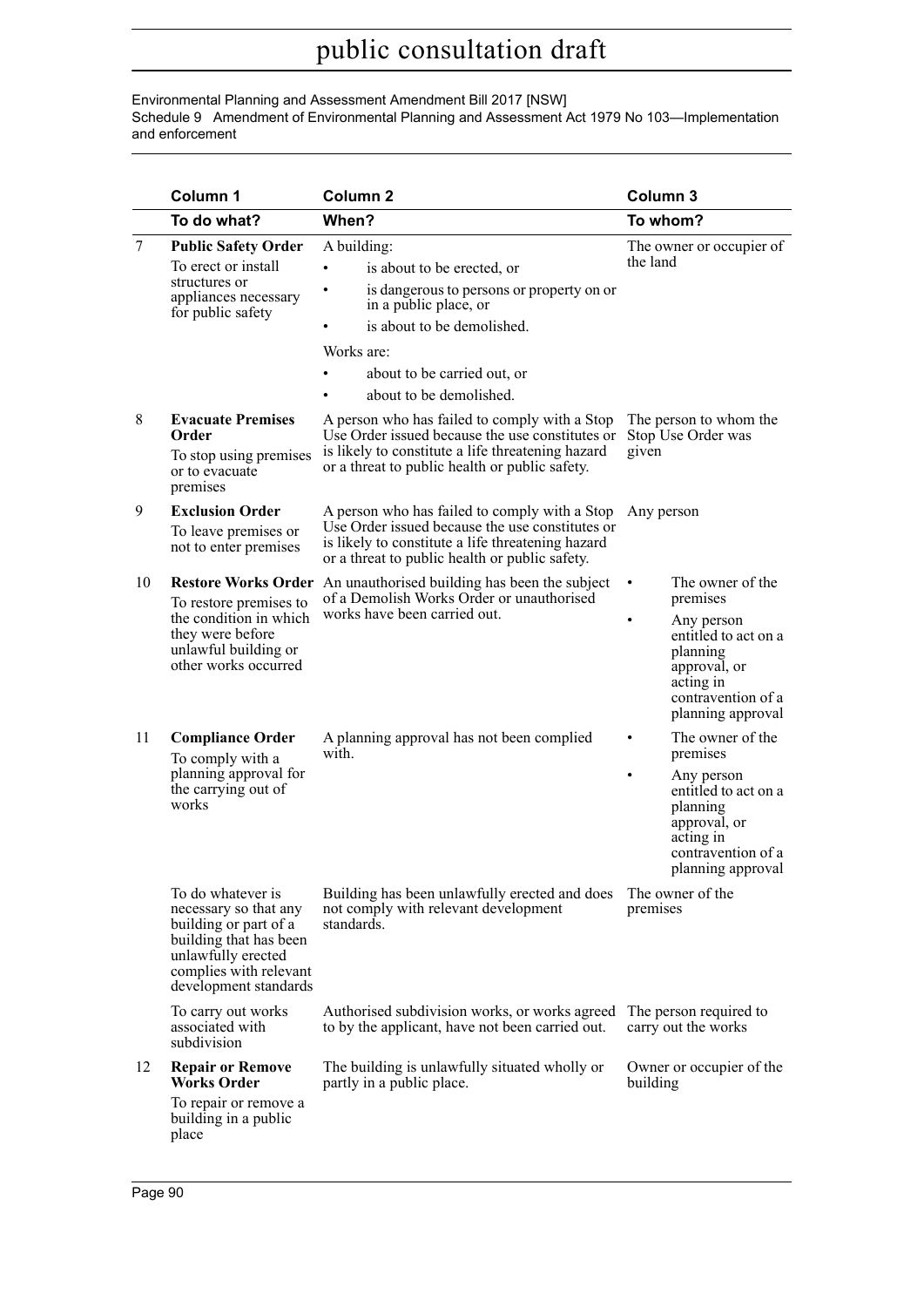Environmental Planning and Assessment Amendment Bill 2017 [NSW] Schedule 9 Amendment of Environmental Planning and Assessment Act 1979 No 103—Implementation and enforcement

|     | Column 1                                                                                   | Column <sub>2</sub>                                                                                              | Column 3                          |
|-----|--------------------------------------------------------------------------------------------|------------------------------------------------------------------------------------------------------------------|-----------------------------------|
|     | To do what?                                                                                | When?                                                                                                            | To whom?                          |
| -13 | <b>Complete Works</b><br>Order                                                             | The authorised works have commenced, but<br>have not been completed, before the planning<br>approval has lapsed. | The owner of the relevant<br>land |
|     | To complete<br>authorised works<br>under a planning<br>approval within a<br>specified time |                                                                                                                  |                                   |

# **Part 2 Fire safety orders**

|              | Column 1                                                                                                                          | Column <sub>2</sub>                                                                                                                                                                                                  | Column <sub>3</sub>                                                                                            |  |
|--------------|-----------------------------------------------------------------------------------------------------------------------------------|----------------------------------------------------------------------------------------------------------------------------------------------------------------------------------------------------------------------|----------------------------------------------------------------------------------------------------------------|--|
|              | To do what?                                                                                                                       | In what circumstances?                                                                                                                                                                                               | To whom?                                                                                                       |  |
| $\mathbf{1}$ | To do or stop doing<br>things for the purposes<br>of ensuring or<br>promoting adequate<br>fire safety or fire safety<br>awareness | When provision for fire safety or fire safety<br>awareness is inadequate to:<br>prevent fire, or<br>suppress fire, or<br>prevent the spread of fire.                                                                 | The owner of the<br>premises or, in the case<br>of a place of shared<br>accommodation, the<br>owner or manager |  |
|              |                                                                                                                                   | To ensure or promote the safety of persons in<br>the event of fire.                                                                                                                                                  |                                                                                                                |  |
|              |                                                                                                                                   | When lack of maintenance of the premises or<br>the use of the premises constitutes a significant<br>fire hazard.                                                                                                     |                                                                                                                |  |
| 2            | To stop doing an<br>activity on premises,<br>including on premises<br>used for the purposes<br>of shared<br>accommodation         | The activity is or is likely to be:<br>a life threatening hazard, or<br>a threat to public health or public safety,<br>and the activity is not regulated or controlled<br>under any other Act by a public authority. | Any person apparently<br>engaged in promoting,<br>conducting or carrying<br>out the activity                   |  |
| 3            | To stop the use of<br>premises or to<br>evacuate premises, or<br>not to enter the<br>premises                                     | When an order under item 1 or 2 above has<br>already been served and has not been complied<br>with.                                                                                                                  | Any person                                                                                                     |  |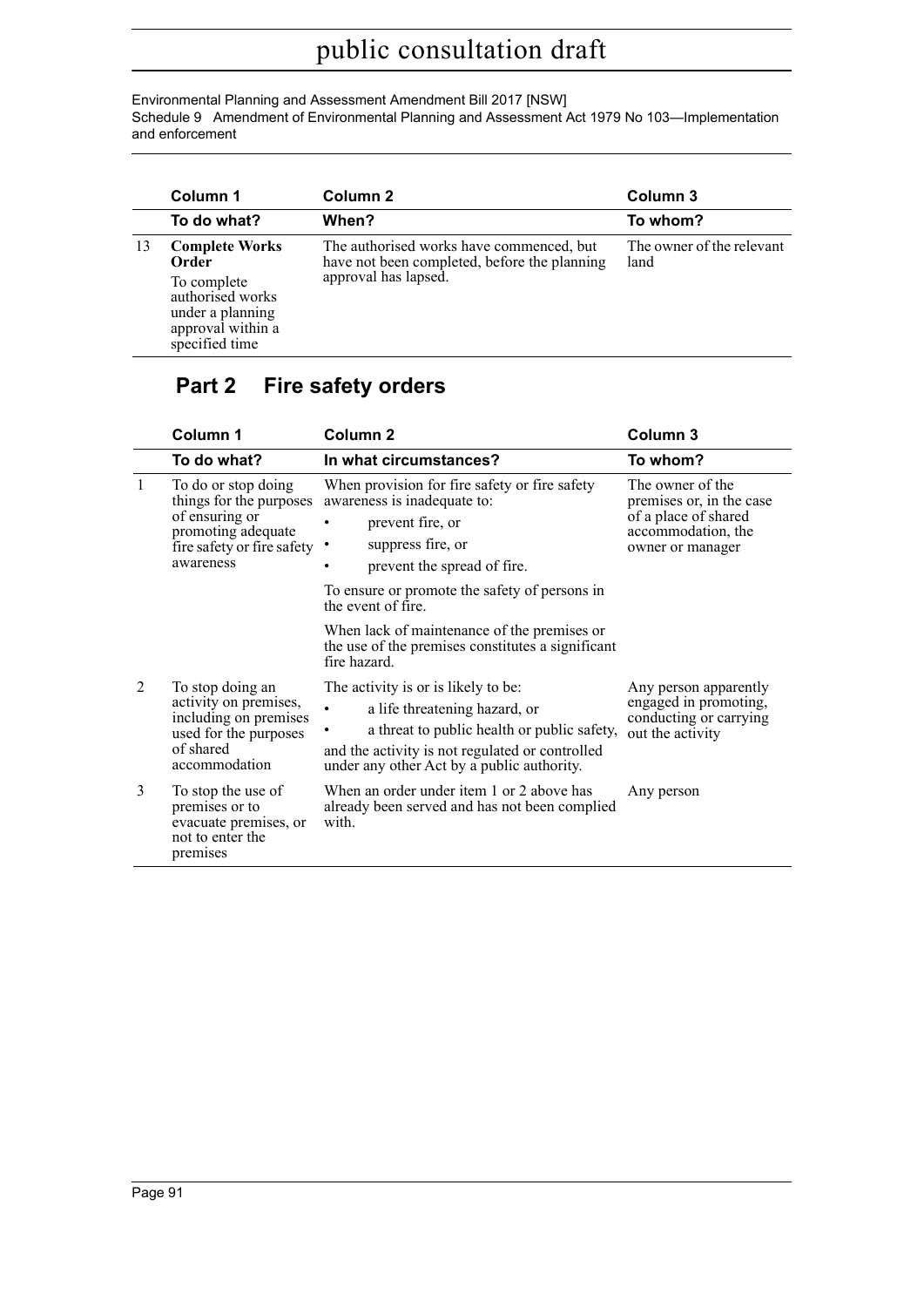Environmental Planning and Assessment Amendment Bill 2017 [NSW] Schedule 9 Amendment of Environmental Planning and Assessment Act 1979 No 103—Implementation and enforcement

# **Part 3 Brothel closure orders**

|  | Column 1                                                                                                                                                                                                          | Column <sub>2</sub>                                                                                                                                                                                                                                                    | Column <sub>3</sub>                                                                                                                                                                                                                                                                                                                                      |  |
|--|-------------------------------------------------------------------------------------------------------------------------------------------------------------------------------------------------------------------|------------------------------------------------------------------------------------------------------------------------------------------------------------------------------------------------------------------------------------------------------------------------|----------------------------------------------------------------------------------------------------------------------------------------------------------------------------------------------------------------------------------------------------------------------------------------------------------------------------------------------------------|--|
|  | To do what?                                                                                                                                                                                                       | In what circumstances?                                                                                                                                                                                                                                                 | To whom?                                                                                                                                                                                                                                                                                                                                                 |  |
|  | To stop using premises as a<br>brothel, including to<br>specifically stop using the<br>premises for:<br>sexual acts or services<br>in exchange for<br>payment, or<br>massage services (other<br>٠                 | When premises are being used for a<br>purpose that is prohibited.<br>When premises are being used for a<br>purpose for which a planning approval<br>is required but has not been obtained.<br>When premises are being used in<br>contravention of a planning approval. | The owner of the<br>premises, or the person<br>using premises for the<br>purpose specified in the<br>order.<br>The person entitled to act<br>on a planning approval<br>who is acting in<br>contravention of the<br>approval.<br>Any person apparently in<br>control of, or managing,<br>or assisting in the control<br>or management of, the<br>brothel. |  |
|  | than genuine remedial<br>or therapeutic massage<br>services) in exchange<br>for payment, or                                                                                                                       |                                                                                                                                                                                                                                                                        |                                                                                                                                                                                                                                                                                                                                                          |  |
|  | adult entertainment<br>involving nudity,<br>indecent acts or sexual<br>activity in exchange for<br>payment or ancillary to<br>other goods or services.                                                            |                                                                                                                                                                                                                                                                        |                                                                                                                                                                                                                                                                                                                                                          |  |
|  | To prohibit using the premises<br>for any of the above uses if<br>those uses are prohibited under<br>an environmental planning<br>instrument or require planning<br>approval and no approval has<br>been granted. |                                                                                                                                                                                                                                                                        |                                                                                                                                                                                                                                                                                                                                                          |  |
|  | To comply with the conditions<br>of a planning approval for the<br>use of premises as a brothel.                                                                                                                  |                                                                                                                                                                                                                                                                        |                                                                                                                                                                                                                                                                                                                                                          |  |

# **Part 4 Provisions relating to development control orders**

- **1 Order may specify standards and work that will satisfy those standards**
	- (1) A relevant enforcement authority may give a development control order that does the following instead of specifying in the order the things the person to whom the order is given must do or refrain from doing:
		- (a) specifies the standard that the premises concerned are required to meet,
		- (b) indicates the nature of the work that, if carried out, would satisfy that standard.
	- (2) The relevant enforcement authority may, in any such development control order, require the owner or occupier to prepare and submit to the relevant enforcement authority, within the period specified in the order, particulars of the work the owner or occupier considers necessary to make provision for such matters as may be so specified.
	- (3) The relevant enforcement authority must, within 28 days after those particulars of work are submitted to the authority:
		- (a) accept the particulars without modification or with such modifications as the authority thinks fit, or
		- (b) reject the particulars.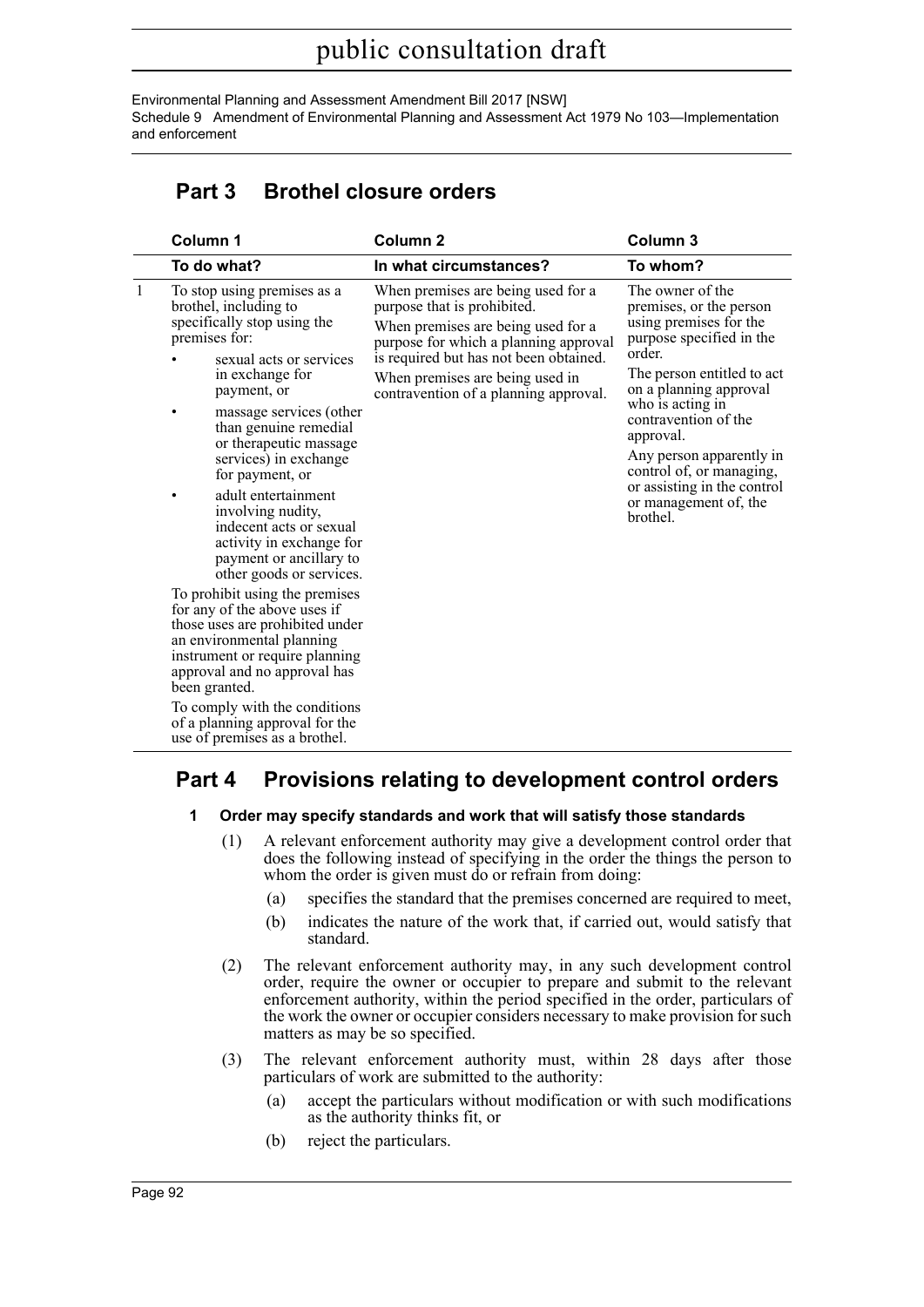#### Environmental Planning and Assessment Amendment Bill 2017 [NSW] Schedule 9 Amendment of Environmental Planning and Assessment Act 1979 No 103—Implementation and enforcement

- (4) If the relevant enforcement authority accepts the particulars of work without modification, the authority must as soon as possible order the owner to carry out that work.
- (5) If the relevant enforcement authority accepts the particulars of work with modifications or rejects the particulars, or if an owner fails to submit particulars of work as required under this clause, the authority must:
	- (a) prepare, within 3 months after the acceptance, rejection or failure, particulars of the work that the authority considers necessary to make provision for the matters specified in the order given to the owner, and
	- (b) order the owner to carry out that work.
- (6) An order under this clause is not invalid merely because of the failure of the relevant enforcement authority that gave the order to accept or reject any particulars of work or prepare particulars of any work within the period required by this clause.
- (7) A relevant enforcement authority may recover from an owner as a debt the authority's expenses of preparing particulars of work under this clause.
- (8) An order under this clause forms part of the development control order to which it relates.

#### **2 Orders that make or are likely to make residents homeless**

- (1) If a development control order will or is likely to have the effect of making a resident homeless, the relevant enforcement authority proposing to give the order must consider whether the resident is able to arrange satisfactory alternative accommodation in the locality.
- (2) If the resident is not able to arrange satisfactory alternative accommodation in the locality, the relevant enforcement authority must provide the resident with:
	- (a) information as to the availability of satisfactory alternative accommodation in the locality, and
	- (b) any other assistance that the person considers appropriate.

#### **3 Orders affecting heritage items**

- (1) This clause applies to an item of the environmental heritage:
	- (a) to which an interim heritage order or listing on the State Heritage Register under the *Heritage Act 1977* applies or to which an order under section 136 of that Act applies, or
	- (b) that is identified as such an item in an environmental planning instrument.
- (2) A relevant enforcement authority must not give a development control order in respect of an item of the environmental heritage until after the authority has considered the impact of the order on the heritage significance of the item.
- (3) A relevant enforcement authority must not give a development control order in respect of an item of the environmental heritage to which subclause (1) (a) applies until after the authority has given notice of the proposed order to the Heritage Council and has considered any submissions duly made by the Heritage Council.
- (4) The Heritage Council may, by instrument in writing, exempt a relevant enforcement authority from the requirements of subclause (3), either unconditionally or subject to conditions. Any such exemption may be varied or revoked by the Heritage Council by further instrument in writing.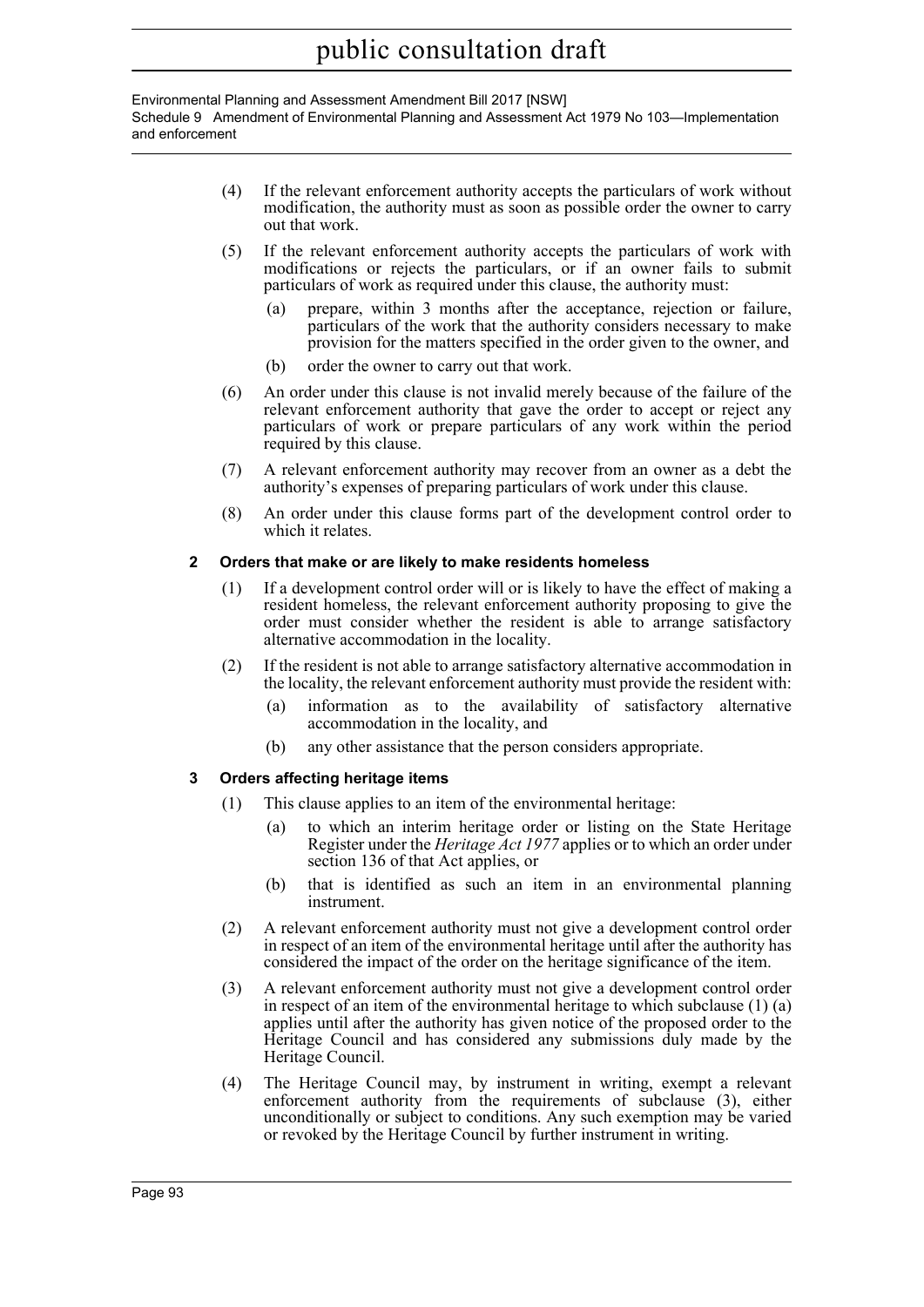#### Environmental Planning and Assessment Amendment Bill 2017 [NSW] Schedule 9 Amendment of Environmental Planning and Assessment Act 1979 No 103—Implementation and enforcement

- (5) The Heritage Council may make a submission about a proposed order:
	- (a) within 28 days after it is given notice by the relevant enforcement authority, or
	- (b) if, within 28 days after it is given notice by the relevant enforcement authority, the Heritage Council requests that a joint inspection of the item be made, within 28 days after the joint inspection is made.
- (6) This clause does not apply to:
	- (a) a general order not to demolish or cease demolishing a building if given in an emergency, or
	- (b) a general order of a kind prescribed by the regulations, or
	- (c) a brothel closure order.

### **4 Giving and taking effect of orders**

- (1) A development control order is given by serving a copy of the order on the person to whom it is addressed and takes effect from the time of service or a later time specified in the order.
- (2) The copy of the development control order is to be accompanied by a notice stating:
	- (a) that the person to whom the order is addressed may appeal to the Land and Environment Court against the order, and
	- (b) the period within which an appeal may be made.

#### **5 Reasons for orders to be given**

- (1) A relevant enforcement authority that gives a development control order must give the person to whom the order is addressed the reasons for the order.
- (2) The reasons may be given in the development control order or in a separate instrument.
- (3) The reasons must be given when the development control order is given, except in an emergency. In an emergency, the reasons may be given the next working day.

# **Part 5 Process for giving orders**

#### **6 Natural justice requirements**

- (1) Before giving a development control order, a relevant enforcement authority must comply with clauses 2, 8 and 9 and Part 7 of this Schedule.
- (2) Subclause (1) does not apply to the following development control orders:
	- (a) a general order (under item 2, Part 1 of this Schedule),
	- (b) a fire safety order (under item 2, Part 2 of this Schedule),
	- (c) an order given, and expressed to be given, in an emergency,
	- (d) an order given by the Minister or the Planning Secretary in connection with State significant infrastructure.

**Note.** Part 8 of this Schedule has special provisions relating to fire safety orders and Part 9 has special provisions relating to brothel closure orders.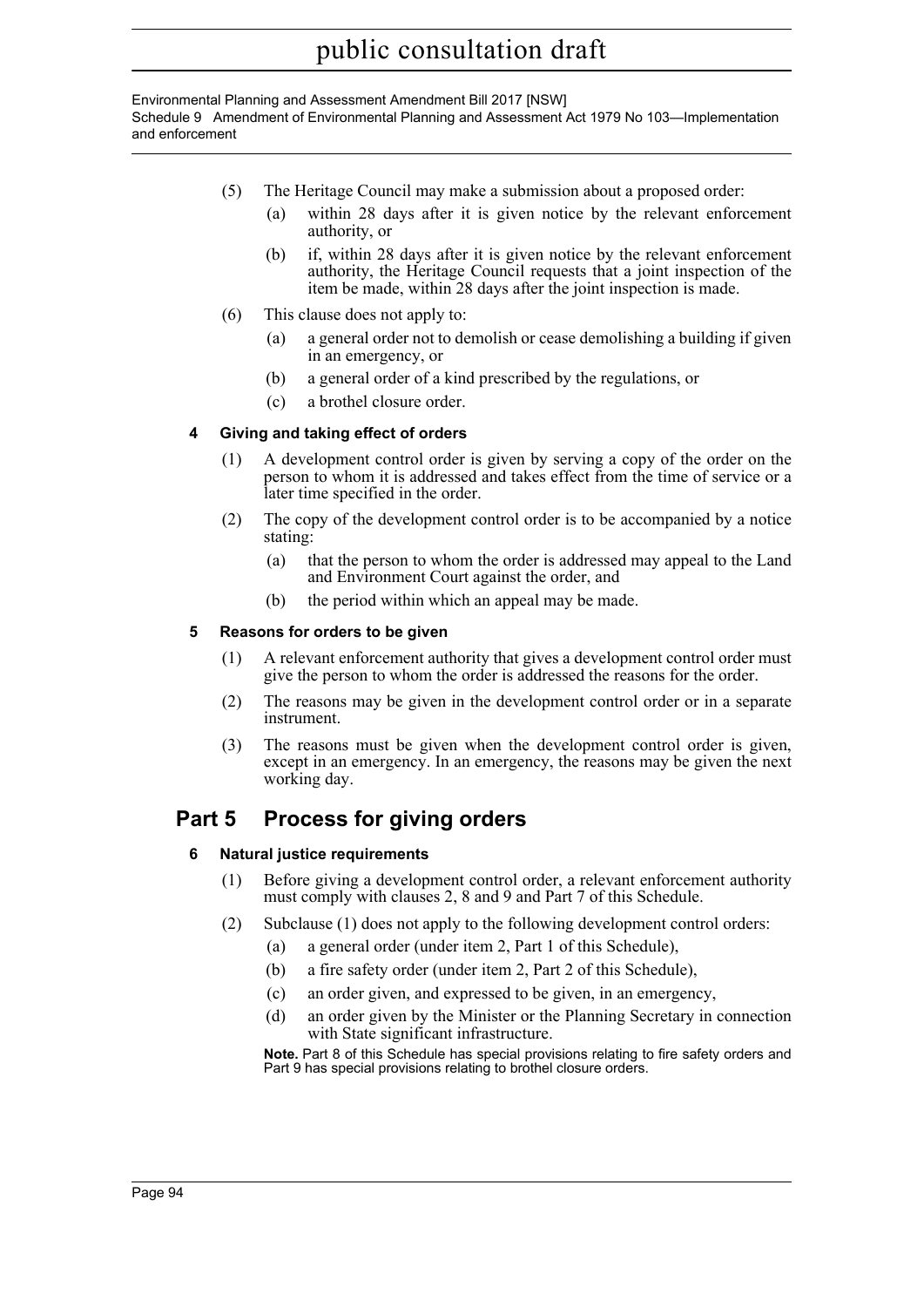Environmental Planning and Assessment Amendment Bill 2017 [NSW] Schedule 9 Amendment of Environmental Planning and Assessment Act 1979 No 103—Implementation and enforcement

#### **7 Effect of compliance**

A relevant enforcement authority that complies with clauses 2, 8 and 9 and Part 7 of this Schedule is taken to have observed the rules of procedural fairness.

# **Part 6 Notices to be given**

#### **8 Notice to be given of proposed order to person who will be subject to order**

- (1) Before giving a development control order, a relevant enforcement authority must give notice to the person to whom the proposed order is directed of the following:
	- (a) the intention to give the order,
	- (b) the terms of the proposed order,
	- (c) the period proposed to be specified as the period within which the order is to be complied with,
	- (d) that the person to whom the order is proposed to be given may make representations to the relevant enforcement authority as to why the order should not be given or as to the terms of or period for compliance with the order.
- (2) The notice may provide that the representations are to be made to the relevant enforcement authority or a nominated person on a nominated date, being a date that is reasonable in the circumstances of the case. In the case of a council this may be to a specified committee of the council on a specified meeting date or to a specified employee of the council on or before a specified date.

#### **9 Notice to be given to other persons and bodies of proposed order**

#### (1) **Notice to other consent authorities**

If a council proposes to give a development control order in relation to development for which another person is the consent authority, the council must give the other person notice of its intention to give the order.

#### (2) **Notice to certifier**

If a council proposes to give a development control order in relation to building work or subdivision work for which the council is not the certifier, the council must give the certifier notice of its intention to give the order.

#### **10 Notice of fire safety orders to be given to Commissioner of Fire and Rescue NSW**

A relevant enforcement authority must immediately give notice to the Commissioner of Fire and Rescue NSW after giving a fire safety order.

#### **11 Notice of giving of complete works order**

A relevant enforcement authority must, on or as soon as practicable after the day on which the authority gives a complete works order, send a copy of the order to:

- (a) such persons (if any) as are, in the opinion of the authority, likely to be disadvantaged by the giving of the order, and
- (b) such persons (if any) as are referred to in the regulations for the purposes of this clause.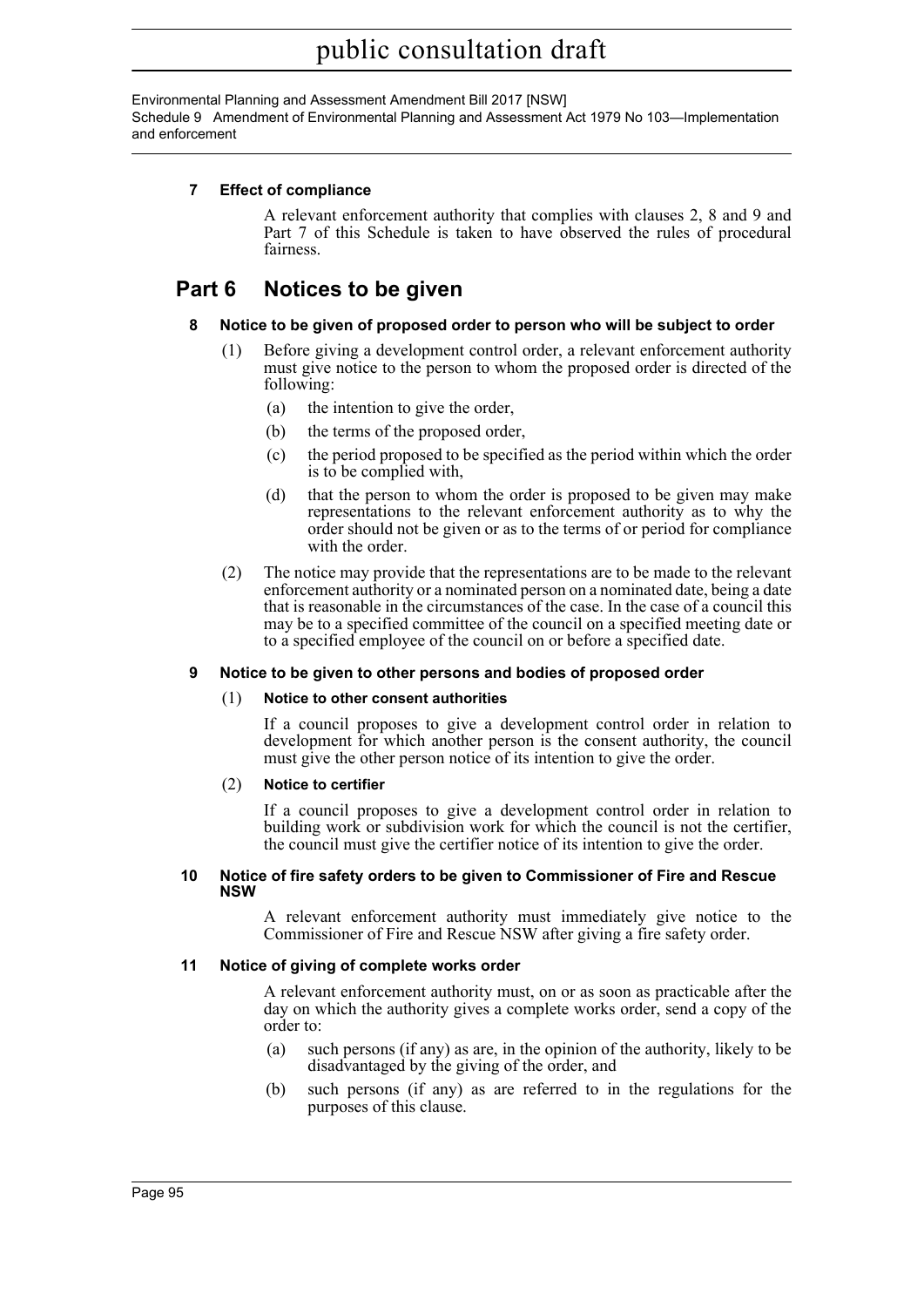Environmental Planning and Assessment Amendment Bill 2017 [NSW] Schedule 9 Amendment of Environmental Planning and Assessment Act 1979 No 103—Implementation and enforcement

#### **12 Details of orders and notices to be given to councils**

- (1) A relevant enforcement authority (other than a council) who gives a notice or an order under this Part must immediately give a copy of the notice or order to the council.
- (2) The relevant enforcement authority, if requested by the council, must immediately inform the council whether or not the notice is outstanding or the order is in force and of any action proposed to be taken by the relevant enforcement authority in relation to the notice or order.

# **Part 7 Representations concerning proposed orders**

#### **13 Making of representations**

- (1) A person who is given notice under clause 8 of the intention to give a development control order may make representations concerning the proposed order in accordance with the notice.
- (2) For the purpose of making the representations, the person may be represented by an Australian legal practitioner or agent.

#### **14 Hearing and consideration of representations**

The relevant enforcement authority that intends to give the development control order or the nominated person is required to hear and to consider any representations made under this Part.

#### **15 Procedure after hearing and consideration of representations**

- (1) After hearing and considering any representations made concerning the proposed development control order, the relevant enforcement authority or the nominated person may determine:
	- (a) to give an order in accordance with the proposed order, or
	- (b) to give an order in accordance with modifications made to the proposed order, or
	- (c) not to give an order.
- (2) If the determination is to give a development control order in accordance with modifications made to the proposed order, the relevant enforcement authority is not required to give notice under this Part of the proposed order as so modified.

# **Part 8 Special provisions relating to fire safety orders**

#### **16 Powers of fire brigades**

- (1) An authorised fire officer who inspects a building in accordance with section 9.# (Fire brigades inspection powers) may give:
	- (a) a fire safety order (under item 1) if the order does not require the carrying out of any structural work to the premises concerned, or
	- (b) a fire safety order (under item 2) if the premises concerned are a place of shared accommodation, or
	- (c) a fire safety order (under item 3) if a person to whom an order under paragraph (a) or (b) is given has failed to comply with the order.
- (2) Clauses 2, 6, 8, 9 and 31 and Part 7 of this Schedule do not apply to a development control order given in accordance with this clause in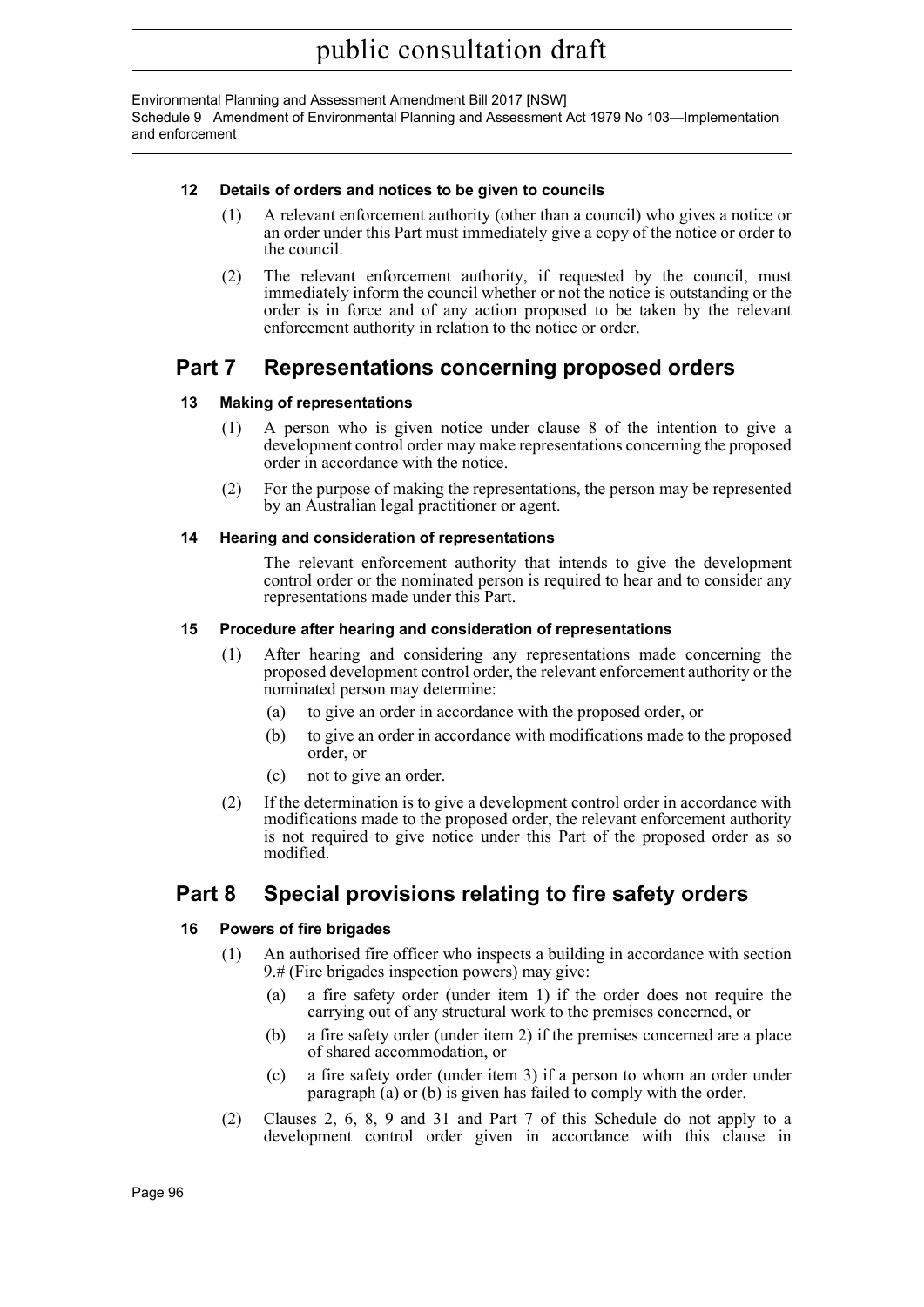#### Environmental Planning and Assessment Amendment Bill 2017 [NSW] Schedule 9 Amendment of Environmental Planning and Assessment Act 1979 No 103—Implementation and enforcement

circumstances which the authorised fire officer believes constitute an emergency or a serious risk to safety.

- (3) For the purpose of giving such a development control order, an authorised fire officer may exercise such of the powers of a relevant enforcement authority under this Part as are specified in the fire officer's authorisation under this clause.
- (4) In exercising a power under this Part, an authorised fire officer may be accompanied and assisted by a police officer.
- (5) An authorised fire officer must forward a copy of a development control order given in accordance with this clause to the relevant council.

#### **17 Inspection reports by fire brigades**

- (1) If the Commissioner of Fire and Rescue NSW carries out an inspection of a building under section 9.# (Fire brigades inspection powers), the Commissioner must furnish to the council of the area in which the building is located:
	- (a) a report of the inspection, and
	- (b) if of the opinion that adequate provision for fire safety has not been made concerning the building, such recommendations as to the carrying out of work or the provision of fire safety and fire-fighting equipment as the Commissioner considers appropriate.
- (2) A council must:
	- (a) table any report and recommendations it receives under this clause at the next meeting of the council, and
	- (b) at any meeting of the council held within 28 days after receiving the report and recommendations or at the next meeting of the council held after the tabling of the report and recommendations, whichever is the later, determine whether it will exercise its powers to give a fire safety order.
- (3) A reference in subclause (2) to a meeting of a council does not include a reference to a special meeting of the council unless the special meeting is called for the purpose of tabling any report and recommendations or making any determination referred to in that subclause.
- (4) A council must give notice of a determination under this clause to the Commissioner of Fire and Rescue NSW.

## **Part 9 Special provisions relating to brothel closure orders**

#### **18 Interpretation**

- (1) In this Part: *brothel closure order* means a brothel closure order under Part 3 of this Schedule.
- (2) This Part has effect despite any other provision of this Schedule. **Note.** Failure to comply with a brothel closure order is an offence (see section #).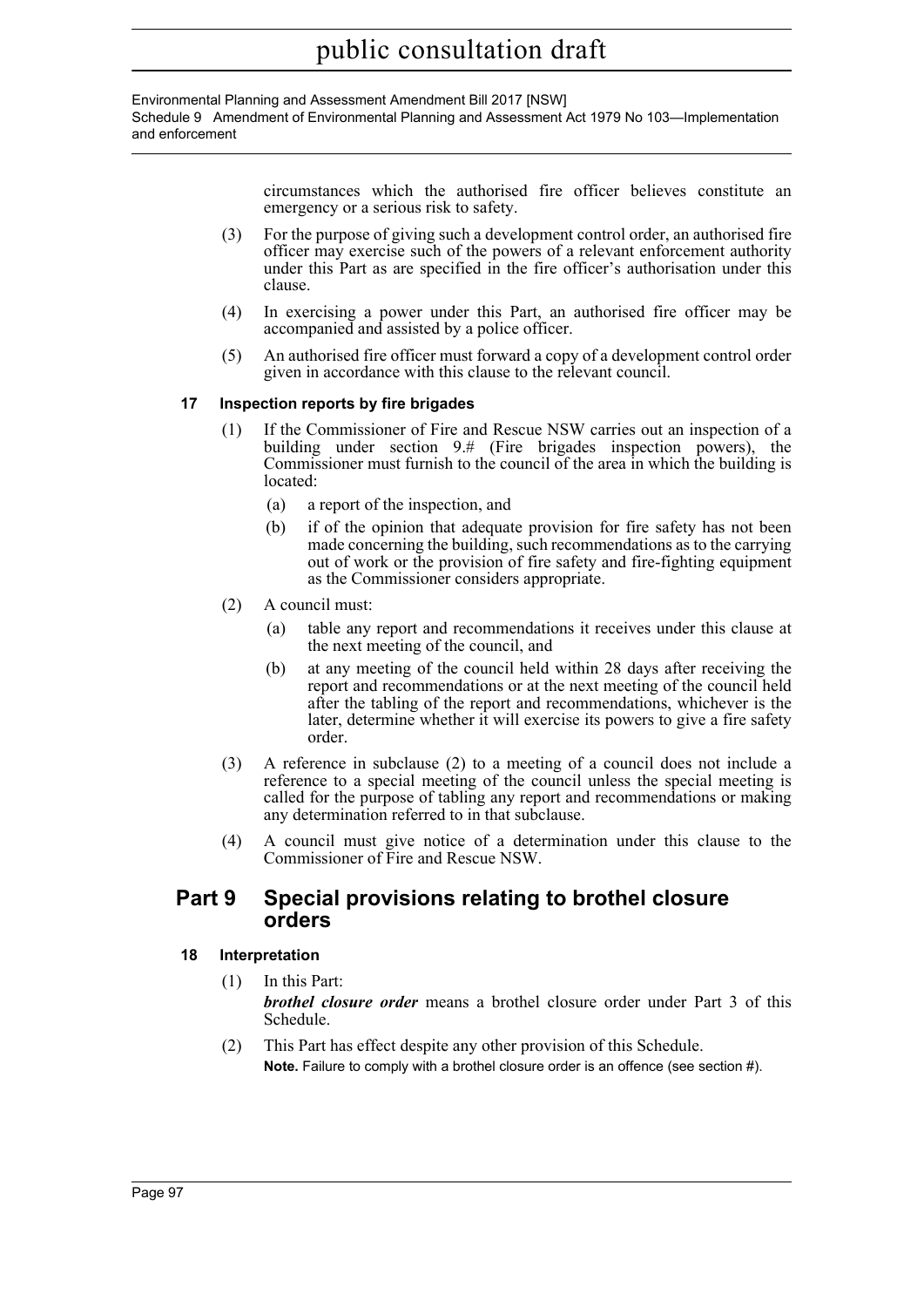Environmental Planning and Assessment Amendment Bill 2017 [NSW] Schedule 9 Amendment of Environmental Planning and Assessment Act 1979 No 103—Implementation and enforcement

#### **19 Procedure relating to making of brothel closure orders**

#### (1) **Natural justice requirements not applicable**

A person who gives a brothel closure order is not required to comply with clauses 2, 8 and 9 and Part 7 of this Schedule.

#### (2) **Additional prohibitions may be included**

A brothel closure order may also prohibit the use of the premises for specified related sex uses, if the use of the premises for the specified uses is a prohibited development or a development for which planning approval is required but has not been obtained.

#### (3) **Additional persons to whom order may be given**

In addition to any other person to whom a brothel closure order may be given, a brothel closure order may be given to any person apparently in control of or managing, or assisting in the control or management of, the brothel.

#### **20 Compliance with brothel closure orders**

#### (1) **Period for compliance**

A brothel closure order must specify a period of not less than 5 working days within which the order must be complied with.

#### (2) **Defences**

It is a sufficient defence to a prosecution for an offence that arises from a failure to comply with a brothel closure order if the defendant satisfies the court that:

- (a) in a case where the defendant is the owner of the premises, the defendant has taken all reasonable steps to evict the persons operating the brothel or using the premises for the specified related sex uses, or
- (b) in all cases, the defendant has taken all reasonable steps to prevent the use of the premises as a brothel or for the specified related sex uses.

#### **21 Appeals**

Regulations may be made for or with respect to the following matters:

- (a) the conferral of jurisdiction on the Local Court with respect to appeals against brothel closure orders,
- (b) removing the right to appeal under Part 8 of this Schedule if an appeal is made to the Local Court against a brothel closure order under the regulations,
- (c) the conferral of jurisdiction on the Land and Environment Court with respect to appeals from decisions of the Local Court on appeals against brothel closure orders,
- (d) the modification of provisions of the *Crimes (Appeal and Review) Act 2001* for the purposes of appeals referred to in paragraph (c).

## **Part 10 Modification and revocation of orders**

#### **22 Modification of orders**

(1) A relevant enforcement authority that gives a development control order may, at any time, modify the order (including a modification of the period specified for compliance with the order).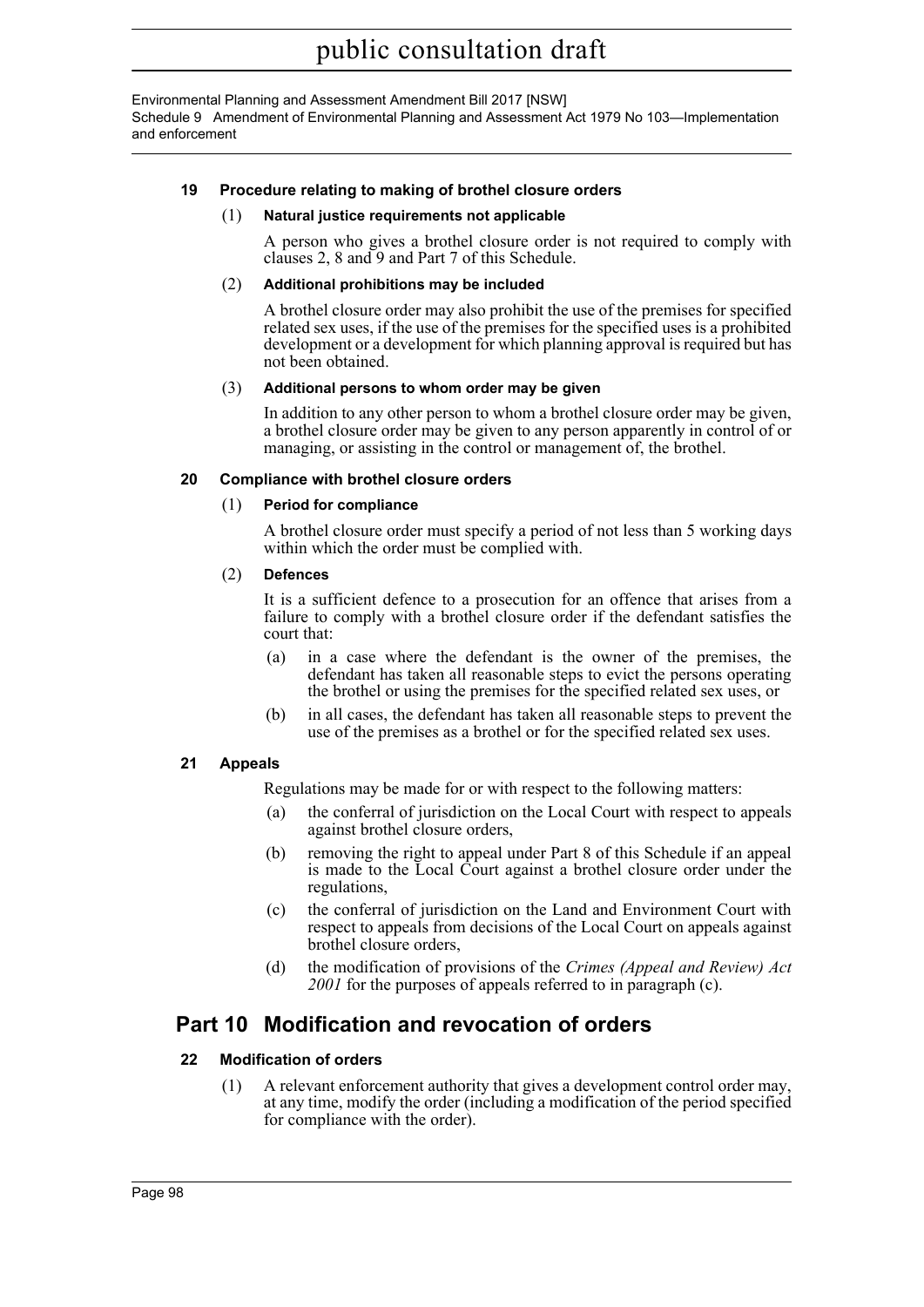#### Environmental Planning and Assessment Amendment Bill 2017 [NSW] Schedule 9 Amendment of Environmental Planning and Assessment Act 1979 No 103—Implementation and enforcement

(2) Except in the case of a development control order given by the Minister or the Planning Secretary, a modification may only be made if the person to whom the order is given agrees to that modification.

#### **23 Revocation of orders**

- (1) A development control order given by the Minister may be revoked by the Minister at any time, and an order given by the Planning Secretary may be revoked by the Minister or the Planning Secretary at any time.
- (2) A development control order given by a consent authority may be revoked by the consent authority at any time.
- (3) A development control order given by a council may be revoked by the council at any time.
- (4) A development control order given by an authorised fire officer may be revoked by an authorised fire officer at any time.

#### **24 Minister may revoke or modify a council's order**

- (1) The Minister may revoke or modify a development control order given by a council.
- (2) Notice of the revocation or modification must be given to the council and the person to whom the development control order was given.
- (3) The revocation or modification takes effect from the date specified in the Minister's notice. The date may be the date on which the order was given by the council or a later date.
- (4) The Minister may prohibit a council from re-making a development control order that is revoked or modified under this clause, totally or within such period or except in accordance with such terms and conditions (if any) as the Minister may specify.
- (5) Notice of a prohibition may be given in the same notice as notice of the revocation or modification of a development control order or in a separate notice.

#### **25 Limitation on Minister's orders**

The Minister must not take any action under clause 24 that is inconsistent with, or has the effect of revoking or modifying, a development control order given by the council unless the Minister is of the opinion that:

- (a) it is necessary because of an emergency, or
- (b) it is necessary because of the existence or reasonable likelihood of a serious risk to health or safety, or
- (c) the order relates to a matter of State or regional significance, or
- (d) the order relates to a matter in which the intervention of the Minister is necessary in the public interest.

# **Part 11 Effect of orders and compliance with orders**

#### **26 Effect of order on successors in title**

A development control order given to a person binds any person claiming through or under or in trust for or in succession to the person or who is a subsequent owner or occupier to the person, as if the order had been given to that person.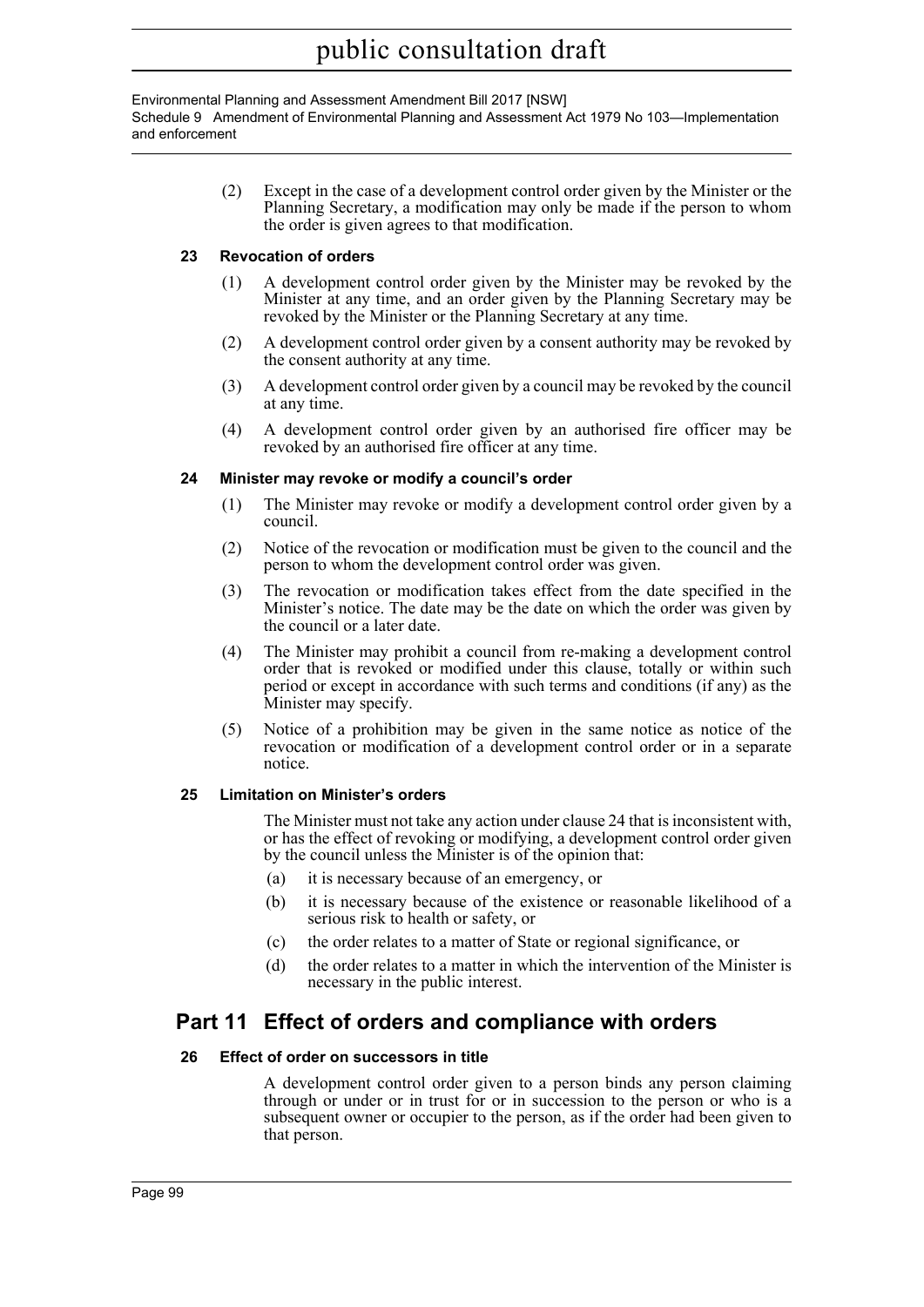Environmental Planning and Assessment Amendment Bill 2017 [NSW] Schedule 9 Amendment of Environmental Planning and Assessment Act 1979 No 103—Implementation and enforcement

#### **27 Period for compliance with order**

- (1) A development control order must specify a reasonable period within which the terms of the order are to be complied with.
- (2) However, a development control order may require immediate compliance with its terms in circumstances which the person who gives the order believes constitute a serious risk to health or safety or an emergency.

#### **28 Continuing effect of orders**

- (1) A development control order that specifies a time by which, or period within which, the order must be complied with continues to have effect until the order is complied with even though the time has passed or the period has expired.
- (2) This clause does not apply to the extent that any requirement under a development control order is revoked.

#### **29 Development consent or approval not required to comply with order**

A person who carries out work in compliance with a requirement of a development control order does not have to make an application under this Act for consent or approval to carry out the work.

#### **30 Compliance with order under clause 1 (2)**

A person complies with a requirement of an order under clause 1 (2) by submitting to the relevant enforcement authority that gives the order such matters as the person would be required to submit if applying to a consent authority for development consent to carry out the work.

#### **31 Compliance with orders by occupiers or managers**

If an occupier or manager complies with a development control order, the occupier or manager may (unless the occupier or manager has otherwise agreed):

- (a) deduct the cost of so complying (together with interest at the rate currently prescribed by the Supreme Court rules in respect of unpaid judgment debts) from any rent payable to the owner, or
- (b) recover the cost (and that interest) from the owner as a debt in any court of competent jurisdiction.

#### **32 Occupier of land may be required to permit owner to carry out work**

- (1) A relevant enforcement authority that gives a development control order may order the occupier of any land to permit the owner of the land to carry out specified work on the land, being work that is, in the relevant authority's opinion, necessary to enable the requirements of this Act or the regulations or of any development control order to be complied with.
- (2) An occupier of land on whom such an order is served must, within 2 days after the order is served, permit the owner to carry out the work specified in the order.
- (3) If an order under this clause is in force, the owner of the land concerned is not guilty of an offence arising from his or her failure to comply with the requirements of this Act or the regulations, or of any development control order, that is caused by the occupier of the land refusing to permit the owner to carry out the work specified in the order.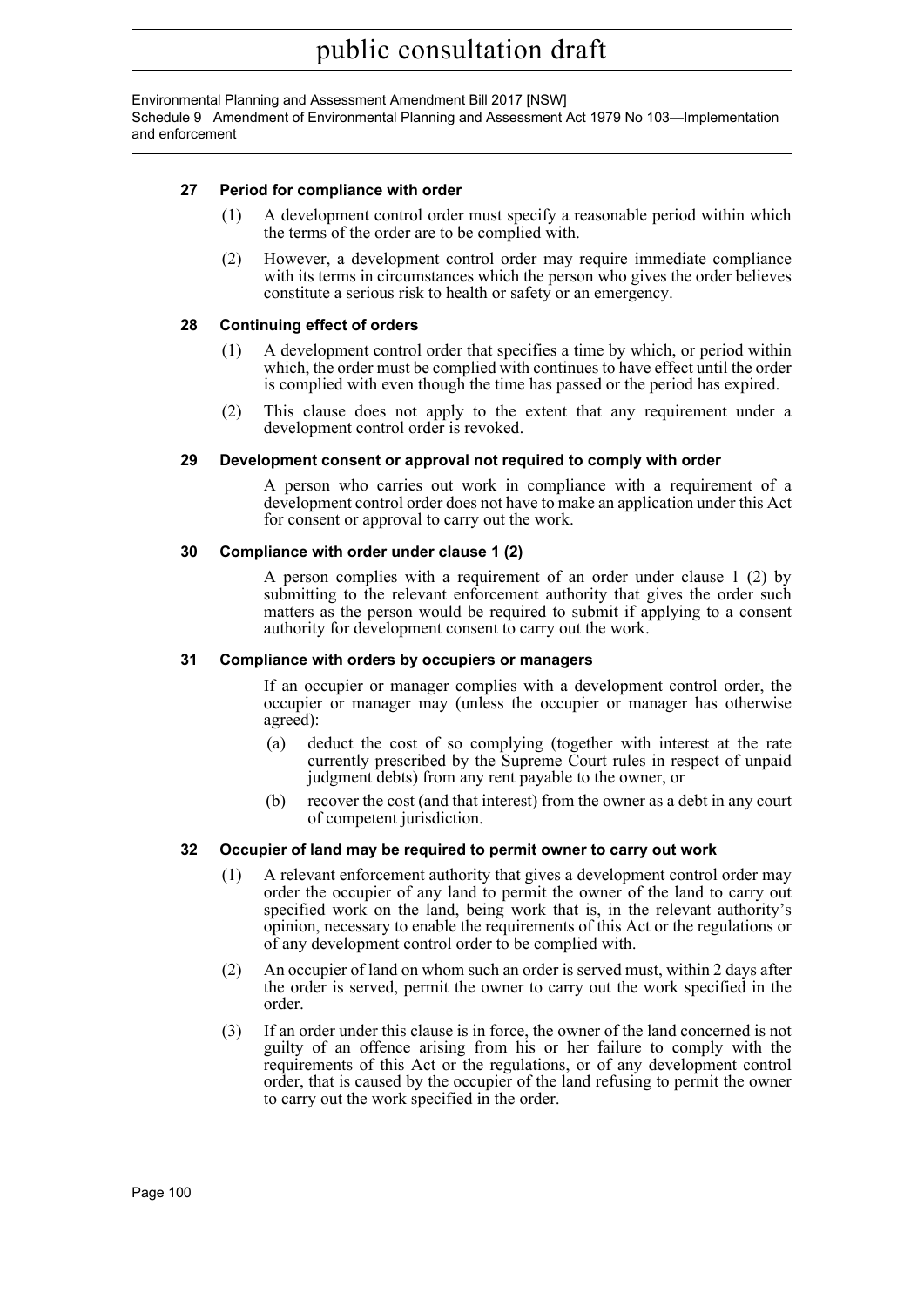Environmental Planning and Assessment Amendment Bill 2017 [NSW] Schedule 9 Amendment of Environmental Planning and Assessment Act 1979 No 103—Implementation and enforcement

> (4) Subclause (3) applies only if the owner of the land satisfies the Court that the owner has, in good faith, tried to comply with the requirements concerned.

#### **33 Failure to comply with order—carrying out of work by consent authority**

- (1) A relevant enforcement authority that gives a development control order may do all such things as are necessary or convenient to give effect to the terms of the order (including the carrying out of any work required by the order) if the person to whom the order was given fails to comply with the terms of the order.
- (2) The relevant enforcement authority may exercise the relevant authority's functions under this clause irrespective of whether the person required to comply with the order has been prosecuted for an offence against this Act.
- (3) In any proceedings before the Land and Environment Court that are brought by a relevant enforcement authority that gave a development control order to a person as a result of the person's failure to comply with the order, the Court may, at any stage of the proceedings, order the relevant enforcement authority to exercise the authority's functions under this clause. Having made such an order, the Court may continue to hear and determine the proceedings or may dismiss the proceedings.
- (4) If the Minister or the Planning Secretary gave the development control order, the Minister's or Planning Secretary's functions under this clause may be exercised by the Planning Ministerial Corporation.

#### **34 Recovery of expenses by relevant enforcement authority for carrying out work**

- (1) If a relevant enforcement authority takes action under clause 33 to give effect to a development control order by demolishing a building, the authority may remove any materials concerned.
- (2) The relevant enforcement authority may sell those materials but only if the relevant authority's expenses in giving effect to the terms of the development control order are not paid to the authority within 14 days after removal of the materials.
- (3) If the proceeds of such a sale exceed the expenses incurred by the relevant enforcement authority in relation to the demolition and the sale, the relevant authority:
	- (a) may deduct out of the proceeds of the sale an amount equal to those expenses, and
	- (b) must pay the surplus to the owner on demand.
- (4) If the proceeds of sale do not exceed those expenses, the relevant enforcement authority:
	- (a) may retain the proceeds, and
	- (b) may recover the deficiency (if any) together with the authority's costs of recovery from the owner as a debt.
- (5) Materials removed that are not saleable may be destroyed or otherwise disposed of.
- (6) A relevant enforcement authority that carries out work under clause [33] in relation to development for which an amount of security has been provided to the authority:
	- (a) may be recompensed for the work from the security if the security is more than the costs of carrying out the work, and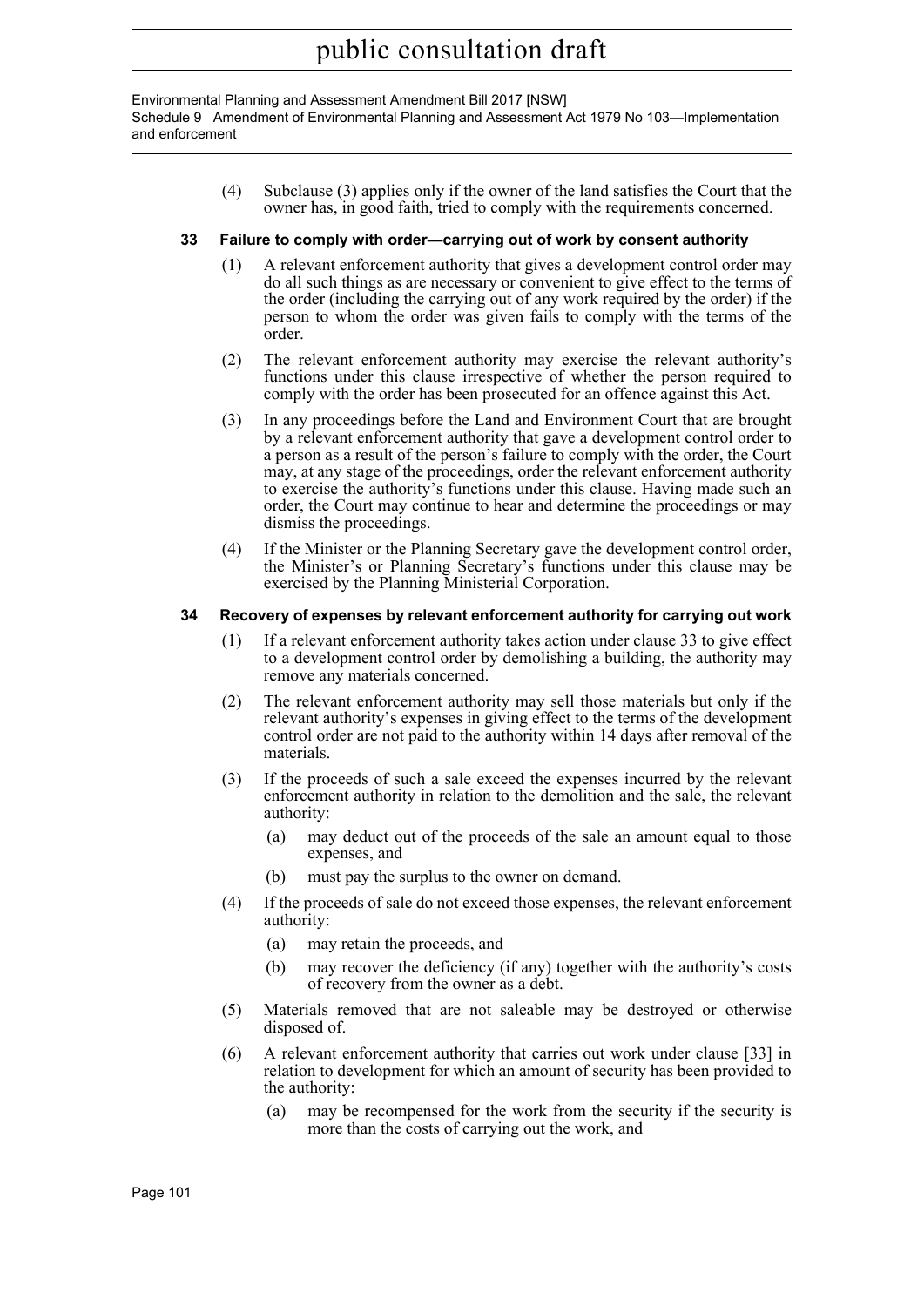#### Environmental Planning and Assessment Amendment Bill 2017 [NSW] Schedule 9 Amendment of Environmental Planning and Assessment Act 1979 No 103—Implementation and enforcement

- (b) must pay any surplus remaining to the person entitled to it on demand.
- (7) Any expenses incurred under this clause by a relevant enforcement authority that gave a development control order, together with all associated costs, may be recovered by the authority in any court of competent jurisdiction as a debt due to the authority by the person required to comply with the order.
- (8) The expenses are to be reduced by the amount of any proceeds of any sale under this clause or the amount of any security provided in respect of development to which the order relates.
- (9) Nothing in this clause affects the owner's right to recover any amount from any lessee or other person liable for the expenses concerned.
- (10) The recovery of costs and expenses by a relevant enforcement authority under this clause does not include the costs and expenses of court proceedings, but nothing in this clause prevents the authority from receiving costs as between party and party in respect of those proceedings.

### **35 Enforcement of orders by cessation of utilities**

- (1) This clause applies in relation to a failure to comply with any of the following development control orders:
	- (a) a brothel closure order,
	- (b) a stop use order in respect of such classes of residential, tourist or other development as are prescribed by the regulations.
- (2) In this clause, the *Court* means the Land and Environment Court and, in relation to a brothel closure order, includes the Local Court.
- (3) If a person fails to comply with a development control order to which this clause applies, the Court may, on the application of the person who gave the order, make an order (a *utilities order*) directing that a provider of water, electricity or gas to the premises concerned cease to provide those services.
- (4) A utilities order is not to be made in respect of a failure to comply with a development control order that is a stop use order unless the Court is satisfied that the failure has caused or is likely to cause a significant adverse impact on health, safety or public amenity.
- (5) A utilities order may apply to the whole or part of the premises.
- (6) A utilities order ceases to have effect on the date specified in the utilities order, or 3 months after the order is made, whichever occurs first.
- (7) An application for a utilities order must not be made unless not less than 7 days notice of the proposed application is given to the following persons:
	- (a) any person to whom the development control order was given,
	- (b) any provider of water, electricity or gas to the premises who is affected by the application,
	- (c) any owner or occupier of the premises.
- (8) An owner or occupier of premises, or a provider of water, electricity or gas to premises, who is affected by an application for a utilities order is entitled to be heard and represented in proceedings for the order.
- (9) In determining whether to make a utilities order, the Court is to take into consideration the following matters:
	- (a) the effects of the failure to comply with the development control order,
	- (b) the uses of the premises,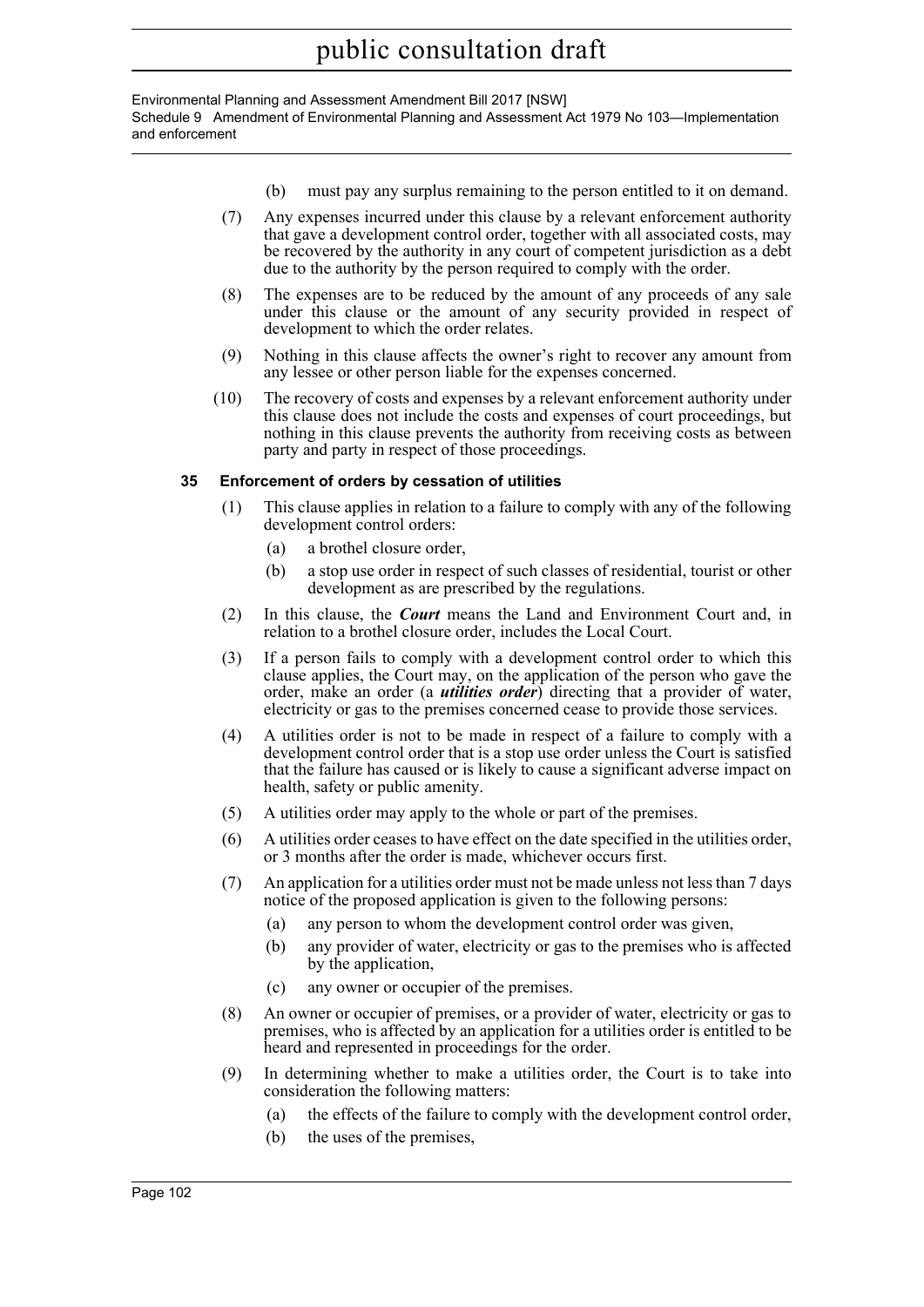#### Environmental Planning and Assessment Amendment Bill 2017 [NSW] Schedule 9 Amendment of Environmental Planning and Assessment Act 1979 No 103—Implementation and enforcement

- (c) the impact of the order on the owner, occupier or other users of the premises,
- (d) whether health, safety or public amenity will be adversely affected by the order,
- (e) any other matter the Court thinks appropriate.
- (10) A utilities order must not be made for premises, or any part of premises, used for residential purposes unless the regulations authorise the making of a utilities order.
- (11) A provider of water, electricity or gas must comply with a utilities order, despite any other law or agreement or arrangement applying to the provision of water, electricity or gas to the premises, or part of the premises, concerned.
- (12) No compensation is payable to any person for any damage or other loss suffered by that person because of the making or operation of a utilities order or this clause.
- (13) A provider of water, electricity or gas must not, during a period that a utilities order is in force in relation to premises, or part of premises, require payment for the provision of water, electricity or gas services to the premises or part of the premises (other than services related to the implementation of the order).
- (14) The Court may make a utilities order when it determines an appeal against a development control order, if subclauses (7) and (8) have been complied with.

# **Part 12 Compliance cost notices**

### **36 Compliance cost notices**

- (1) A relevant enforcement authority that gives a development control order to a person may also serve a compliance cost notice on the person.
- (2) A *compliance cost notice* is a notice in writing requiring the person on whom it is served to pay all or any reasonable costs and expenses incurred by the relevant enforcement authority in connection with:
	- (a) monitoring action under the development control order, and
	- (b) ensuring that the development control order is complied with, and
	- (c) any costs or expenses relating to an investigation that leads to the giving of the development control order, and
	- (d) any costs or expenses relating to the preparation or serving of the notice of the intention to give the development control order, and
	- (e) any other matters associated with the development control order.
- (3) A compliance cost notice is to specify the amount required to be paid and a reasonable period within which the amount is to be paid or, if the regulations prescribe the period to be allowed for payment, that period.
- (4) The relevant enforcement authority may recover any unpaid amounts specified in a compliance cost notice as a debt in a court of competent jurisdiction.
- (5) If the person on whom a compliance cost notice is served complies with the notice but was not the person who was responsible for the situation giving rise to the issue of the notice, the cost of complying with the notice may be recovered by the person who complied with the notice as a debt in a court of competent jurisdiction from the person who was responsible.
- (6) The regulations may make provision for or with respect to the following: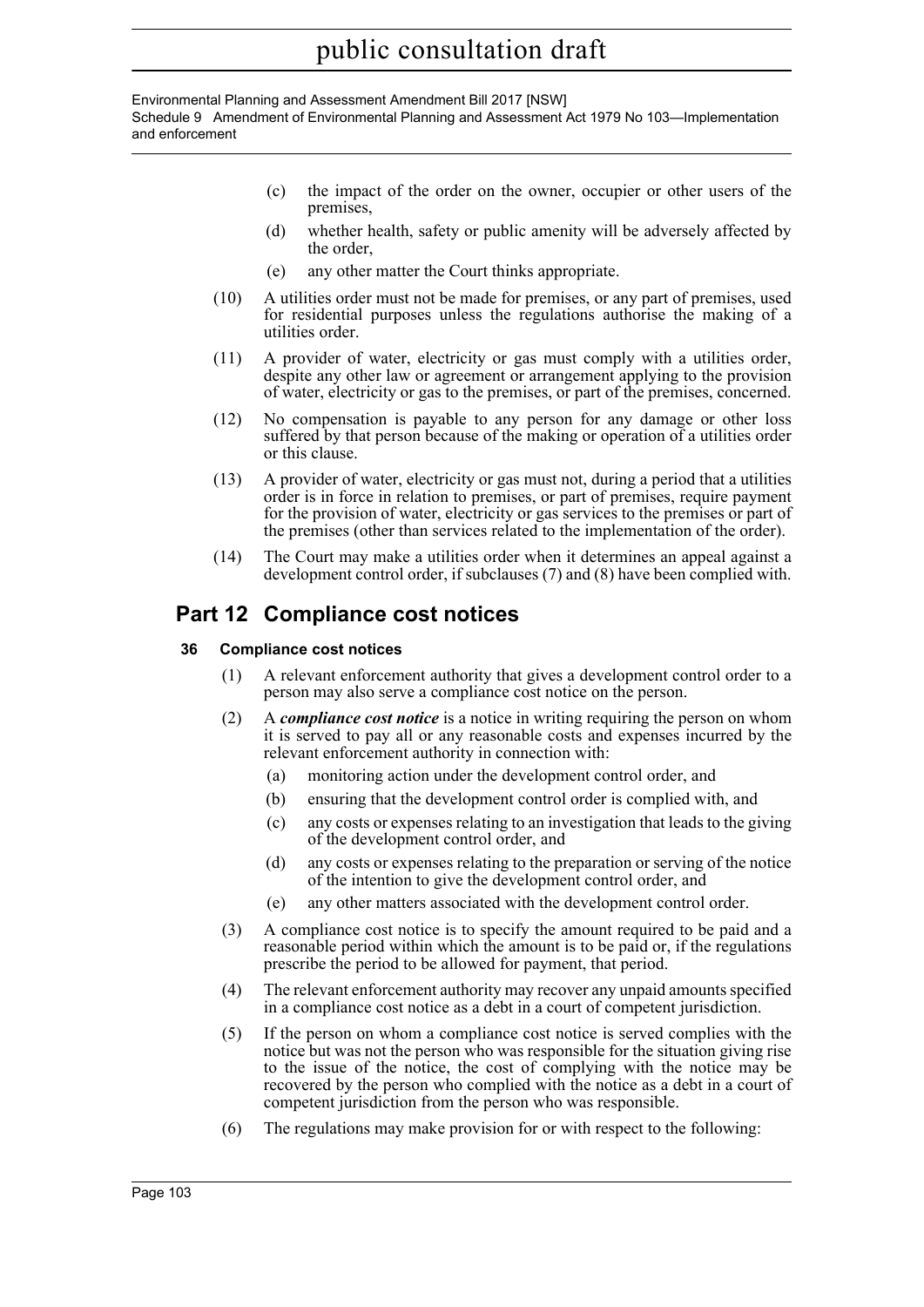Environmental Planning and Assessment Amendment Bill 2017 [NSW] Schedule 9 Amendment of Environmental Planning and Assessment Act 1979 No 103—Implementation and enforcement

- (a) the issue of compliance cost notices,
- (b) the form of compliance cost notices,
- (c) limiting the amounts that may be required to be paid under compliance cost notices or the matters in respect of which costs and expenses may be required to be paid under those notices.

# **Part 13 Miscellaneous**

#### **37 Combined orders**

A person who gives a development control order may include 2 or more orders in the same instrument.

#### **38 Orders may be given to 2 or more persons jointly**

If appropriate in the circumstances of the case, a development control order may direct 2 or more people to do the thing specified in the order jointly.

#### **39 Notice in respect of land or building owned or occupied by more than one person**

- (1) If land, including land on which a building is erected, is owned or occupied by more than one person:
	- (a) a development control order in respect of the land or building is not invalid merely because it was not given to all of those owners or occupiers, and
	- (b) any of those owners or occupiers may comply with such a development control order without affecting the liability of the other owners or occupiers to pay for or contribute towards the cost of complying with the order.
- (2) Nothing in this Part affects the right of an owner or occupier to recover from any other person all or any of the expenses incurred by the owner or occupier in complying with such a development control order.

## **9.2 Consequential and statutory revision amendments**

### **[1] Section 4 Definitions**

Insert in alphabetical order in section 4 (1): *development control order* means an order under Division 9.3.

#### **[2] Section 4, definition of "owner"**

Omit "and includes, in Division 2A of Part 6, in relation to a building, the owner of the building or the owner of the land on which the building is erected".

#### **[3] Section 4 (1), definition of "Tier 1 maximum penalty, Tier 2 maximum penalty or Tier 3 maximum penalty"**

Omit the definition. Insert instead:

*Tier 1, Tier 2 or Tier 3 monetary penalty*, in relation to an offence, indicates the maximum monetary penalty that a court may impose for the offence—see section 9.# [125A-125C] for the relevant maximum amounts.

#### **[4] Section 74C Preparation of development control plans**

Omit "an order under Division 2A of Part 6" from section 74C (1) (d). Insert instead "a development control order".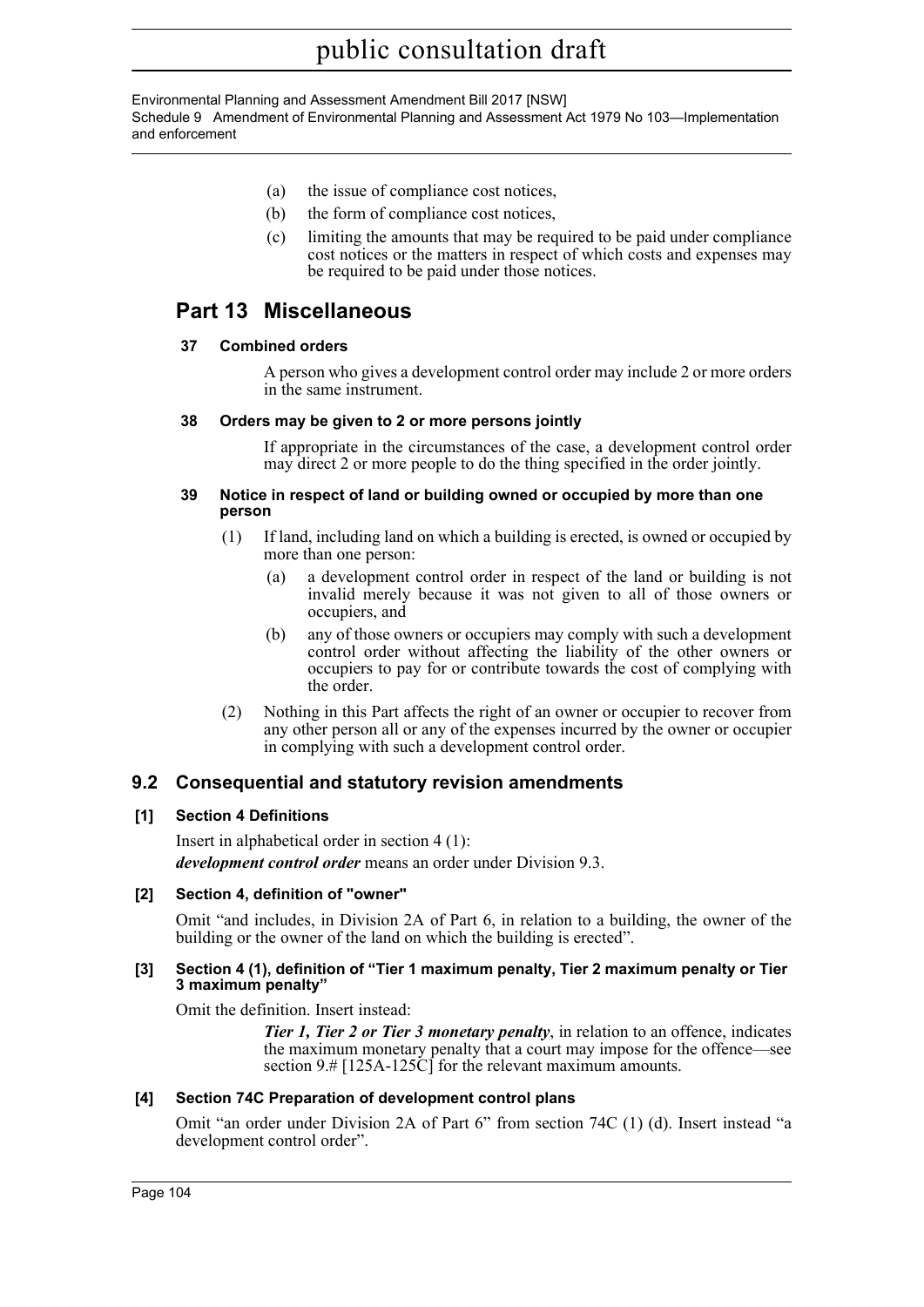Environmental Planning and Assessment Amendment Bill 2017 [NSW] Schedule 9 Amendment of Environmental Planning and Assessment Act 1979 No 103—Implementation and enforcement

### **[5] Section 110 Definition of "activity"**

Omit "an order under Division  $2A$ " from section  $110(1)$  (j) of the definition. Insert instead "a development control order".

#### **[6] Section 115ZF Application of other provisions of Act**

Omit "Division 2A of Part 6 does not apply to critical State significant infrastructure" from section 115ZF (4). Insert instead "A development control order cannot be given in relation to critical State significant infrastructure".

#### **[7] Part 6 Implementation and enforcement**

Renumber and transfer the Part as Part 9 and renumber the sections in the Part (as amended by this Act and the Planning Administration Act) with decimal numbering commencing with section 9.1. Renumber Divisions 1 and 1AA as Division 9.1, Division 1C as Division 9.2, Division 2B as Division 9.4, Division 3 as Division 9.5 and Division 4 as Division 9.6. Amend any cross-references in the Act to the Part, the Divisions of the Part or sections accordingly.

#### **[8] Part 6 (renumbered as Part 9), Divisions 1 and 1AA**

Merge the Divisions into a single Division with the following heading:

### **Division 9.1 Ministerial and other enforcement powers**

#### **[9] Section 117C Definitions**

Omit the section.

### **[10] Part 6 (renumbered as Part 9), Division 1C heading**

Omit the heading. Insert instead:

## **Division 9.2 Investigative powers of departmental or council officers**

### **[11] Section 119M Offences**

Omit section 119M (4). Insert at the end of the section: Maximum penalty: Tier 3 monetary penalty.

### **[12] Part 6 (renumbered as Part 9), Division 2 Settlement of disputes**

Omit the Division. Transfer section 121 in the Division to Part 10 (Miscellaneous) as the second section of that Part numbered as section 10.2.

#### **[13] Section 122 Definitions**

Omit "an order under Division 2A" from section 122 (b) (v). Insert instead "a development control order".

### **[14] Part 6 (renumbered as Part 9), Division 2B, heading**

Omit the heading. Insert instead:

### **Division 9.4 Monitoring and environmental audits**

### **[15] Section 122A Application of Division**

Omit section 122A (1) and (1A). Insert instead:

(1) This Division applies to: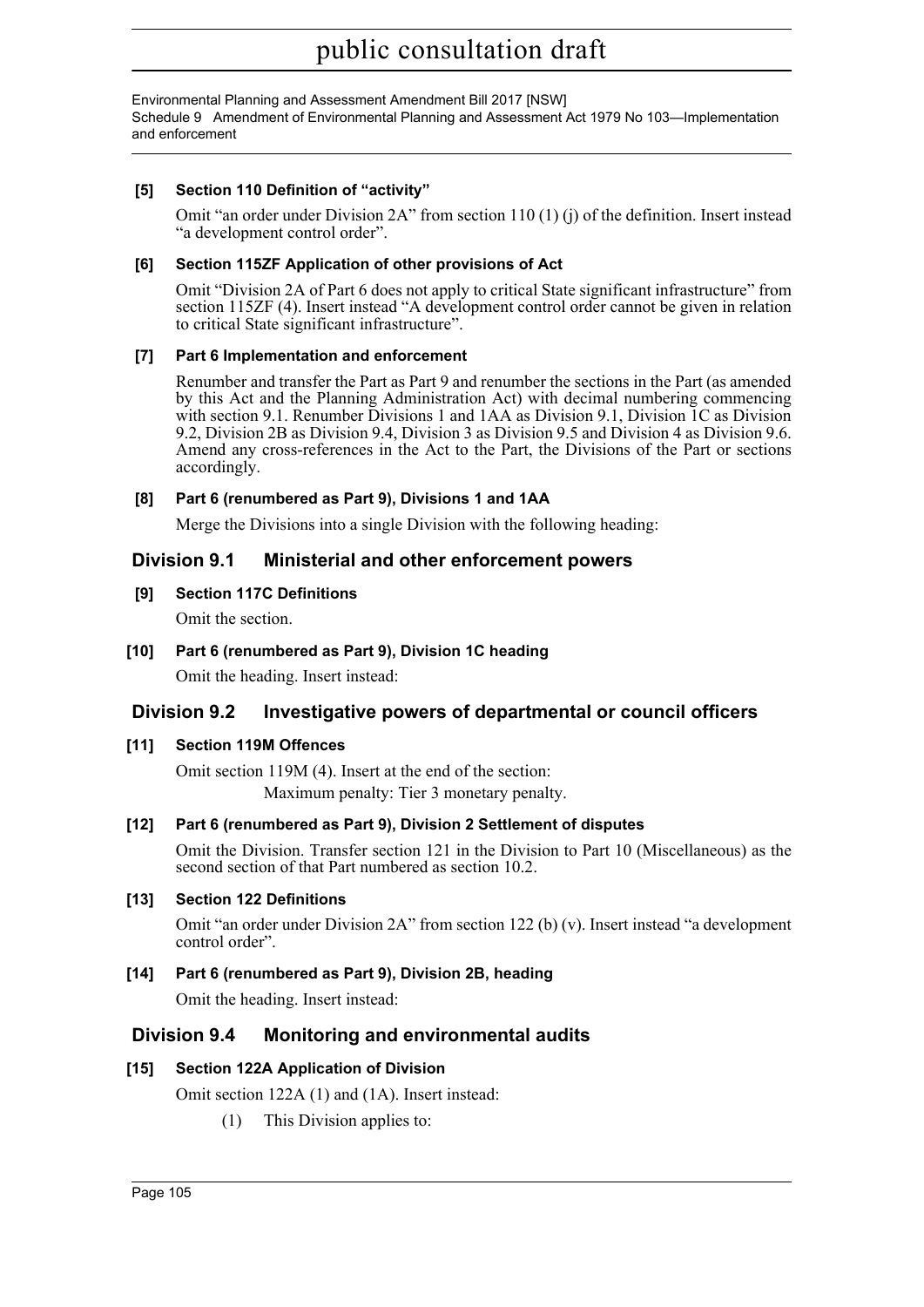Environmental Planning and Assessment Amendment Bill 2017 [NSW] Schedule 9 Amendment of Environmental Planning and Assessment Act 1979 No 103—Implementation and enforcement

- (a) the carrying out of State significant development that has development consent under Part 4, and
- (b) the carrying out of State significant infrastructure approved under Division 5.2 of Part 5, and
- (c) the carrying out of a project that was approved under Part 3A when that Part was in force or continued in operation.

In this Division, any such development, infrastructure or project is referred to as a project.

#### **[16] Section 122B (3) (a)**

Omit "referred to in Division 4 of Part 3A". Insert instead "referred to in Division 5.2".

#### **[17] Section 122E Offences relating to monitoring and environmental audits**

Omit section 122EM (4). Insert at the end of the section: Maximum penalty: Tier 3 monetary penalty.

#### **[18] Part 6 (renumbered as Part 9), Division 3, heading**

Omit the heading. Insert instead:

### **Division 9.5 Civil enforcement proceedings**

#### **[19] Part 6 (renumbered as Part 9), Division 4, heading**

Omit the heading. Insert instead:

### **Division 9.6 Criminal offences and proceedings**

#### **[20] Section 125 Offences against this Act and the regulations**

Omit section 125 (1)–(3).

**Consultation note.** All relevant offences against the Act or regulations will be identified and the appropriate maximum penalty specified at the end of each relevant provision constituting the offence.

#### **[21] Section 125 (4)**

Omit "an order under Division 2A". Insert instead "a development control order".

#### **[22] Sections 125A, 125B and 125C**

Omit the sections. Insert instead (with appropriate decimal section numbers):

#### **Maximum monetary penalty—Tier 1, Tier 2 or Tier 3**

(1) If *Tier 1*, *Tier 2* or *Tier 3* is specified as the maximum monetary penalty at the end of a provision (or a number of provisions) of this Act, a person who contravenes or fails to comply with that provision (or those provisions) is guilty of an offence and liable to a monetary penalty not exceeding the relevant penalty specified in this section. If a period of imprisonment is also specified, the person is also liable to imprisonment not exceeding the period so specified.

#### **Maximum penalty—Tier 1**

- (1) If *Tier 1* is specified as the maximum monetary penalty at the end of a provision (or a number of provisions) of this Act, a person who contravenes or fails to comply with that provision (or those provisions) is guilty of an offence and (subject to subsection (2)) liable to a penalty not exceeding:
	- (a) in the case of a corporation: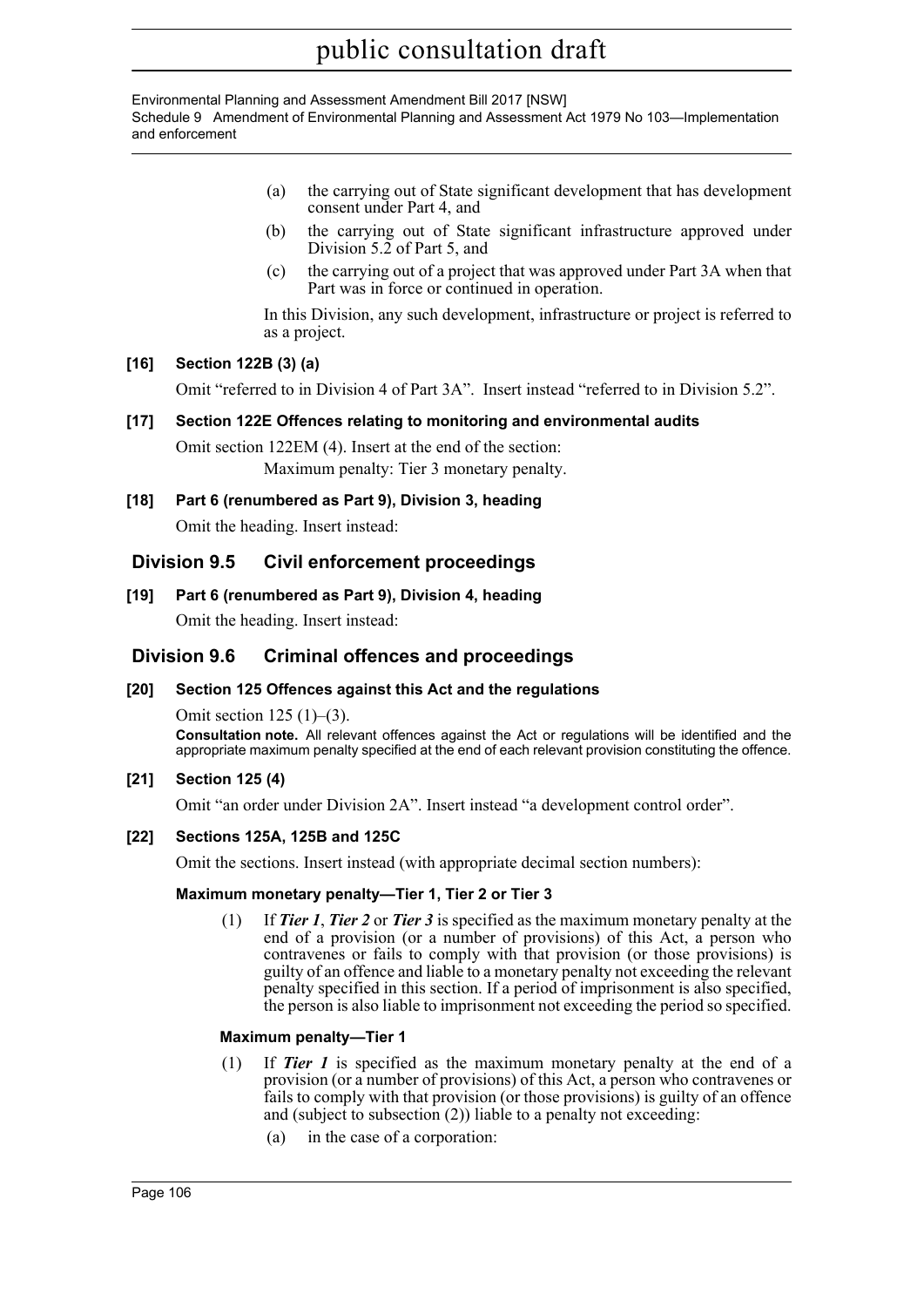Environmental Planning and Assessment Amendment Bill 2017 [NSW] Schedule 9 Amendment of Environmental Planning and Assessment Act 1979 No 103—Implementation and enforcement

- (i) \$5 million, and
- (ii) for a continuing offence—a further \$50,000 for each day the offence continues, or
- (b) in the case of an individual:
	- (i) \$1 million, and
	- (ii) for a continuing offence—a further \$10,000 for each day the offence continues.
- (2) A Tier 1 maximum monetary penalty applies only if the prosecution establishes (to the criminal standard of proof):
	- (a) that the offence was committed intentionally, and
	- (b) that the offence:
		- (i) caused or was likely to cause significant harm to the environment, or
		- (ii)caused the death of or serious injury or illness to a person.

For the Tier 1 maximum monetary penalty to apply, the court attendance notice or application commencing the proceedings must allege that those factors apply to the commission of the offence.

- (3) If a Tier 1 maximum monetary penalty is specified in this Act but does not apply because of subsection  $(2)$ , then a Tier 2 maximum penalty applies instead.
- (4) If a period of imprisonment is also specified, the person is also liable to imprisonment not exceeding the period so specified.

#### **Maximum penalty—Tier 2**

- (1) If *Tier 2* is specified as the maximum penalty at the end of a provision (or a number of provisions) of this Act, a person who contravenes or fails to comply with that provision (or those provisions) is guilty of an offence and liable to a penalty not exceeding:
	- (a) in the case of a corporation:
		- (i) \$2 million, and
		- (ii) for a continuing offence—a further \$20,000 for each day the offence continues, or
	- (b) in the case of an individual:
		- (i) \$500,000, and
		- (ii) for a continuing offence—a further \$5,000 for each day the offence continues.
- (2) If a period of imprisonment is also specified, the person is also liable to imprisonment not exceeding the period so specified.

#### **Maximum penalty—Tier 3**

- (1) If *Tier 3* is specified as the maximum penalty at the end of a provision (or a number of provisions) of this Act, a person who contravenes or fails to comply with that provision (or those provisions) is guilty of an offence and liable to a penalty not exceeding:
	- (a) in the case of a corporation:
		- (i) \$1 million, and
		- (ii) for a continuing offence—a further \$10,000 for each day the offence continues, or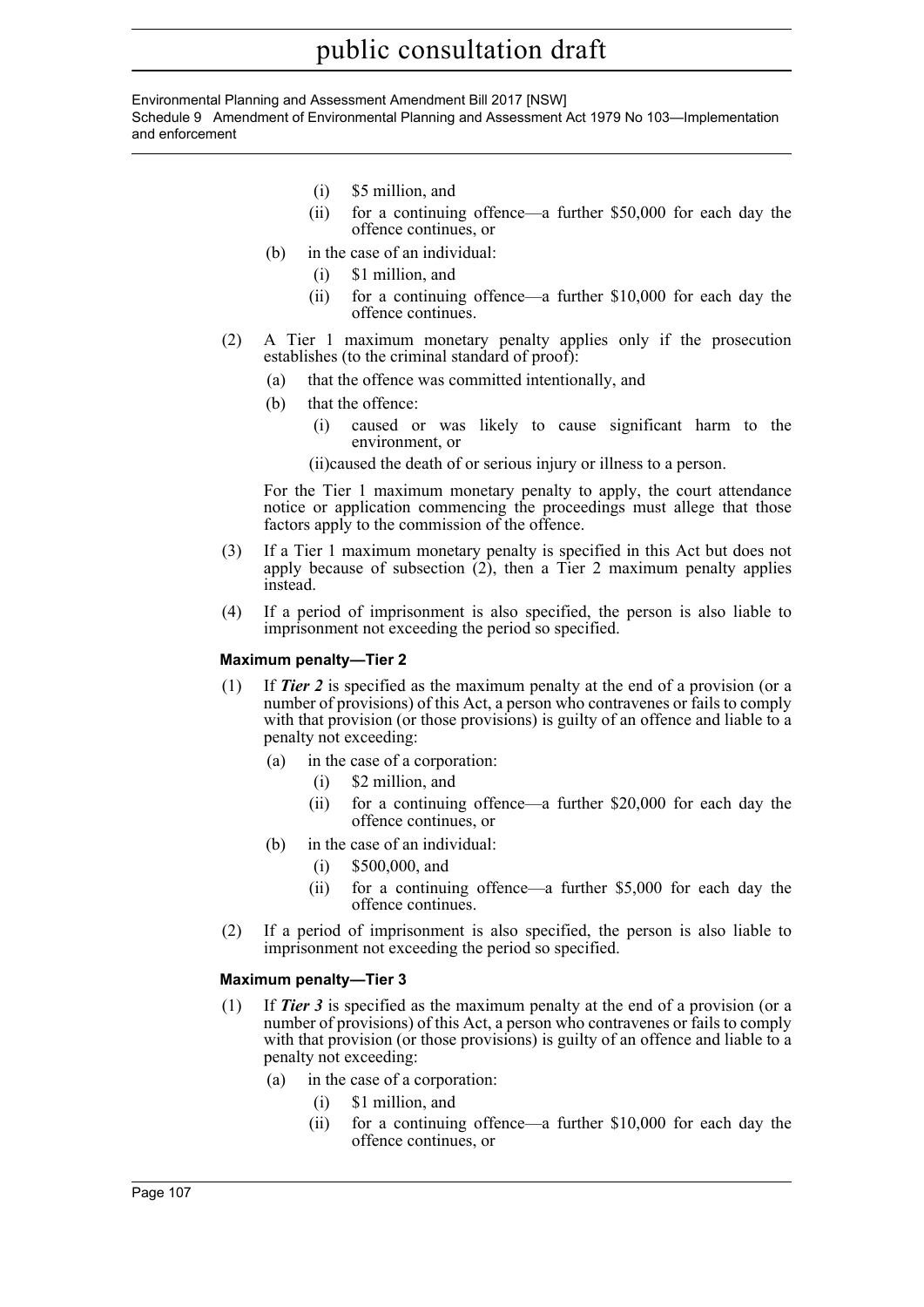Environmental Planning and Assessment Amendment Bill 2017 [NSW] Schedule 9 Amendment of Environmental Planning and Assessment Act 1979 No 103—Implementation and enforcement

- (b) in the case of an individual:
	- (i) \$250,000, and
	- (ii) for a continuing offence—a further \$2,500 for each day the offence continues.
- (2) If a period of imprisonment is also specified, the person is also liable to imprisonment not exceeding the period so specified. **Note.** Section # [157 (1A)] provides that the regulations may create offences and

impose a maximum monetary penalty for an offence against the regulations not exceeding \$110,000.

## **[23] Section 147 Disclosure of political donations and gifts**

Omit "A person is guilty of an offence under section 125 in connection with the obligations under this section only if the person fails to make a disclosure of a political donation or gift in accordance with this section" from section 147 (11). Insert instead "A person is guilty of an offence against this section if the person fails to make a disclosure of a political donation or gift in accordance with this section".

## **[24] Section 148 Disclosure and misuse of information**

Omit "an order under Division 2A of Part 6" from section 148 (3) (d). Insert instead "a development control order".

## **[25] Section 148 (5)**

Omit the subsection. Insert at the end of the section:

Maximum penalty: Tier 3 monetary penalty or imprisonment for 6 months, or both.

## **[26] Section 148B (2)**

Omit the subsection. Insert at the end of section 148B (1): Maximum penalty: Tier 3 monetary penalty.

## **[27] Section 157 Regulations**

Insert after section 157 (1):

(1A) The regulations may create offences punishable by a monetary penalty not exceeding \$110,000.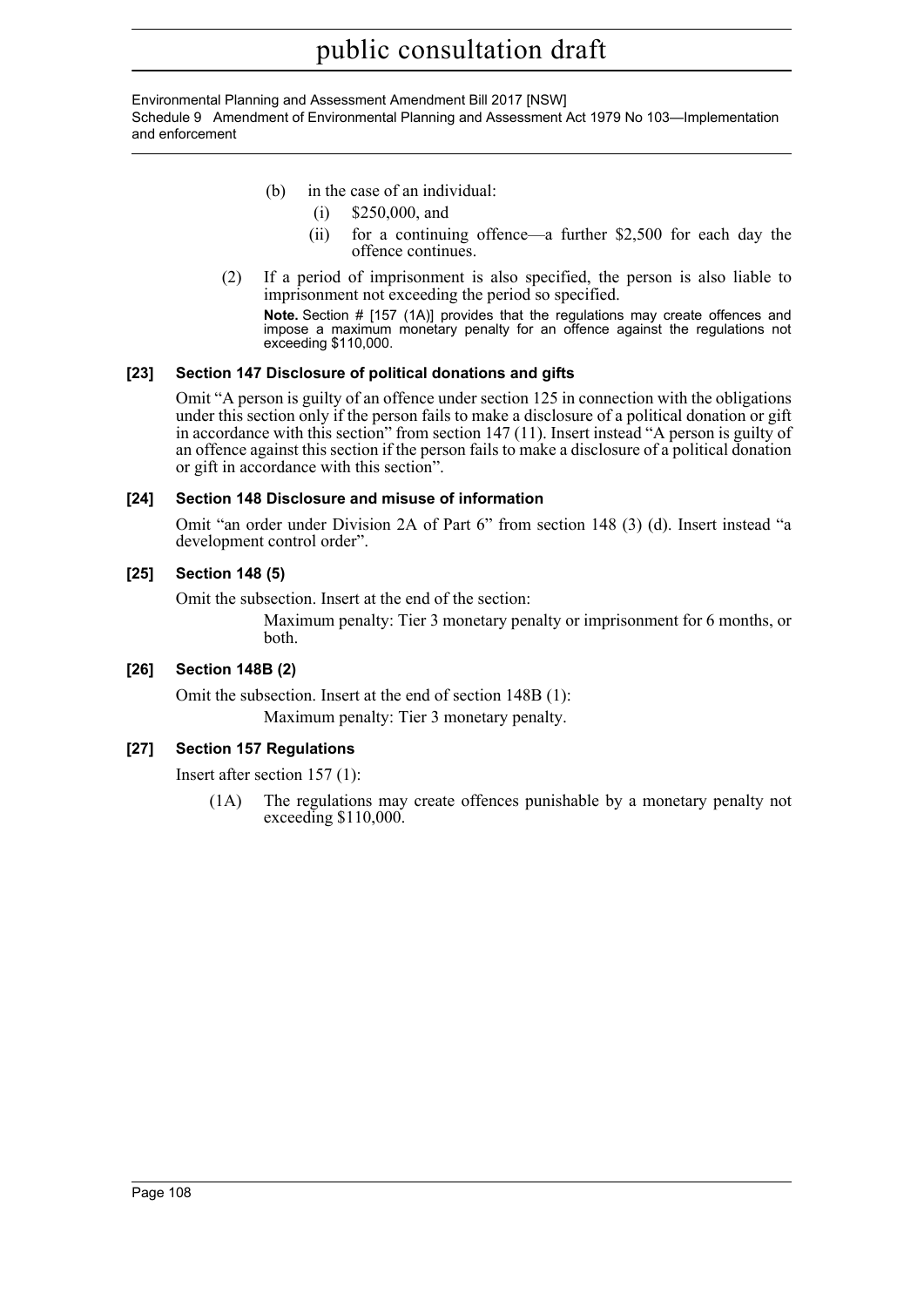Environmental Planning and Assessment Amendment Bill 2017 [NSW] Schedule 10 Amendment of Environmental Planning and Assessment Act 1979 No 103—Miscellaneous

## **Schedule 10 Amendment of Environmental Planning and Assessment Act 1979 No 103—Miscellaneous**

## **10.1 Principal amendments**

#### **[1] Section 157 Regulations**

Omit "fire safety" from section 157 (1) (d). Insert instead "fire and building safety".

#### **[2] Section 159**

Omit the section. Insert instead (with appropriate decimal section number):

#### **Savings and transitional regulations**

- (1) The regulations may contain provisions of a savings or transitional nature consequent on the enactment of any Act or instrument that amends this Act (whether before or after the commencement of this section).
- (2) Any such provision may, if the regulations so provide, take effect from the date of assent to the Act concerned or a later day.
- (3) To the extent to which any such provision takes effect from a date that is earlier than the date of its publication on the NSW legislation website, the provision does not operate so as:
	- (a) to affect, in a manner prejudicial to any person (other than the State or an authority of the State), the rights of that person existing before the date of its publication, or
	- (b) to impose liabilities on any person (other than the State or an authority of the State) in respect of anything done or omitted to be done before the date of its publication.

## **10.2 Consequential and statutory revision amendments**

#### **[1] Part 7A Liability in respect of contaminated land**

Convert Part 7A to Schedule 6 to the Act (with the following heading); rename sections in the Part as clauses and renumber them commencing with clause 1; and rename and renumber any cross references accordingly:

## **Schedule 6 Liability in respect of contaminated land**

#### **[2] Part 8 Miscellaneous**

Renumber Part 8 as Part 10; renumber the sections in the Part (as amended by this Act) with decimal numbering commencing with section 10.1; and renumber any cross references accordingly.

## **[3] Section 155**

Omit the section. Insert instead (with appropriate decimal section number):

#### **Paper subdivisions**

(1) The regulations may make provision for or with respect to subdivisions to which Schedule 5 applied immediately before its repeal by the *Environmental Planning and Assessment Amendment Act 2017*.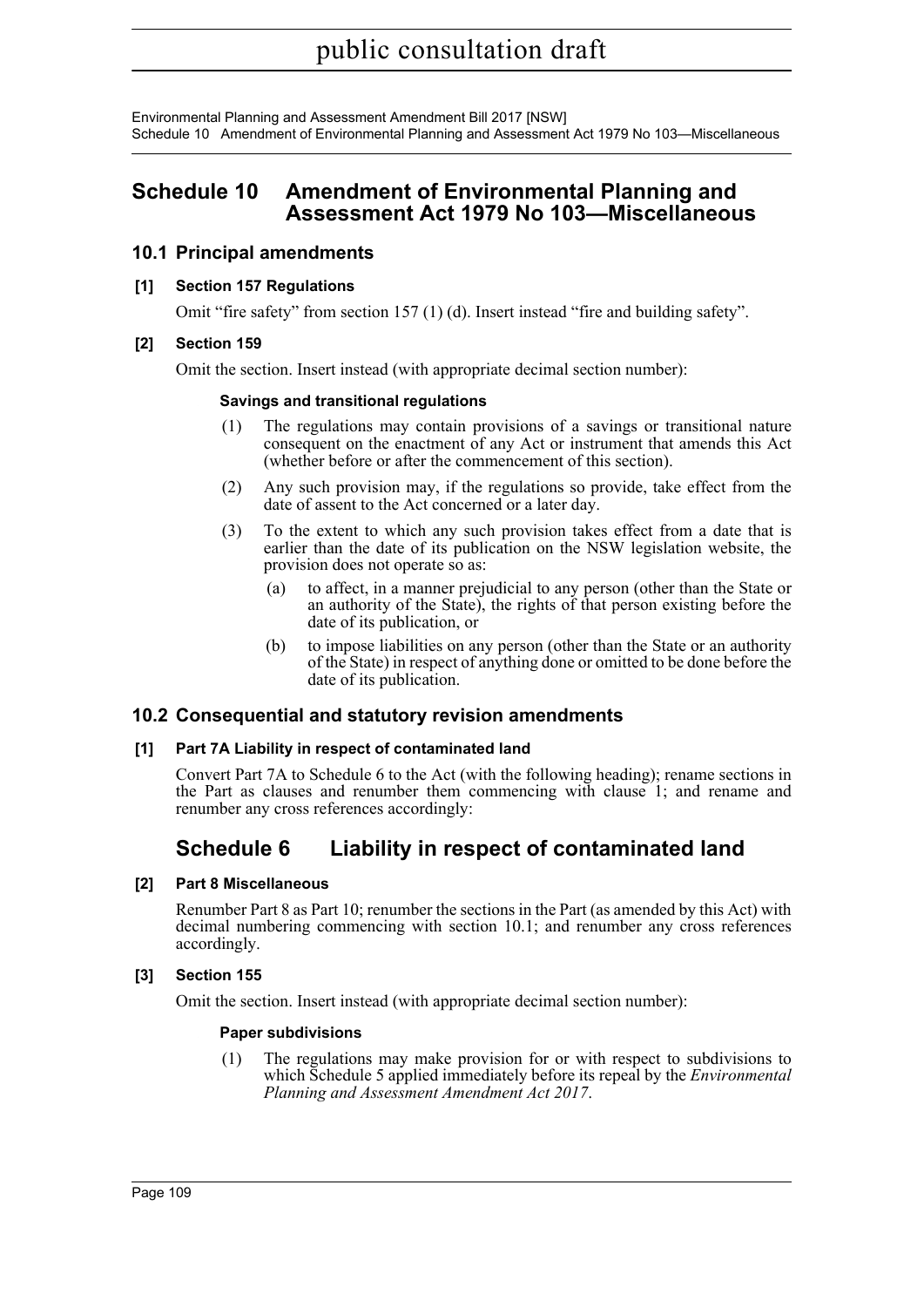Environmental Planning and Assessment Amendment Bill 2017 [NSW] Schedule 10 Amendment of Environmental Planning and Assessment Act 1979 No 103—Miscellaneous

> (2) In particular, regulations may be made with respect to any matter in relation to which that Schedule (or regulations under that Schedule) made provision immediately before its repeal.

#### **[4] Section 10.#**

Insert after section 155 (with appropriate decimal section number):

#### **Liability in respect of contaminated land**

Schedule 6 contains provisions relating to liability in respect of contaminated land.

#### **[5] Schedule 5 Paper subdivisions**

Omit the Schedule.

**Consultation note.** The provisions of this Schedule are being transferred to the regulations under the Act.

#### **[6] Schedule 6 Savings, transitional and other provisions**

Omit the Schedule.

**Consultation note.** The provisions of this Schedule are being transferred to the regulations under the Act.

#### **[7] Schedule 6A Transitional arrangements-repeal of Part 3A**

Omit the Schedule.

**Consultation note.** The provisions of this Schedule are being transferred to the regulations under the Act. The transferred provisions are to be amended to prevent any further modification of approvals for transitional Part 3A projects under the former Part 3A modification provisions, to enable those projects to become State significant development or State significant infrastructure and to make provision with respect to any outstanding Part 3A concept plans.

#### **[8] Schedule 7 Transferred provisions**

Omit the Schedule.

**Consultation note.** The provisions of this Schedule are being transferred to the regulations under the Act.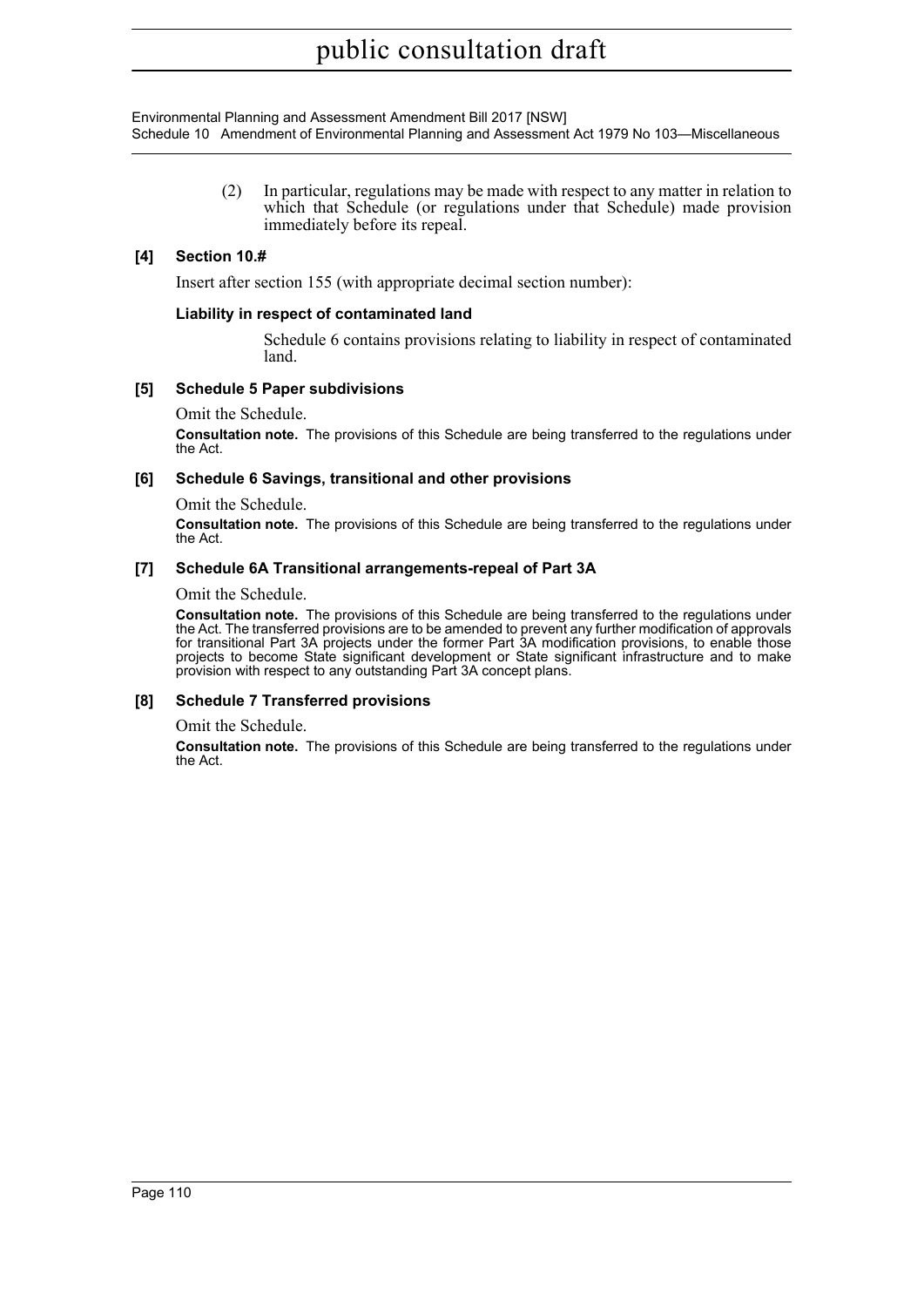Environmental Planning and Assessment Amendment Bill 2017 [NSW] Schedule 11 Consequential amendments of other Acts and instruments

## **Schedule 11 Consequential amendments of other Acts and instruments**

## **11.1 Building Professionals Act 2005 No 115**

**Consultation note.** Consequential amendments to be made.

## **11.2 Greater Sydney Commission Act 2015 No 57**

## **[1] Section 3 Definitions**

Omit the definition of *Sydney planning panel*. Insert instead:

*Sydney district planning panel* means a Sydney district planning panel constituted under Part 2 of the Planning Act.

## **[2] Section 11 Delegation of Commission's functions**

Omit section 11 (3) (f) and (g). Insert instead:

- (f) a regional planning panel constituted under Part 2 of the Planning Act,
- (f) the Independent Planning Commission constituted under Part 2 of the Planning Act,

## **[3] Part 3 Sydney planning panels**

Omit the Part.

## **11.3 Heritage Act 1977 No 136**

## **[1] Sections 4, 34, 36, 71, 72, 73, 78, 79, 79A**

Omit "Planning Assessment Commission" wherever occurring. Insert instead "Independent Planning Commission".

## **11.4 Independent Commission Against Corruption Act 1988 No 35**

## **Section 74C Reports relating to local government and planning authorities**

Omit section 74C (3C). Insert instead:

(3C) The Commission is authorised to include in a report under section 74 a recommendation that consideration be given to the removal from office under the *Environmental Planning and Assessment Act 1979* of a member of the Independent Planning Commission, of a Sydney district or regional planning panel or of a local planning panel because of corrupt conduct by the member.

## **11.5 State Environmental Planning Policy (Mining, Petroleum Production and Extractive Industries) 2007**

## **[1] Clause 17N**

Omit the clause. Insert instead:

## **17N Constitution of Gateway Panel**

(1) The Independent Planning Commission is to constitute a subcommittee of the Commission as the Mining and Petroleum Gateway Panel.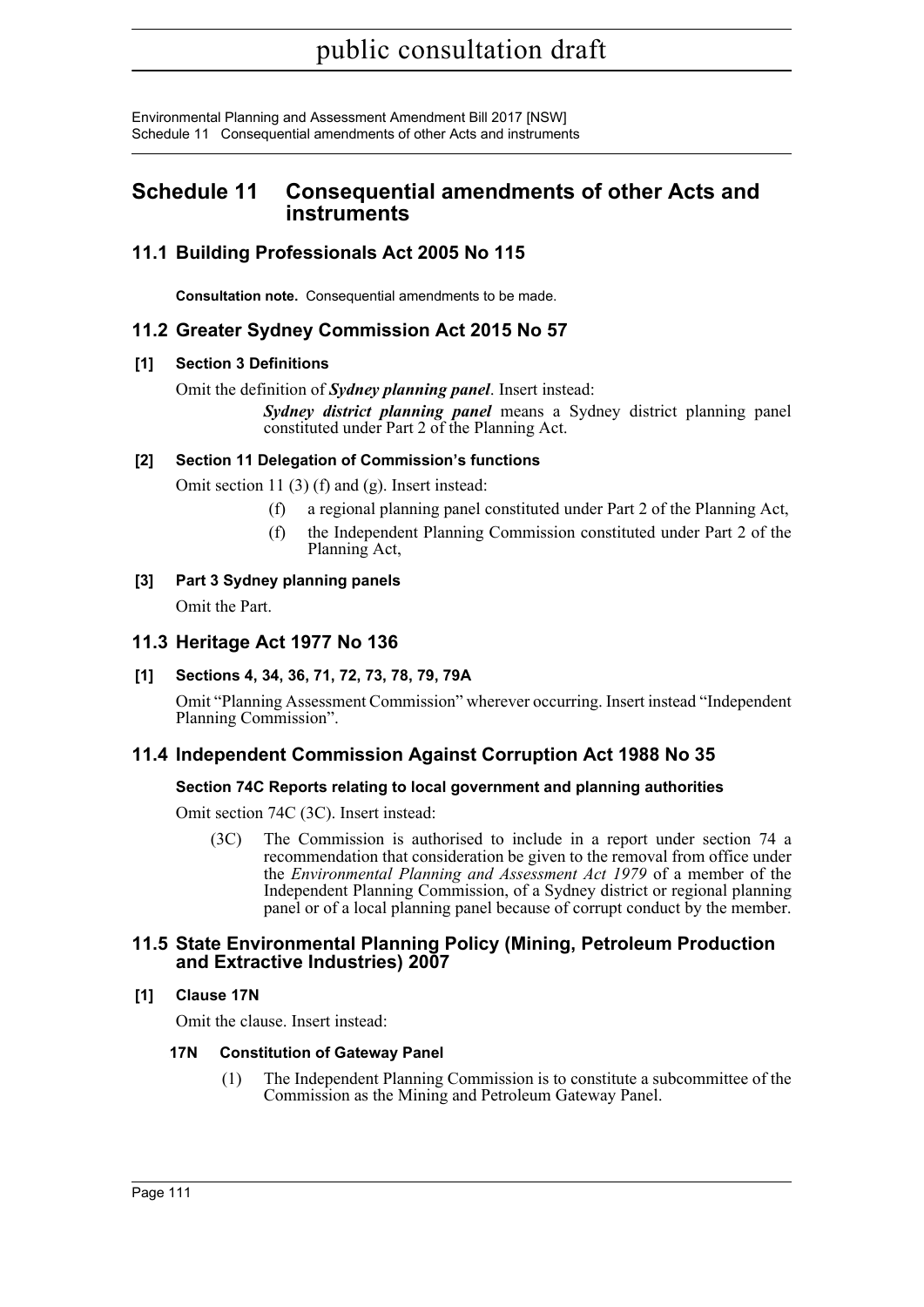Environmental Planning and Assessment Amendment Bill 2017 [NSW] Schedule 11 Consequential amendments of other Acts and instruments

> (2) The Commission must consult with the Minister for Planning, the Minister for Resources and Energy and the Minister for Primary Industries on the proposed membership of the Gateway Panel.

### **[2] Clause 17P**

Omit the clause. Insert instead:

#### **17P Members of Gateway Panel**

- (1) The Gateway Panel is to consist of not less than 3 persons appointed by the Independent Planning Commission. A member of the Commission may be appointed as a member of the Gateway Panel.
- (2) A person is qualified for appointment as a member of the Gateway Panel if the person has expertise in any one or more of the disciplines of agricultural science, hydrogeology or mining and petroleum development.
- (3) In appointing the members of the Gateway Panel, the Commission is to ensure, as far as practicable, that the members have expertise in a mix of the disciplines referred to in subclause (2).
- (4) One of the members of the Gateway Panel is, by the member's instrument of appointment or a further instrument signed by the Commission, to be appointed as the chairperson of the Panel.

#### **[3] Clause 17R Term and other conditions of office**

Omit "Minister" wherever occurring. Insert instead "Independent Planning Commission".

#### **[4] Clause 17T Procedure at meetings**

Omit "Minister". Insert instead "Independent Planning Commission".

## **11.6 Statutory and Other Offices Remuneration Act 1975 (1976 No 4)**

#### **Schedule 2 Public offices**

Omit "Planning Assessment Commission". Insert instead "Independent Planning Commission".